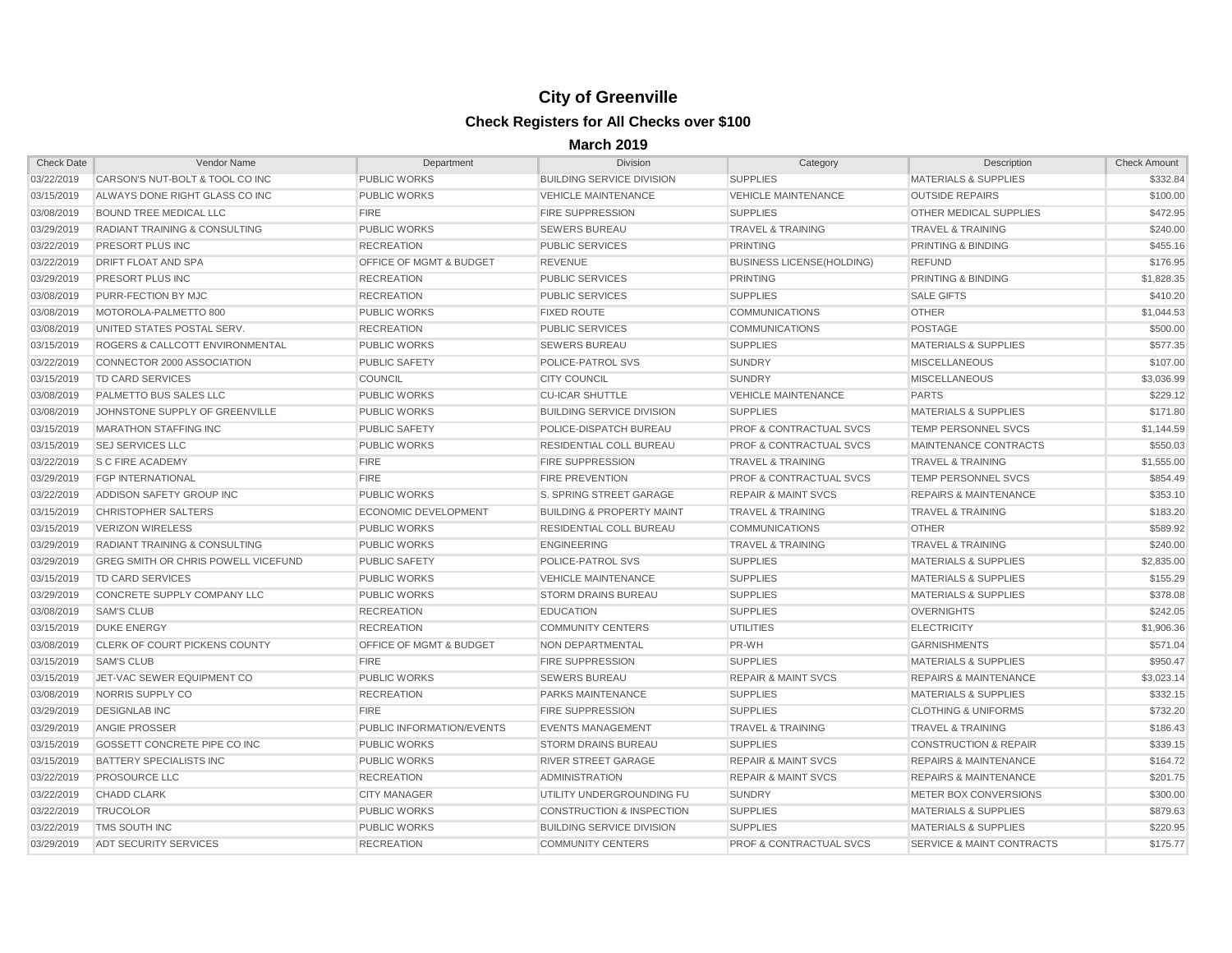| <b>Check Date</b> | Vendor Name                                   | Department                         | <b>Division</b>                  | Category                           | Description                        | Check Amount |
|-------------------|-----------------------------------------------|------------------------------------|----------------------------------|------------------------------------|------------------------------------|--------------|
| 03/08/2019        | UNIVERSITY OF GEORGIA - VET MED               | <b>RECREATION</b>                  | <b>ADMINISTRATION</b>            | <b>PROF &amp; CONTRACTUAL SVCS</b> | <b>PROFESSIONAL SERVICES</b>       | \$100.00     |
| 03/22/2019        | <b>ECHOLS OIL COMPANY INC</b>                 | <b>PUBLIC WORKS</b>                | <b>ADMINISTRATION</b>            | <b>VEHICLE MAINTENANCE</b>         | <b>FUEL</b>                        | \$16,975.06  |
| 03/08/2019        | <b>ARCPOINT</b>                               | <b>PUBLIC WORKS</b>                | PARKING ADMINISTRATION           | <b>PARKING DEPOSITS</b>            | <b>REFUND PKG DEPOSITS-COMMON</b>  | \$526.00     |
| 03/29/2019        | CDW/G                                         | ECONOMIC DEVELOPMENT               | PLANNING AND ZONING              | <b>SUPPLIES</b>                    | <b>MATERIALS &amp; SUPPLIES</b>    | \$1,796.80   |
| 03/29/2019        | <b>WHITE HORSE PACKAGING CO</b>               | <b>RECREATION</b>                  | <b>ADMINISTRATION</b>            | <b>SUPPLIES</b>                    | <b>JANITORIAL SUPPLIES</b>         | \$435.28     |
| 03/22/2019        | <b>SPARTAN FIRE &amp; EMERGENCY APPARATUS</b> | <b>FIRE</b>                        | <b>FIRE SUPPRESSION</b>          | <b>VEHICLE MAINTENANCE</b>         | <b>PARTS</b>                       | \$290.65     |
| 03/22/2019        | NAPA AUTO PARTS                               | <b>FIRE</b>                        | <b>FIRE SUPPRESSION</b>          | <b>VEHICLE MAINTENANCE</b>         | <b>PARTS</b>                       | \$489.38     |
| 03/08/2019        | DANEISHA WILLIAMS                             | <b>OFFICE OF MGMT &amp; BUDGET</b> | GIS                              | <b>TRAVEL &amp; TRAINING</b>       | <b>TRAVEL &amp; TRAINING</b>       | \$936.45     |
| 03/15/2019        | <b>C.A. CARTER INC</b>                        | <b>PUBLIC WORKS</b>                | <b>STORM DRAINS BUREAU</b>       | <b>SUPPLIES</b>                    | <b>MATERIALS &amp; SUPPLIES</b>    | \$175.07     |
| 03/15/2019        | <b>ECHOLS OIL COMPANY INC</b>                 | <b>PUBLIC WORKS</b>                | <b>FIXED ROUTE</b>               | <b>VEHICLE MAINTENANCE</b>         | <b>LUBRICANTS</b>                  | \$299.85     |
| 03/22/2019        | <b>GREENVILLE NEWS</b>                        | ECONOMIC DEVELOPMENT               | PLANNING AND ZONING              | <b>SUNDRY</b>                      | DUES.SUBSCRIPTN.PUBLICATN          | \$270.80     |
| 03/08/2019        | C.A. CARTER INC                               | <b>PUBLIC WORKS</b>                | <b>STREETS BUREAU</b>            | <b>SUPPLIES</b>                    | <b>MATERIALS &amp; SUPPLIES</b>    | \$173.31     |
| 03/22/2019        | ANIMAL EMERGENCY CLINIC                       | <b>PUBLIC SAFETY</b>               | POLICE-PATROL SVS                | <b>SUNDRY</b>                      | <b>MISCELLANEOUS</b>               | \$752.85     |
| 03/22/2019        | <b>TALENT MANAGEMENT SOLUTIONS</b>            | <b>PUBLIC SAFETY</b>               | POLICE-DISPATCH BUREAU           | <b>PROF &amp; CONTRACTUAL SVCS</b> | <b>TEMP PERSONNEL SVCS</b>         | \$299.15     |
| 03/08/2019        | <b>S C RETIREMENT SYSTEM</b>                  | <b>OFFICE OF MGMT &amp; BUDGET</b> | <b>ACCOUNTING</b>                | PR-WH                              | <b>RETIREMENT SVS PURCHASE</b>     | \$1,447.22   |
| 03/29/2019        | NORRIS SUPPLY CO                              | <b>PUBLIC WORKS</b>                | <b>SEWERS BUREAU</b>             | <b>SUPPLIES</b>                    | <b>MATERIALS &amp; SUPPLIES</b>    | \$135.63     |
| 03/29/2019        | <b>MINUTEMAN PRESS</b>                        | <b>PUBLIC WORKS</b>                | <b>PARKING ADMINISTRATION</b>    | <b>PRINTING</b>                    | <b>OTHER</b>                       | \$111.30     |
| 03/15/2019        | JOHNSON CONTROLS SECURITY SOLUTIONS           | <b>PUBLIC WORKS</b>                | <b>BUILDING SERVICE DIVISION</b> | <b>REPAIR &amp; MAINT SVCS</b>     | <b>REPAIRS &amp; MAINTENANCE</b>   | \$493.90     |
| 03/08/2019        | <b>PROSOURCE LLC</b>                          | <b>PUBLIC WORKS</b>                | <b>BUILDING SERVICE DIVISION</b> | <b>SUPPLIES</b>                    | <b>MATERIALS &amp; SUPPLIES</b>    | \$501.51     |
| 03/08/2019        | <b>VERIZON WIRELESS</b>                       | <b>PUBLIC SAFETY</b>               | POLICE-PATROL SVS                | <b>COMMUNICATIONS</b>              | <b>OTHER</b>                       | \$190.07     |
| 03/15/2019        | C.A. CARTER INC                               | <b>PUBLIC WORKS</b>                | <b>SEWERS BUREAU</b>             | <b>SUPPLIES</b>                    | <b>MATERIALS &amp; SUPPLIES</b>    | \$175.07     |
| 03/29/2019        | BREAKTHRU BEVERAGE SOUTH CAROLINA             | <b>PUBLIC INFORMATION/EVENTS</b>   | <b>EVENTS MANAGEMENT</b>         | <b>SUPPLIES</b>                    | <b>M&amp;S-FOOD &amp; BEVERAGE</b> | \$648.00     |
| 03/22/2019        | <b>WILLIAMS FIRE APPARATUS</b>                | <b>FIRE</b>                        | <b>FIRE SUPPRESSION</b>          | <b>VEHICLE MAINTENANCE</b>         | <b>PARTS</b>                       | \$433.80     |
| 03/22/2019        | LANDSCAPERS SUPPLY                            | <b>PUBLIC WORKS</b>                | <b>STORM DRAINS BUREAU</b>       | <b>SUPPLIES</b>                    | <b>CONSTRUCTION &amp; REPAIR</b>   | \$601.85     |
| 03/22/2019        | LABORATORY CORPORATION OF AMERICA             | <b>HUMAN RESOURCES</b>             | OCCUPATIONAL HEALTH              | <b>PROF &amp; CONTRACTUAL SVCS</b> | <b>PROFESSIONAL SERVICES</b>       | \$1,778.96   |
| 03/15/2019        | JOHNSTONE SUPPLY OF GREENVILLE                | <b>PUBLIC WORKS</b>                | <b>BUILDING SERVICE DIVISION</b> | <b>SUPPLIES</b>                    | <b>MATERIALS &amp; SUPPLIES</b>    | \$213.44     |
| 03/29/2019        | M WADE MILES                                  | <b>PUBLIC INFORMATION/EVENTS</b>   | <b>EVENTS MANAGEMENT</b>         | <b>PROF &amp; CONTRACTUAL SVCS</b> | <b>PROFESSIONAL SERVICES</b>       | \$400.00     |
| 03/22/2019        | <b>TD CARD SERVICES</b>                       | <b>PUBLIC WORKS</b>                | PARKING ADMINISTRATION           | <b>SUPPLIES</b>                    | <b>MATERIALS &amp; SUPPLIES</b>    | \$116.30     |
| 03/22/2019        | PEPSI-COLA BOTTLING CO                        | <b>RECREATION</b>                  | <b>PUBLIC SERVICES</b>           | <b>SUPPLIES</b>                    | <b>SALE CONCESSIONS</b>            | \$316.09     |
| 03/22/2019        | ATHENS TECHNICAL SPECIALISTS. INC.            | <b>PUBLIC WORKS</b>                | <b>TRAFFIC ENGINEERING</b>       | <b>SUPPLIES</b>                    | M&S-SIGNALS                        | \$689.83     |
| 03/22/2019        | <b>CINCINNATI SYSTEMS INC</b>                 | <b>PUBLIC WORKS</b>                | <b>PARKING LOTS</b>              | <b>SUPPLIES</b>                    | <b>MATERIALS &amp; SUPPLIES</b>    | \$483.75     |
| 03/29/2019        | <b>UPSTATE MATERIALS INC</b>                  | <b>RECREATION</b>                  | <b>ADMINISTRATION</b>            | <b>SUPPLIES</b>                    | M&S-GROUNDS                        | \$347.15     |
| 03/29/2019        | <b>TRANSAFE INC</b>                           | PUBLIC SAFETY                      | POLICE-PATROL SVS                | <b>SUPPLIES</b>                    | <b>MATERIALS &amp; SUPPLIES</b>    | \$1,840.90   |
| 03/29/2019        | <b>CHARLES PRODUCTS</b>                       | <b>RECREATION</b>                  | <b>PUBLIC SERVICES</b>           | <b>SUPPLIES</b>                    | <b>SALE GIFTS</b>                  | \$1,081.68   |
| 03/22/2019        | <b>EPSILON PLASTICS INC</b>                   | <b>RECREATION</b>                  | <b>PARKS MAINTENANCE</b>         | <b>SUPPLIES</b>                    | <b>MATERIALS &amp; SUPPLIES</b>    | \$4,007.52   |
| 03/15/2019        | BRAVO1 PROTECTION                             | <b>PUBLIC WORKS</b>                | <b>PARKING ADMINISTRATION</b>    | <b>PROF &amp; CONTRACTUAL SVCS</b> | SERVICE & MAINT CONTRACTS          | \$1,768.38   |
| 03/15/2019        | DIXIE RUBBER & PLASTICS INC                   | <b>FIRE</b>                        | <b>FIRE SUPPRESSION</b>          | <b>VEHICLE MAINTENANCE</b>         | <b>PARTS</b>                       | \$368.76     |
| 03/29/2019        | GREENVILLE OFFICE SUPPLY CO INC               | <b>RECREATION</b>                  | <b>COMMUNITY CENTERS</b>         | <b>SUPPLIES</b>                    | <b>MATERIALS &amp; SUPPLIES</b>    | \$258.59     |
| 03/08/2019        | <b>WALMART COMMUNITY/RFCSLLC</b>              | PUBLIC SAFETY                      | POLICE-PATROL SVS                | <b>SUPPLIES</b>                    | <b>MATERIALS &amp; SUPPLIES</b>    | \$756.65     |
| 03/29/2019        | <b>GCR TIRE CENTERS</b>                       | <b>PUBLIC WORKS</b>                | <b>FIXED ROUTE</b>               | <b>VEHICLE MAINTENANCE</b>         | <b>TIRES AND TUBES</b>             | \$432.50     |
| 03/22/2019        | <b>CROMER'S P-NUTS LLC</b>                    | <b>RECREATION</b>                  | <b>PUBLIC SERVICES</b>           | <b>SUPPLIES</b>                    | <b>SALE CONCESSIONS</b>            | \$436.27     |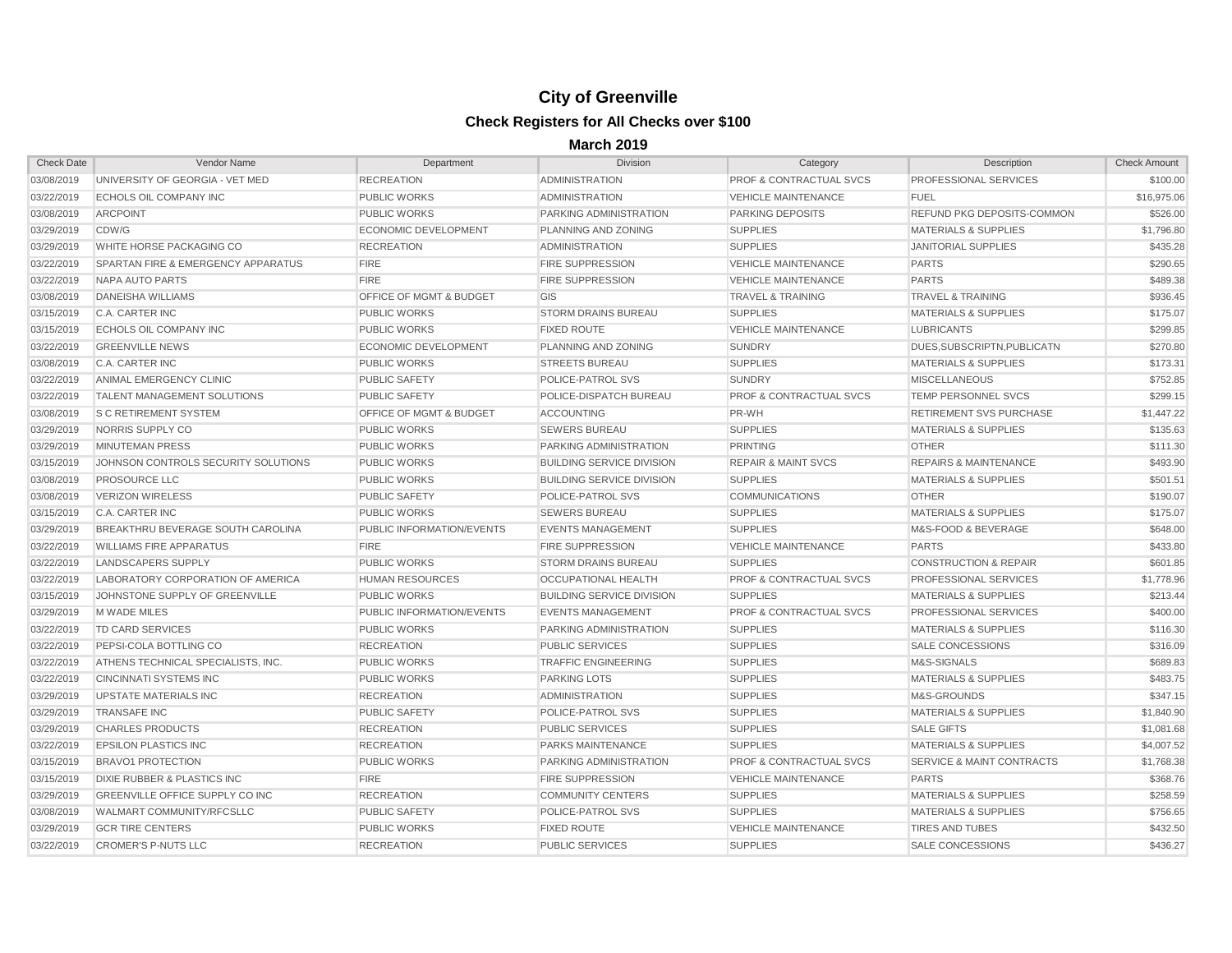| <b>Check Date</b> | Vendor Name                            | Department                         | <b>Division</b>                      | Category                           | Description                          | <b>Check Amount</b> |
|-------------------|----------------------------------------|------------------------------------|--------------------------------------|------------------------------------|--------------------------------------|---------------------|
| 03/22/2019        | MCKESSON MEDICAL SURGICAL              | <b>OFFICE OF MGMT &amp; BUDGET</b> | <b>REVENUE</b>                       | <b>BUSINESS LICENSE(HOLDING)</b>   | <b>REFUND</b>                        | \$350.00            |
| 03/29/2019        | <b>GREENVILLE OFFICE SUPPLY CO INC</b> | <b>ECONOMIC DEVELOPMENT</b>        | <b>ECONOMIC DEVELOPMENT</b>          | <b>SUPPLIES</b>                    | <b>MATERIALS &amp; SUPPLIES</b>      | \$108.41            |
| 03/29/2019        | GREENVILLE OFFICE SUPPLY CO INC        | <b>OFFICE OF MGMT &amp; BUDGET</b> | <b>REVENUE</b>                       | <b>SUPPLIES</b>                    | <b>OFFICE SUPPLIES&amp;MATERIALS</b> | \$578.27            |
| 03/29/2019        | <b>TRUCKPRO LLC</b>                    | <b>PUBLIC WORKS</b>                | <b>VEHICLE MAINTENANCE</b>           | <b>VEHICLE MAINTENANCE</b>         | <b>PARTS</b>                         | \$264.55            |
| 03/08/2019        | <b>ACE ENERGY</b>                      | <b>PUBLIC WORKS</b>                | <b>ADMINISTRATION</b>                | <b>VEHICLE MAINTENANCE</b>         | <b>FUEL</b>                          | \$16,977.66         |
| 03/22/2019        | <b>SNIDER FLEET SOLUTIONS</b>          | <b>PUBLIC WORKS</b>                | <b>FLEET</b>                         | <b>VEHICLE MAINTENANCE</b>         | <b>OUTSIDE REPAIRS</b>               | \$1,182.78          |
| 03/22/2019        | TD CARD SERVICES                       | <b>PUBLIC SAFETY</b>               | POLICE-PATROL SVS                    | <b>SUNDRY</b>                      | <b>MISCELLANEOUS</b>                 | \$602.20            |
| 03/22/2019        | <b>FORMS &amp; SUPPLY INC</b>          | <b>FIRE</b>                        | <b>FIRE SUPPRESSION</b>              | <b>SUPPLIES</b>                    | <b>MATERIALS &amp; SUPPLIES</b>      | \$312.28            |
| 03/22/2019        | <b>DUKE ENERGY</b>                     | <b>PUBLIC WORKS</b>                | <b>RIVER STREET GARAGE</b>           | <b>UTILITIES</b>                   | <b>ELECTRICITY</b>                   | \$1,421.48          |
| 03/15/2019        | U S BANK                               | <b>PUBLIC WORKS</b>                | STORMWATER MANAGEMENT                | <b>FISCAL AGENT</b>                | <b>FISCAL AGENT FEES</b>             | \$2,607.55          |
| 03/29/2019        | <b>TRUCKPRO LLC</b>                    | <b>FIRE</b>                        | <b>FIRE SUPPRESSION</b>              | <b>VEHICLE MAINTENANCE</b>         | <b>PARTS</b>                         | \$750.11            |
| 03/08/2019        | <b>GREENVILLE CONVENTION CENTER</b>    | <b>NON DEPARTMENTAL</b>            | NON DEPARTMENTAL                     | <b>CAPITAL PROJECTS</b>            | <b>CONSTRUCTION</b>                  | \$137,387.92        |
| 03/22/2019        | VERIZON WIRELESS                       | <b>FIRE</b>                        | <b>FIRE</b>                          | <b>COMMUNICATIONS</b>              | <b>OTHER</b>                         | \$3,555.31          |
| 03/08/2019        | <b>DESIGNLAB INC</b>                   | PUBLIC SAFETY                      | POLICE-PATROL SVS                    | <b>SUPPLIES</b>                    | <b>CLOTHING &amp; UNIFORMS</b>       | \$1,979.16          |
| 03/08/2019        | <b>DUKE ENERGY</b>                     | <b>FIRE</b>                        | <b>FIRE SERVICES</b>                 | <b>UTILITIES</b>                   | <b>ELECTRICITY</b>                   | \$2,096.33          |
| 03/22/2019        | LOWES                                  | <b>PUBLIC WORKS</b>                | RICHARDSON STREET GARAGE             | <b>REPAIR &amp; MAINT SVCS</b>     | <b>REPAIRS &amp; MAINTENANCE</b>     | \$105.32            |
| 03/08/2019        | <b>STATE TREASURER</b>                 | <b>LAW ENFORCEMENT</b>             | <b>LAW ENFORCEMENT</b>               | COURT LIAB-CLAIMS/JUDGMNT          | LEC-CONFISCATED MONIES               | \$155.90            |
| 03/29/2019        | ASE AUTOMOTIVE SERV EXCELLENCE         | <b>PUBLIC WORKS</b>                | MAULDIN/SIMPSONVILLE ROUT            | <b>TRAVEL &amp; TRAINING</b>       | <b>TRAVEL &amp; TRAINING</b>         | \$165.00            |
| 03/15/2019        | <b>BEST BEST &amp; KRIEGER LLP</b>     | <b>CITY ATTORNEY</b>               | <b>CITY ATTORNEY</b>                 | <b>PROF &amp; CONTRACTUAL SVCS</b> | <b>PROFESSIONAL SERVICES</b>         | \$3,656.50          |
| 03/22/2019        | <b>SAFETY PRODUCTS INC</b>             | <b>PUBLIC WORKS</b>                | <b>SEWERS BUREAU</b>                 | <b>SUPPLIES</b>                    | <b>CLOTHING &amp; UNIFORMS</b>       | \$116.60            |
| 03/08/2019        | COMMUNICATION SERVICE CENTER INC       | <b>PUBLIC WORKS</b>                | <b>STREETS BUREAU</b>                | <b>PROF &amp; CONTRACTUAL SVCS</b> | <b>SERVICE &amp; MAINT CONTRACTS</b> | \$400.68            |
| 03/22/2019        | <b>TALENT MANAGEMENT SOLUTIONS</b>     | <b>PUBLIC WORKS</b>                | <b>STORM DRAINS BUREAU</b>           | <b>PROF &amp; CONTRACTUAL SVCS</b> | <b>TEMP PERSONNEL SVCS</b>           | \$2,246.40          |
| 03/22/2019        | MIKE'S BODY SHOP & TOWING INC          | <b>PUBLIC WORKS</b>                | <b>VEHICLE MAINTENANCE</b>           | <b>PROF &amp; CONTRACTUAL SVCS</b> | SERVICE & MAINT CONTRACTS            | \$225.00            |
| 03/29/2019        | <b>DUKE ENERGY</b>                     | <b>PUBLIC WORKS</b>                | <b>TRAFFIC ENGINEERING</b>           | <b>UTILITIES</b>                   | <b>ELECTRICITY</b>                   | \$6,465.61          |
| 03/08/2019        | <b>GREENVILLE OFFICE SUPPLY CO INC</b> | <b>PUBLIC WORKS</b>                | <b>PARKING ADMINISTRATION</b>        | <b>SUPPLIES</b>                    | OFFICE SUPPLIES&MATERIALS            | \$332.96            |
| 03/15/2019        | <b>B C CANNON CO INC</b>               | <b>PUBLIC WORKS</b>                | <b>STORM DRAINS BUREAU</b>           | <b>SUPPLIES</b>                    | <b>CONSTRUCTION &amp; REPAIR</b>     | \$322.24            |
| 03/29/2019        | <b>DELL MARKETING LP</b>               | <b>OFFICE OF MGMT &amp; BUDGET</b> | <b>REVENUE</b>                       | <b>SUPPLIES</b>                    | <b>OFFICE SUPPLIES&amp;MATERIALS</b> | \$361.38            |
| 03/22/2019        | <b>PIEDMONT ELECTRICAL DIST</b>        | <b>OFFICE OF MGMT &amp; BUDGET</b> | <b>REVENUE</b>                       | <b>BUSINESS LICENSE(HOLDING)</b>   | <b>REFUND</b>                        | \$110.00            |
| 03/22/2019        | TD CARD SERVICES                       | <b>ECONOMIC DEVELOPMENT</b>        | <b>BUILDING &amp; PROPERTY MAINT</b> | <b>TRAVEL &amp; TRAINING</b>       | <b>TRAVEL &amp; TRAINING</b>         | \$367.52            |
| 03/08/2019        | <b>TIM COGGINS</b>                     | <b>ECONOMIC DEVELOPMENT</b>        | <b>BUILDING &amp; PROPERTY MAINT</b> | <b>TRAVEL &amp; TRAINING</b>       | <b>LOCAL TRANSPORTATION</b>          | \$386.86            |
| 03/22/2019        | <b>ROGERS STEREO INC</b>               | <b>PUBLIC SAFETY</b>               | <b>POLICE-PATROL SVS</b>             | <b>VEHICLE MAINTENANCE</b>         | <b>POLICE CAR UPFITS</b>             | \$651.75            |
| 03/22/2019        | <b>DESIGNLAB INC</b>                   | PUBLIC SAFETY                      | POLICE-PATROL SVS                    | <b>SUPPLIES</b>                    | <b>CLOTHING &amp; UNIFORMS</b>       | \$1,448.64          |
| 03/22/2019        | MUNCIE NOVELTY CO INC                  | PUBLIC INFORMATION/EVENTS          | <b>EVENTS MANAGEMENT</b>             | <b>SUPPLIES</b>                    | <b>MATERIALS &amp; SUPPLIES</b>      | \$871.39            |
| 03/29/2019        | CHRISTOPHER TRUCKS INC                 | <b>PUBLIC WORKS</b>                | <b>FLEET</b>                         | <b>VEHICLE MAINTENANCE</b>         | <b>OUTSIDE REPAIRS</b>               | \$1,465.71          |
| 03/29/2019        | TALENT MANAGEMENT SOLUTIONS            | <b>PUBLIC WORKS</b>                | <b>STORM DRAINS BUREAU</b>           | <b>PROF &amp; CONTRACTUAL SVCS</b> | <b>TEMP PERSONNEL SVCS</b>           | \$1,310.40          |
| 03/15/2019        | LOWES                                  | <b>PUBLIC WORKS</b>                | <b>MAINTENANCE</b>                   | <b>REPAIR &amp; MAINT SVCS</b>     | <b>REPAIRS &amp; MAINTENANCE</b>     | \$267.19            |
| 03/22/2019        | MIKE'S BODY SHOP & TOWING INC          | <b>PUBLIC WORKS</b>                | <b>FLEET</b>                         | <b>VEHICLE MAINTENANCE</b>         | <b>OUTSIDE REPAIRS</b>               | \$2,047.93          |
| 03/29/2019        | CONSOLIDATED PIPE & SUPPLY CO INC      | NON DEPARTMENTAL                   | <b>CAPITAL PROJECTS</b>              | CAPITAL PROJECTS                   | <b>CONSTRUCTION</b>                  | \$303.56            |
| 03/22/2019        | WYOMING CHILD SUPPORT ENFORCEMENT      | <b>OFFICE OF MGMT &amp; BUDGET</b> | NON DEPARTMENTAL                     | PR-WH                              | <b>GARNISHMENTS</b>                  | \$154.61            |
| 03/15/2019        | LEXISNEXIS 1239194                     | <b>PUBLIC SAFETY</b>               | POLICE-PATROL SVS                    | <b>PROF &amp; CONTRACTUAL SVCS</b> | <b>PROFESSIONAL SERVICES</b>         | \$318.00            |
| 03/29/2019        | <b>SHANE ADAMS</b>                     | <b>PUBLIC WORKS</b>                | <b>FLEET</b>                         | <b>TRAVEL &amp; TRAINING</b>       | <b>TRAVEL &amp; TRAINING</b>         | \$123.75            |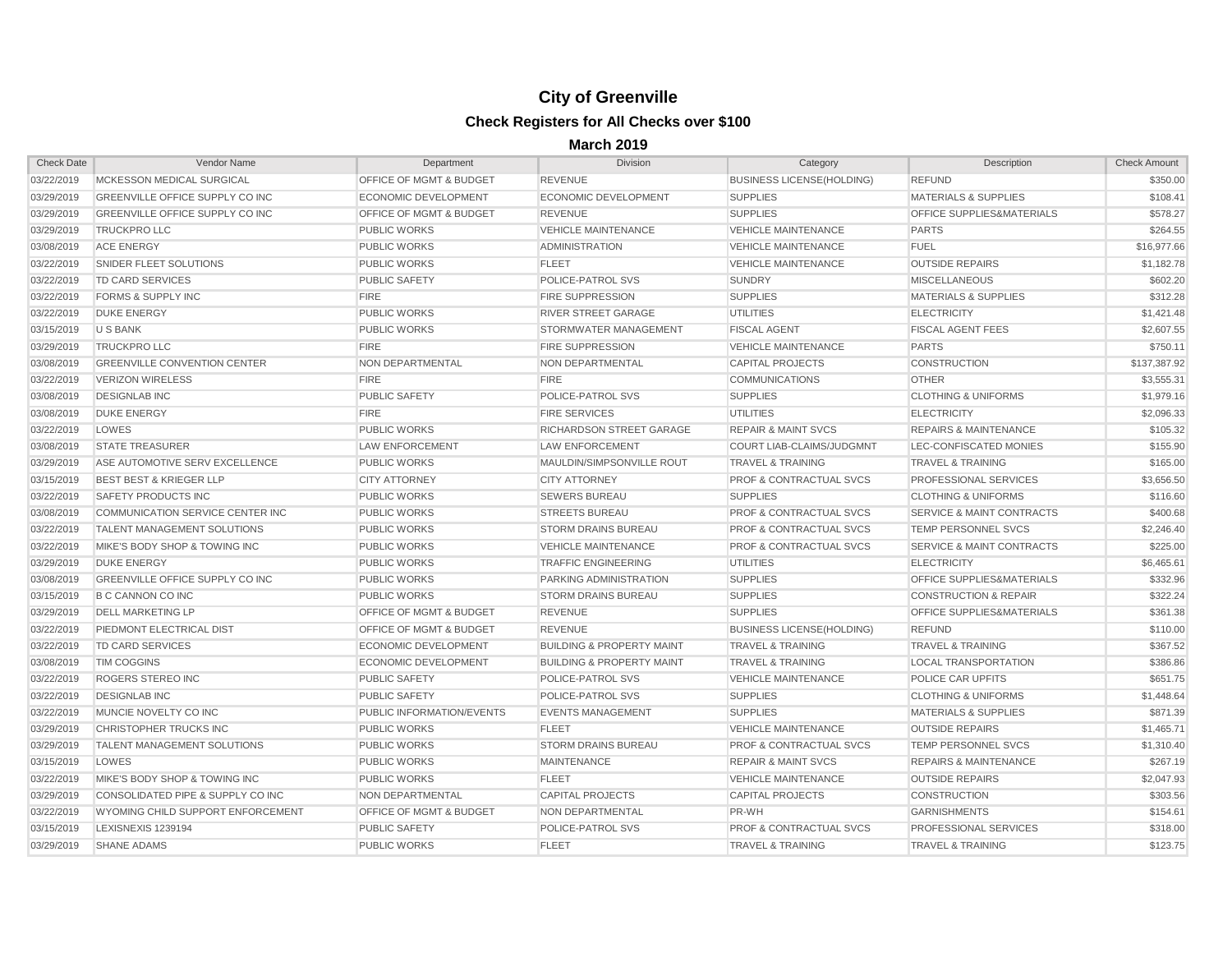| <b>Check Date</b> | Vendor Name                                 | Department                         | <b>Division</b>                      | Category                           | Description                          | Check Amount |
|-------------------|---------------------------------------------|------------------------------------|--------------------------------------|------------------------------------|--------------------------------------|--------------|
| 03/22/2019        | <b>TALENT MANAGEMENT SOLUTIONS</b>          | <b>PUBLIC SAFETY</b>               | POLICE-ADMIN SVCS                    | <b>PROF &amp; CONTRACTUAL SVCS</b> | TEMP PERSONNEL SVCS                  | \$303.60     |
| 03/29/2019        | <b>REVOLUTION DANCEWEAR LLC</b>             | <b>RECREATION</b>                  | <b>COMMUNITY CENTERS</b>             | <b>SUPPLIES</b>                    | <b>CLOTHING &amp; UNIFORMS</b>       | \$1,275.73   |
| 03/08/2019        | <b>WILSON'S 5 TO \$1 STORES INC</b>         | <b>RECREATION</b>                  | <b>COMMUNITY CENTERS</b>             | <b>SUPPLIES</b>                    | <b>MATERIALS &amp; SUPPLIES</b>      | \$140.77     |
| 03/08/2019        | <b>CINTAS FIRE PROTECTION 636525</b>        | <b>PUBLIC WORKS</b>                | <b>BUILDING SERVICE DIVISION</b>     | <b>PROF &amp; CONTRACTUAL SVCS</b> | <b>SERVICE &amp; MAINT CONTRACTS</b> | \$740.00     |
| 03/15/2019        | ANIMAL EMERGENCY CLINIC                     | <b>PUBLIC SAFETY</b>               | POLICE-PATROL SVS                    | <b>SUNDRY</b>                      | <b>MISCELLANEOUS</b>                 | \$1,068.23   |
| 03/08/2019        | ANSWERLIVE LLC GREENVILLE                   | <b>PUBLIC WORKS</b>                | PARKING ADMINISTRATION               | <b>PROF &amp; CONTRACTUAL SVCS</b> | <b>SERVICE &amp; MAINT CONTRACTS</b> | \$153.72     |
| 03/15/2019        | M.H. CORBIN LLC                             | <b>PUBLIC WORKS</b>                | <b>TRAFFIC ENGINEERING</b>           | <b>SUPPLIES</b>                    | <b>M&amp;S-TRAFFIC CALMING</b>       | \$2,622.00   |
| 03/22/2019        | <b>TALENT MANAGEMENT SOLUTIONS</b>          | <b>PUBLIC WORKS</b>                | <b>STREETS BUREAU</b>                | <b>PROF &amp; CONTRACTUAL SVCS</b> | <b>TEMP PERSONNEL SVCS</b>           | \$679.60     |
| 03/29/2019        | <b>SPARTAN MOTORS USA INC</b>               | <b>FIRE</b>                        | <b>FIRE SUPPRESSION</b>              | <b>VEHICLE MAINTENANCE</b>         | <b>PARTS</b>                         | \$136.22     |
| 03/22/2019        | <b>MARK TEAL</b>                            | <b>OFFICE OF MGMT &amp; BUDGET</b> | <b>RISK MANAGEMENT</b>               | <b>TRAVEL &amp; TRAINING</b>       | <b>TRAVEL &amp; TRAINING</b>         | \$340.66     |
| 03/29/2019        | <b>RADIANT TRAINING &amp; CONSULTING</b>    | <b>PUBLIC WORKS</b>                | PARKING ADMINISTRATION               | <b>TRAVEL &amp; TRAINING</b>       | <b>TRAVEL &amp; TRAINING</b>         | \$240.00     |
| 03/15/2019        | <b>WWWILLIAMS</b>                           | <b>PUBLIC WORKS</b>                | MAULDIN/SIMPSONVILLE ROUT            | <b>VEHICLE MAINTENANCE</b>         | <b>PARTS</b>                         | \$917.50     |
| 03/22/2019        | KING ASPHALT INC                            | <b>PUBLIC WORKS</b>                | <b>STORM DRAINS BUREAU</b>           | <b>SUPPLIES</b>                    | <b>MATERIALS &amp; SUPPLIES</b>      | \$113.60     |
| 03/15/2019        | COMMUNICATION SERVICE CENTER INC            | <b>PUBLIC WORKS</b>                | <b>PARKING ADMINISTRATION</b>        | <b>PROF &amp; CONTRACTUAL SVCS</b> | <b>SERVICE &amp; MAINT CONTRACTS</b> | \$155.82     |
| 03/22/2019        | SAFETY PRODUCTS INC                         | <b>PUBLIC WORKS</b>                | <b>PARKING ADMINISTRATION</b>        | <b>SUPPLIES</b>                    | <b>MATERIALS &amp; SUPPLIES</b>      | \$968.31     |
| 03/08/2019        | <b>IVEY COMMUNICATIONS INC</b>              | <b>OFFICE OF MGMT &amp; BUDGET</b> | <b>INFORMATION TECHNOLOGY</b>        | <b>REPAIR &amp; MAINT SVCS</b>     | <b>REPAIRS &amp; MAINTENANCE</b>     | \$150.00     |
| 03/15/2019        | <b>SC ARCHIVES &amp; HISTORY FOUNDATION</b> | <b>ECONOMIC DEVELOPMENT</b>        | PLANNING AND ZONING                  | <b>TRAVEL &amp; TRAINING</b>       | TRAVEL & TRAINING                    | \$150.00     |
| 03/08/2019        | <b>CHARTER COMMUNICATIONS</b>               | <b>PUBLIC WORKS</b>                | <b>PARKING LOTS</b>                  | <b>COMMUNICATIONS</b>              | <b>WEST END PARK &amp; RIDE</b>      | \$149.80     |
| 03/15/2019        | <b>ISGETT DISTRIBUTORS, INC.</b>            | <b>FIRE</b>                        | <b>FIRE SUPPRESSION</b>              | <b>VEHICLE MAINTENANCE</b>         | <b>PARTS</b>                         | \$311.88     |
| 03/08/2019        | <b>ELIZABETH BAUCOM</b>                     | <b>CITY MANAGER</b>                | UTILITY UNDERGROUNDING FU            | <b>SUNDRY</b>                      | METER BOX CONVERSIONS                | \$300.00     |
| 03/22/2019        | <b>TD CARD SERVICES</b>                     | <b>FIRE</b>                        | <b>FIRE SERVICES</b>                 | <b>TRAVEL &amp; TRAINING</b>       | <b>TRAVEL &amp; TRAINING</b>         | \$855.50     |
| 03/22/2019        | <b>CINTAS FIRE PROTECTION 636525</b>        | <b>FIRE</b>                        | <b>FIRE SUPPRESSION</b>              | <b>REPAIR &amp; MAINT SVCS</b>     | <b>REPAIRS &amp; MAINTENANCE</b>     | \$117.15     |
| 03/08/2019        | LAWN & ORDER LLC                            | <b>PUBLIC WORKS</b>                | <b>PARKING ADMINISTRATION</b>        | <b>PROF &amp; CONTRACTUAL SVCS</b> | <b>SERVICE &amp; MAINT CONTRACTS</b> | \$325.00     |
| 03/15/2019        | <b>CINCINNATI SYSTEMS INC</b>               | <b>PUBLIC WORKS</b>                | <b>COMMONS GARAGE</b>                | <b>REPAIR &amp; MAINT SVCS</b>     | <b>REPAIRS &amp; MAINTENANCE</b>     | \$1,678.75   |
| 03/08/2019        | <b>CHARTER COMMUNICATIONS</b>               | <b>PUBLIC WORKS</b>                | <b>STORM DRAINS BUREAU</b>           | <b>PROF &amp; CONTRACTUAL SVCS</b> | <b>SERVICE &amp; MAINT CONTRACTS</b> | \$459.34     |
| 03/29/2019        | <b>RADIANT TRAINING &amp; CONSULTING</b>    | <b>PUBLIC WORKS</b>                | <b>BUILDING SERVICE DIVISION</b>     | <b>TRAVEL &amp; TRAINING</b>       | <b>TRAVEL &amp; TRAINING</b>         | \$240.00     |
| 03/22/2019        | INNOVATIVE CONTROLS INC                     | <b>FIRE</b>                        | <b>FIRE SUPPRESSION</b>              | <b>VEHICLE MAINTENANCE</b>         | <b>PARTS</b>                         | \$646.25     |
| 03/08/2019        | <b>WILLIAM HAMMOND</b>                      | <b>RECREATION</b>                  | <b>PUBLIC SERVICES</b>               | <b>RECREATION FEES</b>             | <b>REC FEES-CONTRACTS</b>            | \$160.00     |
| 03/22/2019        | TD CARD SERVICES                            | <b>PUBLIC INFORMATION/EVENTS</b>   | <b>EVENTS MANAGEMENT</b>             | <b>SUNDRY</b>                      | <b>MISCELLANEOUS</b>                 | \$300.45     |
| 03/08/2019        | <b>CHARTER COMMUNICATIONS</b>               | <b>PUBLIC WORKS</b>                | <b>BUILDING SERVICE DIVISION</b>     | <b>COMMUNICATIONS</b>              | <b>CABLE TELEVISION/INTERNET</b>     | \$124.39     |
| 03/15/2019        | <b>VERIZON WIRELESS</b>                     | <b>RECREATION</b>                  | <b>COMMUNITY CENTERS</b>             | <b>COMMUNICATIONS</b>              | <b>CABLE TELEVISION/INTERNET</b>     | \$152.40     |
| 03/22/2019        | <b>OFFICE DEPOT BSD</b>                     | <b>PUBLIC WORKS</b>                | <b>STREETS BUREAU</b>                | <b>SUPPLIES</b>                    | <b>MATERIALS &amp; SUPPLIES</b>      | \$254.36     |
| 03/08/2019        | <b>CHARTER COMMUNICATIONS</b>               | <b>NON DEPARTMENTAL</b>            | <b>CAPITAL PROJECTS</b>              | <b>CAPITAL PROJECTS</b>            | <b>EQUIPMENT</b>                     | \$1,697.55   |
| 03/22/2019        | LES MITCHELL                                | <b>PUBLIC WORKS</b>                | <b>CONSTRUCTION &amp; INSPECTION</b> | <b>TRAVEL &amp; TRAINING</b>       | <b>TRAVEL &amp; TRAINING</b>         | \$111.00     |
| 03/22/2019        | PIEDMONT NATURAL GAS CO INC                 | <b>FIRE</b>                        | <b>FIRE SERVICES</b>                 | <b>UTILITIES</b>                   | <b>GAS</b>                           | \$1,356.59   |
| 03/22/2019        | <b>FGP INTERNATIONAL</b>                    | <b>OFFICE OF MGMT &amp; BUDGET</b> | <b>REVENUE</b>                       | <b>PROF &amp; CONTRACTUAL SVCS</b> | <b>TEMP PERSONNEL SVCS</b>           | \$743.27     |
| 03/08/2019        | <b>BLUE EAGLE RENTALS INC</b>               | <b>PUBLIC WORKS</b>                | RESIDENTIAL COLL BUREAU              | <b>SUPPLIES</b>                    | <b>MATERIALS &amp; SUPPLIES</b>      | \$430.75     |
| 03/15/2019        | VERIZON WIRELESS                            | ECONOMIC DEVELOPMENT               | <b>BUILDING &amp; PROPERTY MAINT</b> | <b>COMMUNICATIONS</b>              | <b>OTHER</b>                         | \$265.86     |
| 03/22/2019        | AT & T MOBILITY                             | <b>PUBLIC SAFETY</b>               | POLICE-PATROL SVS                    | <b>COMMUNICATIONS</b>              | <b>OTHER</b>                         | \$319.92     |
| 03/15/2019        | L-J INC                                     | NON DEPARTMENTAL                   | CAPITAL PROJECTS                     | <b>CAPITAL PROJECTS</b>            | <b>CONSTRUCTION</b>                  | \$177,968.14 |
| 03/15/2019        | <b>CORDERIUS DANDOWN</b>                    | <b>RECREATION</b>                  | <b>COMMUNITY CENTERS</b>             | <b>BUILDING &amp; SPACE RENTAL</b> | REFUND RENTAL SEARS REC CTR          | \$150.00     |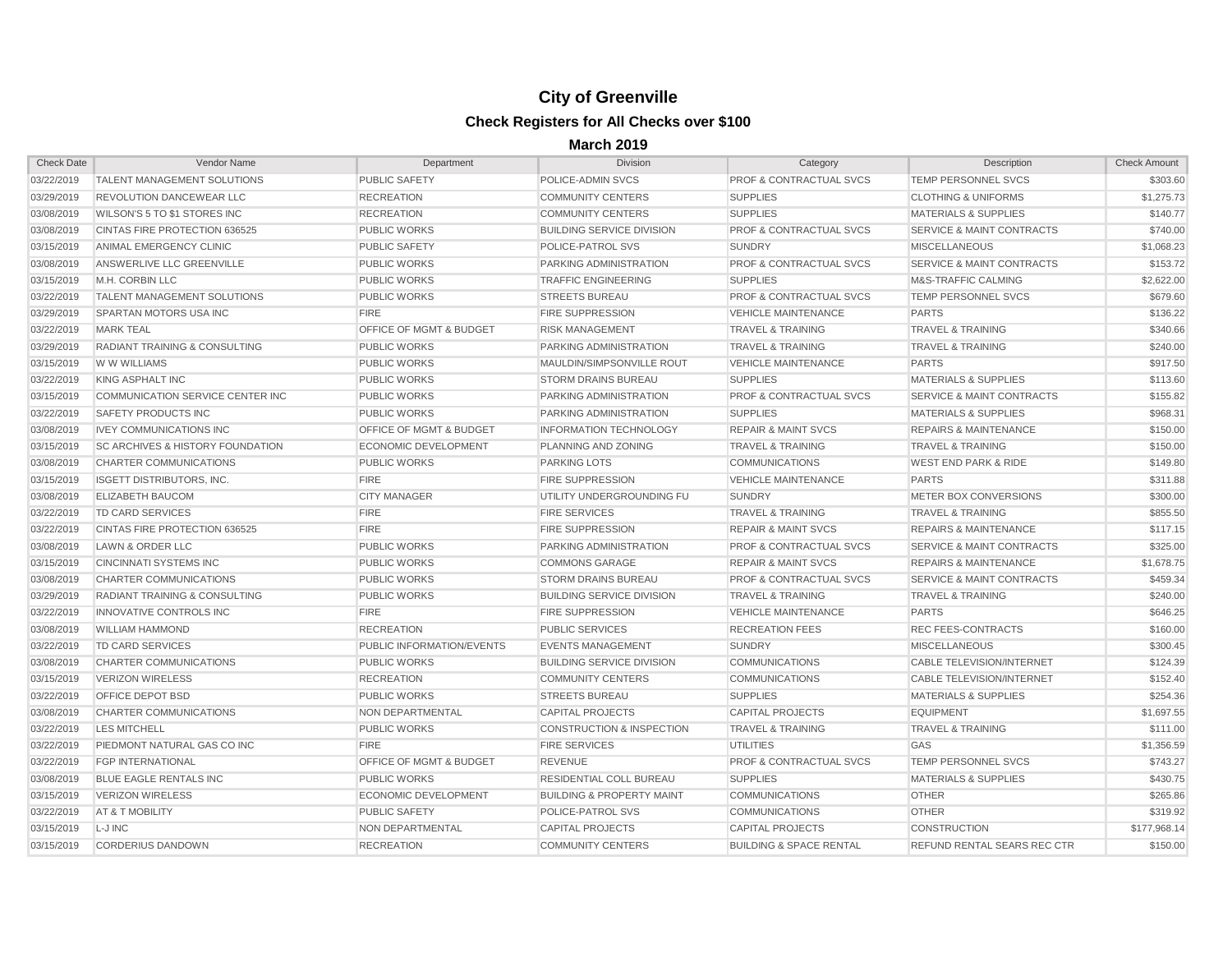| <b>Check Date</b> | <b>Vendor Name</b>                     | Department                         | <b>Division</b>                  | Category                           | Description                          | <b>Check Amount</b> |
|-------------------|----------------------------------------|------------------------------------|----------------------------------|------------------------------------|--------------------------------------|---------------------|
| 03/29/2019        | <b>SAM'S CLUB</b>                      | <b>RECREATION</b>                  | <b>ADMINISTRATION</b>            | <b>SUPPLIES</b>                    | M&S-FOOD                             | \$106.62            |
| 03/22/2019        | ALTA PLANNING & DESIGN INC             | NON DEPARTMENTAL                   | <b>CAPITAL PROJECTS</b>          | <b>CAPITAL PROJECTS</b>            | PLANNING/DESIGN                      | \$11,562.06         |
| 03/08/2019        | <b>STONE AVE NURSERY LLC</b>           | <b>RECREATION</b>                  | <b>BEAUTIFICATION BUREAU</b>     | <b>SUPPLIES</b>                    | <b>MATERIALS &amp; SUPPLIES</b>      | \$954.00            |
| 03/15/2019        | <b>IW W WILLIAMS</b>                   | <b>PUBLIC WORKS</b>                | <b>FLEET</b>                     | <b>VEHICLE MAINTENANCE</b>         | <b>OUTSIDE REPAIRS</b>               | \$2,399.79          |
| 03/08/2019        | <b>CLERK OF COURT ANDERSON</b>         | <b>OFFICE OF MGMT &amp; BUDGET</b> | <b>NON DEPARTMENTAL</b>          | PR-WH                              | <b>GARNISHMENTS</b>                  | \$365.40            |
| 03/25/2019        | TD CARD SERVICES                       | NON DEPARTMENTAL                   | <b>CAPITAL PROJECTS</b>          | <b>CAPITAL PROJECTS</b>            | PLANNING/DESIGN                      | \$128.13            |
| 03/22/2019        | <b>TD CARD SERVICES</b>                | <b>PUBLIC SAFETY</b>               | <b>POLICE-PATROL SVS</b>         | <b>PROF &amp; CONTRACTUAL SVCS</b> | <b>PROFESSIONAL SERVICES</b>         | \$5,401.37          |
| 03/22/2019        | CINCINNATI SYSTEMS INC                 | <b>PUBLIC WORKS</b>                | <b>RIVERPLACE GARAGE</b>         | <b>SUPPLIES</b>                    | <b>MATERIALS &amp; SUPPLIES</b>      | \$180.00            |
| 03/29/2019        | CHEM-AQUA INC                          | <b>PUBLIC WORKS</b>                | <b>BUILDING SERVICE DIVISION</b> | <b>PROF &amp; CONTRACTUAL SVCS</b> | <b>SERVICE &amp; MAINT CONTRACTS</b> | \$473.82            |
| 03/29/2019        | LANDSCAPERS SUPPLY                     | <b>RECREATION</b>                  | <b>ADMINISTRATION</b>            | <b>SUPPLIES</b>                    | M&S-GROUNDS                          | \$227.18            |
| 03/15/2019        | <b>VERIZON WIRELESS</b>                | <b>PUBLIC WORKS</b>                | <b>ENGINEERING</b>               | <b>COMMUNICATIONS</b>              | <b>OTHER</b>                         | \$275.89            |
| 03/29/2019        | <b>RILEY POPE &amp; LANEY, LLC</b>     | <b>CITY MANAGER</b>                | <b>CITY MANAGER</b>              | <b>PROF &amp; CONTRACTUAL SVCS</b> | <b>PROFESSIONAL SERVICES</b>         | \$5,750.00          |
| 03/08/2019        | <b>ULINE INC</b>                       | <b>FIRE</b>                        | <b>FIRE SUPPRESSION</b>          | <b>SUPPLIES</b>                    | <b>MATERIALS &amp; SUPPLIES</b>      | \$278.40            |
| 03/22/2019        | PSYCHEMEDICS CORPORATION               | <b>HUMAN RESOURCES</b>             | OCCUPATIONAL HEALTH              | <b>PROF &amp; CONTRACTUAL SVCS</b> | <b>PROFESSIONAL SERVICES</b>         | \$1,734.50          |
| 03/08/2019        | <b>TALENT MANAGEMENT SOLUTIONS</b>     | <b>PUBLIC SAFETY</b>               | <b>POLICE-ADMIN SVCS</b>         | <b>PROF &amp; CONTRACTUAL SVCS</b> | <b>TEMP PERSONNEL SVCS</b>           | \$303.60            |
| 03/08/2019        | <b>JACK DOHENY COMPANIES INC</b>       | <b>PUBLIC WORKS</b>                | <b>STORM DRAINS BUREAU</b>       | <b>SUPPLIES</b>                    | <b>CONSTRUCTION &amp; REPAIR</b>     | \$598.90            |
| 03/29/2019        | <b>SPRING SERVICE GREENVILLE</b>       | <b>PUBLIC WORKS</b>                | <b>FLEET</b>                     | <b>VEHICLE MAINTENANCE</b>         | <b>OUTSIDE REPAIRS</b>               | \$598.76            |
| 03/15/2019        | <b>VERIZON WIRELESS</b>                | <b>PUBLIC WORKS</b>                | <b>VEHICLE MAINTENANCE</b>       | <b>COMMUNICATIONS</b>              | <b>CELLULAR PHONE SERVICE</b>        | \$766.89            |
| 03/22/2019        | <b>BUILDERS FIRSTSOURCE</b>            | NON DEPARTMENTAL                   | <b>CAPITAL PROJECTS</b>          | <b>CAPITAL PROJECTS</b>            | <b>CONSTRUCTION</b>                  | \$2,268.40          |
| 03/15/2019        | <b>PIEDMONT HEALTH &amp; FITNESS</b>   | <b>PUBLIC SAFETY</b>               | <b>POLICE-PATROL SVS</b>         | <b>SUNDRY</b>                      | <b>MISCELLANEOUS</b>                 | \$120.00            |
| 03/15/2019        | CLINE HOSE & HYDRAULICS LLC            | <b>PUBLIC WORKS</b>                | <b>SEWERS BUREAU</b>             | <b>SUPPLIES</b>                    | <b>MATERIALS &amp; SUPPLIES</b>      | \$238.49            |
| 03/22/2019        | <b>GREENVILLE OFFICE SUPPLY CO INC</b> | <b>ECONOMIC DEVELOPMENT</b>        | PLANNING AND ZONING              | <b>SUPPLIES</b>                    | <b>MATERIALS &amp; SUPPLIES</b>      | \$128.98            |
| 03/15/2019        | <b>DUKE ENERGY</b>                     | <b>RECREATION</b>                  | <b>PARKS MAINTENANCE</b>         | <b>UTILITIES</b>                   | <b>ELECTRICITY</b>                   | \$10,699.27         |
| 03/08/2019        | <b>FORTILINE</b>                       | <b>PUBLIC WORKS</b>                | <b>SEWERS BUREAU</b>             | <b>SUPPLIES</b>                    | <b>MATERIALS &amp; SUPPLIES</b>      | \$1,018.98          |
| 03/29/2019        | <b>TPM</b>                             | <b>RECREATION</b>                  | <b>PARKS AND RECREATION</b>      | <b>SUPPLIES</b>                    | <b>OFFICE SUPPLIES&amp;MATERIALS</b> | \$413.14            |
| 03/15/2019        | <b>SEJ SERVICES LLC</b>                | <b>PUBLIC WORKS</b>                | <b>TRAFFIC ENGINEERING</b>       | <b>PROF &amp; CONTRACTUAL SVCS</b> | <b>SERVICE &amp; MAINT CONTRACTS</b> | \$347.57            |
| 03/22/2019        | TD CARD SERVICES                       | <b>PUBLIC WORKS</b>                | <b>SEWERS BUREAU</b>             | <b>SUPPLIES</b>                    | <b>MATERIALS &amp; SUPPLIES</b>      | \$225.50            |
| 03/15/2019        | ARNETT MULDROW & ASSOCIATES LTD        | NON DEPARTMENTAL                   | <b>CAPITAL PROJECTS</b>          | <b>CAPITAL PROJECTS</b>            | PLANNING/DESIGN                      | \$16,800.00         |
| 03/08/2019        | PUBLIC WORKS EQUIPMENT & SUPPLY INC    | <b>PUBLIC WORKS</b>                | <b>SEWERS BUREAU</b>             | <b>SUPPLIES</b>                    | <b>MATERIALS &amp; SUPPLIES</b>      | \$211.52            |
| 03/08/2019        | <b>DUKE ENERGY</b>                     | <b>PUBLIC WORKS</b>                | <b>SEWERS BUREAU</b>             | <b>UTILITIES</b>                   | <b>ELECTRICITY</b>                   | \$305.08            |
| 03/22/2019        | SIMMONS IRRIGATION SUPPLY INC          | <b>RECREATION</b>                  | <b>BEAUTIFICATION BUREAU</b>     | <b>REPAIR &amp; MAINT SVCS</b>     | <b>REPAIRS &amp; MAINTENANCE</b>     | \$826.34            |
| 03/29/2019        | <b>JESSICA GARRISON</b>                | <b>ECONOMIC DEVELOPMENT</b>        | PLANNING AND ZONING              | <b>SUPPLIES</b>                    | <b>MATERIALS &amp; SUPPLIES</b>      | \$119.80            |
| 03/29/2019        | NELSON GALBREATH LLC                   | <b>OFFICE OF MGMT &amp; BUDGET</b> | <b>REVENUE</b>                   | <b>BUSINESS LICENSE(HOLDING)</b>   | <b>REFUND</b>                        | \$4,729.50          |
| 03/08/2019        | <b>FGP INTERNATIONAL</b>               | <b>FIRE</b>                        | <b>FIRE PREVENTION</b>           | <b>PROF &amp; CONTRACTUAL SVCS</b> | TEMP PERSONNEL SVCS                  | \$683.59            |
| 03/29/2019        | CONCRETE SUPPLY COMPANY LLC            | <b>PUBLIC WORKS</b>                | <b>STREETS BUREAU</b>            | <b>SUPPLIES</b>                    | <b>MATERIALS &amp; SUPPLIES</b>      | \$378.06            |
| 03/15/2019        | TD CARD SERVICES                       | <b>PUBLIC SAFETY</b>               | <b>POLICE-PATROL SVS</b>         | <b>TRAVEL &amp; TRAINING</b>       | <b>TRAVEL &amp; TRAINING</b>         | \$3,028.32          |
| 03/22/2019        | TD CARD SERVICES                       | <b>PUBLIC SAFETY</b>               | <b>POLICE-PATROL SVS</b>         | <b>SUPPLIES</b>                    | <b>MATERIALS &amp; SUPPLIES</b>      | \$1,925.42          |
| 03/15/2019        | <b>CINTAS</b>                          | <b>PUBLIC WORKS</b>                | <b>SEWERS BUREAU</b>             | <b>SUPPLIES</b>                    | <b>CLOTHING &amp; UNIFORMS</b>       | \$1,076.80          |
| 03/08/2019        | GIMME-A-SIGN CO INC                    | <b>PUBLIC WORKS</b>                | S. SPRING STREET GARAGE          | <b>REPAIR &amp; MAINT SVCS</b>     | <b>REPAIRS &amp; MAINTENANCE</b>     | \$466.40            |
| 03/22/2019        | <b>PROFORMA</b>                        | <b>PUBLIC INFORMATION/EVENTS</b>   | <b>EVENTS MANAGEMENT</b>         | <b>PRINTING</b>                    | PRINTING & BINDING                   | \$668.31            |
| 03/22/2019        | KING ASPHALT INC                       | <b>PUBLIC WORKS</b>                | <b>STREETS BUREAU</b>            | <b>SUPPLIES</b>                    | <b>MATERIALS &amp; SUPPLIES</b>      | \$113.60            |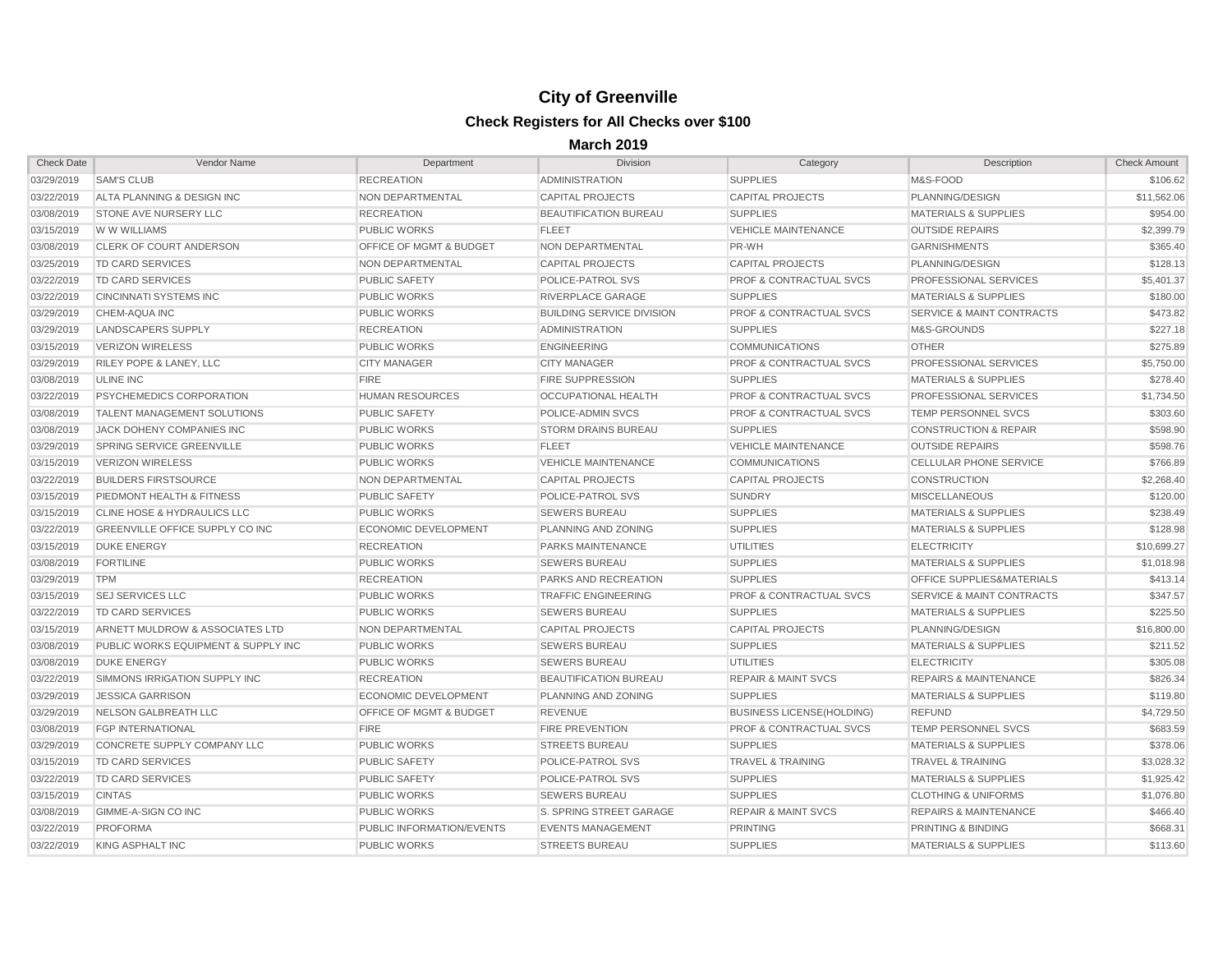| <b>Check Date</b> | Vendor Name                                | Department                         | <b>Division</b>                  | Category                           | Description                          | Check Amount |
|-------------------|--------------------------------------------|------------------------------------|----------------------------------|------------------------------------|--------------------------------------|--------------|
| 03/08/2019        | <b>KEVIN HENSON</b>                        | <b>FIRE</b>                        | <b>FIRE SERVICES</b>             | <b>TRAVEL &amp; TRAINING</b>       | <b>TRAVEL &amp; TRAINING</b>         | \$559.00     |
| 03/08/2019        | JANET YOUNGBLOOD                           | <b>CITY MANAGER</b>                | UTILITY UNDERGROUNDING FU        | <b>SUNDRY</b>                      | METER BOX CONVERSIONS                | \$300.00     |
| 03/15/2019        | <b>JACK DOHENY COMPANIES INC</b>           | <b>PUBLIC WORKS</b>                | <b>STORM DRAINS BUREAU</b>       | <b>SUPPLIES</b>                    | CONSTRUCTION & REPAIR                | \$238.50     |
| 03/08/2019        | <b>GREENWORKS RECYLING INC</b>             | <b>RECREATION</b>                  | TREE MAINTENANCE BUREAU          | <b>PROF &amp; CONTRACTUAL SVCS</b> | <b>PROFESSIONAL SERVICES</b>         | \$1,650.00   |
| 03/08/2019        | MANUEL DE JESUS CABALLERO RAMIREZ          | <b>MUNICIPAL COURT</b>             | MUNICIPAL COURT                  | <b>COURT LIABILITY</b>             | COURT-RESTITUTION                    | \$200.00     |
| 03/22/2019        | <b>JF ACQUISITION LLC</b>                  | <b>PUBLIC WORKS</b>                | <b>FLEET</b>                     | <b>REPAIR &amp; MAINT SVCS</b>     | <b>REPAIRS &amp; MAINTENANCE</b>     | \$1,121.57   |
| 03/29/2019        | <b>RADIANT TRAINING &amp; CONSULTING</b>   | <b>PUBLIC WORKS</b>                | RESIDENTIAL COLL BUREAU          | <b>TRAVEL &amp; TRAINING</b>       | <b>TRAVEL &amp; TRAINING</b>         | \$240.00     |
| 03/15/2019        | <b>BLACK BEAR FARM</b>                     | <b>RECREATION</b>                  | <b>BEAUTIFICATION BUREAU</b>     | <b>SUPPLIES</b>                    | <b>MATERIALS &amp; SUPPLIES</b>      | \$220.00     |
| 03/29/2019        | <b>SPRING SERVICE GREENVILLE</b>           | <b>PUBLIC WORKS</b>                | <b>VEHICLE MAINTENANCE</b>       | <b>VEHICLE MAINTENANCE</b>         | <b>SMALL PARTS</b>                   | \$270.48     |
| 03/22/2019        | GRAINGER 803858620                         | <b>PUBLIC WORKS</b>                | <b>TROLLEY</b>                   | <b>VEHICLE MAINTENANCE</b>         | <b>PARTS</b>                         | \$170.18     |
| 03/29/2019        | LIBERTY PRESS                              | <b>PUBLIC SAFETY</b>               | <b>POLICE-PATROL SVS</b>         | <b>PRINTING</b>                    | <b>PRINTING &amp; BINDING</b>        | \$768.57     |
| 03/29/2019        | MIKE'S BODY SHOP & TOWING INC              | <b>PUBLIC WORKS</b>                | <b>FLEET</b>                     | <b>VEHICLE MAINTENANCE</b>         | <b>OUTSIDE REPAIRS</b>               | \$280.00     |
| 03/22/2019        | SPECIALIZED CONTRACT ADMINISTRATORS        | <b>OFFICE OF MGMT &amp; BUDGET</b> | <b>RISK MANAGEMENT</b>           | <b>RISK MANAGEMENT</b>             | <b>WC SERVICE FEES</b>               | \$8,072.90   |
| 03/15/2019        | <b>GREENVILLE NEWS</b>                     | <b>OFFICE OF MGMT &amp; BUDGET</b> | <b>PURCHASING</b>                | <b>PROF &amp; CONTRACTUAL SVCS</b> | <b>ADVERTISING EXPENSE</b>           | \$171.60     |
| 03/29/2019        | <b>GREGORY PEST SOLUTIONS</b>              | <b>PUBLIC WORKS</b>                | <b>BUILDING SERVICE DIVISION</b> | <b>PROF &amp; CONTRACTUAL SVCS</b> | <b>SERVICE &amp; MAINT CONTRACTS</b> | \$144.50     |
| 03/15/2019        | HOME DEPOT CREDIT SERVICE 5898             | <b>FIRE</b>                        | <b>FIRE SUPPRESSION</b>          | <b>SUPPLIES</b>                    | <b>MATERIALS &amp; SUPPLIES</b>      | \$485.65     |
| 03/29/2019        | <b>CLEMSON VET DIAGNOSTIC CTR.</b>         | <b>RECREATION</b>                  | <b>ADMINISTRATION</b>            | <b>PROF &amp; CONTRACTUAL SVCS</b> | <b>PROFESSIONAL SERVICES</b>         | \$210.00     |
| 03/15/2019        | NORTH AMERICAN PIPELINE MANAGEMENT         | NON DEPARTMENTAL                   | <b>CAPITAL PROJECTS</b>          | <b>CAPITAL PROJECTS</b>            | <b>CONSTRUCTION</b>                  | \$11,902.30  |
| 03/08/2019        | HITE AND STONE, LLC                        | <b>OFFICE OF MGMT &amp; BUDGET</b> | <b>REVENUE</b>                   | <b>BUSINESS LICENSE(HOLDING)</b>   | <b>REFUND</b>                        | \$143.82     |
| 03/15/2019        | <b>TALENT MANAGEMENT SOLUTIONS</b>         | <b>PUBLIC SAFETY</b>               | POLICE-ADMIN SVCS                | <b>PROF &amp; CONTRACTUAL SVCS</b> | <b>TEMP PERSONNEL SVCS</b>           | \$488.40     |
| 03/29/2019        | <b>RADIANT TRAINING &amp; CONSULTING</b>   | <b>PUBLIC WORKS</b>                | <b>FLEET</b>                     | <b>TRAVEL &amp; TRAINING</b>       | <b>TRAVEL &amp; TRAINING</b>         | \$240.00     |
| 03/22/2019        | <b>JASMIN CURTIS</b>                       | <b>PUBLIC WORKS</b>                | <b>FIXED ROUTE</b>               | <b>TRAVEL &amp; TRAINING</b>       | <b>TRAVEL &amp; TRAINING</b>         | \$441.94     |
| 03/12/2019        | <b>SCAGPO SC ASSOC GOVERNMENTAL PURCHA</b> | <b>OFFICE OF MGMT &amp; BUDGET</b> | <b>PURCHASING</b>                | <b>SUNDRY</b>                      | DUES, SUBSCRIPTN, PUBLICATN          | \$120.00     |
| 03/22/2019        | <b>CLERK OF COURT SPARTANBURG</b>          | <b>OFFICE OF MGMT &amp; BUDGET</b> | NON DEPARTMENTAL                 | PR-WH                              | <b>GARNISHMENTS</b>                  | \$457.80     |
| 03/15/2019        | <b>DUKE ENERGY</b>                         | <b>PUBLIC WORKS</b>                | <b>COMMONS GARAGE</b>            | <b>UTILITIES</b>                   | <b>ELECTRICITY</b>                   | \$1,742.19   |
| 03/25/2019        | <b>TD CARD SERVICES</b>                    | <b>RECREATION</b>                  | <b>PARKS AND RECREATION</b>      | <b>PROF &amp; CONTRACTUAL SVCS</b> | <b>PROFESSIONAL SERVICES</b>         | \$710.45     |
| 03/08/2019        | <b>GILLIG LLC</b>                          | <b>PUBLIC WORKS</b>                | <b>VEHICLE MAINTENANCE</b>       | <b>VEHICLE MAINTENANCE</b>         | <b>PARTS</b>                         | \$1,439.51   |
| 03/22/2019        | <b>TD CARD SERVICES</b>                    | <b>PUBLIC WORKS</b>                | STORMWATER MANAGEMENT            | <b>TRAVEL &amp; TRAINING</b>       | <b>TRAVEL &amp; TRAINING</b>         | \$575.00     |
| 03/29/2019        | LEVEL 3 COMMUNICATIONS LLC                 | <b>OFFICE OF MGMT &amp; BUDGET</b> | <b>INFORMATION TECHNOLOGY</b>    | <b>COMMUNICATIONS</b>              | <b>TELECOMMUNICATIONS/WIRELE</b>     | \$1,144.71   |
| 03/08/2019        | <b>LAMAR ADVERTISING</b>                   | NON DEPARTMENTAL                   | <b>MISC GRANTS</b>               | <b>SUPPLIES</b>                    | <b>MATERIALS &amp; SUPPLIES</b>      | \$1,800.00   |
| 03/08/2019        | EMPLOYMENT SCREENING RESOURCES             | <b>HUMAN RESOURCES</b>             | <b>HUMAN RESOURCES</b>           | <b>PROF &amp; CONTRACTUAL SVCS</b> | <b>PROFESSIONAL SERVICES</b>         | \$502.50     |
|                   | 03/08/2019 W W WILLIAMS                    | <b>FIRE</b>                        | <b>FIRE SUPPRESSION</b>          | <b>VEHICLE MAINTENANCE</b>         | <b>PARTS</b>                         | \$143.73     |
| 03/22/2019        | WAYNE'S OVERHEAD DOORS                     | <b>PUBLIC WORKS</b>                | <b>FLEET</b>                     | <b>REPAIR &amp; MAINT SVCS</b>     | <b>REPAIRS &amp; MAINTENANCE</b>     | \$260.00     |
| 03/22/2019        | <b>H2L CONSULTING ENGINEERS</b>            | NON DEPARTMENTAL                   | <b>CAPITAL PROJECTS</b>          | <b>CAPITAL PROJECTS</b>            | PLANNING/DESIGN                      | \$28,900.00  |
| 03/25/2019        | TD CARD SERVICES                           | <b>PUBLIC WORKS</b>                | <b>PUBLIC WORKS</b>              | <b>TRAVEL &amp; TRAINING</b>       | <b>TRAVEL &amp; TRAINING</b>         | \$169.00     |
| 03/08/2019        | CINCINNATI SYSTEMS INC                     | <b>PUBLIC WORKS</b>                | LIBERTY SQUARE GARAGE            | <b>SUPPLIES</b>                    | <b>MATERIALS &amp; SUPPLIES</b>      | \$213.75     |
| 03/22/2019        | <b>REJUVENATE SALON AND SPAS INC</b>       | OFFICE OF MGMT & BUDGET            | <b>REVENUE</b>                   | <b>BUSINESS LICENSE (HOLDING)</b>  | REFUND                               | \$241.99     |
| 03/29/2019        | LANDSCAPERS SUPPLY                         | <b>PUBLIC WORKS</b>                | <b>SEWERS BUREAU</b>             | <b>SUPPLIES</b>                    | <b>MATERIALS &amp; SUPPLIES</b>      | \$100.44     |
| 03/22/2019        | GRAINGER 803858935                         | <b>PUBLIC WORKS</b>                | <b>CBD TIF CREW</b>              | <b>SUPPLIES</b>                    | <b>MATERIALS &amp; SUPPLIES</b>      | \$1,307.27   |
| 03/15/2019        | <b>STANLEY HUNT DEPREE &amp; RHINE INC</b> | <b>FIRE</b>                        | <b>FIRE</b>                      | <b>PROF &amp; CONTRACTUAL SVCS</b> | <b>PROFESSIONAL SERVICES</b>         | \$150.00     |
| 03/29/2019        | <b>DUKE ENERGY</b>                         | <b>PUBLIC SAFETY</b>               | POLICE-PATROL SVS                | UTILITIES                          | <b>ELECTRICITY</b>                   | \$2,978.67   |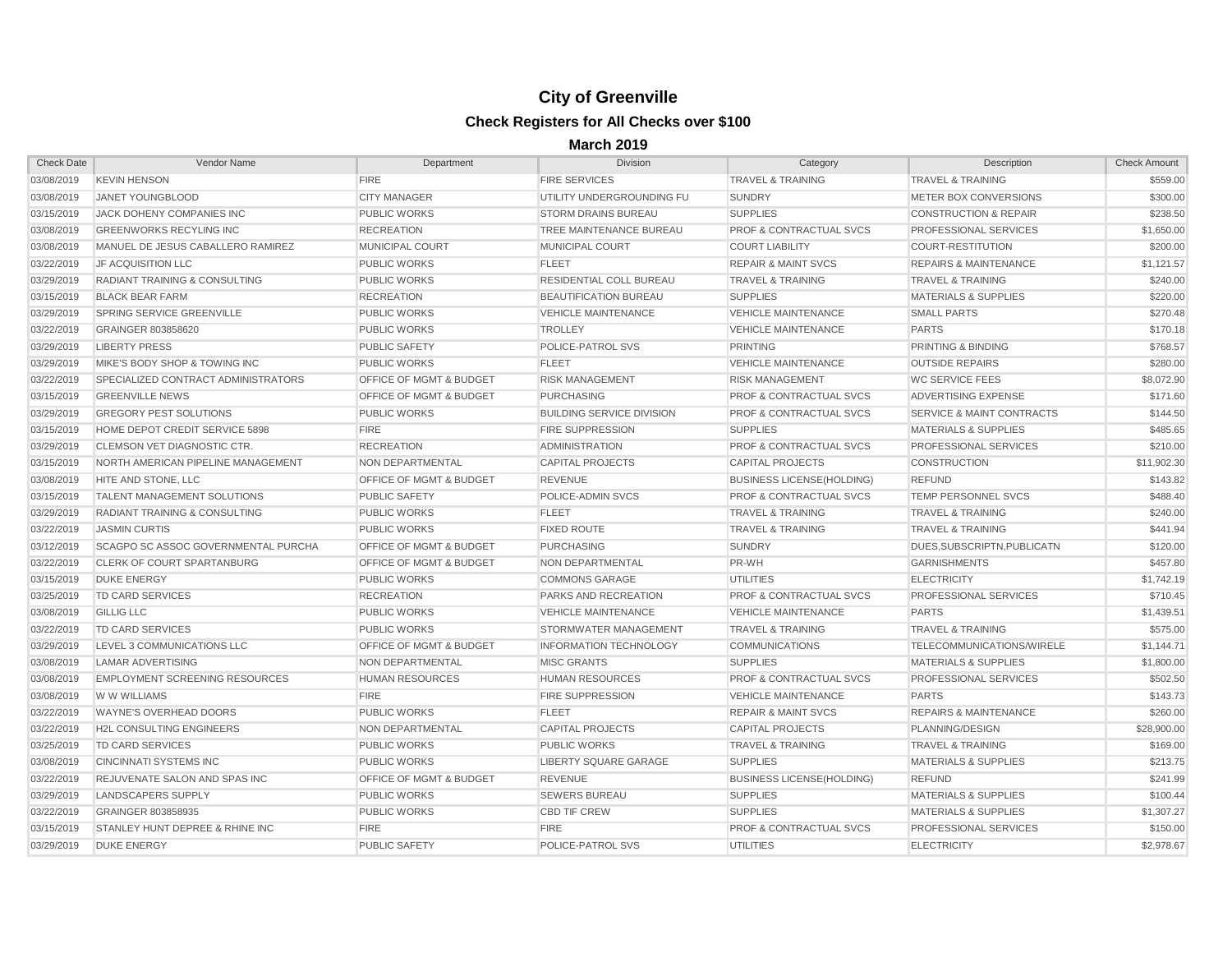| <b>Check Date</b> | Vendor Name                                | Department                         | Division                             | Category                           | Description                      | <b>Check Amount</b> |
|-------------------|--------------------------------------------|------------------------------------|--------------------------------------|------------------------------------|----------------------------------|---------------------|
| 03/29/2019        | <b>FORTILINE</b>                           | <b>PUBLIC WORKS</b>                | <b>STORM DRAINS BUREAU</b>           | <b>SUPPLIES</b>                    | <b>CONSTRUCTION &amp; REPAIR</b> | \$1,012.51          |
| 03/22/2019        | <b>EMERGENCYMD LLC</b>                     | <b>HUMAN RESOURCES</b>             | OCCUPATIONAL HEALTH                  | <b>PROF &amp; CONTRACTUAL SVCS</b> | <b>PROFESSIONAL SERVICES</b>     | \$3,935.00          |
| 03/22/2019        | NORRIS SUPPLY CO                           | <b>PUBLIC WORKS</b>                | <b>BUILDING SERVICE DIVISION</b>     | <b>SUPPLIES</b>                    | <b>MATERIALS &amp; SUPPLIES</b>  | \$371.00            |
| 03/29/2019        | <b>GILLIG LLC</b>                          | <b>PUBLIC WORKS</b>                | <b>VEHICLE MAINTENANCE</b>           | <b>VEHICLE MAINTENANCE</b>         | <b>PARTS</b>                     | \$634.84            |
| 03/08/2019        | <b>SNAP ON INDUSTRIAL</b>                  | <b>FIRE</b>                        | <b>FIRE SERVICES</b>                 | <b>SUPPLIES</b>                    | <b>MATERIALS &amp; SUPPLIES</b>  | \$202.94            |
| 03/08/2019        | <b>MARATHON STAFFING INC</b>               | <b>PUBLIC SAFETY</b>               | POLICE-DISPATCH BUREAU               | <b>PROF &amp; CONTRACTUAL SVCS</b> | <b>TEMP PERSONNEL SVCS</b>       | \$2,205.89          |
| 03/29/2019        | CARAHSOFT TECHNOLOGY CORP                  | <b>OFFICE OF MGMT &amp; BUDGET</b> | <b>INFORMATION TECHNOLOGY</b>        | <b>SUPPLIES</b>                    | <b>MATERIALS &amp; SUPPLIES</b>  | \$117.39            |
| 03/15/2019        | <b>EASTERN INDUSTRIAL SUPPLIES INC.</b>    | <b>PUBLIC WORKS</b>                | <b>TRAFFIC ENGINEERING</b>           | <b>SUPPLIES</b>                    | M&S-SIGNALS                      | \$1,458.56          |
| 03/15/2019        | <b>BLUE EAGLE RENTALS INC</b>              | <b>PUBLIC WORKS</b>                | <b>MAINTENANCE</b>                   | <b>SUPPLIES</b>                    | <b>MATERIALS &amp; SUPPLIES</b>  | \$142.24            |
| 03/29/2019        | <b>AMTECK LLC</b>                          | <b>PUBLIC WORKS</b>                | LIBERTY SQUARE GARAGE                | <b>SUPPLIES</b>                    | <b>MATERIALS &amp; SUPPLIES</b>  | \$406.00            |
| 03/22/2019        | <b>TALENT MANAGEMENT SOLUTIONS</b>         | <b>PUBLIC WORKS</b>                | <b>SEWERS BUREAU</b>                 | <b>PROF &amp; CONTRACTUAL SVCS</b> | TEMP PERSONNEL SVCS              | \$2,246.40          |
| 03/22/2019        | <b>GFOASC</b>                              | <b>OFFICE OF MGMT &amp; BUDGET</b> | <b>ACCOUNTING</b>                    | <b>TRAVEL &amp; TRAINING</b>       | <b>TRAVEL &amp; TRAINING</b>     | \$300.00            |
| 03/15/2019        | <b>TRANE</b>                               | <b>PUBLIC WORKS</b>                | <b>BUILDING SERVICE DIVISION</b>     | <b>SUPPLIES</b>                    | <b>MATERIALS &amp; SUPPLIES</b>  | \$368.40            |
| 03/15/2019        | <b>SAM'S CLUB</b>                          | <b>FIRE</b>                        | <b>FIRE SUPPRESSION</b>              | <b>SUPPLIES</b>                    | <b>JANITORIAL SUPPLIES</b>       | \$911.99            |
| 03/15/2019        | TD CARD SERVICES                           | <b>PUBLIC WORKS</b>                | <b>FIXED ROUTE</b>                   | <b>SUPPLIES</b>                    | <b>MATERIALS &amp; SUPPLIES</b>  | \$797.94            |
| 03/08/2019        | <b>JAMES KEEL</b>                          | <b>PUBLIC WORKS</b>                | <b>FIXED ROUTE</b>                   | <b>TRAVEL &amp; TRAINING</b>       | <b>TRAVEL &amp; TRAINING</b>     | \$140.00            |
| 03/15/2019        | <b>DUKE ENERGY</b>                         | <b>PUBLIC WORKS</b>                | POINSETT GARAGE                      | <b>UTILITIES</b>                   | <b>ELECTRICITY</b>               | \$2,449.99          |
| 03/08/2019        | PIONEER NETWORK INC                        | <b>PUBLIC SAFETY</b>               | POLICE-PATROL SVS                    | <b>SUPPLIES</b>                    | <b>MATERIALS &amp; SUPPLIES</b>  | \$2,668.00          |
| 03/22/2019        | PUBLIC WORKS EQUIPMENT & SUPPLY INC        | <b>PUBLIC WORKS</b>                | <b>STORM DRAINS BUREAU</b>           | <b>SUPPLIES</b>                    | <b>CONSTRUCTION &amp; REPAIR</b> | \$289.21            |
| 03/15/2019        | <b>STAPLES ADVANTAGE</b>                   | <b>PUBLIC WORKS</b>                | <b>FLEET</b>                         | <b>SUPPLIES</b>                    | <b>MATERIALS &amp; SUPPLIES</b>  | \$171.31            |
| 03/08/2019        | W M Y A TV CHANNEL 40                      | OFFICE OF MGMT & BUDGET            | <b>REVENUE</b>                       | <b>BUSINESS LICENSE(HOLDING)</b>   | <b>REFUND</b>                    | \$2,028.00          |
| 03/22/2019        | HOME DEPOT CREDIT SERVICE 5914             | <b>RECREATION</b>                  | <b>ADMINISTRATION</b>                | <b>SUPPLIES</b>                    | M&S-MAINTENANCE                  | \$250.66            |
| 03/22/2019        | MOTOROLA-PALMETTO 800                      | <b>PUBLIC WORKS</b>                | <b>FIXED ROUTE</b>                   | <b>COMMUNICATIONS</b>              | <b>OTHER</b>                     | \$1,043.82          |
| 03/08/2019        | TENCARVA MACHINERY CO                      | <b>PUBLIC WORKS</b>                | <b>SEWERS BUREAU</b>                 | <b>SUPPLIES</b>                    | <b>MATERIALS &amp; SUPPLIES</b>  | \$170.58            |
| 03/22/2019        | LAW ENFORCEMENT TRAINING COUNCIL           | <b>PUBLIC SAFETY</b>               | <b>POLICE-PATROL SVS</b>             | <b>TRAVEL &amp; TRAINING</b>       | <b>TRAVEL &amp; TRAINING</b>     | \$250.00            |
| 03/15/2019        | <b>DUKE ENERGY</b>                         | <b>PUBLIC WORKS</b>                | RICHARDSON STREET GARAGE             | <b>UTILITIES</b>                   | <b>ELECTRICITY</b>               | \$3,610.00          |
| 03/15/2019        | AAA LOCKSMITHS & ALARM COMPANY INC         | <b>PUBLIC WORKS</b>                | <b>PARKING ADMINISTRATION</b>        | <b>REPAIR &amp; MAINT SVCS</b>     | <b>REPAIRS &amp; MAINTENANCE</b> | \$224.62            |
| 03/08/2019        | <b>THAD CARPENTER</b>                      | Z <sub>O</sub> O                   | Z <sub>OO</sub>                      | <b>EDUCATION</b>                   | REFUND CANCELLED TOUR            | \$200.00            |
| 03/15/2019        | <b>CORE &amp; MAIN LP</b>                  | <b>PUBLIC WORKS</b>                | <b>SEWERS BUREAU</b>                 | <b>SUPPLIES</b>                    | <b>MATERIALS &amp; SUPPLIES</b>  | \$265.00            |
| 03/29/2019        | DAKOTA WATCH COMPANY #150                  | <b>OFFICE OF MGMT &amp; BUDGET</b> | <b>REVENUE</b>                       | <b>BUSINESS LICENSE(HOLDING)</b>   | <b>REFUND</b>                    | \$160.16            |
| 03/15/2019        | UPPER SAVANNAH CARE SERVICES               | C.D. DIVISION                      | <b>HOPWA</b>                         | <b>CD PROJECTS</b>                 | ADMIN - UPPER SAVANN CARE        | \$471.80            |
|                   | 03/29/2019 NIKOLAY KAPUSTIN                | <b>RECREATION</b>                  | <b>ADMINISTRATION</b>                | <b>TRAVEL &amp; TRAINING</b>       | <b>TRAVEL &amp; TRAINING</b>     | \$429.24            |
| 03/29/2019        | <b>CLEMENTS ELECTRICAL INC</b>             | <b>CITY MANAGER</b>                | UTILITY UNDERGROUNDING FU            | <b>SUNDRY</b>                      | UNDERGROUNDING COMMERCIAL        | \$8,500.00          |
| 03/08/2019        | <b>OVERHEAD DOOR COMPANY OF GREENVILLE</b> | <b>PUBLIC WORKS</b>                | NON VEHICLE MAINTENANCE              | <b>SUPPLIES</b>                    | <b>MATERIALS &amp; SUPPLIES</b>  | \$2,948.00          |
| 03/22/2019        | AT & T                                     | <b>OFFICE OF MGMT &amp; BUDGET</b> | <b>INFORMATION TECHNOLOGY</b>        | <b>COMMUNICATIONS</b>              | TELECOMMUNICATIONS/WIRELE        | \$103.65            |
| 03/08/2019        | <b>FLIGELS UNIFORM CO INC</b>              | <b>PUBLIC WORKS</b>                | MAULDIN/SIMPSONVILLE ROUT            | <b>SUPPLIES</b>                    | <b>CLOTHING &amp; UNIFORMS</b>   | \$2,502.07          |
| 03/22/2019        | SOUTHEASTERN PAPER GROUP                   | <b>RECREATION</b>                  | <b>TOURISM DISTRICT</b>              | <b>SUPPLIES</b>                    | JANITORIAL SUPPLIES              | \$706.48            |
| 03/22/2019        | O J'S DINER                                | <b>RECREATION</b>                  | <b>PARKS MAINTENANCE</b>             | <b>PROF &amp; CONTRACTUAL SVCS</b> | <b>TEMP PERSONNEL SVCS</b>       | \$617.76            |
| 03/29/2019        | <b>SUPPLYWORKS</b>                         | <b>PUBLIC WORKS</b>                | NON VEHICLE MAINTENANCE              | <b>SUPPLIES</b>                    | JANITORIAL SUPPLIES              | \$134.60            |
| 03/08/2019        | <b>WILLIAM BOWEN</b>                       | <b>ECONOMIC DEVELOPMENT</b>        | <b>BUILDING &amp; PROPERTY MAINT</b> | <b>TRAVEL &amp; TRAINING</b>       | LOCAL TRANSPORTATION             | \$324.22            |
| 03/29/2019        | <b>ENVIRO-MASTER SERVICES OF GREENVILL</b> | <b>RECREATION</b>                  | <b>ADMINISTRATION</b>                | <b>PROF &amp; CONTRACTUAL SVCS</b> | SERVICE & MAINT CONTRACTS        | \$198.00            |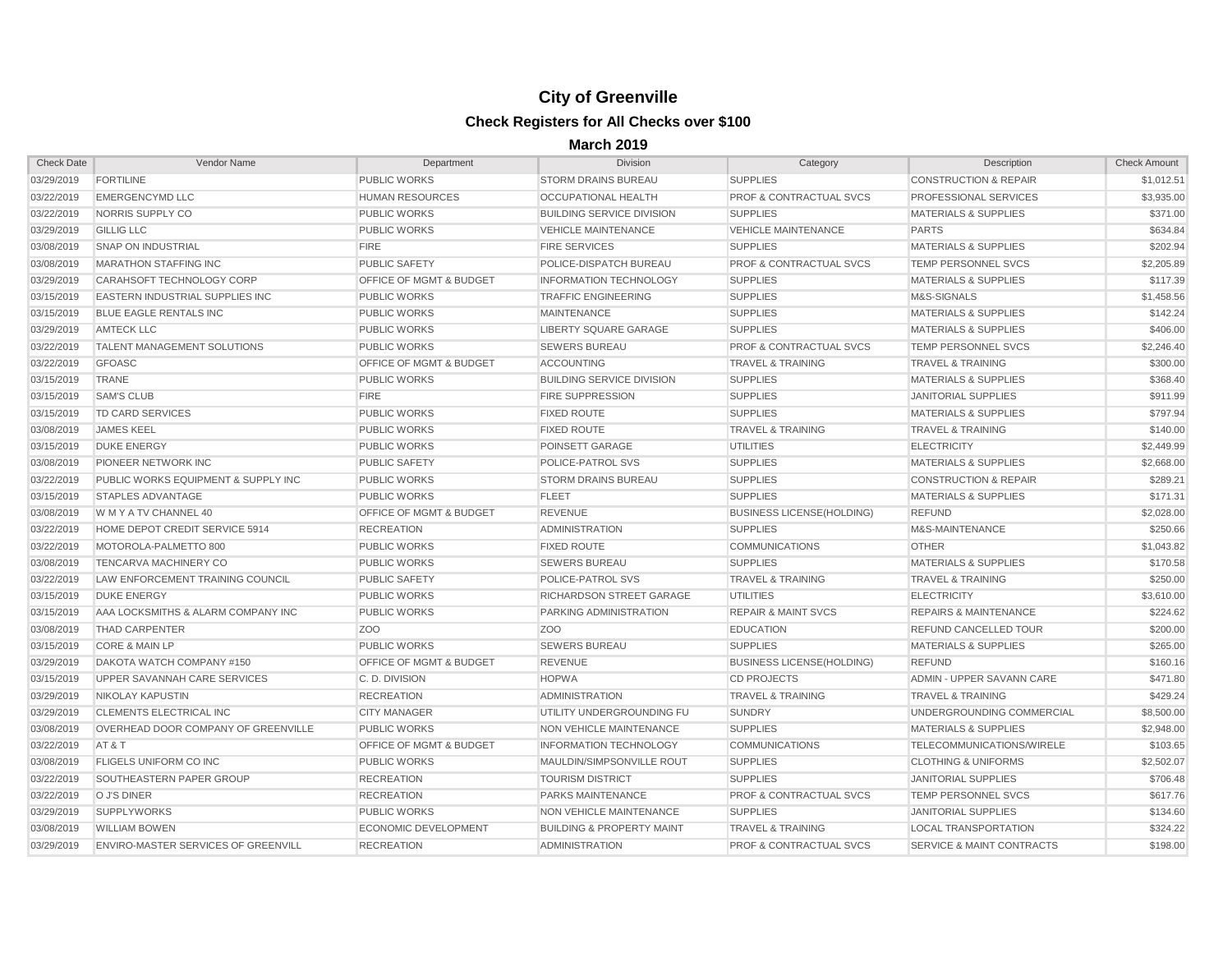| <b>Check Date</b> | Vendor Name                           | Department                         | Division                             | Category                           | Description                          | <b>Check Amount</b> |
|-------------------|---------------------------------------|------------------------------------|--------------------------------------|------------------------------------|--------------------------------------|---------------------|
| 03/22/2019        | <b>SODFATHER INC</b>                  | <b>PUBLIC WORKS</b>                | <b>RESIDENTIAL COLL BUREAU</b>       | <b>PROF &amp; CONTRACTUAL SVCS</b> | MAINTENANCE CONTRACTS                | \$476.83            |
| 03/15/2019        | <b>DUKE ENERGY</b>                    | <b>PUBLIC WORKS</b>                | <b>BROAD STREET GARAGE</b>           | UTILITIES                          | <b>ELECTRICITY</b>                   | \$651.95            |
| 03/08/2019        | UNITY TACTICAL                        | <b>PUBLIC SAFETY</b>               | POLICE-PATROL SVS                    | <b>PROF &amp; CONTRACTUAL SVCS</b> | <b>SERVICE &amp; MAINT CONTRACTS</b> | \$2,461.12          |
| 03/22/2019        | <b>VERIZON WIRELESS</b>               | <b>PUBLIC SAFETY</b>               | <b>POLICE-PATROL SVS</b>             | <b>COMMUNICATIONS</b>              | <b>OTHER</b>                         | \$14,502.74         |
| 03/08/2019        | <b>HESC</b>                           | <b>OFFICE OF MGMT &amp; BUDGET</b> | <b>NON DEPARTMENTAL</b>              | PR-WH                              | <b>GARNISHMENTS</b>                  | \$191.78            |
| 03/08/2019        | MIKE WILLIMON TOWING & RECOVERY INC   | <b>PUBLIC SAFETY</b>               | POLICE-PATROL SVS                    | <b>SUNDRY</b>                      | <b>MISCELLANEOUS</b>                 | \$140.00            |
| 03/08/2019        | SAF-GARD SAFETY SHOE COMPANY          | <b>RECREATION</b>                  | RIGHTS-OF-WAY                        | <b>SUPPLIES</b>                    | <b>CLOTHING &amp; UNIFORMS</b>       | \$233.18            |
| 03/22/2019        | <b>FGP INTERNATIONAL</b>              | <b>FIRE</b>                        | <b>FIRE PREVENTION</b>               | <b>PROF &amp; CONTRACTUAL SVCS</b> | <b>TEMP PERSONNEL SVCS</b>           | \$854.49            |
| 03/29/2019        | <b>JACK DOHENY COMPANIES INC</b>      | <b>PUBLIC WORKS</b>                | <b>SEWERS BUREAU</b>                 | <b>SUPPLIES</b>                    | <b>MATERIALS &amp; SUPPLIES</b>      | \$464.50            |
| 03/22/2019        | TD CARD SERVICES                      | <b>HUMAN RESOURCES</b>             | <b>HUMAN RESOURCES</b>               | <b>SUNDRY</b>                      | <b>RECRUITMENT ADS</b>               | \$350.00            |
| 03/22/2019        | <b>TD CARD SERVICES</b>               | <b>PUBLIC WORKS</b>                | <b>PARKING ADMINISTRATION</b>        | <b>SUNDRY</b>                      | <b>MISCELLANEOUS</b>                 | \$652.72            |
| 03/15/2019        | <b>SEJ SERVICES LLC</b>               | <b>FIRE</b>                        | <b>FIRE SERVICES</b>                 | <b>PROF &amp; CONTRACTUAL SVCS</b> | <b>SERVICE &amp; MAINT CONTRACTS</b> | \$1,050.25          |
| 03/22/2019        | MIKE'S BODY SHOP & TOWING INC         | <b>PUBLIC WORKS</b>                | <b>CU-ICAR SHUTTLE</b>               | <b>VEHICLE MAINTENANCE</b>         | <b>OUTSIDE REPAIRS</b>               | \$175.00            |
| 03/15/2019        | ANGIE PROSSER WORKING CASH            | PUBLIC INFORMATION/EVENTS          | <b>SPECIAL EVENTS</b>                | <b>WORKING CASH</b>                | <b>WORKING CASH</b>                  | \$2,500.00          |
| 03/08/2019        | <b>DUKE'S ROOT CONTROL INC</b>        | <b>PUBLIC WORKS</b>                | <b>SEWERS BUREAU</b>                 | <b>SUPPLIES</b>                    | <b>MATERIALS &amp; SUPPLIES</b>      | \$1,865.60          |
| 03/08/2019        | <b>SUPPLYWORKS</b>                    | <b>PUBLIC WORKS</b>                | NON VEHICLE MAINTENANCE              | <b>SUPPLIES</b>                    | JANITORIAL SUPPLIES                  | \$254.00            |
| 03/15/2019        | <b>VERIZON WIRELESS</b>               | <b>PUBLIC WORKS</b>                | <b>FLEET</b>                         | <b>COMMUNICATIONS</b>              | <b>OTHER</b>                         | \$228.92            |
| 03/08/2019        | <b>CHARTER COMMUNICATIONS</b>         | <b>PUBLIC WORKS</b>                | <b>STREETS BUREAU</b>                | <b>PROF &amp; CONTRACTUAL SVCS</b> | <b>SERVICE &amp; MAINT CONTRACTS</b> | \$459.34            |
| 03/15/2019        | <b>BONITZ</b>                         | <b>RECREATION</b>                  | <b>EDUCATION</b>                     | <b>PROF &amp; CONTRACTUAL SVCS</b> | PROFESSIONAL SERVICES                | \$754.00            |
| 03/08/2019        | LANDSCAPERS SUPPLY                    | <b>RECREATION</b>                  | <b>PARKS MAINTENANCE</b>             | <b>SUPPLIES</b>                    | <b>MATERIALS &amp; SUPPLIES</b>      | \$793.19            |
| 03/22/2019        | AXON ENTERPRISE INC                   | <b>PUBLIC SAFETY</b>               | <b>POLICE-PATROL SVS</b>             | <b>TRAVEL &amp; TRAINING</b>       | <b>TRAVEL &amp; TRAINING</b>         | \$1,198.00          |
| 03/22/2019        | WHITE HORSE PACKAGING CO              | <b>PUBLIC WORKS</b>                | PARKING ADMINISTRATION               | <b>SUPPLIES</b>                    | <b>MATERIALS &amp; SUPPLIES</b>      | \$770.03            |
| 03/15/2019        | SOUND-EKLIN                           | <b>RECREATION</b>                  | <b>ADMINISTRATION</b>                | <b>PROF &amp; CONTRACTUAL SVCS</b> | <b>SERVICE &amp; MAINT CONTRACTS</b> | \$236.30            |
| 03/29/2019        | ARC3 GASES INC                        | <b>FIRE</b>                        | <b>FIRE SERVICES</b>                 | <b>SUPPLIES</b>                    | <b>MATERIALS &amp; SUPPLIES</b>      | \$256.70            |
| 03/29/2019        | <b>GOODYEAR COMMERCIAL TIRE</b>       | <b>FIRE</b>                        | <b>FIRE SUPPRESSION</b>              | <b>VEHICLE MAINTENANCE</b>         | <b>PARTS</b>                         | \$1,705.69          |
| 03/22/2019        | <b>TD CARD SERVICES</b>               | <b>PUBLIC WORKS</b>                | <b>STREETS BUREAU</b>                | <b>SUPPLIES</b>                    | <b>MATERIALS &amp; SUPPLIES</b>      | \$225.52            |
| 03/22/2019        | TD CARD SERVICES                      | <b>PUBLIC WORKS</b>                | <b>CONSTRUCTION &amp; INSPECTION</b> | <b>SUPPLIES</b>                    | <b>MATERIALS &amp; SUPPLIES</b>      | \$250.85            |
| 03/15/2019        | <b>HAYWOOD MALL</b>                   | <b>RECREATION</b>                  | <b>PUBLIC SERVICES</b>               | <b>SUPPLIES</b>                    | <b>SUPPLIES PROMOTIONS</b>           | \$500.00            |
| 03/08/2019        | <b>RAY BRACKEN NURSERY INC</b>        | <b>RECREATION</b>                  | <b>BEAUTIFICATION BUREAU</b>         | <b>SUPPLIES</b>                    | <b>MATERIALS &amp; SUPPLIES</b>      | \$1,530.00          |
| 03/15/2019        | <b>SAFE INDUSTRIES</b>                | <b>FIRE</b>                        | <b>FIRE SUPPRESSION</b>              | <b>SUPPLIES</b>                    | <b>MATERIALS &amp; SUPPLIES</b>      | \$128.20            |
| 03/15/2019        | VERIZON WIRELESS                      | <b>PUBLIC WORKS</b>                | PARKING ADMINISTRATION               | <b>COMMUNICATIONS</b>              | <b>OTHER</b>                         | \$1,665.17          |
|                   | 03/08/2019 BLACK & VEATCH CORPORATION | NON DEPARTMENTAL                   | CAPITAL PROJECTS                     | CAPITAL PROJECTS                   | PLANNING/DESIGN                      | \$1,125.00          |
| 03/15/2019        | CORNELL UNIVERSITY ANIMAL HEALTH      | RECREATION                         | <b>ADMINISTRATION</b>                | <b>PROF &amp; CONTRACTUAL SVCS</b> | <b>PROFESSIONAL SERVICES</b>         | \$436.00            |
| 03/08/2019        | <b>KEVIN HUGHES</b>                   | ECONOMIC DEVELOPMENT               | <b>BUILDING &amp; PROPERTY MAINT</b> | <b>TRAVEL &amp; TRAINING</b>       | <b>LOCAL TRANSPORTATION</b>          | \$433.84            |
| 03/15/2019        | <b>STONE AVE NURSERY LLC</b>          | <b>RECREATION</b>                  | <b>BEAUTIFICATION BUREAU</b>         | <b>SUPPLIES</b>                    | <b>MATERIALS &amp; SUPPLIES</b>      | \$677.50            |
| 03/08/2019        | <b>FGP INTERNATIONAL</b>              | <b>OFFICE OF MGMT &amp; BUDGET</b> | <b>REVENUE</b>                       | <b>PROF &amp; CONTRACTUAL SVCS</b> | <b>TEMP PERSONNEL SVCS</b>           | \$606.35            |
| 03/15/2019        | LAWMEN'S SAFETY SUPPLY                | PUBLIC SAFETY                      | POLICE-PATROL SVS                    | LIAB-MISCELLANEOUS                 | <b>MATERIALS &amp; SUPPLIES</b>      | \$32,876.77         |
| 03/22/2019        | <b>HOOK FAST SPECIALTIES INC</b>      | <b>FIRE</b>                        | <b>FIRE SUPPRESSION</b>              | <b>SUPPLIES</b>                    | <b>CLOTHING &amp; UNIFORMS</b>       | \$187.21            |
| 03/25/2019        | TD CARD SERVICES                      | <b>HUMAN RESOURCES</b>             | <b>HEALTH CARE</b>                   | <b>SUNDRY</b>                      | <b>WELLNESS ACTIVITIES</b>           | \$389.45            |
| 03/08/2019        | MIKE'S BODY SHOP & TOWING INC         | PUBLIC SAFETY                      | <b>POLICE-PATROL SVS</b>             | <b>SUNDRY</b>                      | <b>MISCELLANEOUS</b>                 | \$140.00            |
| 03/22/2019        | LEGACY HEALTHCARE SERVICES INC        | <b>OFFICE OF MGMT &amp; BUDGET</b> | <b>REVENUE</b>                       | <b>BUSINESS LICENSE(HOLDING)</b>   | <b>REFUND</b>                        | \$193.30            |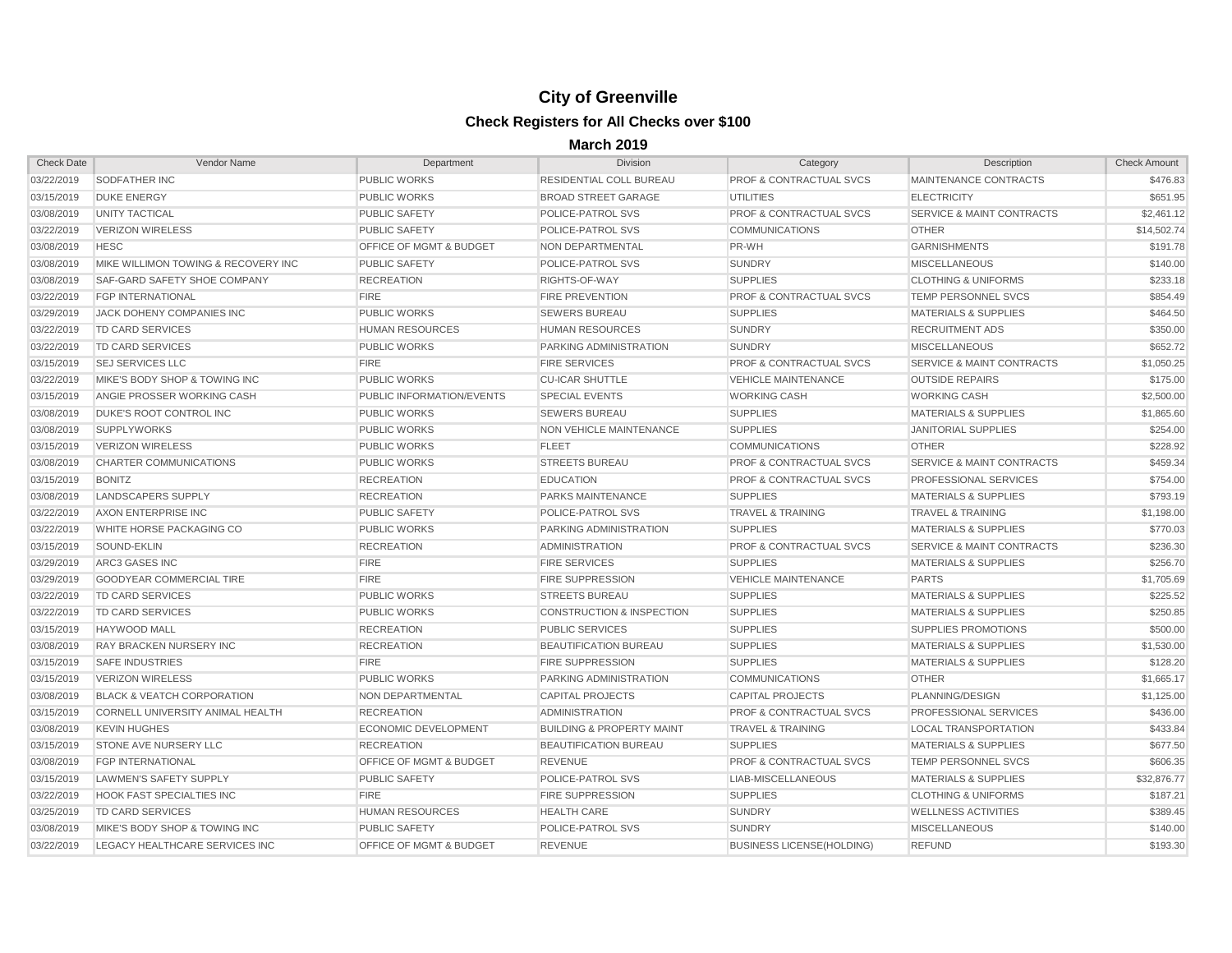| <b>Check Date</b> | <b>Vendor Name</b>                         | Department                         | <b>Division</b>                  | Category                           | Description                          | <b>Check Amount</b> |
|-------------------|--------------------------------------------|------------------------------------|----------------------------------|------------------------------------|--------------------------------------|---------------------|
| 03/29/2019        | <b>CROMER'S P-NUTS LLC</b>                 | <b>RECREATION</b>                  | <b>PUBLIC SERVICES</b>           | <b>SUPPLIES</b>                    | <b>SALE CONCESSIONS</b>              | \$282.79            |
| 03/08/2019        | <b>LENSCRAFTERS</b>                        | <b>MUNICIPAL COURT</b>             | <b>MUNICIPAL COURT</b>           | <b>COURT LIABILITY</b>             | <b>COURT-RESTITUTION</b>             | \$100.00            |
| 03/22/2019        | <b>SODFATHER INC</b>                       | <b>PUBLIC WORKS</b>                | <b>STORM DRAINS BUREAU</b>       | <b>PROF &amp; CONTRACTUAL SVCS</b> | <b>SERVICE &amp; MAINT CONTRACTS</b> | \$476.83            |
| 03/08/2019        | <b>S C DEPARTMENT OF REVENUE</b>           | <b>OFFICE OF MGMT &amp; BUDGET</b> | NON DEPARTMENTAL                 | PR-WH                              | <b>GARNISHMENTS</b>                  | \$128.00            |
| 03/15/2019        | VAUGHN AND MELTON                          | <b>CITY MANAGER</b>                | UTILITY UNDERGROUNDING FU        | <b>SUNDRY</b>                      | UNDERGROUNDING COMMERCIAL            | \$18,183.46         |
| 03/15/2019        | <b>VERIZON WIRELESS</b>                    | <b>PUBLIC WORKS</b>                | <b>RECYCLING</b>                 | <b>SUPPLIES</b>                    | <b>MATERIALS &amp; SUPPLIES</b>      | \$472.59            |
| 03/15/2019        | PAYNE MCGINN & CUMMINS INC                 | <b>CITY MANAGER</b>                | UTILITY UNDERGROUNDING FU        | <b>SUNDRY</b>                      | UNDERGROUNDING COMMERCIAL            | \$275,646.77        |
| 03/29/2019        | <b>MECO INC OF AUGUSTA</b>                 | <b>PUBLIC WORKS</b>                | <b>FLEET</b>                     | <b>SUPPLIES</b>                    | <b>MATERIALS &amp; SUPPLIES</b>      | \$449.14            |
| 03/22/2019        | <b>GREENVILLE CONVENTION CENTER</b>        | <b>FIRE</b>                        | <b>FIRE SERVICES</b>             | <b>SUNDRY</b>                      | <b>MISCELLANEOUS</b>                 | \$234.48            |
| 03/22/2019        | PRESORT PLUS INC                           | <b>RECREATION</b>                  | <b>EDUCATION</b>                 | <b>PRINTING</b>                    | <b>PRINTING &amp; BINDING</b>        | \$1,665.26          |
| 03/08/2019        | <b>TOM REYNOLDS</b>                        | <b>PUBLIC WORKS</b>                | <b>ENGINEERING</b>               | <b>TRAVEL &amp; TRAINING</b>       | <b>TRAVEL &amp; TRAINING</b>         | \$362.80            |
| 03/29/2019        | <b>RED WING SHOE STORE</b>                 | <b>PUBLIC WORKS</b>                | <b>STORM DRAINS BUREAU</b>       | <b>SUPPLIES</b>                    | <b>CLOTHING &amp; UNIFORMS</b>       | \$160.00            |
| 03/22/2019        | U S DEPARTMENT OF EDUCATION                | <b>OFFICE OF MGMT &amp; BUDGET</b> | NON DEPARTMENTAL                 | PR-WH                              | <b>GARNISHMENTS</b>                  | \$169.31            |
| 03/15/2019        | PANAGAKOS ASPHALT PAVING INC               | <b>PUBLIC WORKS</b>                | <b>SEWERS BUREAU</b>             | <b>SUPPLIES</b>                    | <b>MATERIALS &amp; SUPPLIES</b>      | \$288.32            |
| 03/22/2019        | <b>ADVERTISING AUTHORITIES</b>             | <b>RECREATION</b>                  | <b>EDUCATION</b>                 | <b>SUPPLIES</b>                    | <b>OVERNIGHTS</b>                    | \$1,495.61          |
| 03/15/2019        | LAWMEN'S SAFETY SUPPLY                     | <b>PUBLIC SAFETY</b>               | POLICE-PATROL SVS                | <b>SUPPLIES</b>                    | <b>MATERIALS &amp; SUPPLIES</b>      | \$1,798.36          |
| 03/29/2019        | <b>DUKE ENERGY</b>                         | <b>PUBLIC WORKS</b>                | <b>BUILDING SERVICE DIVISION</b> | <b>UTILITIES</b>                   | <b>ELECTRICITY</b>                   | \$5,646.96          |
| 03/08/2019        | <b>SOS THRIFT STORE ATTN: SHARON DAVIS</b> | <b>MUNICIPAL COURT</b>             | <b>MUNICIPAL COURT</b>           | <b>COURT LIABILITY</b>             | COURT-RESTITUTION                    | \$100.00            |
| 03/15/2019        | <b>CLEMSON UNIVERSITY</b>                  | <b>PUBLIC WORKS</b>                | <b>FLEET</b>                     | <b>TRAVEL &amp; TRAINING</b>       | <b>TRAVEL &amp; TRAINING</b>         | \$110.00            |
| 03/22/2019        | <b>DESIGN DEVELOPMENT LLC</b>              | <b>RECREATION</b>                  | <b>COMMUNITY CENTERS</b>         | <b>PROF &amp; CONTRACTUAL SVCS</b> | <b>RENTAL OF REAL PROPERTY</b>       | \$3,539.56          |
| 03/22/2019        | TD CARD SERVICES                           | <b>FIRE</b>                        | <b>FIRE SERVICES</b>             | <b>SUNDRY</b>                      | DUES, SUBSCRIPTN, PUBLICATN          | \$250.00            |
| 03/22/2019        | <b>JF ACQUISITION LLC</b>                  | <b>PUBLIC WORKS</b>                | <b>VEHICLE MAINTENANCE</b>       | <b>SUPPLIES</b>                    | <b>MATERIALS &amp; SUPPLIES</b>      | \$253.25            |
| 03/08/2019        | <b>CHARTER COMMUNICATIONS</b>              | <b>PUBLIC SAFETY</b>               | NARCOTICS FUNDS                  | <b>PROF &amp; CONTRACTUAL SVCS</b> | <b>RENTAL OF REAL PROPERTY</b>       | \$736.55            |
| 03/08/2019        | <b>WILDLANDS ENGINEERING INC</b>           | NON DEPARTMENTAL                   | <b>CAPITAL PROJECTS</b>          | <b>CAPITAL PROJECTS</b>            | PLANNING/DESIGN                      | \$246.00            |
| 03/08/2019        | HOME DEPOT CREDIT SERVICE 4123             | <b>PUBLIC WORKS</b>                | <b>SEWERS BUREAU</b>             | <b>SUPPLIES</b>                    | <b>MATERIALS &amp; SUPPLIES</b>      | \$261.49            |
| 03/22/2019        | TD CARD SERVICES                           | <b>PUBLIC WORKS</b>                | <b>RIVER STREET GARAGE</b>       | <b>REPAIR &amp; MAINT SVCS</b>     | <b>REPAIRS &amp; MAINTENANCE</b>     | \$1,161.82          |
| 03/15/2019        | <b>WANDERER IMPORTS</b>                    | <b>RECREATION</b>                  | <b>PUBLIC SERVICES</b>           | <b>SUPPLIES</b>                    | <b>SALE GIFTS</b>                    | \$250.00            |
| 03/22/2019        | <b>FIRST TEAM SPORTS CENTER</b>            | <b>RECREATION</b>                  | <b>COMMUNITY CENTERS</b>         | <b>SUPPLIES</b>                    | <b>CLOTHING &amp; UNIFORMS</b>       | \$1,995.98          |
| 03/22/2019        | <b>IVEY COMMUNICATIONS INC</b>             | <b>PUBLIC WORKS</b>                | <b>FIXED ROUTE</b>               | <b>SUPPLIES</b>                    | <b>MATERIALS &amp; SUPPLIES</b>      | \$151.00            |
| 03/15/2019        | VERIZON WIRELESS                           | PUBLIC INFORMATION/EVENTS          | <b>SPECIAL EVENTS</b>            | <b>COMMUNICATIONS</b>              | <b>OTHER</b>                         | \$129.40            |
| 03/08/2019        | <b>STEPHEN ROMANO</b>                      | <b>PUBLIC SAFETY</b>               | POLICE-PATROL SVS                | <b>TRAVEL &amp; TRAINING</b>       | <b>TRAVEL &amp; TRAINING</b>         | \$193.65            |
|                   | 03/15/2019 ALDRIDGE FAMILY PRODUCE         | <b>RECREATION</b>                  | <b>ADMINISTRATION</b>            | <b>SUPPLIES</b>                    | M&S-FOOD                             | \$573.45            |
| 03/22/2019        | <b>GCR TIRE CENTERS</b>                    | <b>PUBLIC WORKS</b>                | <b>FIXED ROUTE</b>               | <b>VEHICLE MAINTENANCE</b>         | <b>TIRES AND TUBES</b>               | \$265.00            |
| 03/29/2019        | <b>KEYS INNOVATIVE SOLUTIONS</b>           | ECONOMIC DEVELOPMENT               | PLANNING AND ZONING              | <b>PRINTING</b>                    | <b>PRINTING &amp; BINDING</b>        | \$408.10            |
| 03/15/2019        | <b>TALENT MANAGEMENT SOLUTIONS</b>         | <b>PUBLIC WORKS</b>                | STORMWATER MANAGEMENT            | <b>PROF &amp; CONTRACTUAL SVCS</b> | <b>TEMP PERSONNEL SVCS</b>           | \$1,023.36          |
| 03/08/2019        | <b>FIRST SUN EAP</b>                       | <b>HUMAN RESOURCES</b>             | OCCUPATIONAL HEALTH              | <b>PROF &amp; CONTRACTUAL SVCS</b> | <b>PROFESSIONAL SERVICES</b>         | \$1,554.00          |
| 03/22/2019        | <b>RHODE ISLAND NOVELTY INC</b>            | <b>RECREATION</b>                  | <b>PUBLIC SERVICES</b>           | <b>SUPPLIES</b>                    | ASSOCIATED RENTAL COSTS              | \$104.66            |
| 03/29/2019        | INSTITUTE OF INTERNAL AUDITORS INC         | OFFICE OF MGMT & BUDGET            | ADMINISTRATION                   | <b>SUNDRY</b>                      | DUES, SUBSCRIPTN, PUBLICATN          | \$165.00            |
| 03/08/2019        | <b>ALLEN REID</b>                          | <b>PUBLIC WORKS</b>                | <b>TRAFFIC ENGINEERING</b>       | <b>TRAVEL &amp; TRAINING</b>       | <b>TRAVEL &amp; TRAINING</b>         | \$500.00            |
| 03/29/2019        | SOUTHEASTERN PAPER GROUP                   | <b>RECREATION</b>                  | <b>PARKS MAINTENANCE</b>         | <b>SUPPLIES</b>                    | <b>MATERIALS &amp; SUPPLIES</b>      | \$2,340.06          |
| 03/08/2019        | KELLY MCCOMAS                              | <b>MUNICIPAL COURT</b>             | MUNICIPAL COURT                  | <b>COURT LIABILITY</b>             | COURT-RESTITUTION                    | \$1,500.00          |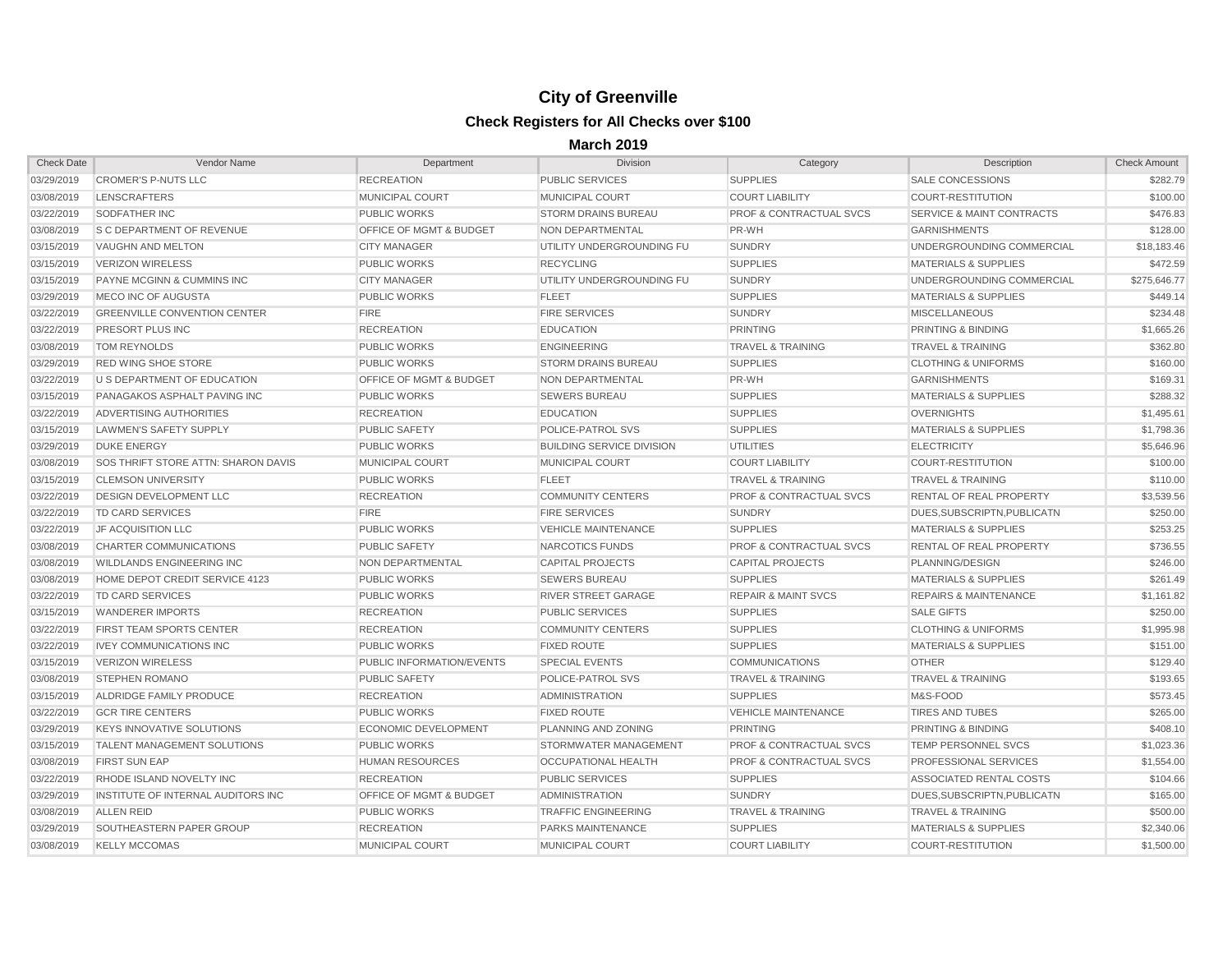| <b>Check Date</b> | Vendor Name                         | Department                         | Division                         | Category                           | Description                          | <b>Check Amount</b> |
|-------------------|-------------------------------------|------------------------------------|----------------------------------|------------------------------------|--------------------------------------|---------------------|
| 03/22/2019        | <b>TRUCKPRO LLC</b>                 | <b>PUBLIC WORKS</b>                | <b>VEHICLE MAINTENANCE</b>       | <b>VEHICLE MAINTENANCE</b>         | <b>SMALL PARTS</b>                   | \$217.98            |
| 03/15/2019        | <b>PROSOURCE LLC</b>                | <b>PUBLIC WORKS</b>                | <b>BUILDING SERVICE DIVISION</b> | <b>REPAIR &amp; MAINT SVCS</b>     | <b>REPAIRS &amp; MAINTENANCE</b>     | \$117.83            |
| 03/22/2019        | <b>MORRIS BUSINESS SOLUTIONS</b>    | <b>PUBLIC WORKS</b>                | <b>STREETS BUREAU</b>            | MACHINERY AND EQUIPMENT            | MACHINERY AND EQUIPMENT              | \$2,314.80          |
| 03/15/2019        | W W WILLIAMS                        | <b>PUBLIC WORKS</b>                | <b>VEHICLE MAINTENANCE</b>       | <b>VEHICLE MAINTENANCE</b>         | <b>PARTS</b>                         | \$917.50            |
| 03/08/2019        | <b>SEJ SERVICES LLC</b>             | <b>PUBLIC WORKS</b>                | <b>PARKING ADMINISTRATION</b>    | <b>PROF &amp; CONTRACTUAL SVCS</b> | <b>SERVICE &amp; MAINT CONTRACTS</b> | \$1,080.00          |
| 03/15/2019        | <b>SHANNON LAVRIN</b>               | <b>ECONOMIC DEVELOPMENT</b>        | <b>PLANNING AND ZONING</b>       | <b>TRAVEL &amp; TRAINING</b>       | <b>TRAVEL &amp; TRAINING</b>         | \$459.87            |
| 03/22/2019        | <b>TD CARD SERVICES</b>             | NON DEPARTMENTAL                   | <b>CAPITAL PROJECTS</b>          | <b>CAPITAL PROJECTS</b>            | <b>EQUIPMENT</b>                     | \$323.70            |
| 03/22/2019        | <b>FREE HUB BICYCLES LLC</b>        | <b>PUBLIC SAFETY</b>               | POLICE-PATROL SVS                | <b>SUNDRY</b>                      | <b>MISCELLANEOUS</b>                 | \$142.36            |
| 03/08/2019        | <b>CLAUDIA MAJOR</b>                | <b>HUMAN RESOURCES</b>             | OCCUPATIONAL HEALTH              | <b>SUPPLIES</b>                    | <b>MATERIALS &amp; SUPPLIES</b>      | \$160.00            |
| 03/15/2019        | <b>JASMIN CURTIS</b>                | <b>PUBLIC WORKS</b>                | <b>FIXED ROUTE</b>               | <b>TRAVEL &amp; TRAINING</b>       | <b>TRAVEL &amp; TRAINING</b>         | \$136.64            |
| 03/15/2019        | <b>CINTAS</b>                       | <b>PUBLIC WORKS</b>                | <b>FLEET</b>                     | <b>SUPPLIES</b>                    | <b>CLOTHING &amp; UNIFORMS</b>       | \$162.68            |
| 03/15/2019        | <b>VERIZON WIRELESS</b>             | <b>PUBLIC WORKS</b>                | <b>BUILDING SERVICE DIVISION</b> | <b>COMMUNICATIONS</b>              | <b>OTHER</b>                         | \$459.61            |
| 03/22/2019        | TD CARD SERVICES                    | <b>RECREATION</b>                  | <b>TOURISM DISTRICT</b>          | <b>TRAVEL &amp; TRAINING</b>       | <b>TRAVEL &amp; TRAINING</b>         | \$225.00            |
| 03/29/2019        | <b>FORTILINE</b>                    | <b>PUBLIC WORKS</b>                | <b>SEWERS BUREAU</b>             | <b>SUPPLIES</b>                    | <b>MATERIALS &amp; SUPPLIES</b>      | \$606.18            |
| 03/15/2019        | <b>KWIK COVERS</b>                  | <b>RECREATION</b>                  | <b>PUBLIC SERVICES</b>           | <b>SUPPLIES</b>                    | <b>SPECIAL EVENTS</b>                | \$914.27            |
| 03/22/2019        | TD CARD SERVICES                    | NON DEPARTMENTAL                   | CAPITAL PROJECTS                 | <b>CAPITAL PROJECTS</b>            | PLANNING/DESIGN                      | \$145.64            |
| 03/29/2019        | CARSON'S NUT-BOLT & TOOL CO INC     | <b>PUBLIC WORKS</b>                | <b>BUILDING SERVICE DIVISION</b> | <b>SUPPLIES</b>                    | <b>MATERIALS &amp; SUPPLIES</b>      | \$116.55            |
| 03/22/2019        | GRAINGER 803858935                  | <b>PUBLIC WORKS</b>                | <b>FLEET</b>                     | <b>SUPPLIES</b>                    | <b>MATERIALS &amp; SUPPLIES</b>      | \$311.77            |
| 03/29/2019        | SOUTH CAROLINA EQUIPMENT COMPANY LL | <b>PUBLIC WORKS</b>                | <b>FLEET</b>                     | <b>VEHICLE MAINTENANCE</b>         | <b>OUTSIDE REPAIRS</b>               | \$459.79            |
| 03/29/2019        | <b>GRAINGER 803858935</b>           | <b>PUBLIC WORKS</b>                | <b>CHURCH STREET GARAGE</b>      | <b>REPAIR &amp; MAINT SVCS</b>     | <b>REPAIRS &amp; MAINTENANCE</b>     | \$315.20            |
| 03/29/2019        | ADVANCE AUTO PARTS                  | <b>PUBLIC WORKS</b>                | <b>VEHICLE MAINTENANCE</b>       | <b>VEHICLE MAINTENANCE</b>         | <b>PARTS</b>                         | \$408.83            |
| 03/29/2019        | NORTHERN SAFETY CO INC              | <b>RECREATION</b>                  | TREE MAINTENANCE BUREAU          | <b>SUPPLIES</b>                    | <b>MATERIALS &amp; SUPPLIES</b>      | \$203.73            |
| 03/22/2019        | <b>SODFATHER INC</b>                | <b>PUBLIC WORKS</b>                | <b>SEWERS BUREAU</b>             | <b>PROF &amp; CONTRACTUAL SVCS</b> | MAINTENANCE CONTRACTS                | \$476.83            |
| 03/15/2019        | UNITED ELECTRICAL DISTRIBUTORS INC  | <b>PUBLIC WORKS</b>                | <b>BUILDING SERVICE DIVISION</b> | <b>SUPPLIES</b>                    | <b>MATERIALS &amp; SUPPLIES</b>      | \$826.01            |
| 03/15/2019        | <b>TD CARD SERVICES</b>             | <b>COUNCIL</b>                     | <b>CITY COUNCIL</b>              | <b>COMMUNICATIONS</b>              | <b>OTHER</b>                         | \$139.96            |
| 03/15/2019        | <b>VERIZON WIRELESS</b>             | <b>PUBLIC WORKS</b>                | <b>TRAFFIC ENGINEERING</b>       | <b>COMMUNICATIONS</b>              | <b>OTHER</b>                         | \$223.99            |
| 03/22/2019        | <b>TALENT MANAGEMENT SOLUTIONS</b>  | <b>PUBLIC WORKS</b>                | STORMWATER MANAGEMENT            | <b>PROF &amp; CONTRACTUAL SVCS</b> | <b>TEMP PERSONNEL SVCS</b>           | \$1,023.36          |
| 03/28/2019        | <b>TD CARD SERVICES</b>             | <b>RECREATION</b>                  | <b>ADMINISTRATION</b>            | <b>TRAVEL &amp; TRAINING</b>       | <b>TRAVEL &amp; TRAINING</b>         | \$809.82            |
| 03/08/2019        | <b>GREENVILLE CONVENTION CENTER</b> | NON DEPARTMENTAL                   | NON DEPARTMENTAL                 | <b>CAPITAL PROJECTS</b>            | <b>PROJECT EXPENSE</b>               | \$106,870.04        |
| 03/15/2019        | SPENCERS GIFTS LLC #165             | <b>OFFICE OF MGMT &amp; BUDGET</b> | REVENUE                          | <b>BUSINESS LICENSE(HOLDING)</b>   | <b>REFUND</b>                        | \$1,874.66          |
| 03/15/2019        | JET-VAC SEWER EQUIPMENT CO          | <b>PUBLIC WORKS</b>                | <b>SEWERS BUREAU</b>             | <b>SUPPLIES</b>                    | <b>MATERIALS &amp; SUPPLIES</b>      | \$214.35            |
| 03/29/2019        | CARSON'S NUT-BOLT & TOOL CO INC     | <b>RECREATION</b>                  | <b>PARKS MAINTENANCE</b>         | <b>SUPPLIES</b>                    | MATERIALS & SUPPLIES                 | \$104.94            |
| 03/29/2019        | SITEONE LANDSCAPE SUPPLY LLC        | <b>RECREATION</b>                  | <b>BEAUTIFICATION BUREAU</b>     | <b>SUPPLIES</b>                    | <b>MATERIALS &amp; SUPPLIES</b>      | \$503.35            |
| 03/29/2019        | <b>TALENT MANAGEMENT SOLUTIONS</b>  | <b>PUBLIC WORKS</b>                | <b>STREETS BUREAU</b>            | <b>PROF &amp; CONTRACTUAL SVCS</b> | <b>TEMP PERSONNEL SVCS</b>           | \$679.60            |
| 03/08/2019        | <b>CINCINNATI SYSTEMS INC</b>       | <b>PUBLIC WORKS</b>                | RICHARDSON STREET GARAGE         | <b>REPAIR &amp; MAINT SVCS</b>     | <b>REPAIRS &amp; MAINTENANCE</b>     | \$281.25            |
| 03/08/2019        | <b>FLIGELS UNIFORM CO INC</b>       | <b>PUBLIC WORKS</b>                | NON VEHICLE MAINTENANCE          | <b>SUPPLIES</b>                    | <b>CLOTHING &amp; UNIFORMS</b>       | \$210.07            |
| 03/28/2019        | <b>TD CARD SERVICES</b>             | <b>RECREATION</b>                  | ADMINISTRATION                   | <b>PROF &amp; CONTRACTUAL SVCS</b> | <b>SERVICE &amp; MAINT CONTRACTS</b> | \$333.07            |
| 03/08/2019        | <b>EMELIE HEGARTY</b>               | <b>ECONOMIC DEVELOPMENT</b>        | <b>ECONOMIC DEVELOPMENT</b>      | <b>TRAVEL &amp; TRAINING</b>       | <b>TRAVEL &amp; TRAINING</b>         | \$284.20            |
| 03/15/2019        | <b>DUKE ENERGY</b>                  | <b>PUBLIC WORKS</b>                | <b>PARKING ADMINISTRATION</b>    | <b>UTILITIES</b>                   | <b>ELECTRICITY</b>                   | \$707.77            |
| 03/15/2019        | <b>GREENVILLE WATER</b>             | <b>PUBLIC WORKS</b>                | NON VEHICLE MAINTENANCE          | <b>UTILITIES</b>                   | WATER/WASTEWATER                     | \$347.98            |
| 03/22/2019        | <b>CLERK OF COURT ROCK HILL</b>     | <b>OFFICE OF MGMT &amp; BUDGET</b> | NON DEPARTMENTAL                 | PR-WH                              | <b>GARNISHMENTS</b>                  | \$211.05            |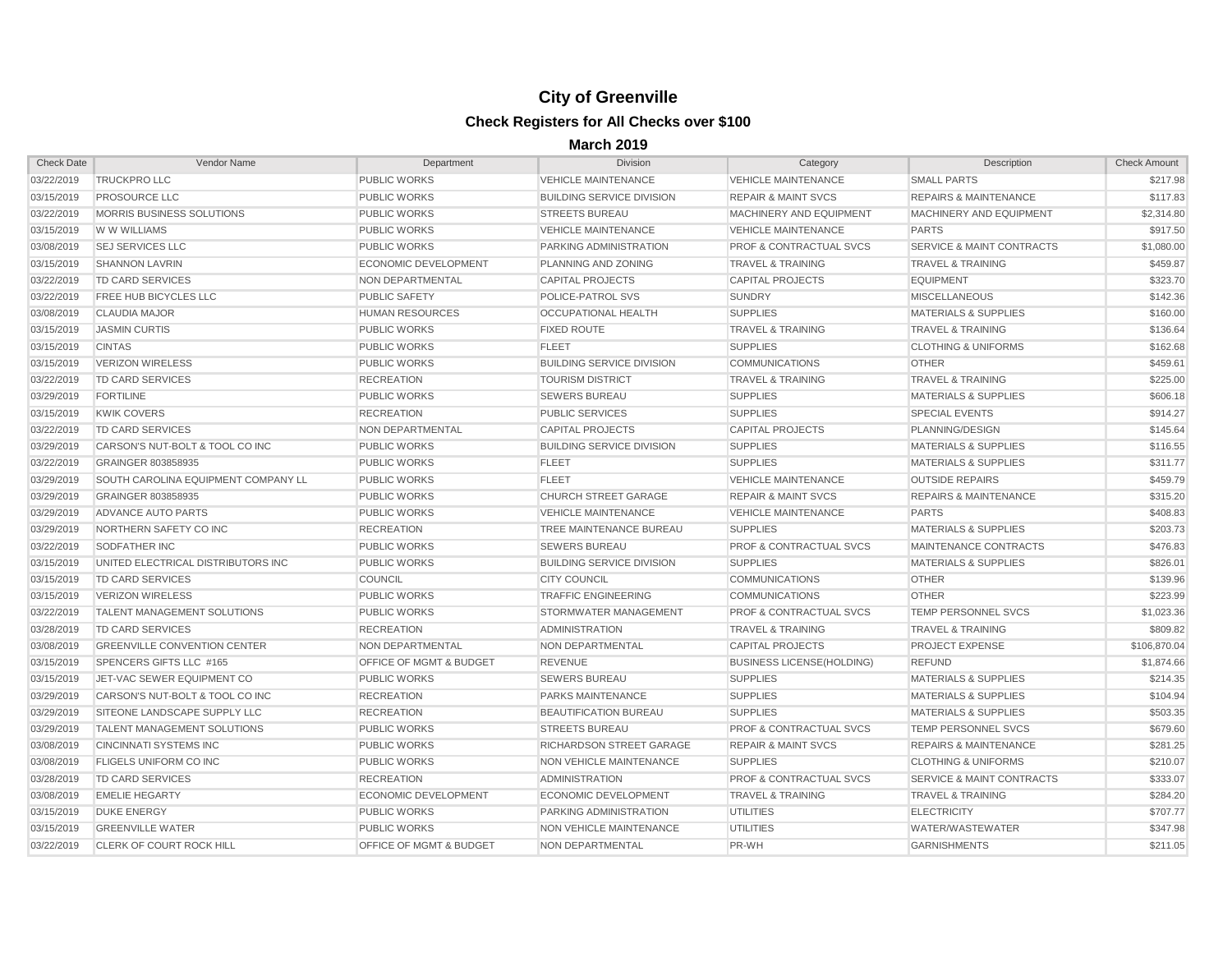| <b>Check Date</b> | Vendor Name                                | Department                         | <b>Division</b>                  | Category                           | <b>Description</b>                   | <b>Check Amount</b> |
|-------------------|--------------------------------------------|------------------------------------|----------------------------------|------------------------------------|--------------------------------------|---------------------|
| 03/22/2019        | <b>PROFORMA</b>                            | PUBLIC INFORMATION/EVENTS          | <b>SPECIAL EVENTS</b>            | <b>PRINTING</b>                    | PRINTING & BINDING                   | \$513.78            |
| 03/29/2019        | <b>AMTEC</b>                               | <b>PUBLIC WORKS</b>                | <b>STORMWATER MANAGEMENT</b>     | <b>FISCAL AGENT</b>                | <b>FISCAL AGENT FEES</b>             | \$500.00            |
| 03/22/2019        | <b>GRAINGER 803858935</b>                  | <b>PUBLIC WORKS</b>                | <b>STORM DRAINS BUREAU</b>       | <b>SUPPLIES</b>                    | <b>MATERIALS &amp; SUPPLIES</b>      | \$330.25            |
| 03/22/2019        | <b>GREENVILLE WATER</b>                    | <b>PUBLIC WORKS</b>                | <b>FLEET</b>                     | <b>UTILITIES</b>                   | <b>OTHER</b>                         | \$611.33            |
| 03/22/2019        | DAVIS & FLOYD INC                          | NON DEPARTMENTAL                   | <b>CAPITAL PROJECTS</b>          | <b>CAPITAL PROJECTS</b>            | PLANNING/DESIGN                      | \$58,195.00         |
| 03/22/2019        | <b>GOODWIN FOUST CUSTOM HOMES LLC</b>      | <b>OFFICE OF MGMT &amp; BUDGET</b> | <b>REVENUE</b>                   | <b>BUSINESS LIC &amp; PERMITS</b>  | <b>BUSINESS LIC-CONTRACTOR</b>       | \$1,425.00          |
| 03/22/2019        | JOHNSTONE SUPPLY OF GREENVILLE             | <b>PUBLIC WORKS</b>                | <b>BUILDING SERVICE DIVISION</b> | <b>SUPPLIES</b>                    | <b>MATERIALS &amp; SUPPLIES</b>      | \$183.19            |
| 03/29/2019        | <b>TALENT MANAGEMENT SOLUTIONS</b>         | <b>PUBLIC WORKS</b>                | STORMWATER MANAGEMENT            | <b>PROF &amp; CONTRACTUAL SVCS</b> | <b>TEMP PERSONNEL SVCS</b>           | \$1,023.36          |
| 03/22/2019        | <b>GRAINGER 803858935</b>                  | <b>PUBLIC WORKS</b>                | <b>RESIDENTIAL COLL BUREAU</b>   | <b>SUPPLIES</b>                    | <b>MATERIALS &amp; SUPPLIES</b>      | \$416.69            |
| 03/08/2019        | CHARTER COMMUNICATIONS                     | <b>PUBLIC WORKS</b>                | <b>SEWERS BUREAU</b>             | <b>PROF &amp; CONTRACTUAL SVCS</b> | MAINTENANCE CONTRACTS                | \$459.34            |
| 03/22/2019        | <b>FAMILY CT OF THE 13TH CIRCUIT</b>       | <b>OFFICE OF MGMT &amp; BUDGET</b> | <b>NON DEPARTMENTAL</b>          | PR-WH                              | <b>GARNISHMENTS</b>                  | \$3,811.53          |
| 03/29/2019        | <b>SNAP ON INDUSTRIAL</b>                  | <b>FIRE</b>                        | <b>FIRE SERVICES</b>             | <b>SUPPLIES</b>                    | <b>MATERIALS &amp; SUPPLIES</b>      | \$122.68            |
| 03/29/2019        | <b>BEACH COMPANY, THE</b>                  | <b>OFFICE OF MGMT &amp; BUDGET</b> | <b>REVENUE</b>                   | <b>BUSINESS LICENSE(HOLDING)</b>   | <b>REFUND</b>                        | \$294.41            |
| 03/08/2019        | DIANA LEMUS ANDERSON                       | <b>MUNICIPAL COURT</b>             | <b>MUNICIPAL COURT</b>           | <b>COURT LIABILITY</b>             | COURT-RESTITUTION                    | \$362.00            |
| 03/08/2019        | DALE CARNEGIE OF UPSTATE SOUTH             | <b>OFFICE OF MGMT &amp; BUDGET</b> | <b>REVENUE</b>                   | <b>BUSINESS LICENSE(HOLDING)</b>   | <b>REFUND</b>                        | \$225.68            |
| 03/08/2019        | ALERT-ALL CORP                             | <b>FIRE</b>                        | <b>FIRE PREVENTION</b>           | <b>SUPPLIES</b>                    | <b>MATERIALS &amp; SUPPLIES</b>      | \$895.00            |
| 03/15/2019        | <b>VERIZON WIRELESS</b>                    | <b>RECREATION</b>                  | <b>PARKS MAINTENANCE</b>         | <b>COMMUNICATIONS</b>              | <b>OTHER</b>                         | \$1,183.45          |
| 03/15/2019        | <b>GREENVILLE OFFICE SUPPLY CO INC</b>     | C.D. DIVISION                      | <b>CDBG PROJECTS</b>             | <b>SUPPLIES</b>                    | <b>MATERIALS &amp; SUPPLIES</b>      | \$104.56            |
| 03/15/2019        | ANTECH DIAGNOSTICS INC                     | <b>RECREATION</b>                  | <b>ADMINISTRATION</b>            | <b>PROF &amp; CONTRACTUAL SVCS</b> | <b>PROFESSIONAL SERVICES</b>         | \$1,658.24          |
| 03/15/2019        | <b>TALENT MANAGEMENT SOLUTIONS</b>         | <b>RECREATION</b>                  | <b>BEAUTIFICATION BUREAU</b>     | <b>PROF &amp; CONTRACTUAL SVCS</b> | TEMP PERSONNEL SVCS                  | \$679.60            |
| 03/08/2019        | <b>DUKE ENERGY</b>                         | <b>PUBLIC WORKS</b>                | <b>BUILDING SERVICE DIVISION</b> | <b>UTILITIES</b>                   | <b>ELECTRICITY</b>                   | \$17,695.31         |
| 03/29/2019        | INNOVATIVE CONTROLS INC                    | <b>FIRE</b>                        | <b>FIRE SUPPRESSION</b>          | <b>VEHICLE MAINTENANCE</b>         | <b>PARTS</b>                         | \$610.64            |
| 03/08/2019        | <b>DUKE ENERGY</b>                         | <b>PUBLIC WORKS</b>                | RIVERPLACE GARAGE                | <b>UTILITIES</b>                   | <b>ELECTRICITY</b>                   | \$1,485.34          |
| 03/29/2019        | <b>MCG MECHANICAL INC</b>                  | <b>PUBLIC WORKS</b>                | <b>SEWERS BUREAU</b>             | <b>SUPPLIES</b>                    | <b>MATERIALS &amp; SUPPLIES</b>      | \$570.00            |
| 03/22/2019        | <b>IMAGE MANUFACTURING GROUP</b>           | <b>PUBLIC WORKS</b>                | S. SPRING STREET GARAGE          | <b>REPAIR &amp; MAINT SVCS</b>     | <b>REPAIRS &amp; MAINTENANCE</b>     | \$394.50            |
| 03/15/2019        | <b>VERIZON WIRELESS</b>                    | <b>OFFICE OF MGMT &amp; BUDGET</b> | <b>INFORMATION TECHNOLOGY</b>    | <b>COMMUNICATIONS</b>              | TELECOMMUNICATIONS/WIRELE            | \$822.25            |
| 03/22/2019        | <b>ART STUDIO COMPANY</b>                  | <b>RECREATION</b>                  | <b>PUBLIC SERVICES</b>           | <b>SUPPLIES</b>                    | <b>SALE GIFTS</b>                    | \$187.53            |
| 03/08/2019        | <b>TALENT MANAGEMENT SOLUTIONS</b>         | <b>PUBLIC SAFETY</b>               | POLICE-DISPATCH BUREAU           | <b>PROF &amp; CONTRACTUAL SVCS</b> | <b>TEMP PERSONNEL SVCS</b>           | \$390.72            |
| 03/29/2019        | <b>GREENVILLE COUNTY</b>                   | <b>PUBLIC SAFETY</b>               | <b>POLICE-PATROL SVS</b>         | <b>PROF &amp; CONTRACTUAL SVCS</b> | <b>PROFESSIONAL SERVICES</b>         | \$6,621.01          |
| 03/08/2019        | <b>CHARTER COMMUNICATIONS</b>              | <b>OFFICE OF MGMT &amp; BUDGET</b> | <b>INFORMATION TECHNOLOGY</b>    | <b>COMMUNICATIONS</b>              | <b>TELECOMMUNICATIONS/WIRELE</b>     | \$8,948.38          |
| 03/15/2019        | <b>VERIZON WIRELESS</b>                    | <b>PUBLIC WORKS</b>                | <b>STREETS BUREAU</b>            | <b>COMMUNICATIONS</b>              | <b>OTHER</b>                         | \$920.49            |
| 03/22/2019        | <b>BRAVO1 PROTECTION</b>                   | PUBLIC WORKS                       | PARKING ADMINISTRATION           | PROF & CONTRACTUAL SVCS            | SERVICE & MAINT CONTRACTS            | \$2,015.63          |
| 03/08/2019        | <b>SC DHEC</b>                             | <b>PUBLIC SAFETY</b>               | POLICE-PATROL SVS                | <b>SUNDRY</b>                      | <b>MISCELLANEOUS</b>                 | \$125.00            |
| 03/08/2019        | <b>ROGERS &amp; CALLCOTT ENVIRONMENTAL</b> | <b>PUBLIC WORKS</b>                | <b>GARBAGE DISPOSAL BUREAU</b>   | <b>PROF &amp; CONTRACTUAL SVCS</b> | <b>PROFESSIONAL SERVICES</b>         | \$3,651.76          |
| 03/15/2019        | ALBERT BEEDIE                              | <b>PUBLIC WORKS</b>                | <b>STORM DRAINS BUREAU</b>       | <b>TRAVEL &amp; TRAINING</b>       | <b>TRAVEL &amp; TRAINING</b>         | \$135.00            |
| 03/15/2019        | UPPER SAVANNAH CARE SERVICES               | C.D. DIVISION                      | <b>HOPWA</b>                     | <b>CD PROJECTS</b>                 | S-T RENT.MORT.UTIL UP SAV            | \$2,464.58          |
| 03/15/2019        | UMDC DEPARTMENT OF PATHOLOGY               | <b>RECREATION</b>                  | <b>ADMINISTRATION</b>            | <b>PROF &amp; CONTRACTUAL SVCS</b> | <b>PROFESSIONAL SERVICES</b>         | \$148.00            |
| 03/15/2019        | <b>SUPPLYWORKS</b>                         | <b>PUBLIC WORKS</b>                | <b>VEHICLE MAINTENANCE</b>       | <b>SUPPLIES</b>                    | <b>BUS WASHING SUPPLIES</b>          | \$175.89            |
| 03/15/2019        | <b>IVEY COMMUNICATIONS INC</b>             | <b>PUBLIC WORKS</b>                | <b>BROAD STREET GARAGE</b>       | <b>REPAIR &amp; MAINT SVCS</b>     | <b>REPAIRS &amp; MAINTENANCE</b>     | \$150.00            |
| 03/29/2019        | CAPITOL CONSTRUCTION OF THE CAROLIN        | NON DEPARTMENTAL                   | CAPITAL PROJECTS                 | CAPITAL PROJECTS                   | <b>CONSTRUCTION</b>                  | \$69,182.96         |
| 03/29/2019        | JOHNSON CONTROLS SECURITY SOLUTIONS        | <b>RECREATION</b>                  | <b>PARKS MAINTENANCE</b>         | <b>PROF &amp; CONTRACTUAL SVCS</b> | <b>SERVICE &amp; MAINT CONTRACTS</b> | \$165.95            |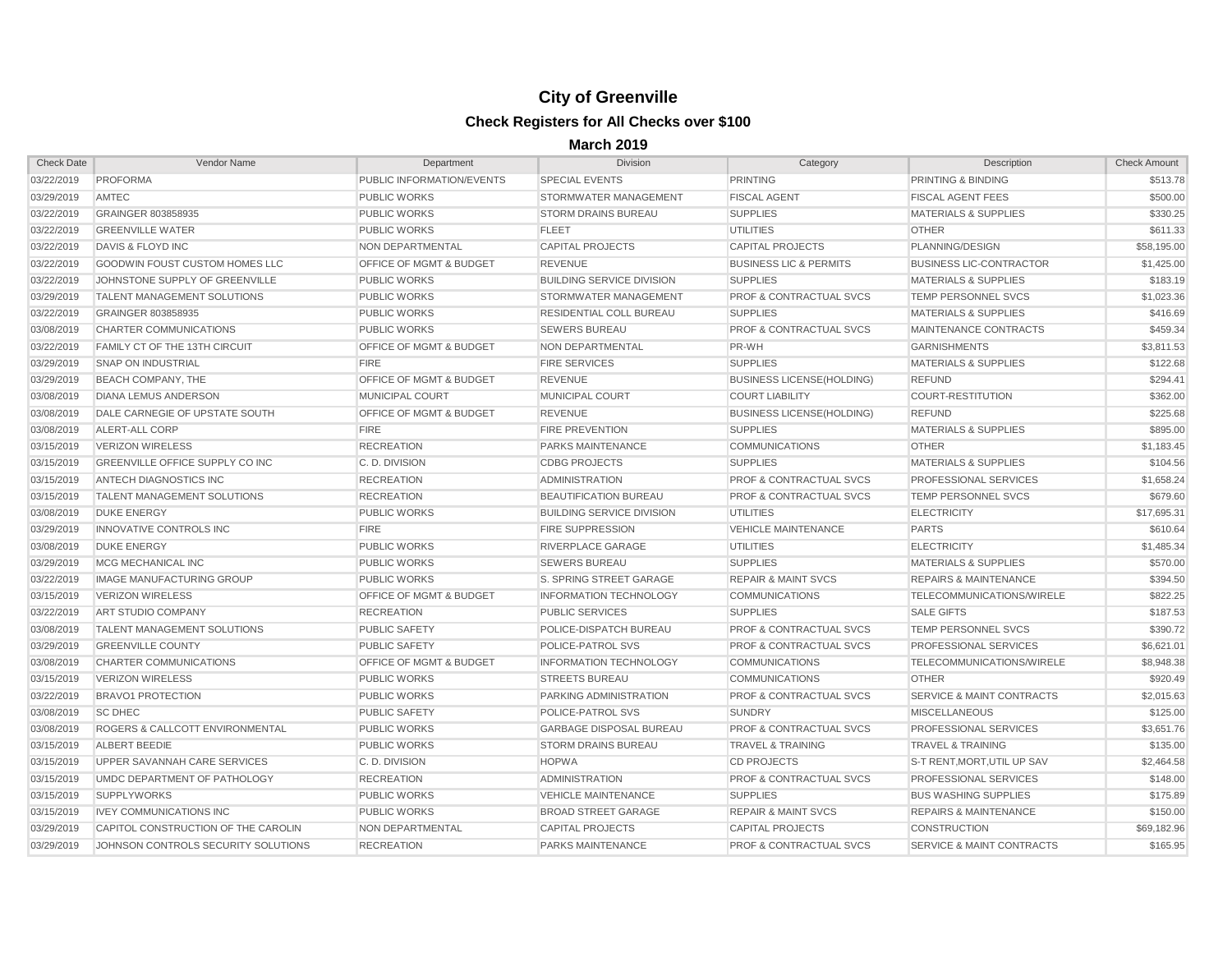| <b>Check Date</b> | Vendor Name                                | Department                         | <b>Division</b>                  | Category                           | Description                          | <b>Check Amount</b> |
|-------------------|--------------------------------------------|------------------------------------|----------------------------------|------------------------------------|--------------------------------------|---------------------|
| 03/29/2019        | <b>ADT SECURITY SERVICES</b>               | <b>RECREATION</b>                  | <b>PARKS MAINTENANCE</b>         | <b>PROF &amp; CONTRACTUAL SVCS</b> | <b>SERVICE &amp; MAINT CONTRACTS</b> | \$158.46            |
| 03/08/2019        | CORBIN TURF & ORNAMENTAL SUPPLY INC        | <b>RECREATION</b>                  | <b>TOURISM DISTRICT</b>          | <b>SUPPLIES</b>                    | <b>MATERIALS &amp; SUPPLIES</b>      | \$860.19            |
| 03/29/2019        | L & B LANDSCAPING SERVICE INC              | <b>RECREATION</b>                  | <b>BEAUTIFICATION BUREAU</b>     | <b>PROF &amp; CONTRACTUAL SVCS</b> | <b>SERVICE &amp; MAINT CONTRACTS</b> | \$175.00            |
| 03/29/2019        | PIEDMONT NATURAL GAS CO INC                | <b>FIRE</b>                        | <b>FIRE SERVICES</b>             | <b>UTILITIES</b>                   | GAS                                  | \$479.99            |
| 03/15/2019        | <b>PRESORT PLUS INC</b>                    | <b>OFFICE OF MGMT &amp; BUDGET</b> | <b>PURCHASING</b>                | <b>COMMUNICATIONS</b>              | <b>POSTAGE</b>                       | \$3,423.68          |
| 03/15/2019        | <b>SOUTHEASTERN PAPER GROUP</b>            | <b>PUBLIC WORKS</b>                | <b>TRAFFIC ENGINEERING</b>       | <b>SUPPLIES</b>                    | <b>MATERIALS &amp; SUPPLIES</b>      | \$497.27            |
| 03/08/2019        | <b>BATTERY SPECIALISTS INC</b>             | <b>PUBLIC WORKS</b>                | <b>VEHICLE MAINTENANCE</b>       | <b>VEHICLE MAINTENANCE</b>         | <b>PARTS</b>                         | \$575.85            |
| 03/15/2019        | <b>WILDLIFE ARTISTS INC</b>                | <b>RECREATION</b>                  | <b>PUBLIC SERVICES</b>           | <b>SUPPLIES</b>                    | <b>SALE GIFTS</b>                    | \$169.29            |
| 03/15/2019        | <b>CINCINNATI SYSTEMS INC</b>              | <b>PUBLIC WORKS</b>                | RIVERPLACE GARAGE                | <b>REPAIR &amp; MAINT SVCS</b>     | <b>REPAIRS &amp; MAINTENANCE</b>     | \$1,363.02          |
| 03/22/2019        | <b>SPECIALIZED CONTRACT ADMINISTRATORS</b> | <b>OFFICE OF MGMT &amp; BUDGET</b> | <b>RISK MANAGEMENT</b>           | <b>SERVICE FEES</b>                | ADMIN FEES-GEN/PROP LIA              | \$16,389.60         |
| 03/22/2019        | HOME DEPOT CREDIT SERVICE 5906             | <b>PUBLIC WORKS</b>                | <b>BUILDING SERVICE DIVISION</b> | <b>SUPPLIES</b>                    | <b>MATERIALS &amp; SUPPLIES</b>      | \$619.05            |
| 03/22/2019        | GREENVILLE OFFICE SUPPLY CO INC            | <b>PUBLIC INFORMATION/EVENTS</b>   | <b>PUBLIC INFORMATION</b>        | <b>PRINTING</b>                    | <b>OTHER</b>                         | \$101.73            |
| 03/15/2019        | <b>TD CARD SERVICES</b>                    | <b>PUBLIC WORKS</b>                | <b>VEHICLE MAINTENANCE</b>       | <b>TRAVEL &amp; TRAINING</b>       | <b>TRAVEL &amp; TRAINING</b>         | \$650.00            |
| 03/15/2019        | <b>FOXFIRE</b>                             | <b>PUBLIC WORKS</b>                | PARKING ADMINISTRATION           | <b>PARKING DEPOSITS</b>            | REFUND PKG DEPOSITS-RICHARDSON       | \$360.00            |
| 03/22/2019        | <b>SAFE INDUSTRIES</b>                     | <b>FIRE</b>                        | <b>FIRE SUPPRESSION</b>          | <b>SUPPLIES</b>                    | <b>CLOTHING &amp; UNIFORMS</b>       | \$826.80            |
| 03/15/2019        | <b>TALENT MANAGEMENT SOLUTIONS</b>         | <b>PUBLIC SAFETY</b>               | POLICE-DISPATCH BUREAU           | <b>PROF &amp; CONTRACTUAL SVCS</b> | <b>TEMP PERSONNEL SVCS</b>           | \$396.24            |
| 03/08/2019        | <b>CLERK OF COURT SPARTANBURG</b>          | <b>OFFICE OF MGMT &amp; BUDGET</b> | <b>NON DEPARTMENTAL</b>          | PR-WH                              | <b>GARNISHMENTS</b>                  | \$457.80            |
| 03/08/2019        | <b>INTERNAL REVENUE SERVICE</b>            | <b>OFFICE OF MGMT &amp; BUDGET</b> | <b>NON DEPARTMENTAL</b>          | PR-WH                              | <b>GARNISHMENTS</b>                  | \$202.50            |
| 03/22/2019        | <b>PROFORMA</b>                            | <b>RECREATION</b>                  | <b>EDUCATION</b>                 | <b>PRINTING</b>                    | PRINTING & BINDING                   | \$2,225.40          |
| 03/15/2019        | <b>ALLISON BROCKMAN</b>                    | NON DEPARTMENTAL                   | <b>MISC GRANTS</b>               | <b>TRAVEL &amp; TRAINING</b>       | <b>TRAVEL &amp; TRAINING</b>         | \$869.40            |
| 03/22/2019        | <b>REHRIG PACIFIC COMPANY</b>              | <b>PUBLIC WORKS</b>                | <b>RESIDENTIAL COLL BUREAU</b>   | <b>SUPPLIES</b>                    | M&S-CARTS                            | \$13,020.20         |
| 03/08/2019        | PERFECT DELIVERY INC                       | <b>RECREATION</b>                  | <b>COMMUNITY CENTERS</b>         | <b>SUPPLIES</b>                    | <b>MATERIALS &amp; SUPPLIES</b>      | \$420.26            |
| 03/15/2019        | <b>IACP</b>                                | <b>PUBLIC SAFETY</b>               | <b>POLICE-PATROL SVS</b>         | <b>TRAVEL &amp; TRAINING</b>       | <b>TRAVEL &amp; TRAINING</b>         | \$6,750.00          |
| 03/29/2019        | UNITED ELECTRICAL DISTRIBUTORS INC         | <b>PUBLIC WORKS</b>                | <b>SEWERS BUREAU</b>             | <b>SUPPLIES</b>                    | <b>MATERIALS &amp; SUPPLIES</b>      | \$1,522.09          |
| 03/22/2019        | U S SECURITY ASSOCIATES INC                | <b>OFFICE OF MGMT &amp; BUDGET</b> | <b>REVENUE</b>                   | <b>BUSINESS LICENSE(HOLDING)</b>   | <b>REFUND</b>                        | \$411.66            |
| 03/15/2019        | <b>GREENVILLE NEWS</b>                     | <b>CITY MANAGER</b>                | <b>CITY CLERK</b>                | <b>PRINTING</b>                    | PRINTING & BINDING                   | \$132.10            |
| 03/08/2019        | <b>PRINTTEK INC</b>                        | <b>PUBLIC WORKS</b>                | <b>RECYCLING</b>                 | <b>PROF &amp; CONTRACTUAL SVCS</b> | ADVERTISING EXPENSE                  | \$1,335.60          |
| 03/29/2019        | ADVANCED FIRE PROTECTION                   | <b>PUBLIC WORKS</b>                | RIVERPLACE GARAGE                | <b>REPAIR &amp; MAINT SVCS</b>     | <b>REPAIRS &amp; MAINTENANCE</b>     | \$897.00            |
| 03/29/2019        | <b>FROG 911</b>                            | <b>FIRE</b>                        | <b>FIRE SUPPRESSION</b>          | <b>VEHICLE MAINTENANCE</b>         | <b>PARTS</b>                         | \$646.60            |
| 03/08/2019        | <b>S C DEPARTMENT OF REVENUE</b>           | <b>RECREATION</b>                  | <b>PUBLIC SERVICES</b>           | <b>TAX LIABILITIES</b>             | <b>ADMISSION TAXES</b>               | \$1,832.63          |
| 03/29/2019        | <b>SNIDER FLEET SOLUTIONS</b>              | <b>PUBLIC WORKS</b>                | <b>FLEET</b>                     | <b>VEHICLE MAINTENANCE</b>         | <b>OUTSIDE REPAIRS</b>               | \$1,855.15          |
| 03/08/2019        | MOORE MEDICAL CORP                         | <b>HUMAN RESOURCES</b>             | <b>OCCUPATIONAL HEALTH</b>       | <b>SUPPLIES</b>                    | <b>MATERIALS &amp; SUPPLIES</b>      | \$1,010.57          |
| 03/22/2019        | TRANSYSTEMS CORPORATION                    | <b>OFFICE OF MGMT &amp; BUDGET</b> | <b>REVENUE</b>                   | <b>BUSINESS LICENSE(HOLDING)</b>   | <b>REFUND</b>                        | \$1,510.75          |
| 03/08/2019        | ALDRIDGE FAMILY PRODUCE                    | <b>RECREATION</b>                  | <b>ADMINISTRATION</b>            | <b>SUPPLIES</b>                    | M&S-FOOD                             | \$542.13            |
| 03/29/2019        | TALENT MANAGEMENT SOLUTIONS                | <b>RECREATION</b>                  | ADMINISTRATION                   | <b>PROF &amp; CONTRACTUAL SVCS</b> | <b>TEMP PERSONNEL SVCS</b>           | \$1,041.04          |
| 03/22/2019        | SPRAGUE AND SPRAGUE CONSULTING             | <b>OFFICE OF MGMT &amp; BUDGET</b> | <b>REVENUE</b>                   | <b>BUSINESS LICENSE(HOLDING)</b>   | <b>REFUND</b>                        | \$107.82            |
| 03/22/2019        | <b>GUARANTEED SUPPLY COMPANY</b>           | <b>PUBLIC WORKS</b>                | <b>STREETS BUREAU</b>            | <b>SUPPLIES</b>                    | <b>MATERIALS &amp; SUPPLIES</b>      | \$192.71            |
| 03/22/2019        | <b>FERGUSON FACILITIES SUPPLY</b>          | <b>RECREATION</b>                  | <b>ADMINISTRATION</b>            | <b>SUPPLIES</b>                    | JANITORIAL SUPPLIES                  | \$153.44            |
| 03/15/2019        | <b>VERIZON WIRELESS</b>                    | <b>PUBLIC WORKS</b>                | <b>SEWERS BUREAU</b>             | <b>COMMUNICATIONS</b>              | <b>OTHER</b>                         | \$884.18            |
| 03/29/2019        | <b>DUSTIN SHERBERT</b>                     | <b>PUBLIC SAFETY</b>               | POLICE-PATROL SVS                | <b>TRAVEL &amp; TRAINING</b>       | <b>TRAVEL &amp; TRAINING</b>         | \$210.00            |
| 03/15/2019        | <b>VERIZON WIRELESS</b>                    | <b>PUBLIC SAFETY</b>               | <b>POLICE-PATROL SVS</b>         | <b>COMMUNICATIONS</b>              | <b>OTHER</b>                         | \$5,501.12          |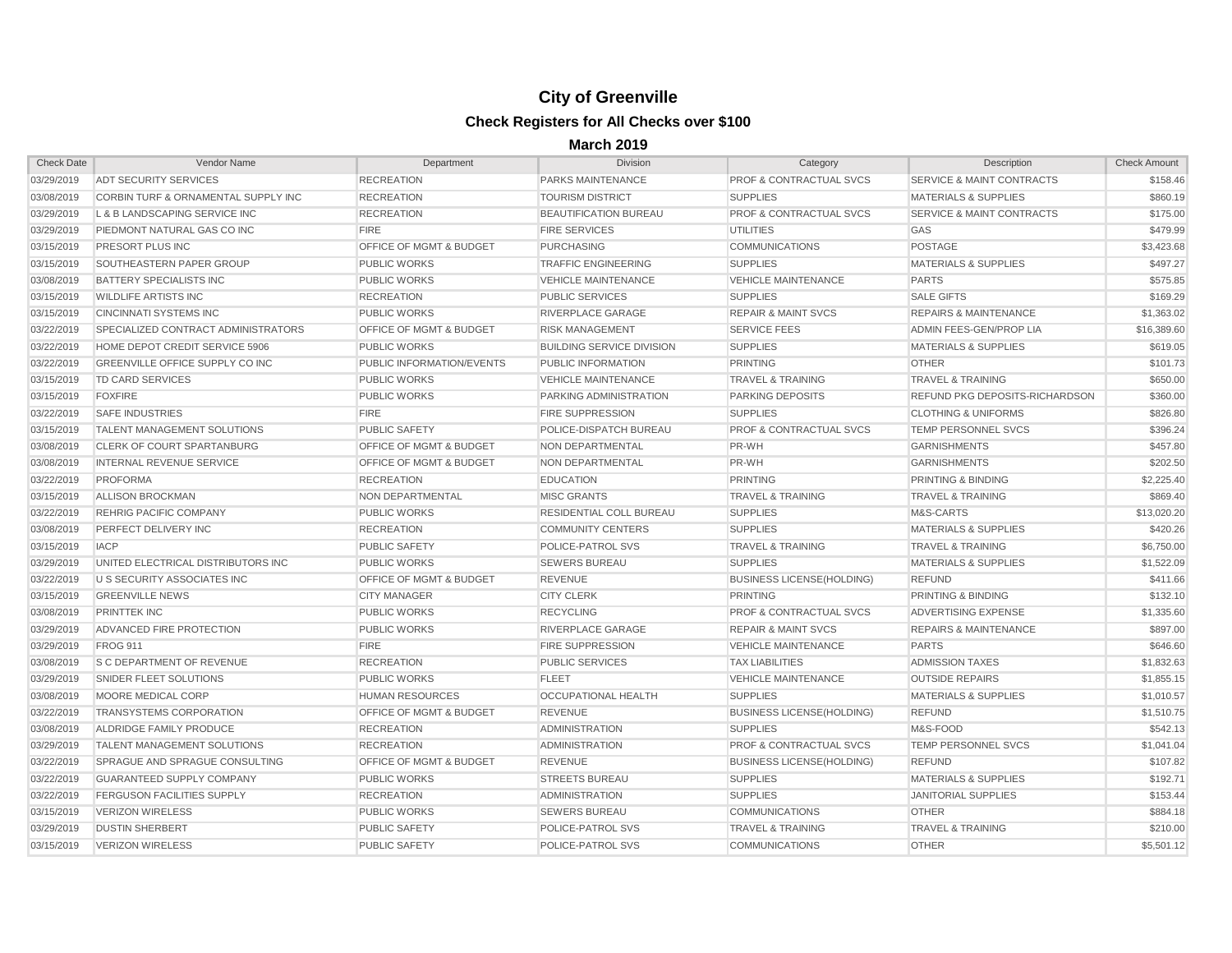| <b>Check Date</b> | Vendor Name                                   | Department                         | <b>Division</b>               | Category                           | Description                          | Check Amount |
|-------------------|-----------------------------------------------|------------------------------------|-------------------------------|------------------------------------|--------------------------------------|--------------|
| 03/15/2019        | U S BANK                                      | <b>NON DEPARTMENTAL</b>            | <b>HOSPITALITY TAX</b>        | <b>FISCAL AGENT</b>                | <b>FISCAL AGENT FEES</b>             | \$2,607.55   |
| 03/08/2019        | ADVANCE AUTO PARTS                            | <b>PUBLIC WORKS</b>                | <b>VEHICLE MAINTENANCE</b>    | <b>VEHICLE MAINTENANCE</b>         | <b>SMALL PARTS</b>                   | \$118.58     |
| 03/08/2019        | KATHLEEN BAERGA GOODWILL INDUSTRIES           | <b>MUNICIPAL COURT</b>             | <b>MUNICIPAL COURT</b>        | <b>COURT LIABILITY</b>             | COURT-RESTITUTION                    | \$100.00     |
| 03/29/2019        | <b>TALENT MANAGEMENT SOLUTIONS</b>            | <b>PUBLIC SAFETY</b>               | POLICE-ADMIN SVCS             | <b>PROF &amp; CONTRACTUAL SVCS</b> | <b>TEMP PERSONNEL SVCS</b>           | \$435.60     |
| 03/15/2019        | <b>VERIZON WIRELESS</b>                       | <b>RECREATION</b>                  | PARKS AND RECREATION          | <b>COMMUNICATIONS</b>              | <b>OTHER</b>                         | \$139.22     |
| 03/22/2019        | MIKE WILLIMON TOWING & RECOVERY INC           | <b>PUBLIC WORKS</b>                | <b>FLEET</b>                  | <b>VEHICLE MAINTENANCE</b>         | <b>OUTSIDE REPAIRS</b>               | \$225.00     |
| 03/29/2019        | ALDRIDGE FAMILY PRODUCE                       | <b>RECREATION</b>                  | <b>ADMINISTRATION</b>         | <b>SUPPLIES</b>                    | M&S-FOOD                             | \$528.75     |
| 03/15/2019        | <b>SEJ SERVICES LLC</b>                       | <b>PUBLIC WORKS</b>                | <b>FLEET</b>                  | <b>PROF &amp; CONTRACTUAL SVCS</b> | <b>SERVICE &amp; MAINT CONTRACTS</b> | \$550.03     |
| 03/15/2019        | <b>CINCINNATI SYSTEMS INC</b>                 | <b>PUBLIC WORKS</b>                | RESIDENTIAL COLL BUREAU       | <b>PROF &amp; CONTRACTUAL SVCS</b> | <b>PROFESSIONAL SERVICES</b>         | \$180.00     |
| 03/29/2019        | <b>GREENVILLE OFFICE SUPPLY CO INC.</b>       | <b>MUNICIPAL COURT</b>             | MUNICIPAL COURT               | <b>SUPPLIES</b>                    | <b>MATERIALS &amp; SUPPLIES</b>      | \$287.16     |
| 03/08/2019        | SAF-GARD SAFETY SHOE COMPANY                  | <b>RECREATION</b>                  | <b>PARKS MAINTENANCE</b>      | <b>SUPPLIES</b>                    | <b>CLOTHING &amp; UNIFORMS</b>       | \$140.00     |
| 03/08/2019        | <b>CRANFORD MCGEE</b>                         | <b>CITY MANAGER</b>                | UTILITY UNDERGROUNDING FU     | <b>SUNDRY</b>                      | METER BOX CONVERSIONS                | \$300.00     |
| 03/08/2019        | A A A LOCKSMITH AND ALARM CO                  | <b>OFFICE OF MGMT &amp; BUDGET</b> | <b>REVENUE</b>                | <b>BUSINESS LICENSE (HOLDING)</b>  | <b>REFUND</b>                        | \$176.25     |
| 03/22/2019        | <b>ENVIROAWMING</b>                           | <b>FIRE</b>                        | <b>FIRE SUPPRESSION</b>       | <b>VEHICLE MAINTENANCE</b>         | <b>PARTS</b>                         | \$900.00     |
| 03/15/2019        | <b>HILL'S PET NUTRITION SALES INC</b>         | <b>RECREATION</b>                  | <b>ADMINISTRATION</b>         | <b>SUPPLIES</b>                    | M&S-FOOD                             | \$201.26     |
| 03/15/2019        | ALBERT BEEDIE                                 | <b>PUBLIC WORKS</b>                | <b>SEWERS BUREAU</b>          | <b>TRAVEL &amp; TRAINING</b>       | <b>TRAVEL &amp; TRAINING</b>         | \$135.00     |
| 03/15/2019        | <b>PIPELOGIX INC</b>                          | <b>PUBLIC WORKS</b>                | <b>SEWERS BUREAU</b>          | <b>SUPPLIES</b>                    | <b>MATERIALS &amp; SUPPLIES</b>      | \$2,500.00   |
| 03/22/2019        | TD CARD SERVICES                              | PUBLIC INFORMATION/EVENTS          | <b>SPECIAL EVENTS</b>         | <b>SUPPLIES</b>                    | <b>MATERIALS &amp; SUPPLIES</b>      | \$167.99     |
| 03/29/2019        | <b>TALENT MANAGEMENT SOLUTIONS</b>            | <b>PUBLIC SAFETY</b>               | POLICE-DISPATCH BUREAU        | <b>PROF &amp; CONTRACTUAL SVCS</b> | <b>TEMP PERSONNEL SVCS</b>           | \$512.82     |
| 03/08/2019        | <b>MORRIS BUSINESS SOLUTIONS</b>              | <b>PUBLIC SAFETY</b>               | POLICE-PATROL SVS             | <b>SUPPLIES</b>                    | <b>MATERIALS &amp; SUPPLIES</b>      | \$151.85     |
| 03/22/2019        | CARSON'S NUT-BOLT & TOOL CO INC               | <b>PUBLIC WORKS</b>                | <b>TRAFFIC ENGINEERING</b>    | <b>SUPPLIES</b>                    | <b>M&amp;S-TRAFFIC CALMING</b>       | \$960.63     |
| 03/15/2019        | <b>DUKE ENERGY</b>                            | C.D. DIVISION                      | <b>CDBG PROJECTS</b>          | <b>CD PROJECTS</b>                 | PUBLIC SERVICES (GENERAL)            | \$130.34     |
| 03/29/2019        | <b>THOMAS CASSAB</b>                          | <b>CITY MANAGER</b>                | UTILITY UNDERGROUNDING FU     | <b>SUNDRY</b>                      | METER BOX CONVERSIONS                | \$300.00     |
| 03/22/2019        | PIEDMONT NATURAL GAS CO INC                   | <b>PUBLIC WORKS</b>                | <b>TRAFFIC ENGINEERING</b>    | <b>UTILITIES</b>                   | <b>GAS</b>                           | \$279.28     |
| 03/22/2019        | <b>TALENT MANAGEMENT SOLUTIONS</b>            | <b>PUBLIC WORKS</b>                | <b>FIXED ROUTE</b>            | <b>PROF &amp; CONTRACTUAL SVCS</b> | <b>TEMP PERSONNEL SVCS</b>           | \$3,364.44   |
| 03/08/2019        | <b>CORDELL AND CORDELL</b>                    | <b>OFFICE OF MGMT &amp; BUDGET</b> | <b>REVENUE</b>                | <b>BUSINESS LICENSE(HOLDING)</b>   | <b>REFUND</b>                        | \$3,023.56   |
| 03/08/2019        | <b>HOME DEPOT CREDIT SERVICE 5922</b>         | <b>RECREATION</b>                  | <b>PARKS MAINTENANCE</b>      | <b>SUPPLIES</b>                    | <b>MATERIALS &amp; SUPPLIES</b>      | \$300.00     |
| 03/08/2019        | <b>CLINE HOSE &amp; HYDRAULICS LLC</b>        | <b>PUBLIC WORKS</b>                | <b>STORM DRAINS BUREAU</b>    | <b>SUPPLIES</b>                    | <b>MATERIALS &amp; SUPPLIES</b>      | \$279.11     |
| 03/28/2019        | TD CARD SERVICES                              | <b>RECREATION</b>                  | <b>ADMINISTRATION</b>         | <b>SUNDRY</b>                      | DUES.SUBSCRIPTN.PUBLICATN            | \$185.00     |
| 03/08/2019        | <b>RON'S CARPET CLEANERS</b>                  | <b>FIRE</b>                        | <b>FIRE SERVICES</b>          | <b>PROF &amp; CONTRACTUAL SVCS</b> | <b>PROFESSIONAL SERVICES</b>         | \$650.00     |
| 03/08/2019        | <b>TALENT MANAGEMENT SOLUTIONS</b>            | PUBLIC WORKS                       | <b>STORM DRAINS BUREAU</b>    | <b>PROF &amp; CONTRACTUAL SVCS</b> | <b>TEMP PERSONNEL SVCS</b>           | \$1,497.60   |
| 03/15/2019 AT & T |                                               | <b>OFFICE OF MGMT &amp; BUDGET</b> | <b>INFORMATION TECHNOLOGY</b> | <b>COMMUNICATIONS</b>              | TELECOMMUNICATIONS/WIRELE            | \$13,975.59  |
| 03/29/2019        | <b>IK &amp; M INTERNATIONAL WILD REPUBLIC</b> | <b>RECREATION</b>                  | <b>PUBLIC SERVICES</b>        | <b>SUNDRY</b>                      | ADOPT-AN-ANIMAL EXPENSE              | \$176.70     |
| 03/22/2019        | <b>CHARTER COMMUNICATIONS</b>                 | <b>PUBLIC WORKS</b>                | <b>PUBLIC WORKS</b>           | <b>PROF &amp; CONTRACTUAL SVCS</b> | <b>PROFESSIONAL SERVICES</b>         | \$208.42     |
| 03/08/2019        | GREENVILLE OFFICE SUPPLY CO INC               | <b>HUMAN RESOURCES</b>             | OCCUPATIONAL HEALTH           | <b>SUPPLIES</b>                    | <b>MATERIALS &amp; SUPPLIES</b>      | \$530.14     |
| 03/29/2019        | <b>DUKE ENERGY</b>                            | <b>PUBLIC WORKS</b>                | NON VEHICLE MAINTENANCE       | <b>UTILITIES</b>                   | <b>ELECTRICITY</b>                   | \$3,772.81   |
| 03/29/2019        | <b>RADIANT TRAINING &amp; CONSULTING</b>      | <b>PUBLIC WORKS</b>                | <b>STORM DRAINS BUREAU</b>    | <b>TRAVEL &amp; TRAINING</b>       | <b>TRAVEL &amp; TRAINING</b>         | \$240.00     |
| 03/29/2019        | <b>IMETROPOLITAN ARTS COUNCIL</b>             | NON DEPARTMENTAL                   | <b>ACCOMMODATION TAX</b>      | LIAB-MISCELLANEOUS                 | <b>SPECIAL PROJECT</b>               | \$14,000.00  |
| 03/29/2019        | <b>HOME DEPOT CREDIT SERVICE 4123</b>         | <b>PUBLIC WORKS</b>                | <b>SEWERS BUREAU</b>          | <b>SUPPLIES</b>                    | <b>MATERIALS &amp; SUPPLIES</b>      | \$146.76     |
| 03/08/2019        | <b>ICLERK OF COURT ROCK HILL</b>              | <b>OFFICE OF MGMT &amp; BUDGET</b> | <b>NON DEPARTMENTAL</b>       | PR-WH                              | <b>GARNISHMENTS</b>                  | \$211.05     |
| 03/15/2019        | TD CARD SERVICES                              | <b>PUBLIC SAFETY</b>               | POLICE-PATROL SVS             | <b>SUPPLIES</b>                    | <b>MATERIALS &amp; SUPPLIES</b>      | \$1,160.50   |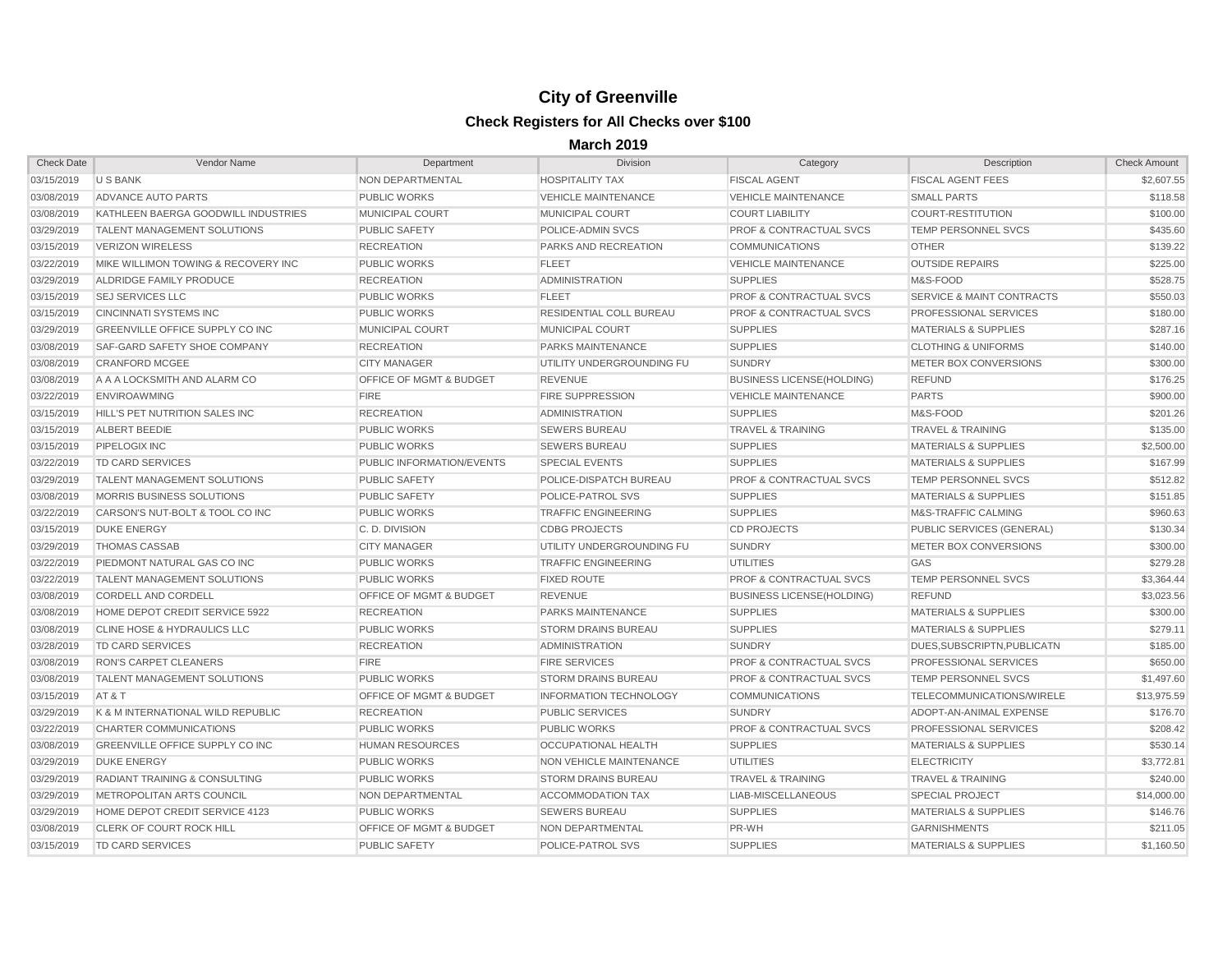| <b>Check Date</b> | Vendor Name                               | Department                         | Division                             | Category                           | Description                          | <b>Check Amount</b> |
|-------------------|-------------------------------------------|------------------------------------|--------------------------------------|------------------------------------|--------------------------------------|---------------------|
| 03/08/2019        | CORBIN TURF & ORNAMENTAL SUPPLY INC       | <b>RECREATION</b>                  | <b>PARKS MAINTENANCE</b>             | <b>SUPPLIES</b>                    | <b>MATERIALS &amp; SUPPLIES</b>      | \$249.10            |
| 03/22/2019        | TD CARD SERVICES                          | <b>PUBLIC WORKS</b>                | <b>FLEET</b>                         | <b>TRAVEL &amp; TRAINING</b>       | <b>TRAVEL &amp; TRAINING</b>         | \$644.33            |
| 03/08/2019        | <b>GRAINGER 803858935</b>                 | <b>PUBLIC WORKS</b>                | <b>PARKING ADMINISTRATION</b>        | <b>SUPPLIES</b>                    | <b>MATERIALS &amp; SUPPLIES</b>      | \$2,053.83          |
| 03/22/2019        | ALDRIDGE FAMILY PRODUCE                   | <b>RECREATION</b>                  | ADMINISTRATION                       | <b>SUPPLIES</b>                    | M&S-FOOD                             | \$552.05            |
| 03/29/2019        | <b>KEYS INNOVATIVE SOLUTIONS</b>          | <b>PUBLIC SAFETY</b>               | POLICE-PATROL SVS                    | <b>SUPPLIES</b>                    | <b>MATERIALS &amp; SUPPLIES</b>      | \$121.90            |
| 03/29/2019        | <b>WILLIAM A CRANK</b>                    | <b>PUBLIC WORKS</b>                | <b>RESIDENTIAL COLL BUREAU</b>       | <b>SUPPLIES</b>                    | <b>MATERIALS &amp; SUPPLIES</b>      | \$650.00            |
| 03/29/2019        | <b>FGP INTERNATIONAL</b>                  | <b>OFFICE OF MGMT &amp; BUDGET</b> | <b>REVENUE</b>                       | <b>PROF &amp; CONTRACTUAL SVCS</b> | <b>TEMP PERSONNEL SVCS</b>           | \$767.72            |
| 03/15/2019        | LOWES                                     | <b>PUBLIC WORKS</b>                | <b>STREETS BUREAU</b>                | <b>SUPPLIES</b>                    | <b>MATERIALS &amp; SUPPLIES</b>      | \$227.69            |
| 03/08/2019        | <b>PEPSI-COLA BOTTLING CO</b>             | <b>RECREATION</b>                  | <b>PUBLIC SERVICES</b>               | <b>SUPPLIES</b>                    | SALE CONCESSIONS                     | \$550.88            |
| 03/08/2019        | <b>SAF-GARD SAFETY SHOE COMPANY</b>       | <b>FIRE</b>                        | <b>FIRE SUPPRESSION</b>              | <b>SUPPLIES</b>                    | <b>CLOTHING &amp; UNIFORMS</b>       | \$211.45            |
| 03/15/2019        | <b>DUKE ENERGY</b>                        | <b>PUBLIC WORKS</b>                | <b>CHURCH STREET GARAGE</b>          | <b>UTILITIES</b>                   | <b>ELECTRICITY</b>                   | \$2,477.47          |
| 03/22/2019        | <b>CHARTER COMMUNICATIONS</b>             | <b>PUBLIC SAFETY</b>               | POLICE-PATROL SVS                    | <b>COMMUNICATIONS</b>              | <b>OTHER</b>                         | \$382.29            |
| 03/29/2019        | <b>TALENT MANAGEMENT SOLUTIONS</b>        | <b>PUBLIC WORKS</b>                | <b>FIXED ROUTE</b>                   | <b>PROF &amp; CONTRACTUAL SVCS</b> | <b>TEMP PERSONNEL SVCS</b>           | \$3,289.20          |
| 03/15/2019        | PERFECT DELIVERY INC                      | <b>PUBLIC SAFETY</b>               | <b>POLICE-PATROL SVS</b>             | <b>SUPPLIES</b>                    | <b>MATERIALS &amp; SUPPLIES</b>      | \$768.33            |
| 03/29/2019        | <b>FEDERAL EXPRESS CORP</b>               | <b>RECREATION</b>                  | <b>ADMINISTRATION</b>                | <b>COMMUNICATIONS</b>              | <b>POSTAGE</b>                       | \$226.44            |
| 03/29/2019        | <b>RADIANT TRAINING &amp; CONSULTING</b>  | <b>PUBLIC WORKS</b>                | <b>PUBLIC WORKS</b>                  | <b>TRAVEL &amp; TRAINING</b>       | <b>TRAVEL &amp; TRAINING</b>         | \$240.00            |
| 03/08/2019        | <b>DUKE ENERGY</b>                        | <b>PUBLIC WORKS</b>                | <b>TRAFFIC ENGINEERING</b>           | <b>UTILITIES</b>                   | <b>ELECTRICITY</b>                   | \$955.88            |
| 03/15/2019        | <b>CORE &amp; MAIN LP</b>                 | <b>PUBLIC WORKS</b>                | <b>STREETS BUREAU</b>                | <b>SUPPLIES</b>                    | <b>MATERIALS &amp; SUPPLIES</b>      | \$265.00            |
| 03/08/2019        | <b>ABBEY HUGHES</b>                       | <b>MUNICIPAL COURT</b>             | MUNICIPAL COURT                      | <b>COURT LIABILITY</b>             | <b>COURT-RESTITUTION</b>             | \$200.00            |
| 03/22/2019        | <b>SPECIALTY VEHICLES</b>                 | <b>PUBLIC WORKS</b>                | <b>TROLLEY</b>                       | <b>VEHICLE MAINTENANCE</b>         | <b>PARTS</b>                         | \$365.46            |
| 03/29/2019        | TRAVELERS REST FEED & SEED INC            | <b>RECREATION</b>                  | <b>ADMINISTRATION</b>                | <b>SUPPLIES</b>                    | M&S-FOOD                             | \$176.50            |
| 03/15/2019        | TRACY MCCALL ELECTRICAL CONTRACTORS       | <b>NON DEPARTMENTAL</b>            | <b>CAPITAL PROJECTS</b>              | <b>CAPITAL PROJECTS</b>            | <b>CONSTRUCTION</b>                  | \$3,500.00          |
| 03/29/2019        | <b>DUKE ENERGY</b>                        | <b>PUBLIC WORKS</b>                | <b>FLEET</b>                         | <b>UTILITIES</b>                   | <b>ELECTRICITY</b>                   | \$3,442.72          |
| 03/29/2019        | CENTRAL NEBRASKA PACKING INC              | <b>RECREATION</b>                  | ADMINISTRATION                       | <b>SUPPLIES</b>                    | M&S-FOOD                             | \$8,873.52          |
| 03/22/2019        | TD CARD SERVICES                          | <b>PUBLIC WORKS</b>                | <b>FLEET</b>                         | <b>SUPPLIES</b>                    | <b>MATERIALS &amp; SUPPLIES</b>      | \$454.00            |
| 03/15/2019        | COMMUNICATION SERVICE CENTER INC          | <b>PUBLIC WORKS</b>                | <b>CONSTRUCTION &amp; INSPECTION</b> | <b>PROF &amp; CONTRACTUAL SVCS</b> | <b>SERVICE &amp; MAINT CONTRACTS</b> | \$111.30            |
| 03/29/2019        | <b>SOLARWINDS INC</b>                     | <b>OFFICE OF MGMT &amp; BUDGET</b> | <b>INFORMATION TECHNOLOGY</b>        | <b>PROF &amp; CONTRACTUAL SVCS</b> | <b>SERVICE &amp; MAINT CONTRACTS</b> | \$561.00            |
| 03/15/2019        | <b>GREENVILLE HEALTHCARE SIMULATION</b>   | <b>PUBLIC SAFETY</b>               | POLICE-PATROL SVS                    | <b>TRAVEL &amp; TRAINING</b>       | <b>TRAVEL &amp; TRAINING</b>         | \$1,004.00          |
| 03/08/2019        | TMS SOUTH INC                             | <b>PUBLIC WORKS</b>                | <b>BUILDING SERVICE DIVISION</b>     | <b>SUPPLIES</b>                    | <b>MATERIALS &amp; SUPPLIES</b>      | \$139.26            |
| 03/22/2019        | <b>TD CARD SERVICES</b>                   | <b>PUBLIC WORKS</b>                | <b>ENGINEERING</b>                   | <b>SUPPLIES</b>                    | <b>MATERIALS &amp; SUPPLIES</b>      | \$116.30            |
| 03/08/2019        | <b>CHARTER COMMUNICATIONS</b>             | <b>PUBLIC WORKS</b>                | PARKING ADMINISTRATION               | <b>PROF &amp; CONTRACTUAL SVCS</b> | <b>SERVICE &amp; MAINT CONTRACTS</b> | \$1,276.68          |
|                   | 03/08/2019    TALENT MANAGEMENT SOLUTIONS | <b>PUBLIC WORKS</b>                | STORMWATER MANAGEMENT                | <b>PROF &amp; CONTRACTUAL SVCS</b> | TEMP PERSONNEL SVCS                  | \$607.62            |
| 03/08/2019        | <b>SPECIALTY STEELS INC</b>               | <b>FIRE</b>                        | <b>FIRE SUPPRESSION</b>              | <b>VEHICLE MAINTENANCE</b>         | <b>PARTS</b>                         | \$235.84            |
| 03/08/2019        | TMS SOUTH INC                             | <b>RECREATION</b>                  | <b>PARKS MAINTENANCE</b>             | <b>REPAIR &amp; MAINT SVCS</b>     | <b>REPAIRS &amp; MAINTENANCE</b>     | \$387.09            |
| 03/22/2019        | TD CARD SERVICES                          | <b>HUMAN RESOURCES</b>             | <b>HUMAN RESOURCES</b>               | <b>SUNDRY</b>                      | DUES, SUBSCRIPTN, PUBLICATN          | \$350.00            |
| 03/08/2019        | <b>GRAINGER 803858935</b>                 | <b>FIRE</b>                        | <b>FIRE SUPPRESSION</b>              | <b>VEHICLE MAINTENANCE</b>         | <b>PARTS</b>                         | \$479.27            |
| 03/22/2019        | <b>TD CARD SERVICES</b>                   | <b>PUBLIC WORKS</b>                | <b>PUBLIC WORKS</b>                  | <b>SUPPLIES</b>                    | <b>MATERIALS &amp; SUPPLIES</b>      | \$189.74            |
| 03/22/2019        | NORTHERN SAFETY CO INC                    | <b>RECREATION</b>                  | TREE MAINTENANCE BUREAU              | <b>SUPPLIES</b>                    | <b>MATERIALS &amp; SUPPLIES</b>      | \$359.94            |
| 03/08/2019        | <b>GREENVILLE OFFICE SUPPLY CO INC</b>    | <b>RECREATION</b>                  | <b>PARKS MAINTENANCE</b>             | <b>SUPPLIES</b>                    | <b>MATERIALS &amp; SUPPLIES</b>      | \$209.87            |
| 03/15/2019        | <b>NAPA</b>                               | <b>PUBLIC WORKS</b>                | <b>FLEET</b>                         | <b>VEHICLE MAINTENANCE</b>         | PARTS MANAGEMENT FEES                | \$13,693.00         |
| 03/15/2019        | <b>FOXFIRE</b>                            | <b>PUBLIC WORKS</b>                | PARKING ADMINISTRATION               | <b>PARKING DEPOSITS</b>            | REFUND PKG DEP-ONE GARAGE            | \$432.00            |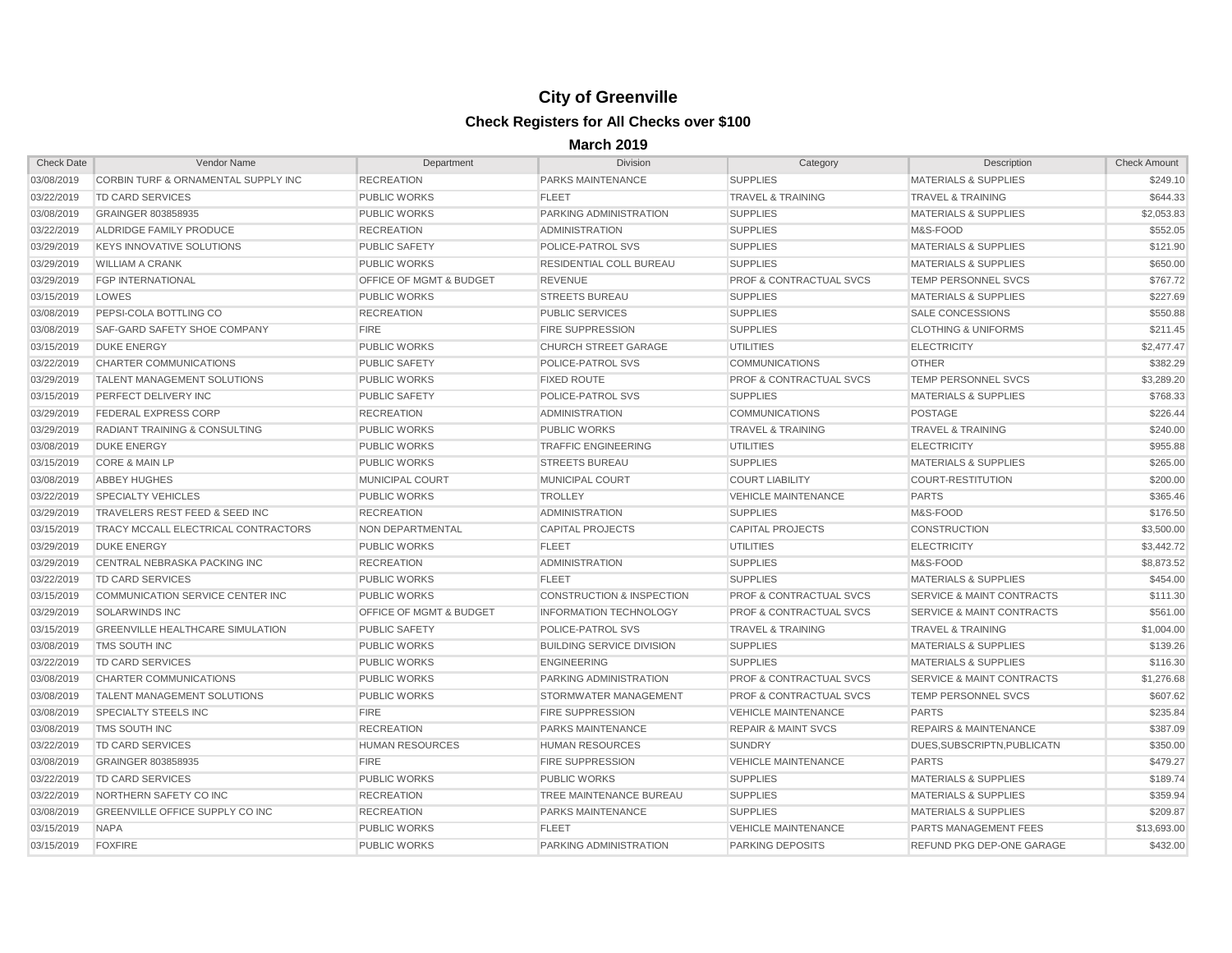| <b>Check Date</b> | Vendor Name                           | Department                         | <b>Division</b>                      | Category                           | Description                          | <b>Check Amount</b> |
|-------------------|---------------------------------------|------------------------------------|--------------------------------------|------------------------------------|--------------------------------------|---------------------|
| 03/28/2019        | <b>TD CARD SERVICES</b>               | <b>RECREATION</b>                  | <b>EDUCATION</b>                     | <b>SUNDRY</b>                      | <b>RESTRD DONATION EXPENSE</b>       | \$627.18            |
| 03/08/2019        | <b>READ'S UNIFORMS INC</b>            | <b>FIRE</b>                        | <b>FIRE SUPPRESSION</b>              | <b>SUPPLIES</b>                    | <b>CLOTHING &amp; UNIFORMS</b>       | \$1,220.26          |
| 03/22/2019        | OFFICE DEPOT BSD                      | <b>PUBLIC WORKS</b>                | <b>RESIDENTIAL COLL BUREAU</b>       | <b>SUPPLIES</b>                    | <b>MATERIALS &amp; SUPPLIES</b>      | \$254.35            |
| 03/22/2019        | SAFETY PRODUCTS INC                   | <b>PUBLIC WORKS</b>                | RESIDENTIAL COLL BUREAU              | <b>SUPPLIES</b>                    | <b>CLOTHING &amp; UNIFORMS</b>       | \$116.60            |
| 03/15/2019        | <b>VERIZON WIRELESS</b>               | <b>PUBLIC WORKS</b>                | STORMWATER MANAGEMENT                | <b>COMMUNICATIONS</b>              | <b>TELEPHONE</b>                     | \$411.23            |
| 03/22/2019        | UNITED WAY OF GREENVILLE COUNTY       | <b>OFFICE OF MGMT &amp; BUDGET</b> | NON DEPARTMENTAL                     | PR-WH                              | UNITED WAY                           | \$2,136.70          |
| 03/29/2019        | <b>MKSK</b>                           | NON DEPARTMENTAL                   | <b>CAPITAL PROJECTS</b>              | <b>CAPITAL PROJECTS</b>            | PLANNING/DESIGN                      | \$277,805.51        |
| 03/08/2019        | <b>DELL MARKETING LP</b>              | <b>OFFICE OF MGMT &amp; BUDGET</b> | <b>INFORMATION TECHNOLOGY</b>        | <b>PROF &amp; CONTRACTUAL SVCS</b> | <b>SERVICE &amp; MAINT CONTRACTS</b> | \$1,298.76          |
| 03/25/2019        | <b>TD CARD SERVICES</b>               | <b>HUMAN RESOURCES</b>             | OCCUPATIONAL HEALTH                  | <b>SUPPLIES</b>                    | <b>MATERIALS &amp; SUPPLIES</b>      | \$645.54            |
| 03/29/2019        | <b>FRAN MOORE</b>                     | <b>PUBLIC SAFETY</b>               | <b>POLICE-PATROL SVS</b>             | <b>TRAVEL &amp; TRAINING</b>       | <b>TRAVEL &amp; TRAINING</b>         | \$223.00            |
| 03/22/2019        | <b>TALENT MANAGEMENT SOLUTIONS</b>    | <b>RECREATION</b>                  | <b>PARKS MAINTENANCE</b>             | <b>PROF &amp; CONTRACTUAL SVCS</b> | <b>TEMP PERSONNEL SVCS</b>           | \$679.60            |
| 03/29/2019        | <b>PLAYGROUND SAFETY SERVICES INC</b> | <b>RECREATION</b>                  | <b>PARKS MAINTENANCE</b>             | <b>SUPPLIES</b>                    | <b>MATERIALS &amp; SUPPLIES</b>      | \$856.00            |
| 03/08/2019        | SHEMWOOD HOMES                        | MUNICIPAL COURT                    | MUNICIPAL COURT                      | <b>COURT LIABILITY</b>             | <b>COURT-RESTITUTION</b>             | \$200.00            |
| 03/08/2019        | SOUTH CAROLINA FIRE MARSHALS ASSOC    | <b>ECONOMIC DEVELOPMENT</b>        | <b>BUILDING &amp; PROPERTY MAINT</b> | <b>TRAVEL &amp; TRAINING</b>       | <b>TRAVEL &amp; TRAINING</b>         | \$150.00            |
| 03/15/2019        | <b>VERIZON WIRELESS</b>               | <b>OFFICE OF MGMT &amp; BUDGET</b> | <b>REVENUE</b>                       | <b>COMMUNICATIONS</b>              | <b>OTHER</b>                         | \$114.03            |
| 03/08/2019        | WYOMING CHILD SUPPORT ENFORCEMENT     | <b>OFFICE OF MGMT &amp; BUDGET</b> | NON DEPARTMENTAL                     | PR-WH                              | <b>GARNISHMENTS</b>                  | \$154.61            |
| 03/08/2019        | <b>GREENVILLE COUNTY</b>              | <b>LAW ENFORCEMENT</b>             | <b>LAW ENFORCEMENT</b>               | <b>COURT LIAB-CLAIMS/JUDGMNT</b>   | LEC-CONFISCATED MONIES               | \$937.60            |
| 03/08/2019        | WALMART COMMUNITY/RFCSLLC             | <b>RECREATION</b>                  | <b>COMMUNITY CENTERS</b>             | <b>SUPPLIES</b>                    | <b>MATERIALS &amp; SUPPLIES</b>      | \$493.74            |
| 03/15/2019        | HOME DEPOT CREDIT SERVICE 5906        | <b>PUBLIC WORKS</b>                | <b>BUILDING SERVICE DIVISION</b>     | <b>SUPPLIES</b>                    | <b>MATERIALS &amp; SUPPLIES</b>      | \$382.58            |
| 03/22/2019        | <b>SODFATHER INC</b>                  | <b>RECREATION</b>                  | <b>PARKS MAINTENANCE</b>             | <b>PROF &amp; CONTRACTUAL SVCS</b> | <b>SERVICE &amp; MAINT CONTRACTS</b> | \$1,219.99          |
| 03/08/2019        | VULCAN INC                            | <b>PUBLIC WORKS</b>                | <b>TRAFFIC ENGINEERING</b>           | <b>SUPPLIES</b>                    | M&S-SIGNS                            | \$2,219.64          |
| 03/08/2019        | <b>STATE TREASURER</b>                | <b>MUNICIPAL COURT</b>             | MUNICIPAL COURT                      | <b>COURT LIABILITY</b>             | <b>COURT-DRUG SURCHARGE</b>          | \$4,812.10          |
| 03/15/2019        | <b>HEATHER BURRELL</b>                | <b>CITY MANAGER</b>                | <b>DONATIONS</b>                     | CONTRIBUTIONS/DONATIONS            | K9 PROGRAM                           | \$423.99            |
| 03/08/2019        | CASON COMPANIES CAROLINA MULCH PLUS   | <b>RECREATION</b>                  | <b>PARKS MAINTENANCE</b>             | <b>SUPPLIES</b>                    | <b>MATERIALS &amp; SUPPLIES</b>      | \$1,395.23          |
| 03/15/2019        | MCKINNEY LUMBER & HARDWARE LLC        | <b>RECREATION</b>                  | <b>BEAUTIFICATION BUREAU</b>         | <b>SUPPLIES</b>                    | <b>MATERIALS &amp; SUPPLIES</b>      | \$522.43            |
| 03/15/2019        | <b>DESIGNLAB INC</b>                  | <b>PUBLIC SAFETY</b>               | <b>POLICE-PATROL SVS</b>             | <b>SUPPLIES</b>                    | <b>CLOTHING &amp; UNIFORMS</b>       | \$1,673.64          |
| 03/22/2019        | LANDSCAPERS SUPPLY                    | <b>RECREATION</b>                  | RIGHTS-OF-WAY                        | <b>SUPPLIES</b>                    | <b>MATERIALS &amp; SUPPLIES</b>      | \$327.08            |
| 03/08/2019        | <b>LIBERTY PRESS</b>                  | <b>OFFICE OF MGMT &amp; BUDGET</b> | <b>ACCOUNTING</b>                    | PRINTING                           | <b>PRINTING &amp; BINDING</b>        | \$995.90            |
| 03/15/2019        | <b>DUKE ENERGY</b>                    | <b>FIRE</b>                        | <b>FIRE SERVICES</b>                 | <b>UTILITIES</b>                   | <b>ELECTRICITY</b>                   | \$858.97            |
| 03/29/2019        | <b>PLAYGROUND SAFETY SERVICES INC</b> | NON DEPARTMENTAL                   | <b>CAPITAL PROJECTS</b>              | <b>CAPITAL PROJECTS</b>            | <b>CONSTRUCTION</b>                  | \$16,000.00         |
| 03/29/2019        | <b>TALENT MANAGEMENT SOLUTIONS</b>    | <b>RECREATION</b>                  | <b>BEAUTIFICATION BUREAU</b>         | <b>PROF &amp; CONTRACTUAL SVCS</b> | <b>TEMP PERSONNEL SVCS</b>           | \$458.73            |
| 03/29/2019        | NAPA AUTO PARTS                       | <b>FIRE</b>                        | <b>FIRE SUPPRESSION</b>              | VEHICLE MAINTENANCE                | <b>PARTS</b>                         | \$702.66            |
| 03/08/2019        | <b>SOUTHEASTERN PAPER GROUP</b>       | <b>PUBLIC WORKS</b>                | <b>BUILDING SERVICE DIVISION</b>     | <b>SUPPLIES</b>                    | <b>JANITORIAL SUPPLIES</b>           | \$1,671.27          |
| 03/29/2019        | <b>AID UPSTATE INC</b>                | C.D. DIVISION                      | <b>HOPWA</b>                         | <b>CD PROJECTS</b>                 | TENANT RENT ASSIST-AID UP            | \$5,345.08          |
| 03/22/2019        | LINA                                  | <b>HUMAN RESOURCES</b>             | <b>HEALTH CARE</b>                   | <b>OTHER INSURANCE</b>             | <b>LONG TERM DISABILITY</b>          | \$6,979.44          |
| 03/29/2019        | <b>SCOTT DRAYTON</b>                  | <b>RECREATION</b>                  | <b>PARKS MAINTENANCE</b>             | <b>TRAVEL &amp; TRAINING</b>       | TRAVEL & TRAINING                    | \$725.24            |
| 03/08/2019        | <b>IDELL MARKETING LP</b>             | <b>OFFICE OF MGMT &amp; BUDGET</b> | <b>INFORMATION TECHNOLOGY</b>        | <b>MIS PROJECTS</b>                | PCS/UPGRADES                         | \$8,821.80          |
| 03/22/2019        | LUCAS BRYSON                          | <b>PUBLIC WORKS</b>                | STORMWATER MANAGEMENT                | <b>TRAVEL &amp; TRAINING</b>       | <b>TRAVEL &amp; TRAINING</b>         | \$491.40            |
| 03/29/2019        | CAROLINA LAWN & TRACTOR INC           | <b>RECREATION</b>                  | <b>PARKS MAINTENANCE</b>             | <b>REPAIR &amp; MAINT SVCS</b>     | <b>REPAIRS &amp; MAINTENANCE</b>     | \$114.12            |
| 03/08/2019        | VAUGHN AND MELTON                     | NON DEPARTMENTAL                   | <b>CAPITAL PROJECTS</b>              | CAPITAL PROJECTS                   | PLANNING/DESIGN                      | \$21,084.00         |
| 03/15/2019        | <b>FGP INTERNATIONAL</b>              | <b>FIRE</b>                        | <b>FIRE PREVENTION</b>               | <b>PROF &amp; CONTRACTUAL SVCS</b> | <b>TEMP PERSONNEL SVCS</b>           | \$854.49            |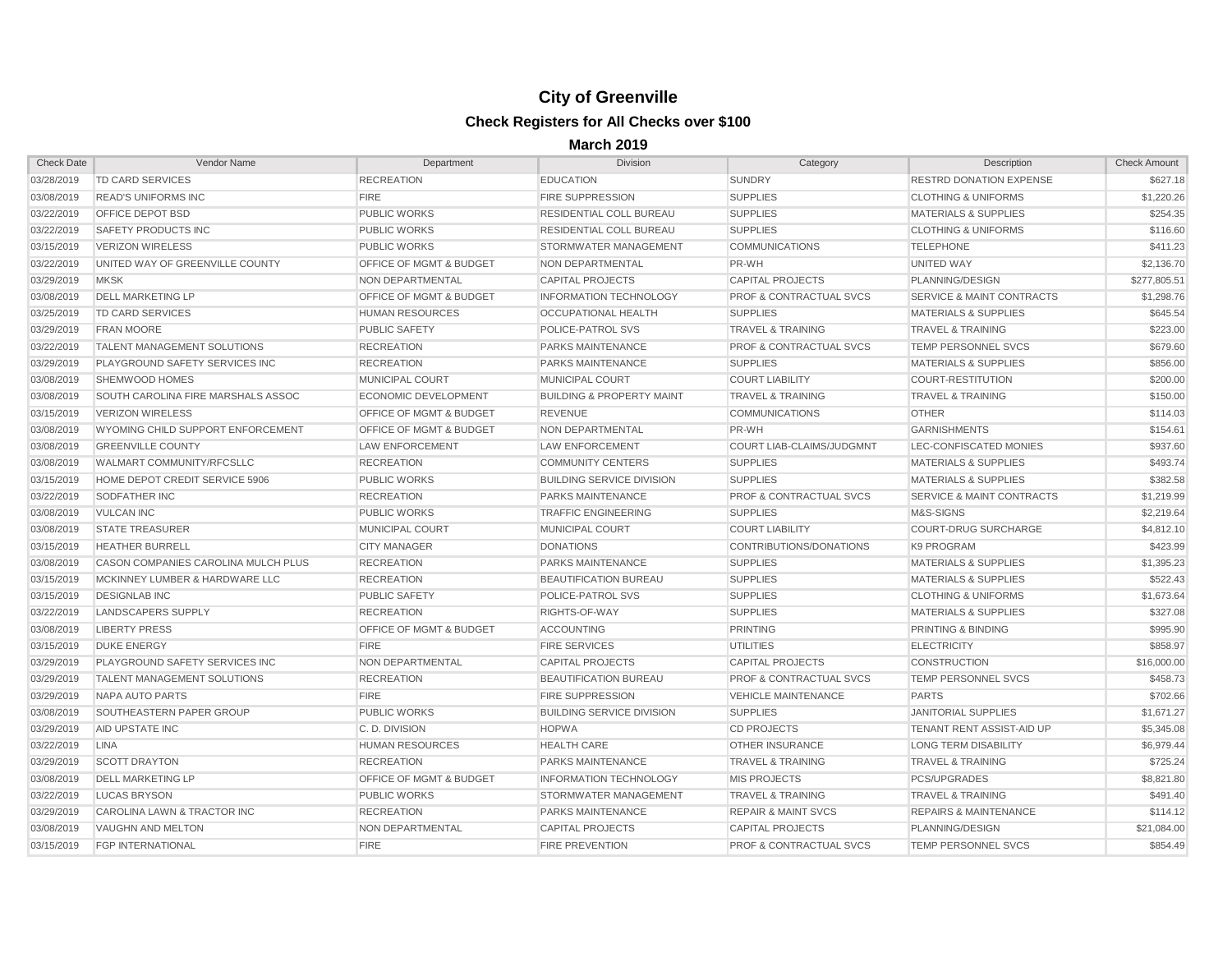| <b>Check Date</b> | Vendor Name                              | Department                         | <b>Division</b>                      | Category                           | Description                          | <b>Check Amount</b> |
|-------------------|------------------------------------------|------------------------------------|--------------------------------------|------------------------------------|--------------------------------------|---------------------|
| 03/22/2019        | PIEDMONT NATURAL GAS CO INC              | <b>PUBLIC SAFETY</b>               | POLICE-PATROL SVS                    | <b>UTILITIES</b>                   | <b>GAS</b>                           | \$119.74            |
| 03/15/2019        | <b>SCOTT LANNING</b>                     | <b>FIRE</b>                        | <b>FIRE SUPPRESSION</b>              | <b>TRAVEL &amp; TRAINING</b>       | <b>TRAVEL &amp; TRAINING</b>         | \$212.00            |
| 03/15/2019        | <b>PRO CHEM INC</b>                      | <b>PUBLIC WORKS</b>                | <b>TRAFFIC ENGINEERING</b>           | <b>SUNDRY</b>                      | <b>MISCELLANEOUS</b>                 | \$238.55            |
| 03/15/2019        | <b>SEJ SERVICES LLC</b>                  | <b>PUBLIC WORKS</b>                | <b>STORM DRAINS BUREAU</b>           | <b>PROF &amp; CONTRACTUAL SVCS</b> | <b>SERVICE &amp; MAINT CONTRACTS</b> | \$550.03            |
| 03/08/2019        | <b>TRUCKPRO LLC</b>                      | <b>FIRE</b>                        | <b>FIRE SUPPRESSION</b>              | <b>VEHICLE MAINTENANCE</b>         | <b>PARTS</b>                         | \$850.72            |
| 03/15/2019        | <b>SEJ SERVICES LLC</b>                  | <b>PUBLIC WORKS</b>                | <b>STREETS BUREAU</b>                | <b>PROF &amp; CONTRACTUAL SVCS</b> | <b>SERVICE &amp; MAINT CONTRACTS</b> | \$550.03            |
| 03/22/2019        | <b>CENTERPLATE</b>                       | <b>CITY MANAGER</b>                | <b>CITY MANAGER</b>                  | <b>SUNDRY</b>                      | <b>MISCELLANEOUS</b>                 | \$213.84            |
| 03/08/2019        | <b>GANG LIU</b>                          | <b>MUNICIPAL COURT</b>             | <b>MUNICIPAL COURT</b>               | <b>COURT LIABILITY</b>             | COURT-RESTITUTION                    | \$1,100.00          |
| 03/08/2019        | KW BEVERAGE                              | <b>PUBLIC INFORMATION/EVENTS</b>   | <b>SPECIAL EVENTS</b>                | <b>SPECIAL EVENTS</b>              | <b>SPECIAL EVENTS</b>                | \$5,000.00          |
| 03/29/2019        | <b>STONE AVE NURSERY LLC</b>             | <b>RECREATION</b>                  | <b>BEAUTIFICATION BUREAU</b>         | <b>SUPPLIES</b>                    | <b>MATERIALS &amp; SUPPLIES</b>      | \$135.00            |
| 03/15/2019        | <b>MIKE MARLOW</b>                       | <b>FIRE</b>                        | <b>FIRE SUPPRESSION</b>              | <b>TRAVEL &amp; TRAINING</b>       | <b>TRAVEL &amp; TRAINING</b>         | \$212.00            |
| 03/22/2019        | CDW/G                                    | <b>PUBLIC SAFETY</b>               | <b>POLICE-PATROL SVS</b>             | <b>SUPPLIES</b>                    | <b>MATERIALS &amp; SUPPLIES</b>      | \$257.79            |
| 03/22/2019        | PROFORMA                                 | <b>RECREATION</b>                  | <b>PUBLIC SERVICES</b>               | <b>PRINTING</b>                    | <b>PRINTING &amp; BINDING</b>        | \$2,225.40          |
| 03/22/2019        | NATIONAL AUTO FLEET GROUP                | <b>RECREATION</b>                  | <b>ADMINISTRATION</b>                | <b>VEHICLES</b>                    | <b>VEHICLE</b>                       | \$33,245.36         |
| 03/08/2019        | <b>FAMILY SUPPORT REGISTRY</b>           | <b>OFFICE OF MGMT &amp; BUDGET</b> | NON DEPARTMENTAL                     | PR-WH                              | <b>GARNISHMENTS</b>                  | \$223.84            |
| 03/29/2019        | <b>TALENT MANAGEMENT SOLUTIONS</b>       | <b>RECREATION</b>                  | <b>PARKS MAINTENANCE</b>             | <b>PROF &amp; CONTRACTUAL SVCS</b> | <b>TEMP PERSONNEL SVCS</b>           | \$679.60            |
| 03/15/2019        | <b>PECAN PIE PRODUCTIONS</b>             | <b>RECREATION</b>                  | <b>PUBLIC SERVICES</b>               | <b>SUPPLIES</b>                    | <b>SUPPLIES PROMOTIONS</b>           | \$233.33            |
| 03/08/2019        | STATE BUDGET AND CONTROL BOARD           | <b>PUBLIC SAFETY</b>               | <b>POLICE-PATROL SVS</b>             | <b>PROF &amp; CONTRACTUAL SVCS</b> | <b>SERVICE &amp; MAINT CONTRACTS</b> | \$112.00            |
| 03/08/2019        | J & H ELECTRIC MOTOR REPAIR INC          | <b>PUBLIC WORKS</b>                | <b>BUILDING SERVICE DIVISION</b>     | <b>SUPPLIES</b>                    | <b>MATERIALS &amp; SUPPLIES</b>      | \$265.00            |
| 03/29/2019        | SOUTHEASTERN PAPER GROUP                 | <b>RECREATION</b>                  | <b>TOURISM DISTRICT</b>              | <b>SUPPLIES</b>                    | <b>JANITORIAL SUPPLIES</b>           | \$665.22            |
| 03/22/2019        | <b>TRUCKPRO LLC</b>                      | <b>PUBLIC WORKS</b>                | <b>VEHICLE MAINTENANCE</b>           | <b>VEHICLE MAINTENANCE</b>         | <b>PARTS</b>                         | \$262.02            |
| 03/08/2019        | CLEAN AIR ENGINEERING LLC                | NON DEPARTMENTAL                   | <b>CAPITAL PROJECTS</b>              | <b>CAPITAL PROJECTS</b>            | <b>CONSTRUCTION</b>                  | \$4,500.00          |
| 03/15/2019        | <b>RENEWABLE WATER RESOURCES</b>         | <b>OFFICE OF MGMT &amp; BUDGET</b> | <b>REVENUE</b>                       | LIAB-REWA                          | <b>REWA</b>                          | \$128,250.00        |
| 03/08/2019        | <b>SALUDA RIVER PET FOOD CENTER INC</b>  | <b>PUBLIC SAFETY</b>               | POLICE-PATROL SVS                    | <b>SUPPLIES</b>                    | <b>MATERIALS &amp; SUPPLIES</b>      | \$154.94            |
| 03/22/2019        | <b>VIC BAILEY FORD INC</b>               | <b>PUBLIC SAFETY</b>               | <b>POLICE-PATROL SVS</b>             | <b>VEHICLES</b>                    | <b>VEHICLE</b>                       | \$213,102.00        |
| 03/08/2019        | <b>TIGER MOVING LLC</b>                  | <b>PUBLIC WORKS</b>                | <b>ENGINEERING</b>                   | <b>PROF &amp; CONTRACTUAL SVCS</b> | <b>PROFESSIONAL SERVICES</b>         | \$235.35            |
| 03/29/2019        | <b>RADIANT TRAINING &amp; CONSULTING</b> | <b>PUBLIC WORKS</b>                | <b>CONSTRUCTION &amp; INSPECTION</b> | <b>TRAVEL &amp; TRAINING</b>       | <b>TRAVEL &amp; TRAINING</b>         | \$240.00            |
| 03/22/2019        | PIEDMONT NATURAL GAS CO INC              | <b>PUBLIC WORKS</b>                | <b>BUILDING SERVICE DIVISION</b>     | <b>UTILITIES</b>                   | <b>GAS</b>                           | \$1,265.60          |
| 03/08/2019        | MONAHAN & SONS INC                       | <b>RECREATION</b>                  | RIGHTS-OF-WAY                        | <b>PROF &amp; CONTRACTUAL SVCS</b> | <b>SERVICE &amp; MAINT CONTRACTS</b> | \$18,655.00         |
| 03/15/2019        | PETERBILT STORE OF GREENVILLE, THE       | <b>PUBLIC WORKS</b>                | <b>VEHICLE MAINTENANCE</b>           | <b>VEHICLE MAINTENANCE</b>         | <b>PARTS</b>                         | \$134.88            |
| 03/22/2019        | <b>BIG ASS FANS</b>                      | <b>PUBLIC WORKS</b>                | <b>VEHICLE MAINTENANCE</b>           | <b>VEHICLE MAINTENANCE</b>         | <b>SMALL PARTS</b>                   | \$2,400.00          |
| 03/15/2019        | COMMUNICATION SERVICE CENTER INC         | PUBLIC WORKS                       | <b>VEHICLE MAINTENANCE</b>           | <b>VEHICLE MAINTENANCE</b>         | <b>SMALL PARTS</b>                   | \$1,963.00          |
| 03/15/2019        | <b>TRUCKPRO LLC</b>                      | <b>PUBLIC WORKS</b>                | <b>VEHICLE MAINTENANCE</b>           | <b>VEHICLE MAINTENANCE</b>         | <b>SMALL PARTS</b>                   | \$114.71            |
| 03/08/2019        | PIEDMONT NATURAL GAS CO INC              | <b>FIRE</b>                        | <b>FIRE SERVICES</b>                 | <b>UTILITIES</b>                   | <b>GAS</b>                           | \$351.21            |
| 03/08/2019        | <b>PALMETTO UTILITY PROTECTION INC</b>   | <b>PUBLIC WORKS</b>                | <b>SEWERS BUREAU</b>                 | <b>PROF &amp; CONTRACTUAL SVCS</b> | <b>PROFESSIONAL SERVICES</b>         | \$1,667.42          |
| 03/15/2019        | HOME DEPOT CREDIT SERVICE 5914           | <b>RECREATION</b>                  | ADMINISTRATION                       | <b>SUPPLIES</b>                    | M&S-MAINTENANCE                      | \$298.10            |
| 03/29/2019        | <b>PANAGAKOS ASPHALT PAVING INC</b>      | <b>PUBLIC WORKS</b>                | <b>STREETS BUREAU</b>                | <b>SUPPLIES</b>                    | <b>MATERIALS &amp; SUPPLIES</b>      | \$983.68            |
| 03/08/2019        | LERCH BATES INC                          | NON DEPARTMENTAL                   | NON DEPARTMENTAL                     | CAPITAL PROJECTS                   | <b>CONSTRUCTION</b>                  | \$1,974.58          |
| 03/29/2019        | <b>EARTH DESIGN INC</b>                  | <b>RECREATION</b>                  | <b>PARKS AND RECREATION</b>          | <b>PROF &amp; CONTRACTUAL SVCS</b> | <b>PROFESSIONAL SERVICES</b>         | \$1,368.76          |
| 03/15/2019        | TALENT MANAGEMENT SOLUTIONS              | <b>PUBLIC WORKS</b>                | <b>FIXED ROUTE</b>                   | <b>PROF &amp; CONTRACTUAL SVCS</b> | <b>TEMP PERSONNEL SVCS</b>           | \$3,264.58          |
| 03/22/2019        | TD CARD SERVICES                         | <b>ECONOMIC DEVELOPMENT</b>        | <b>BUILDING &amp; PROPERTY MAINT</b> | SUNDRY                             | DUES, SUBSCRIPTN, PUBLICATN          | \$100.00            |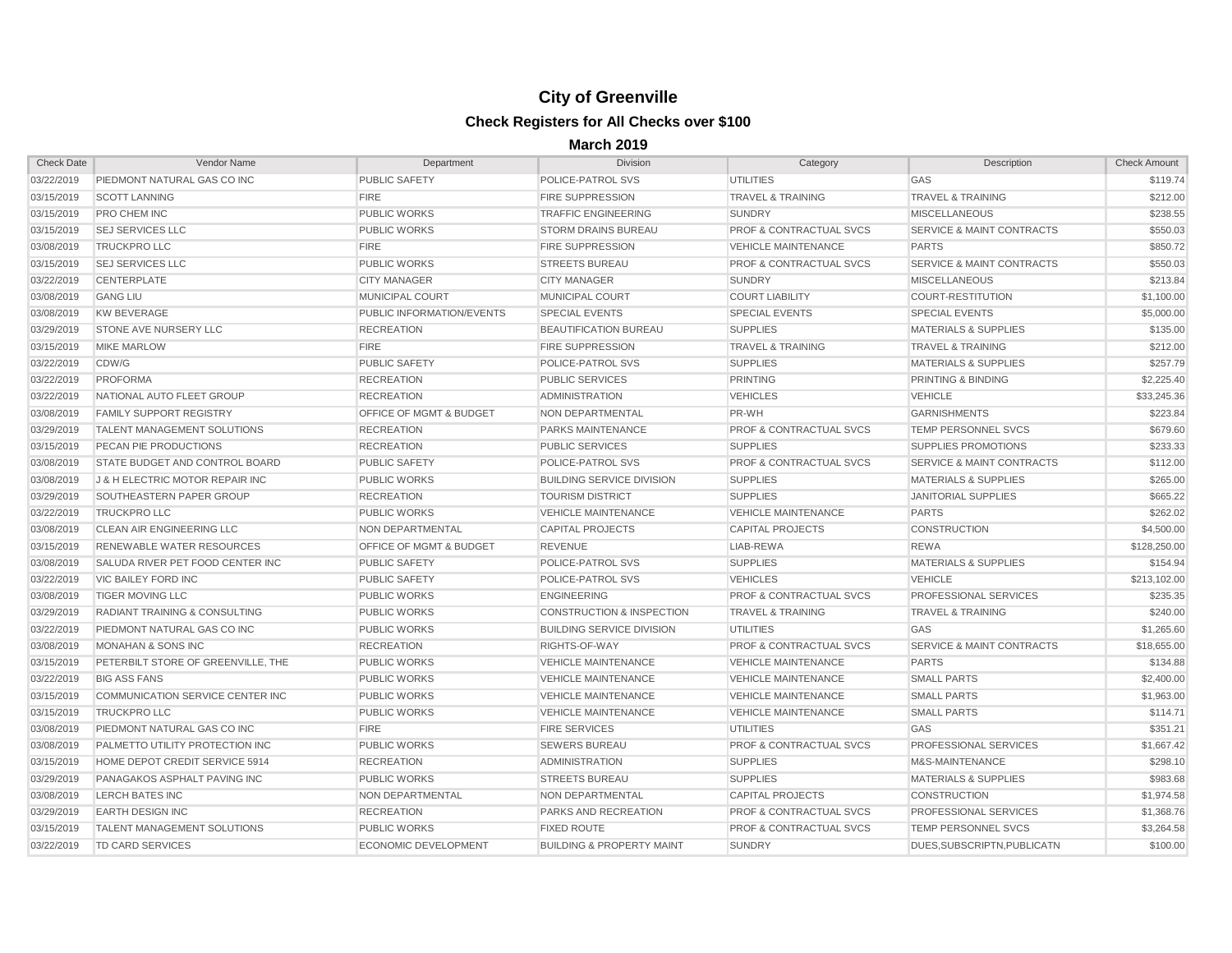| <b>Check Date</b> | Vendor Name                                 | Department                         | Division                             | Category                           | Description                          | Check Amount |
|-------------------|---------------------------------------------|------------------------------------|--------------------------------------|------------------------------------|--------------------------------------|--------------|
| 03/22/2019        | <b>MICHAEL DAVIS</b>                        | OFFICE OF MGMT & BUDGET            | <b>GIS</b>                           | <b>TRAVEL &amp; TRAINING</b>       | <b>TRAVEL &amp; TRAINING</b>         | \$1,175.97   |
| 03/22/2019        | <b>VERIZON WIRELESS</b>                     | <b>OFFICE OF MGMT &amp; BUDGET</b> | <b>INFORMATION TECHNOLOGY</b>        | <b>COMMUNICATIONS</b>              | <b>TELECOMMUNICATIONS/WIRELE</b>     | \$119.67     |
| 03/22/2019        | <b>IRON MOUNTAIN 27129</b>                  | <b>OFFICE OF MGMT &amp; BUDGET</b> | <b>INFORMATION TECHNOLOGY</b>        | <b>PROF &amp; CONTRACTUAL SVCS</b> | <b>SERVICE &amp; MAINT CONTRACTS</b> | \$547.91     |
| 03/08/2019        | <b>GREENVILLE OFFICE SUPPLY CO INC</b>      | <b>PUBLIC WORKS</b>                | <b>FLEET</b>                         | <b>SUPPLIES</b>                    | <b>MATERIALS &amp; SUPPLIES</b>      | \$112.56     |
| 03/08/2019        | OGLETREE DEAKINS NASH SMOAK & STEWA         | <b>CITY ATTORNEY</b>               | <b>CITY ATTORNEY</b>                 | <b>PROF &amp; CONTRACTUAL SVCS</b> | <b>PROFESSIONAL SERVICES</b>         | \$136.50     |
| 03/15/2019        | <b>HENRY SCHEIN ANIMAL HEALTH</b>           | <b>RECREATION</b>                  | <b>ADMINISTRATION</b>                | <b>SUPPLIES</b>                    | <b>M&amp;S-MEDICINE</b>              | \$375.01     |
| 03/15/2019        | <b>SAFETY PRODUCTS INC</b>                  | <b>PUBLIC WORKS</b>                | <b>MAINTENANCE</b>                   | <b>SUPPLIES</b>                    | <b>MATERIALS &amp; SUPPLIES</b>      | \$100.81     |
| 03/08/2019        | <b>SPECIAL SYSTEMS INC</b>                  | <b>PUBLIC WORKS</b>                | <b>BROAD STREET GARAGE</b>           | <b>PROF &amp; CONTRACTUAL SVCS</b> | <b>SERVICE &amp; MAINT CONTRACTS</b> | \$800.00     |
| 03/22/2019        | <b>TD CARD SERVICES</b>                     | <b>ECONOMIC DEVELOPMENT</b>        | <b>ECONOMIC DEVELOPMENT</b>          | <b>TRAVEL &amp; TRAINING</b>       | <b>TRAVEL &amp; TRAINING</b>         | \$275.78     |
| 03/22/2019        | <b>EPSILON PLASTICS INC</b>                 | <b>RECREATION</b>                  | RIGHTS-OF-WAY                        | <b>SUPPLIES</b>                    | <b>MATERIALS &amp; SUPPLIES</b>      | \$1,205.90   |
| 03/29/2019        | <b>DEAN'S ALTERNATOR</b>                    | <b>RECREATION</b>                  | <b>PARKS MAINTENANCE</b>             | <b>REPAIR &amp; MAINT SVCS</b>     | <b>REPAIRS &amp; MAINTENANCE</b>     | \$265.00     |
| 03/15/2019        | <b>PARAMOUNT PROPERTY SERVICES LL</b>       | <b>OFFICE OF MGMT &amp; BUDGET</b> | <b>REVENUE</b>                       | <b>BUSINESS LICENSE(HOLDING)</b>   | <b>REFUND</b>                        | \$694.15     |
| 03/22/2019        | <b>JIMMY CLOW</b>                           | <b>PUBLIC WORKS</b>                | <b>CONSTRUCTION &amp; INSPECTION</b> | <b>TRAVEL &amp; TRAINING</b>       | <b>TRAVEL &amp; TRAINING</b>         | \$111.00     |
| 03/08/2019        | <b>SEJ SERVICES LLC</b>                     | <b>PUBLIC WORKS</b>                | NON VEHICLE MAINTENANCE              | <b>PROF &amp; CONTRACTUAL SVCS</b> | <b>SERVICE &amp; MAINT CONTRACTS</b> | \$429.00     |
| 03/08/2019        | <b>PROVIDENT LIFE &amp; ACCIDENT INS CO</b> | <b>HUMAN RESOURCES</b>             | <b>HEALTH CARE</b>                   | <b>OTHER INSURANCE</b>             | <b>LIFE INSURANCE</b>                | \$1,460.40   |
| 03/22/2019        | <b>TD CARD SERVICES</b>                     | <b>PUBLIC WORKS</b>                | <b>PUBLIC WORKS</b>                  | <b>SUNDRY</b>                      | <b>MISCELLANEOUS</b>                 | \$301.95     |
| 03/08/2019        | <b>VIC BAILEY FORD INC</b>                  | <b>PUBLIC WORKS</b>                | <b>TRAFFIC ENGINEERING</b>           | <b>VEHICLES</b>                    | <b>VEHICLE</b>                       | \$25,811.00  |
| 03/29/2019        | <b>DEBORAH GRAVELY</b>                      | <b>PUBLIC WORKS</b>                | <b>FLEET</b>                         | <b>TRAVEL &amp; TRAINING</b>       | <b>TRAVEL &amp; TRAINING</b>         | \$123.75     |
| 03/15/2019        | GIMME-A-SIGN CO INC                         | <b>PUBLIC WORKS</b>                | RICHARDSON STREET GARAGE             | <b>REPAIR &amp; MAINT SVCS</b>     | <b>REPAIRS &amp; MAINTENANCE</b>     | \$572.40     |
| 03/22/2019        | <b>SUPPLYWORKS</b>                          | <b>PUBLIC WORKS</b>                | NON VEHICLE MAINTENANCE              | <b>SUPPLIES</b>                    | <b>JANITORIAL SUPPLIES</b>           | \$166.23     |
| 03/22/2019        | <b>DUKE ENERGY</b>                          | <b>FIRE</b>                        | <b>FIRE SERVICES</b>                 | <b>UTILITIES</b>                   | <b>ELECTRICITY</b>                   | \$1,208.34   |
| 03/22/2019        | <b>TIPSY INC</b>                            | <b>RECREATION</b>                  | <b>PUBLIC SERVICES</b>               | <b>SUPPLIES</b>                    | <b>SALE GIFTS</b>                    | \$1,206.00   |
| 03/22/2019        | <b>RESCARE WORKFORCE SERVICES</b>           | <b>OFFICE OF MGMT &amp; BUDGET</b> | <b>REVENUE</b>                       | <b>BUSINESS LICENSE(HOLDING)</b>   | <b>REFUND</b>                        | \$174.92     |
| 03/08/2019        | <b>KRISTY CARSON</b>                        | <b>MUNICIPAL COURT</b>             | MUNICIPAL COURT                      | <b>COURT LIABILITY</b>             | COURT-RESTITUTION                    | \$100.00     |
| 03/08/2019        | <b>TIFFANY BLEDSOE</b>                      | <b>OFFICE OF MGMT &amp; BUDGET</b> | GIS                                  | <b>TRAVEL &amp; TRAINING</b>       | <b>TRAVEL &amp; TRAINING</b>         | \$601.00     |
| 03/08/2019        | <b>STATE TREASURER</b>                      | <b>MUNICIPAL COURT</b>             | MUNICIPAL COURT                      | <b>COURT LIABILITY</b>             | COURT-DUI SPINAL CORD SUR            | \$309.62     |
| 03/22/2019        | <b>DUKE ENERGY</b>                          | <b>PUBLIC WORKS</b>                | N LAURENS ST GARAGE                  | <b>UTILITIES</b>                   | <b>ELECTRICITY</b>                   | \$468.30     |
| 03/22/2019        | TD CARD SERVICES                            | PUBLIC INFORMATION/EVENTS          | <b>PUBLIC INFORMATION</b>            | <b>SUPPLIES</b>                    | <b>MATERIALS &amp; SUPPLIES</b>      | \$658.85     |
| 03/25/2019        | TD CARD SERVICES                            | <b>RECREATION</b>                  | <b>PARKS AND RECREATION</b>          | <b>TRAVEL &amp; TRAINING</b>       | <b>TRAVEL &amp; TRAINING</b>         | \$674.00     |
| 03/22/2019        | <b>GREENVILLE ZOO PETTY CASH</b>            | <b>RECREATION</b>                  | <b>ADMINISTRATION</b>                | <b>SUPPLIES</b>                    | M&S-FOOD                             | \$165.61     |
| 03/22/2019        | <b>FORTILINE</b>                            | <b>PUBLIC WORKS</b>                | <b>SEWERS BUREAU</b>                 | <b>SUPPLIES</b>                    | <b>MATERIALS &amp; SUPPLIES</b>      | \$249.10     |
|                   | 03/08/2019    IVEY COMMUNICATIONS INC       | PUBLIC WORKS                       | NON VEHICLE MAINTENANCE              | <b>SUPPLIES</b>                    | <b>MATERIALS &amp; SUPPLIES</b>      | \$150.00     |
| 03/29/2019        | <b>TAPCO</b>                                | NON DEPARTMENTAL                   | <b>CAPITAL PROJECTS</b>              | <b>CAPITAL PROJECTS</b>            | <b>EQUIPMENT</b>                     | \$146,970.40 |
| 03/22/2019        | HENRY SCHEIN ANIMAL HEALTH                  | <b>RECREATION</b>                  | ADMINISTRATION                       | <b>SUPPLIES</b>                    | M&S-MEDICINE                         | \$445.95     |
| 03/22/2019        | <b>CUMMINS ATLANTIC</b>                     | <b>PUBLIC WORKS</b>                | <b>VEHICLE MAINTENANCE</b>           | <b>SUPPLIES</b>                    | <b>MATERIALS &amp; SUPPLIES</b>      | \$947.85     |
| 03/08/2019        | <b>PUREWORKS INC</b>                        | <b>OFFICE OF MGMT &amp; BUDGET</b> | <b>INFORMATION TECHNOLOGY</b>        | <b>PROF &amp; CONTRACTUAL SVCS</b> | <b>SERVICE &amp; MAINT CONTRACTS</b> | \$6,187.22   |
| 03/15/2019        | UPPER SAVANNAH CARE SERVICES                | C.D. DIVISION                      | <b>HOPWA</b>                         | <b>CD PROJECTS</b>                 | TENANT RENT ASSIST-SAVANN            | \$664.32     |
| 03/22/2019        | GREENVILLE OFFICE SUPPLY CO INC             | <b>ECONOMIC DEVELOPMENT</b>        | ECONOMIC DEVELOPMENT                 | <b>SUPPLIES</b>                    | <b>MATERIALS &amp; SUPPLIES</b>      | \$100.32     |
| 03/29/2019        | NIKOLAY KAPUSTIN                            | <b>RECREATION</b>                  | ADMINISTRATION                       | <b>SUNDRY</b>                      | DUES, SUBSCRIPTN, PUBLICATN          | \$426.00     |
| 03/22/2019        | <b>TD CARD SERVICES</b>                     | NON DEPARTMENTAL                   | <b>CAPITAL PROJECTS</b>              | <b>CAPITAL PROJECTS</b>            | <b>CONSTRUCTION</b>                  | \$128.13     |
| 03/29/2019        | <b>TALENT MANAGEMENT SOLUTIONS</b>          | <b>RECREATION</b>                  | COMMUNITY CENTERS                    | <b>PROF &amp; CONTRACTUAL SVCS</b> | <b>TEMP PERSONNEL SVCS</b>           | \$729.96     |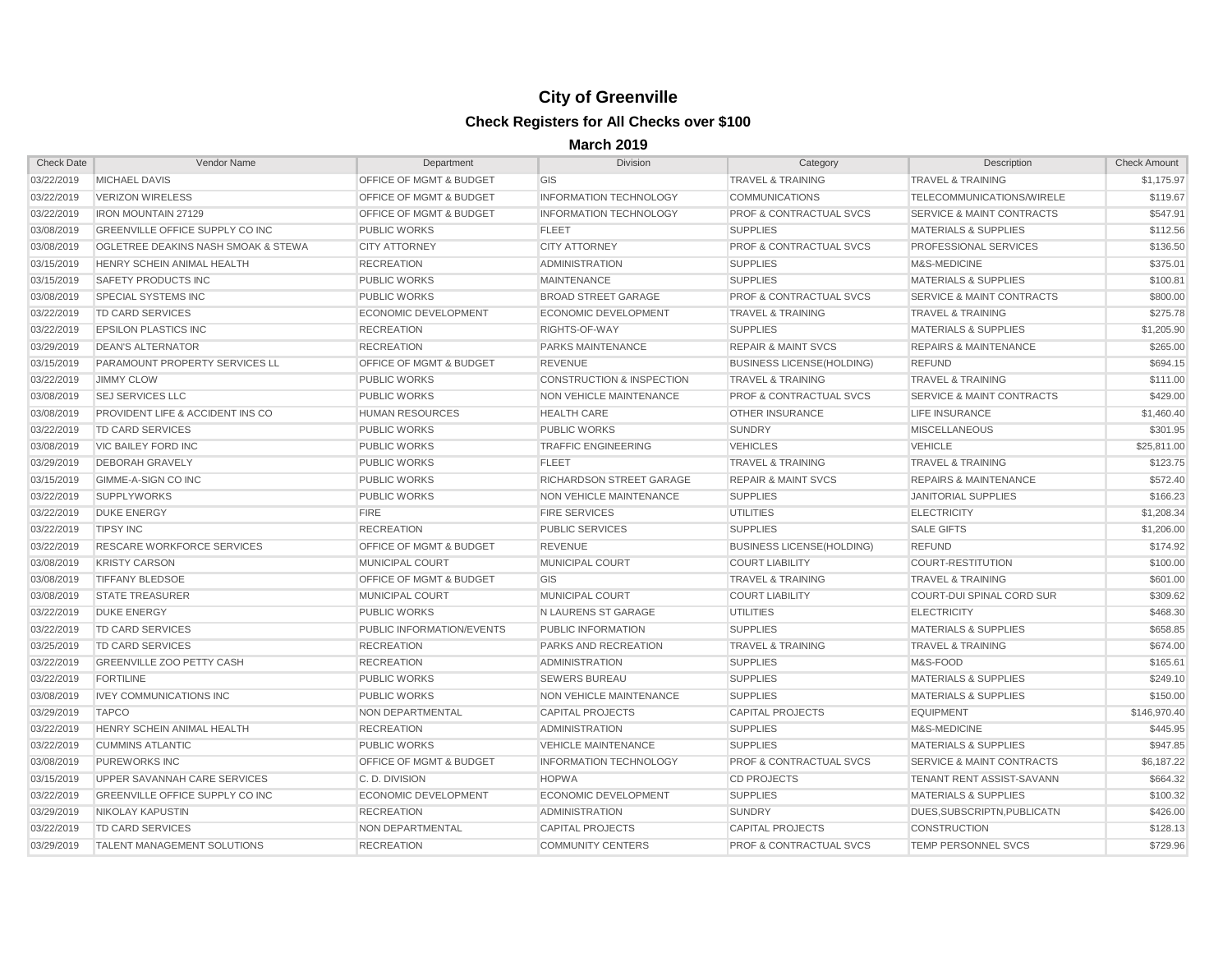| <b>Check Date</b> | Vendor Name                                | Department                         | Division                             | Category                           | Description                          | <b>Check Amount</b> |
|-------------------|--------------------------------------------|------------------------------------|--------------------------------------|------------------------------------|--------------------------------------|---------------------|
| 03/08/2019        | <b>JEAN JOLLEY</b>                         | <b>CITY MANAGER</b>                | UTILITY UNDERGROUNDING FU            | <b>SUNDRY</b>                      | <b>METER BOX CONVERSIONS</b>         | \$300.00            |
| 03/22/2019        | <b>BUNCOMBE STREET UNITED</b>              | <b>OFFICE OF MGMT &amp; BUDGET</b> | <b>REVENUE</b>                       | <b>BUSINESS LICENSE(HOLDING)</b>   | <b>REFUND</b>                        | \$103.78            |
| 03/22/2019        | TD CARD SERVICES                           | <b>PUBLIC SAFETY</b>               | POLICE-PATROL SVS                    | <b>SUNDRY</b>                      | DUES, SUBSCRIPTN, PUBLICATN          | \$134.01            |
| 03/15/2019        | <b>IRON MOUNTAIN 27128</b>                 | <b>OFFICE OF MGMT &amp; BUDGET</b> | <b>PURCHASING</b>                    | <b>PROF &amp; CONTRACTUAL SVCS</b> | <b>PROFESSIONAL SERVICES</b>         | \$196.92            |
| 03/08/2019        | <b>TALENT MANAGEMENT SOLUTIONS</b>         | <b>PUBLIC WORKS</b>                | <b>SEWERS BUREAU</b>                 | <b>PROF &amp; CONTRACTUAL SVCS</b> | <b>TEMP PERSONNEL SVCS</b>           | \$1,666.08          |
| 03/15/2019        | <b>CINTAS</b>                              | <b>PUBLIC WORKS</b>                | <b>STORM DRAINS BUREAU</b>           | <b>SUPPLIES</b>                    | <b>CLOTHING &amp; UNIFORMS</b>       | \$253.99            |
| 03/22/2019        | TD CARD SERVICES                           | <b>PUBLIC WORKS</b>                | <b>RESIDENTIAL COLL BUREAU</b>       | <b>SUNDRY</b>                      | DUES.SUBSCRIPTN.PUBLICATN            | \$223.00            |
| 03/22/2019        | MIKE'S BODY SHOP & TOWING INC              | <b>PUBLIC WORKS</b>                | <b>VEHICLE MAINTENANCE</b>           | <b>VEHICLE MAINTENANCE</b>         | <b>OUTSIDE REPAIRS</b>               | \$3,213.25          |
| 03/15/2019        | <b>VERIZON WIRELESS</b>                    | <b>PUBLIC WORKS</b>                | <b>STORM DRAINS BUREAU</b>           | <b>COMMUNICATIONS</b>              | <b>OTHER</b>                         | \$423.28            |
| 03/29/2019        | ADVANCE METALWORKING CO INC                | <b>PUBLIC WORKS</b>                | <b>STREETS BUREAU</b>                | <b>VEHICLES</b>                    | <b>VEHICLE</b>                       | \$18,541.00         |
| 03/08/2019        | <b>VIC BAILEY FORD INC</b>                 | <b>PUBLIC WORKS</b>                | <b>CONSTRUCTION &amp; INSPECTION</b> | <b>VEHICLES</b>                    | <b>VEHICLE</b>                       | \$25,811.00         |
| 03/22/2019        | SOUTH CAROLINA GREEN INDUSTRY ASSOC        | <b>RECREATION</b>                  | <b>PARKS MAINTENANCE</b>             | <b>TRAVEL &amp; TRAINING</b>       | <b>TRAVEL &amp; TRAINING</b>         | \$100.00            |
| 03/22/2019        | <b>CENTERPLATE</b>                         | <b>ECONOMIC DEVELOPMENT</b>        | ECONOMIC DEVELOPMENT                 | <b>SUNDRY</b>                      | <b>MISCELLANEOUS</b>                 | \$116.64            |
| 03/22/2019        | MUNICIPAL ASSOC OF SC                      | <b>MUNICIPAL COURT</b>             | <b>MUNICIPAL COURT</b>               | <b>TRAVEL &amp; TRAINING</b>       | <b>TRAVEL &amp; TRAINING</b>         | \$300.00            |
| 03/08/2019        | K & M INTERNATIONAL WILD REPUBLIC          | <b>RECREATION</b>                  | <b>PUBLIC SERVICES</b>               | <b>SUPPLIES</b>                    | <b>SALE GIFTS</b>                    | \$1,579.67          |
| 03/08/2019        | <b>THERMO KING OF GREENVILLE</b>           | <b>PUBLIC WORKS</b>                | <b>VEHICLE MAINTENANCE</b>           | <b>VEHICLE MAINTENANCE</b>         | <b>OUTSIDE REPAIRS</b>               | \$928.40            |
| 03/22/2019        | <b>DUKE ENERGY</b>                         | <b>RECREATION</b>                  | <b>PARKS MAINTENANCE</b>             | <b>UTILITIES</b>                   | <b>ELECTRICITY</b>                   | \$3,542.43          |
| 03/22/2019        | <b>GETRONICS</b>                           | <b>OFFICE OF MGMT &amp; BUDGET</b> | <b>REVENUE</b>                       | <b>BUSINESS LICENSE(HOLDING)</b>   | <b>REFUND</b>                        | \$6,004.22          |
| 03/15/2019        | <b>OFFICE DEPOT BSD</b>                    | <b>PUBLIC SAFETY</b>               | POLICE-PATROL SVS                    | <b>SUPPLIES</b>                    | <b>MATERIALS &amp; SUPPLIES</b>      | \$237.84            |
| 03/08/2019        | <b>BETSCH ASSOCIATES INC</b>               | <b>OFFICE OF MGMT &amp; BUDGET</b> | <b>REVENUE</b>                       | <b>BUSINESS LICENSE(HOLDING)</b>   | <b>REFUND</b>                        | \$1,453.00          |
| 03/08/2019        | <b>TRUCKPRO LLC</b>                        | <b>PUBLIC WORKS</b>                | VEHICLE MAINTENANCE                  | <b>VEHICLE MAINTENANCE</b>         | <b>PARTS</b>                         | \$1,057.02          |
| 03/22/2019        | HAYNSWORTH SINKLER BOYD PA                 | <b>CITY ATTORNEY</b>               | <b>CITY ATTORNEY</b>                 | <b>PROF &amp; CONTRACTUAL SVCS</b> | <b>PROFESSIONAL SERVICES</b>         | \$720.00            |
| 03/08/2019        | HOME DEPOT CREDIT SERVICE 5906             | <b>PUBLIC WORKS</b>                | <b>BUILDING SERVICE DIVISION</b>     | <b>SUPPLIES</b>                    | <b>MATERIALS &amp; SUPPLIES</b>      | \$277.02            |
| 03/29/2019        | <b>COWART AWARDS INC</b>                   | <b>PUBLIC SAFETY</b>               | POLICE-PATROL SVS                    | <b>SUPPLIES</b>                    | <b>MATERIALS &amp; SUPPLIES</b>      | \$344.50            |
| 03/15/2019        | LANDSCAPERS SUPPLY                         | <b>PUBLIC WORKS</b>                | <b>TRAFFIC ENGINEERING</b>           | <b>SUPPLIES</b>                    | M&S-MARKINGS                         | \$135.09            |
| 03/22/2019        | 1ST TIMOTHY 4:4 LLC                        | <b>PUBLIC WORKS</b>                | <b>PARKING ADMINISTRATION</b>        | <b>PROF &amp; CONTRACTUAL SVCS</b> | <b>RENTAL EXPENSE</b>                | \$240.00            |
| 03/15/2019        | <b>ROGERS &amp; CALLCOTT ENVIRONMENTAL</b> | <b>PUBLIC WORKS</b>                | <b>GARBAGE DISPOSAL BUREAU</b>       | <b>PROF &amp; CONTRACTUAL SVCS</b> | <b>PROFESSIONAL SERVICES</b>         | \$4,276.35          |
| 03/08/2019        | <b>PROFORMA</b>                            | <b>ECONOMIC DEVELOPMENT</b>        | <b>BUILDING &amp; PROPERTY MAINT</b> | PRINTING                           | PRINTING & BINDING                   | \$2,168.71          |
| 03/08/2019        | UNITED ELECTRICAL DISTRIBUTORS INC         | <b>PUBLIC WORKS</b>                | <b>BUILDING SERVICE DIVISION</b>     | <b>SUPPLIES</b>                    | <b>MATERIALS &amp; SUPPLIES</b>      | \$1,217.30          |
| 03/15/2019        | <b>NAPA AUTO PARTS</b>                     | <b>FIRE</b>                        | <b>FIRE SUPPRESSION</b>              | <b>VEHICLE MAINTENANCE</b>         | <b>PARTS</b>                         | \$1,409.70          |
| 03/22/2019        | <b>DELL MARKETING LP</b>                   | <b>PUBLIC WORKS</b>                | <b>RECYCLING</b>                     | <b>SUPPLIES</b>                    | <b>MATERIALS &amp; SUPPLIES</b>      | \$580.01            |
|                   | 03/15/2019  VERIZON WIRELESS               | <b>PUBLIC WORKS</b>                | <b>PUBLIC WORKS</b>                  | <b>COMMUNICATIONS</b>              | <b>OTHER</b>                         | \$1,257.30          |
| 03/22/2019        | <b>MEDIX TRANSPORTATION LLC</b>            | OFFICE OF MGMT & BUDGET            | <b>REVENUE</b>                       | <b>BUSINESS LICENSE(HOLDING)</b>   | <b>REFUND</b>                        | \$165.17            |
| 03/22/2019        | <b>RON TURLEY ASSOCIATES INC</b>           | <b>PUBLIC WORKS</b>                | <b>FLEET</b>                         | <b>PROF &amp; CONTRACTUAL SVCS</b> | <b>SERVICE &amp; MAINT CONTRACTS</b> | \$1,750.00          |
| 03/29/2019        | SIGNATURES                                 | OFFICE OF MGMT & BUDGET            | <b>ADMINISTRATION</b>                | <b>SUNDRY</b>                      | <b>MISCELLANEOUS</b>                 | \$1,537.59          |
| 03/15/2019        | <b>DAN RYAN BUILDERS</b>                   | <b>OFFICE OF MGMT &amp; BUDGET</b> | <b>REVENUE</b>                       | <b>BUSINESS LICENSE(HOLDING)</b>   | <b>REFUND</b>                        | \$1,949.75          |
| 03/15/2019        | <b>DAIRY ONE FORAGE LAB</b>                | <b>RECREATION</b>                  | ADMINISTRATION                       | <b>PROF &amp; CONTRACTUAL SVCS</b> | <b>PROFESSIONAL SERVICES</b>         | \$146.00            |
| 03/15/2019        | CITY ARBORIST LLC. THE                     | <b>RECREATION</b>                  | <b>TREE MAINTENANCE BUREAU</b>       | <b>PROF &amp; CONTRACTUAL SVCS</b> | <b>PROFESSIONAL SERVICES</b>         | \$4,200.00          |
| 03/29/2019        | YEE HAW BREWERY LLC                        | <b>OFFICE OF MGMT &amp; BUDGET</b> | <b>REVENUE</b>                       | <b>BUSINESS LICENSE(HOLDING)</b>   | <b>REFUND</b>                        | \$165.00            |
| 03/22/2019        | <b>BOUND TREE MEDICAL LLC</b>              | <b>FIRE</b>                        | <b>FIRE SUPPRESSION</b>              | <b>SUPPLIES</b>                    | <b>OTHER MEDICAL SUPPLIES</b>        | \$137.33            |
| 03/08/2019        | HOME DEPOT CREDIT SERVICE 0978             | <b>PUBLIC WORKS</b>                | <b>VEHICLE MAINTENANCE</b>           | <b>VEHICLE MAINTENANCE</b>         | <b>SMALL PARTS</b>                   | \$259.80            |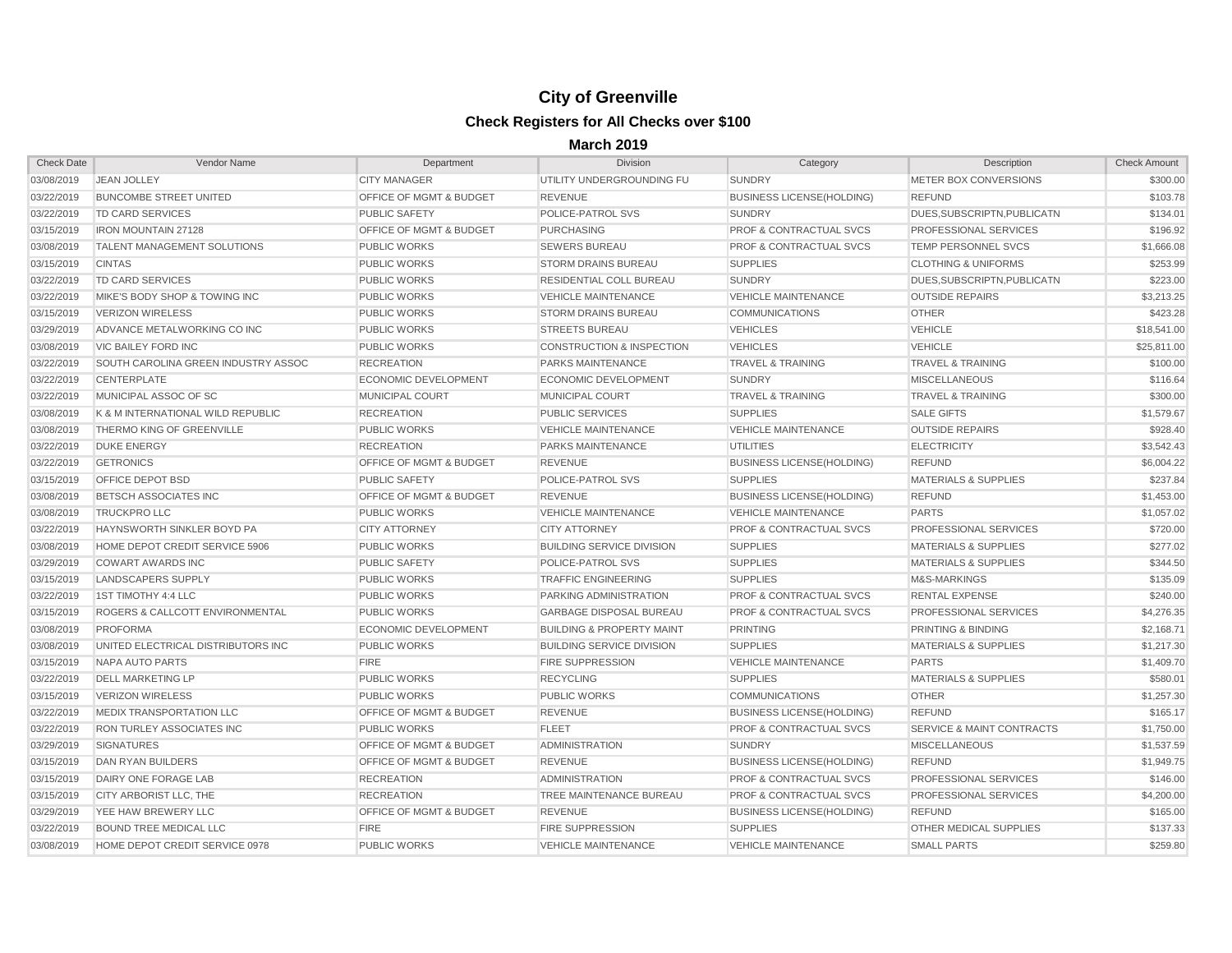| <b>Check Date</b> | Vendor Name                                  | Department                         | <b>Division</b>                  | Category                           | Description                          | <b>Check Amount</b> |
|-------------------|----------------------------------------------|------------------------------------|----------------------------------|------------------------------------|--------------------------------------|---------------------|
| 03/22/2019        | <b>BRIAN AUSTIN</b>                          | <b>FIRE</b>                        | <b>FIRE SERVICES</b>             | <b>SUNDRY</b>                      | <b>MISCELLANEOUS</b>                 | \$103.46            |
| 03/22/2019        | <b>DARROHN ENGINEERING LLC</b>               | NON DEPARTMENTAL                   | <b>CAPITAL PROJECTS</b>          | <b>CAPITAL PROJECTS</b>            | PLANNING/DESIGN                      | \$1,410.40          |
| 03/22/2019        | <b>CLERK OF COURT PICKENS COUNTY</b>         | <b>OFFICE OF MGMT &amp; BUDGET</b> | NON DEPARTMENTAL                 | PR-WH                              | <b>GARNISHMENTS</b>                  | \$571.04            |
| 03/15/2019        | <b>CINTAS</b>                                | <b>PUBLIC WORKS</b>                | <b>RESIDENTIAL COLL BUREAU</b>   | <b>SUPPLIES</b>                    | <b>CLOTHING &amp; UNIFORMS</b>       | \$936.41            |
| 03/29/2019        | AID UPSTATE INC                              | C.D. DIVISION                      | <b>HOPWA</b>                     | <b>CD PROJECTS</b>                 | SUPPORTING SVC-AID UPSTAT            | \$6,761.43          |
| 03/29/2019        | LOWES                                        | <b>PUBLIC WORKS</b>                | <b>CHURCH STREET GARAGE</b>      | <b>REPAIR &amp; MAINT SVCS</b>     | <b>REPAIRS &amp; MAINTENANCE</b>     | \$232.29            |
| 03/12/2019        | <b>ZOES KITCHEN</b>                          | <b>NON DEPARTMENTAL</b>            | <b>CAPITAL PROJECTS</b>          | <b>CAPITAL PROJECTS</b>            | PLANNING/DESIGN                      | \$600.38            |
| 03/22/2019        | <b>SMG</b>                                   | NON DEPARTMENTAL                   | <b>NON DEPARTMENTAL</b>          | <b>PROF &amp; CONTRACTUAL SVCS</b> | <b>MANAGEMENT FEES</b>               | \$13,438.66         |
| 03/08/2019        | NORTHERN SAFETY CO INC                       | <b>RECREATION</b>                  | <b>PARKS MAINTENANCE</b>         | <b>SUPPLIES</b>                    | <b>MATERIALS &amp; SUPPLIES</b>      | \$176.16            |
| 03/29/2019        | <b>GREENVILLE COUNTY</b>                     | <b>MUNICIPAL COURT</b>             | <b>MUNICIPAL COURT</b>           | <b>PROF &amp; CONTRACTUAL SVCS</b> | <b>PROFESSIONAL SERVICES</b>         | \$23,427.61         |
| 03/29/2019        | <b>RADIANT TRAINING &amp; CONSULTING</b>     | <b>PUBLIC WORKS</b>                | <b>STREETS BUREAU</b>            | <b>TRAVEL &amp; TRAINING</b>       | <b>TRAVEL &amp; TRAINING</b>         | \$240.00            |
| 03/29/2019        | <b>LEIGH PAOLETTI</b>                        | <b>MAYOR</b>                       | <b>MAYOR</b>                     | <b>SUNDRY</b>                      | DUES, SUBSCRIPTN, PUBLICATN          | \$375.00            |
| 03/22/2019        | PIEDMONT NATURAL GAS CO INC                  | <b>PUBLIC WORKS</b>                | <b>FLEET</b>                     | <b>UTILITIES</b>                   | GAS                                  | \$1,226.30          |
| 03/15/2019        | <b>DUKE ENERGY</b>                           | <b>PUBLIC WORKS</b>                | RIVERPLACE GARAGE                | <b>UTILITIES</b>                   | <b>ELECTRICITY</b>                   | \$2,241.25          |
| 03/22/2019        | TD CARD SERVICES                             | <b>FIRE</b>                        | <b>FIRE SUPPRESSION</b>          | <b>SUPPLIES</b>                    | <b>MATERIALS &amp; SUPPLIES</b>      | \$2,981.68          |
| 03/08/2019        | JET-VAC SEWER EQUIPMENT CO                   | <b>PUBLIC WORKS</b>                | <b>SEWERS BUREAU</b>             | <b>SUPPLIES</b>                    | <b>MATERIALS &amp; SUPPLIES</b>      | \$706.77            |
| 03/29/2019        | OMNILINK SYSTEMS INC                         | <b>PUBLIC SAFETY</b>               | POLICE-PATROL SVS                | <b>PROF &amp; CONTRACTUAL SVCS</b> | <b>SERVICE &amp; MAINT CONTRACTS</b> | \$4,265.25          |
| 03/29/2019        | MIKE'S BODY SHOP & TOWING INC                | <b>FIRE</b>                        | <b>FIRE SUPPRESSION</b>          | <b>VEHICLE MAINTENANCE</b>         | <b>PARTS</b>                         | \$125.00            |
| 03/15/2019        | PANAGAKOS ASPHALT PAVING INC                 | <b>PUBLIC WORKS</b>                | <b>STORM DRAINS BUREAU</b>       | <b>SUPPLIES</b>                    | <b>MATERIALS &amp; SUPPLIES</b>      | \$288.32            |
| 03/15/2019        | <b>FGP INTERNATIONAL</b>                     | ECONOMIC DEVELOPMENT               | PLANNING AND ZONING              | <b>PROF &amp; CONTRACTUAL SVCS</b> | <b>TEMP PERSONNEL SVCS</b>           | \$565.83            |
| 03/22/2019        | SOUTHEASTERN PAPER GROUP                     | <b>PUBLIC WORKS</b>                | <b>BUILDING SERVICE DIVISION</b> | <b>SUPPLIES</b>                    | <b>JANITORIAL SUPPLIES</b>           | \$576.30            |
| 03/15/2019        | <b>TD CARD SERVICES</b>                      | <b>MAYOR</b>                       | <b>MAYOR</b>                     | <b>SUNDRY</b>                      | DUES.SUBSCRIPTN.PUBLICATN            | \$139.51            |
| 03/08/2019        | ASE AUTOMOTIVE SERV EXCELLENCE               | <b>PUBLIC WORKS</b>                | <b>FLEET</b>                     | <b>TRAVEL &amp; TRAINING</b>       | <b>TRAVEL &amp; TRAINING</b>         | \$258.00            |
| 03/29/2019        | <b>WILDLIFE ARTISTS INC</b>                  | <b>RECREATION</b>                  | <b>PUBLIC SERVICES</b>           | <b>SUPPLIES</b>                    | <b>SALE GIFTS</b>                    | \$509.45            |
| 03/15/2019        | CAROLINA INDUSTRIAL EQUIPMENT INC            | <b>PUBLIC WORKS</b>                | <b>STREETS BUREAU</b>            | <b>MACHINERY AND EQUIPMENT</b>     | MACHINERY AND EQUIPMENT              | \$7,820.68          |
| 03/28/2019        | <b>TD CARD SERVICES</b>                      | <b>RECREATION</b>                  | <b>EDUCATION</b>                 | <b>SUPPLIES</b>                    | <b>OFFICE SUPPLIES&amp;MATERIALS</b> | \$135.13            |
| 03/22/2019        | <b>HESC</b>                                  | <b>OFFICE OF MGMT &amp; BUDGET</b> | NON DEPARTMENTAL                 | PR-WH                              | <b>GARNISHMENTS</b>                  | \$191.78            |
| 03/15/2019        | <b>RED WING SHOE STORE</b>                   | <b>PUBLIC WORKS</b>                | <b>STORMWATER MANAGEMENT</b>     | <b>SUPPLIES</b>                    | <b>CLOTHING &amp; UNIFORMS</b>       | \$153.69            |
| 03/08/2019        | HOME DEPOT CREDIT SERVICE 0978               | <b>PUBLIC WORKS</b>                | NON VEHICLE MAINTENANCE          | <b>SUPPLIES</b>                    | <b>MATERIALS &amp; SUPPLIES</b>      | \$102.43            |
| 03/29/2019        | <b>HOME DEPOT CREDIT SERVICE 5914</b>        | NON DEPARTMENTAL                   | <b>CAPITAL PROJECTS</b>          | <b>CAPITAL PROJECTS</b>            | <b>CONSTRUCTION</b>                  | \$150.74            |
| 03/08/2019        | <b>ANTHONY E BAPTIST</b>                     | <b>MUNICIPAL COURT</b>             | <b>MUNICIPAL COURT</b>           | <b>COURT LIABILITY</b>             | COURT-RESTITUTION                    | \$100.00            |
| 03/29/2019        | S W J BREILMANN US LLC                       | OFFICE OF MGMT & BUDGET            | <b>REVENUE</b>                   | <b>BUSINESS LICENSE(HOLDING)</b>   | <b>REFUND</b>                        | \$194.22            |
| 03/15/2019        | ALBERT BEEDIE                                | <b>PUBLIC WORKS</b>                | <b>STREETS BUREAU</b>            | <b>TRAVEL &amp; TRAINING</b>       | <b>TRAVEL &amp; TRAINING</b>         | \$135.00            |
| 03/29/2019        | PETERBILT STORE OF GREENVILLE, THE           | <b>PUBLIC WORKS</b>                | <b>VEHICLE MAINTENANCE</b>       | <b>VEHICLE MAINTENANCE</b>         | <b>PARTS</b>                         | \$1,395.44          |
| 03/08/2019        | KONE INC                                     | <b>PUBLIC WORKS</b>                | ONE GARAGE                       | <b>PROF &amp; CONTRACTUAL SVCS</b> | <b>SERVICE &amp; MAINT CONTRACTS</b> | \$4,085.64          |
| 03/08/2019        | CORBIN TURF & ORNAMENTAL SUPPLY INC          | <b>RECREATION</b>                  | <b>BEAUTIFICATION BUREAU</b>     | <b>SUPPLIES</b>                    | <b>MATERIALS &amp; SUPPLIES</b>      | \$689.00            |
| 03/15/2019        | VERIZON WIRELESS                             | <b>CITY MANAGER</b>                | <b>CITY MANAGER</b>              | <b>COMMUNICATIONS</b>              | <b>OTHER</b>                         | \$107.99            |
| 03/08/2019        | <b>W N WATSON-WEST TIRE &amp; AUTOMOTIVE</b> | <b>FIRE</b>                        | <b>FIRE SUPPRESSION</b>          | <b>VEHICLE MAINTENANCE</b>         | <b>OUTSIDE REPAIRS</b>               | \$707.24            |
| 03/22/2019        | C.A. CARTER INC                              | <b>PUBLIC WORKS</b>                | <b>STREETS BUREAU</b>            | <b>SUPPLIES</b>                    | <b>MATERIALS &amp; SUPPLIES</b>      | \$190.80            |
| 03/22/2019        | PIEDMONT NATURAL GAS CO INC                  | C.D. DIVISION                      | <b>CDBG PROJECTS</b>             | <b>CD PROJECTS</b>                 | PUBLIC SERVICES (GENERAL)            | \$251.11            |
| 03/29/2019        | <b>TALENT MANAGEMENT SOLUTIONS</b>           | <b>PUBLIC WORKS</b>                | <b>SEWERS BUREAU</b>             | <b>PROF &amp; CONTRACTUAL SVCS</b> | TEMP PERSONNEL SVCS                  | \$936.00            |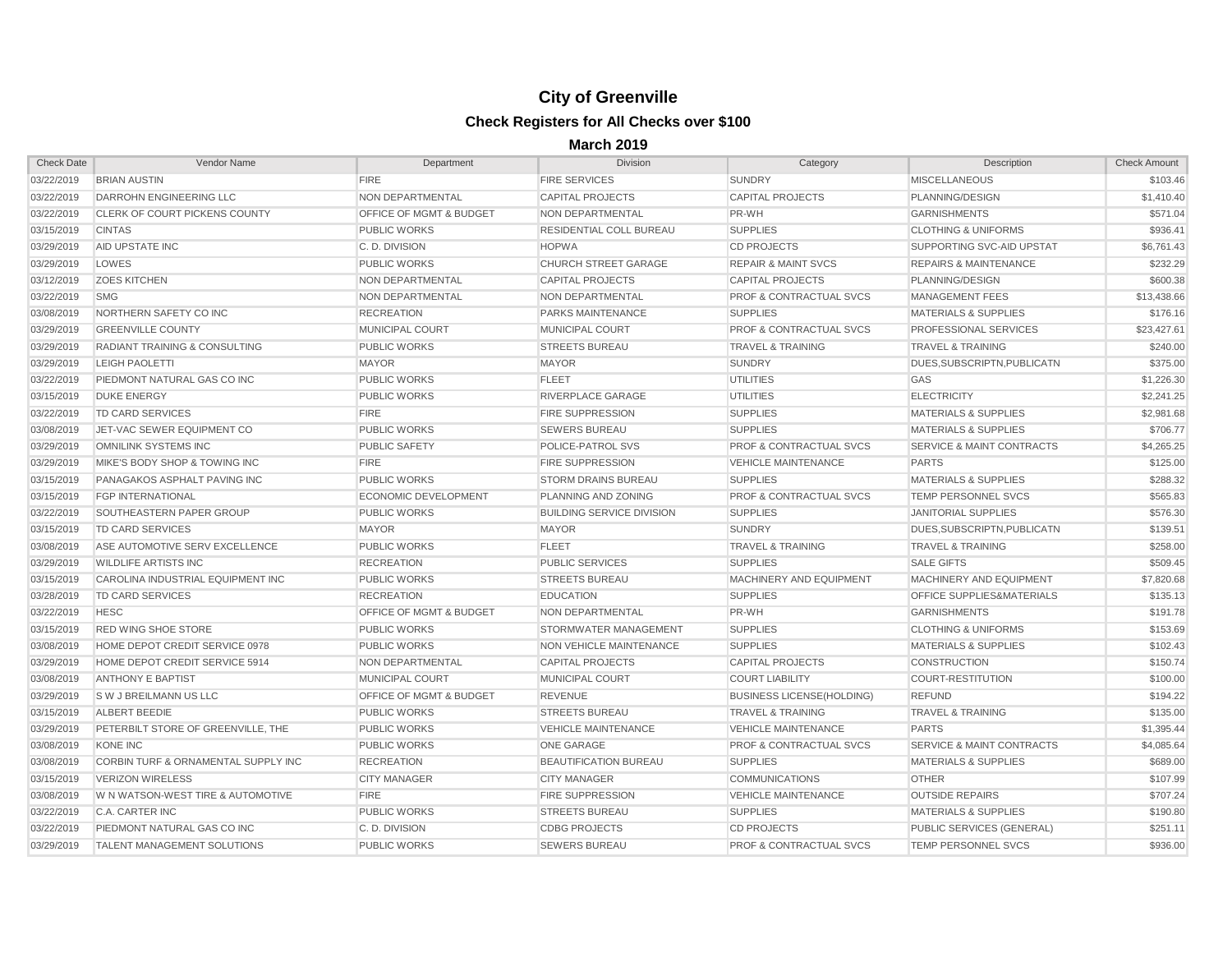| <b>Check Date</b> | Vendor Name                                | Department                         | <b>Division</b>                      | Category                           | Description                          | <b>Check Amount</b> |
|-------------------|--------------------------------------------|------------------------------------|--------------------------------------|------------------------------------|--------------------------------------|---------------------|
| 03/22/2019        | <b>TD CARD SERVICES</b>                    | PUBLIC INFORMATION/EVENTS          | PUBLIC INFORMATION                   | <b>SUNDRY</b>                      | DUES, SUBSCRIPTN, PUBLICATN          | \$670.62            |
| 03/22/2019        | <b>S C SUMMARY COURT JUDGES ASSOCIATIO</b> | <b>MUNICIPAL COURT</b>             | MUNICIPAL COURT                      | <b>TRAVEL &amp; TRAINING</b>       | <b>TRAVEL &amp; TRAINING</b>         | \$210.00            |
| 03/22/2019        | ACROSS THE STREET PRODUCTIONS INC          | <b>FIRE</b>                        | <b>FIRE SUPPRESSION</b>              | <b>TRAVEL &amp; TRAINING</b>       | <b>TRAVEL &amp; TRAINING</b>         | \$17,325.00         |
| 03/15/2019        | CDW/G                                      | <b>OFFICE OF MGMT &amp; BUDGET</b> | <b>INFORMATION TECHNOLOGY</b>        | <b>TRAVEL &amp; TRAINING</b>       | <b>TRAVEL &amp; TRAINING</b>         | \$4,410.00          |
| 03/29/2019        | ABC LOCKSMITH LLC                          | <b>PUBLIC WORKS</b>                | <b>FLEET</b>                         | <b>VEHICLE MAINTENANCE</b>         | <b>OUTSIDE REPAIRS</b>               | \$100.32            |
| 03/29/2019        | <b>AID UPSTATE INC</b>                     | C.D. DIVISION                      | <b>HOPWA</b>                         | <b>CD PROJECTS</b>                 | S-T RENT,MORT,UTIL-AID UP            | \$5,339.75          |
| 03/15/2019        | <b>SQUIRE PATTON BOGGS LLP</b>             | <b>CITY MANAGER</b>                | <b>CITY MANAGER</b>                  | <b>PROF &amp; CONTRACTUAL SVCS</b> | <b>PROFESSIONAL SERVICES</b>         | \$5,000.00          |
| 03/22/2019        | TD CARD SERVICES                           | <b>OFFICE OF MGMT &amp; BUDGET</b> | <b>REVENUE</b>                       | <b>SUPPLIES</b>                    | <b>OFFICE SUPPLIES&amp;MATERIALS</b> | \$229.73            |
| 03/08/2019        | <b>SPX GENFARE</b>                         | <b>PUBLIC WORKS</b>                | <b>VEHICLE MAINTENANCE</b>           | <b>VEHICLE MAINTENANCE</b>         | <b>PARTS</b>                         | \$5,557.70          |
| 03/29/2019        | <b>GREENVILLE ZOO FOUNDATION</b>           | <b>RECREATION</b>                  | <b>PUBLIC SERVICES</b>               | <b>SUPPLIES</b>                    | <b>SUPPLIES PROMOTIONS</b>           | \$450.00            |
| 03/08/2019        | CHARTER COMMUNICATIONS                     | <b>PUBLIC WORKS</b>                | <b>PARKING LOTS</b>                  | <b>COMMUNICATIONS</b>              | <b>BSWA</b>                          | \$124.40            |
| 03/15/2019        | <b>TALENT MANAGEMENT SOLUTIONS</b>         | <b>PUBLIC WORKS</b>                | <b>STORM DRAINS BUREAU</b>           | <b>PROF &amp; CONTRACTUAL SVCS</b> | <b>TEMP PERSONNEL SVCS</b>           | \$2,208.96          |
| 03/22/2019        | <b>GLEN BROOK CONSTRUCTION LLC</b>         | <b>OFFICE OF MGMT &amp; BUDGET</b> | <b>REVENUE</b>                       | <b>BUSINESS LICENSE(HOLDING)</b>   | <b>REFUND</b>                        | \$742.50            |
| 03/15/2019        | <b>SEJ SERVICES LLC</b>                    | <b>MUNICIPAL COURT</b>             | MUNICIPAL COURT                      | <b>PROF &amp; CONTRACTUAL SVCS</b> | <b>SERVICE &amp; MAINT CONTRACTS</b> | \$1,400.35          |
| 03/08/2019        | JET-VAC SEWER EQUIPMENT CO                 | <b>PUBLIC WORKS</b>                | <b>SEWERS BUREAU</b>                 | <b>REPAIR &amp; MAINT SVCS</b>     | <b>REPAIRS &amp; MAINTENANCE</b>     | \$1,403.76          |
| 03/08/2019        | CHIPOTLE MEXICAN GRILL #1831               | <b>OFFICE OF MGMT &amp; BUDGET</b> | <b>REVENUE</b>                       | <b>BUSINESS LICENSE(HOLDING)</b>   | <b>REFUND</b>                        | \$4,224.21          |
| 03/22/2019        | <b>GREENVILLE WATER</b>                    | <b>PUBLIC WORKS</b>                | <b>BUILDING SERVICE DIVISION</b>     | <b>UTILITIES</b>                   | <b>OTHER</b>                         | \$1,180.87          |
| 03/15/2019        | <b>VERIZON WIRELESS</b>                    | <b>PUBLIC WORKS</b>                | <b>CONSTRUCTION &amp; INSPECTION</b> | <b>COMMUNICATIONS</b>              | <b>OTHER</b>                         | \$440.66            |
| 03/15/2019        | CINCINNATI SYSTEMS INC                     | NON DEPARTMENTAL                   | <b>CAPITAL PROJECTS</b>              | <b>CAPITAL PROJECTS</b>            | <b>EQUIPMENT</b>                     | \$168.75            |
| 03/15/2019        | <b>KROC CENTER GREENVILLE</b>              | NON DEPARTMENTAL                   | <b>CAPITAL PROJECTS</b>              | <b>CAPITAL PROJECTS</b>            | PLANNING/DESIGN                      | \$258.00            |
| 03/29/2019        | <b>SAFE INDUSTRIES</b>                     | <b>FIRE</b>                        | <b>FIRE SUPPRESSION</b>              | <b>SUPPLIES</b>                    | <b>MATERIALS &amp; SUPPLIES</b>      | \$2,302.33          |
| 03/15/2019        | WORKWELL OCCUPATIONAL HEALTH CENTER        | <b>HUMAN RESOURCES</b>             | <b>HEALTH CARE</b>                   | <b>SUNDRY</b>                      | <b>WELLNESS ACTIVITIES</b>           | \$1,648.00          |
| 03/15/2019        | <b>ENVIRO-MASTER SERVICES OF GREENVILL</b> | <b>RECREATION</b>                  | ADMINISTRATION                       | <b>PROF &amp; CONTRACTUAL SVCS</b> | <b>SERVICE &amp; MAINT CONTRACTS</b> | \$476.00            |
| 03/29/2019        | K & M INTERNATIONAL WILD REPUBLIC          | <b>RECREATION</b>                  | <b>PUBLIC SERVICES</b>               | <b>SUPPLIES</b>                    | ASSOCIATED RENTAL COSTS              | \$741.58            |
| 03/22/2019        | <b>HOLSTON ENVIRONMENTAL SERVICES INC</b>  | <b>PUBLIC WORKS</b>                | <b>FLEET</b>                         | <b>SUPPLIES</b>                    | <b>MATERIALS &amp; SUPPLIES</b>      | \$195.75            |
| 03/15/2019        | <b>GREGORY PEST SOLUTIONS</b>              | <b>PUBLIC WORKS</b>                | <b>BUILDING SERVICE DIVISION</b>     | <b>PROF &amp; CONTRACTUAL SVCS</b> | <b>SERVICE &amp; MAINT CONTRACTS</b> | \$375.50            |
| 03/29/2019        | <b>BAGWELL FENCE COMPANY INC</b>           | NON DEPARTMENTAL                   | <b>CAPITAL PROJECTS</b>              | <b>CAPITAL PROJECTS</b>            | <b>CONSTRUCTION</b>                  | \$3,795.00          |
| 03/22/2019        | <b>GHS LIFE CENTER</b>                     | <b>HUMAN RESOURCES</b>             | <b>HEALTH CARE</b>                   | <b>SUNDRY</b>                      | <b>WELLNESS ACTIVITIES</b>           | \$1,125.00          |
| 03/28/2019        | TD CARD SERVICES                           | <b>RECREATION</b>                  | <b>PUBLIC SERVICES</b>               | <b>SUNDRY</b>                      | <b>RESEARCH CONSERVATION EXP</b>     | \$2,431.25          |
| 03/29/2019        | <b>PANAGAKOS ASPHALT PAVING INC</b>        | <b>PUBLIC WORKS</b>                | <b>SEWERS BUREAU</b>                 | <b>SUPPLIES</b>                    | <b>MATERIALS &amp; SUPPLIES</b>      | \$491.84            |
| 03/15/2019        | <b>FARONICS TECHNOLOGIES USA INC</b>       | <b>OFFICE OF MGMT &amp; BUDGET</b> | <b>INFORMATION TECHNOLOGY</b>        | <b>PROF &amp; CONTRACTUAL SVCS</b> | <b>SERVICE &amp; MAINT CONTRACTS</b> | \$2,693.82          |
| 03/15/2019        | THERMO KING OF GREENVILLE                  | PUBLIC WORKS                       | VEHICLE MAINTENANCE                  | VEHICLE MAINTENANCE                | <b>PARTS</b>                         | \$280.36            |
| 03/29/2019        | <b>PAYTON LOYD</b>                         | <b>PUBLIC SAFETY</b>               | POLICE-PATROL SVS                    | <b>TRAVEL &amp; TRAINING</b>       | <b>TRAVEL &amp; TRAINING</b>         | \$279.00            |
| 03/15/2019        | <b>EARTH PRODUCTS LLC-EASLEY SC</b>        | <b>RECREATION</b>                  | <b>PARKS MAINTENANCE</b>             | <b>SUPPLIES</b>                    | <b>MATERIALS &amp; SUPPLIES</b>      | \$2,226.00          |
| 03/29/2019        | <b>KEVIN HUGHES</b>                        | ECONOMIC DEVELOPMENT               | <b>BUILDING &amp; PROPERTY MAINT</b> | <b>TRAVEL &amp; TRAINING</b>       | <b>LOCAL TRANSPORTATION</b>          | \$397.88            |
| 03/29/2019        | <b>CENTERPLATE</b>                         | <b>CITY MANAGER</b>                | <b>CITY MANAGER</b>                  | <b>SUNDRY</b>                      | <b>MISCELLANEOUS</b>                 | \$142.56            |
| 03/15/2019        | SNIDER FLEET SOLUTIONS                     | <b>PUBLIC WORKS</b>                | <b>FLEET</b>                         | <b>VEHICLE MAINTENANCE</b>         | <b>OUTSIDE REPAIRS</b>               | \$100.00            |
| 03/15/2019        | ANDERSON BROTHERS                          | <b>FIRE</b>                        | <b>FIRE SUPPRESSION</b>              | <b>VEHICLE MAINTENANCE</b>         | <b>OUTSIDE REPAIRS</b>               | \$3,426.30          |
| 03/22/2019        | SAFETY PRODUCTS INC                        | <b>PUBLIC WORKS</b>                | <b>STORM DRAINS BUREAU</b>           | <b>SUPPLIES</b>                    | <b>CLOTHING &amp; UNIFORMS</b>       | \$116.60            |
| 03/22/2019        | <b>SAFETY PRODUCTS INC</b>                 | <b>PUBLIC WORKS</b>                | RESIDENTIAL COLL BUREAU              | <b>SUPPLIES</b>                    | <b>MATERIALS &amp; SUPPLIES</b>      | \$456.73            |
| 03/29/2019        | <b>JIMMY CLOW</b>                          | <b>PUBLIC WORKS</b>                | CONSTRUCTION & INSPECTION            | <b>TRAVEL &amp; TRAINING</b>       | <b>TRAVEL &amp; TRAINING</b>         | \$181.00            |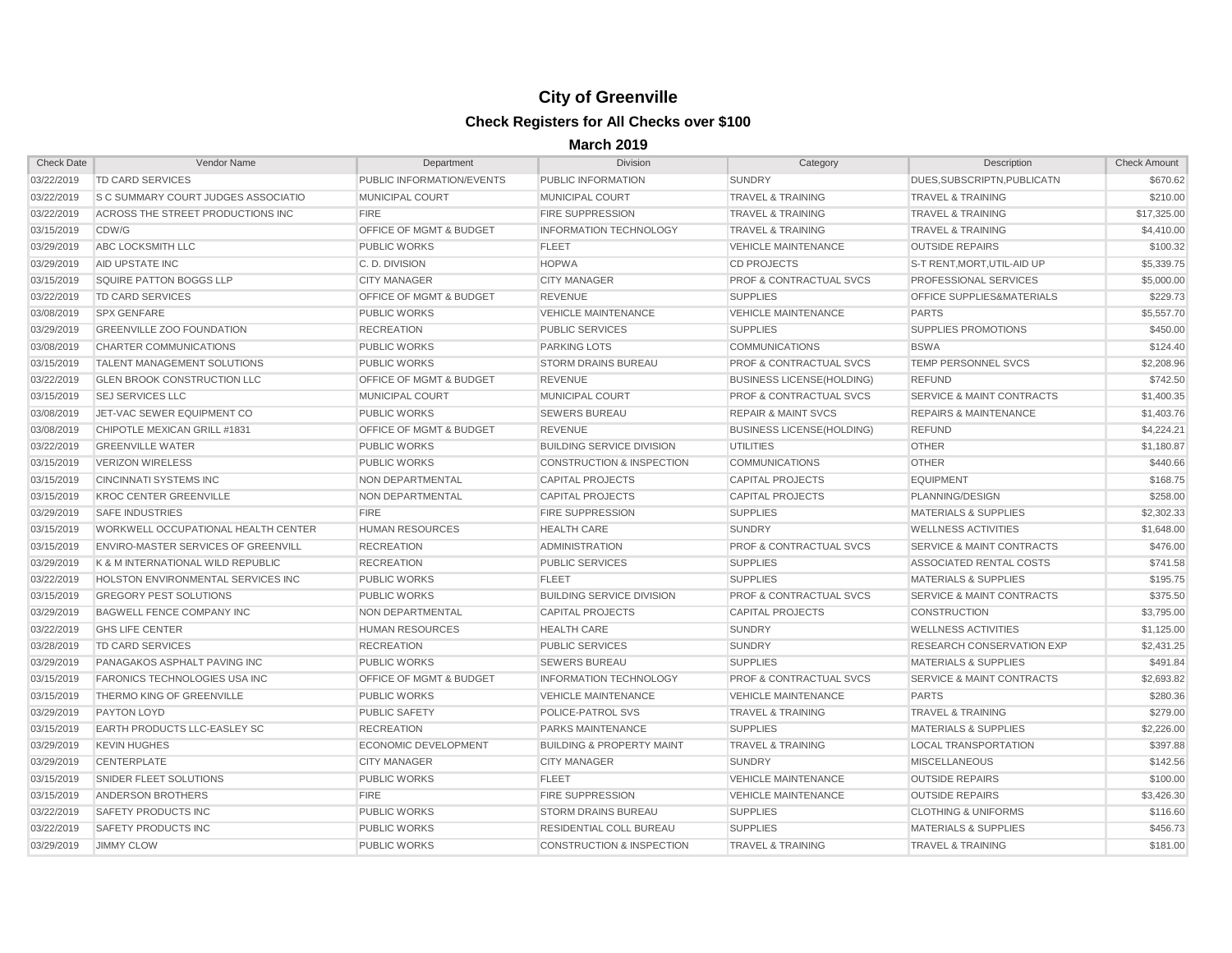| <b>Check Date</b> | Vendor Name                                    | Department                         | <b>Division</b>                      | Category                           | Description                          | <b>Check Amount</b> |
|-------------------|------------------------------------------------|------------------------------------|--------------------------------------|------------------------------------|--------------------------------------|---------------------|
| 03/22/2019        | <b>GREGORY PEST SOLUTIONS</b>                  | <b>PUBLIC WORKS</b>                | <b>BUILDING SERVICE DIVISION</b>     | <b>PROF &amp; CONTRACTUAL SVCS</b> | <b>SERVICE &amp; MAINT CONTRACTS</b> | \$533.00            |
| 03/08/2019        | <b>DUKE ENERGY</b>                             | <b>PUBLIC SAFETY</b>               | POLICE-PATROL SVS                    | <b>UTILITIES</b>                   | <b>ELECTRICITY</b>                   | \$407.26            |
| 03/29/2019        | <b>CINTAS</b>                                  | <b>PUBLIC WORKS</b>                | <b>FLEET</b>                         | <b>SUPPLIES</b>                    | <b>CLOTHING &amp; UNIFORMS</b>       | \$162.68            |
| 03/22/2019        | USI INSURANCE SERVICES                         | <b>HUMAN RESOURCES</b>             | <b>HUMAN RESOURCES</b>               | <b>PROF &amp; CONTRACTUAL SVCS</b> | PROFESSIONAL SERVICES                | \$6,000.00          |
| 03/22/2019        | <b>ECIVIS INC</b>                              | PUBLIC INFORMATION/EVENTS          | PUBLIC INFORMATION                   | <b>SUNDRY</b>                      | DUES, SUBSCRIPTN, PUBLICATN          | \$5,000.00          |
| 03/08/2019        | HARPER CORPORATION                             | NON DEPARTMENTAL                   | <b>CAPITAL PROJECTS</b>              | <b>CAPITAL PROJECTS</b>            | <b>CONSTRUCTION</b>                  | \$64,777.09         |
| 03/08/2019        | <b>XEROX CORPORATION</b>                       | <b>OFFICE OF MGMT &amp; BUDGET</b> | <b>REVENUE</b>                       | <b>BUSINESS LICENSE(HOLDING)</b>   | <b>REFUND</b>                        | \$12,337.91         |
| 03/22/2019        | <b>LINA</b>                                    | <b>HUMAN RESOURCES</b>             | <b>HEALTH CARE</b>                   | <b>OTHER INSURANCE</b>             | <b>LIFE INSURANCE</b>                | \$20,119.15         |
| 03/22/2019        | <b>CHARTER COMMUNICATIONS</b>                  | <b>PUBLIC WORKS</b>                | <b>BUILDING SERVICE DIVISION</b>     | <b>COMMUNICATIONS</b>              | <b>OTHER</b>                         | \$103.08            |
| 03/08/2019        | <b>TALENT MANAGEMENT SOLUTIONS</b>             | <b>PUBLIC WORKS</b>                | <b>STREETS BUREAU</b>                | <b>PROF &amp; CONTRACTUAL SVCS</b> | <b>TEMP PERSONNEL SVCS</b>           | \$535.19            |
| 03/22/2019        | <b>JENNA YOUNGS</b>                            | <b>PUBLIC SAFETY</b>               | <b>POLICE-PATROL SVS</b>             | <b>TRAVEL &amp; TRAINING</b>       | <b>TRAVEL &amp; TRAINING</b>         | \$425.14            |
| 03/08/2019        | ADVANCE AUTO PARTS                             | <b>PUBLIC WORKS</b>                | <b>VEHICLE MAINTENANCE</b>           | <b>VEHICLE MAINTENANCE</b>         | <b>PARTS</b>                         | \$301.70            |
| 03/15/2019        | <b>EASTSIDE SERVICES LLC</b>                   | <b>OFFICE OF MGMT &amp; BUDGET</b> | <b>REVENUE</b>                       | <b>BUSINESS LICENSE(HOLDING)</b>   | <b>REFUND</b>                        | \$842.48            |
| 03/29/2019        | <b>BATTERY SPECIALISTS INC</b>                 | <b>RECREATION</b>                  | <b>PARKS MAINTENANCE</b>             | <b>REPAIR &amp; MAINT SVCS</b>     | <b>REPAIRS &amp; MAINTENANCE</b>     | \$187.74            |
| 03/22/2019        | ROGERS STEREO INC                              | <b>PUBLIC WORKS</b>                | <b>FLEET</b>                         | <b>VEHICLE MAINTENANCE</b>         | <b>OUTSIDE REPAIRS</b>               | \$437.75            |
| 03/15/2019        | <b>UNIFIRST</b>                                | <b>PUBLIC WORKS</b>                | <b>VEHICLE MAINTENANCE</b>           | <b>SUPPLIES</b>                    | <b>CLOTHING &amp; UNIFORMS</b>       | \$586.34            |
| 03/08/2019        | <b>RONS CARPET CLEANERS INC</b>                | <b>OFFICE OF MGMT &amp; BUDGET</b> | <b>REVENUE</b>                       | <b>BUSINESS LICENSE(HOLDING)</b>   | <b>REFUND</b>                        | \$195.66            |
| 03/29/2019        | AMTEC                                          | <b>PUBLIC WORKS</b>                | <b>SEWERS BUREAU</b>                 | <b>FISCAL AGENT</b>                | <b>FISCAL AGENT FEES</b>             | \$500.00            |
| 03/08/2019        | <b>MICHAEL PANASKO</b>                         | <b>ECONOMIC DEVELOPMENT</b>        | ECONOMIC DEVELOPMENT                 | <b>TRAVEL &amp; TRAINING</b>       | <b>LOCAL TRANSPORTATION</b>          | \$120.64            |
| 03/22/2019        | <b>B P STATION</b>                             | <b>OFFICE OF MGMT &amp; BUDGET</b> | <b>REVENUE</b>                       | <b>BUSINESS LICENSE(HOLDING)</b>   | <b>REFUND</b>                        | \$102.93            |
| 03/15/2019        | MIKE'S BODY SHOP & TOWING INC                  | <b>PUBLIC WORKS</b>                | <b>VEHICLE MAINTENANCE</b>           | <b>PROF &amp; CONTRACTUAL SVCS</b> | <b>SERVICE &amp; MAINT CONTRACTS</b> | \$225.00            |
| 03/15/2019        | <b>MKSK</b>                                    | NON DEPARTMENTAL                   | <b>CAPITAL PROJECTS</b>              | <b>CAPITAL PROJECTS</b>            | PLANNING/DESIGN                      | \$4,755.00          |
| 03/29/2019        | <b>GREENVILLE WATER</b>                        | <b>PUBLIC WORKS</b>                | <b>BUILDING SERVICE DIVISION</b>     | <b>UTILITIES</b>                   | <b>OTHER</b>                         | \$1,324.75          |
| 03/08/2019        | <b>GEORGIA BARK COMPANY</b>                    | <b>RECREATION</b>                  | <b>BEAUTIFICATION BUREAU</b>         | <b>SUPPLIES</b>                    | <b>MATERIALS &amp; SUPPLIES</b>      | \$1,431.00          |
| 03/22/2019        | PIEDMONT NATURAL GAS CO INC                    | <b>PUBLIC WORKS</b>                | NON VEHICLE MAINTENANCE              | <b>UTILITIES</b>                   | GAS                                  | \$1,418.18          |
| 03/15/2019        | <b>PATRICK BROWN</b>                           | <b>PUBLIC SAFETY</b>               | POLICE-PATROL SVS                    | <b>TRAVEL &amp; TRAINING</b>       | <b>TRAVEL &amp; TRAINING</b>         | \$228.00            |
| 03/08/2019        | <b>HERSHEY CREAMERY COMPANY</b>                | <b>RECREATION</b>                  | <b>PUBLIC SERVICES</b>               | <b>SUPPLIES</b>                    | SALE CONCESSIONS                     | \$452.48            |
| 03/08/2019        | <b>PROFESSIONAL OFFICE INSTALLERS</b>          | <b>PUBLIC SAFETY</b>               | NARCOTICS FUNDS                      | <b>SUPPLIES</b>                    | <b>MATERIALS &amp; SUPPLIES</b>      | \$3,515.00          |
| 03/15/2019        | <b>TD CARD SERVICES</b>                        | <b>PUBLIC SAFETY</b>               | <b>DEPT OF TREASURY</b>              | <b>SUPPLIES</b>                    | <b>MATERIALS &amp; SUPPLIES</b>      | \$514.33            |
| 03/15/2019        | <b>DUKE ENERGY</b>                             | <b>PUBLIC WORKS</b>                | <b>TRAFFIC ENGINEERING</b>           | <b>UTILITIES</b>                   | <b>ELECTRICITY</b>                   | \$99,855.88         |
| 03/29/2019        | ROGERS & CALLCOTT ENVIRONMENTAL                | <b>PUBLIC WORKS</b>                | <b>GARBAGE DISPOSAL BUREAU</b>       | <b>PROF &amp; CONTRACTUAL SVCS</b> | <b>PROFESSIONAL SERVICES</b>         | \$290.81            |
|                   | 03/15/2019 WILLIAM BOWEN                       | <b>ECONOMIC DEVELOPMENT</b>        | <b>BUILDING &amp; PROPERTY MAINT</b> | <b>TRAVEL &amp; TRAINING</b>       | <b>TRAVEL &amp; TRAINING</b>         | \$605.02            |
| 03/15/2019        | SOUTHEASTERN PAPER GROUP                       | <b>PUBLIC WORKS</b>                | <b>BUILDING SERVICE DIVISION</b>     | <b>SUPPLIES</b>                    | <b>JANITORIAL SUPPLIES</b>           | \$841.95            |
| 03/22/2019        | <b>WE D STONE HOLDINGS LLC</b>                 | NON DEPARTMENTAL                   | <b>CAPITAL PROJECTS</b>              | <b>CAPITAL PROJECTS</b>            | <b>CONSTRUCTION</b>                  | \$135,000.00        |
| 03/15/2019        | <b>VERIZON WIRELESS</b>                        | PUBLIC INFORMATION/EVENTS          | <b>EVENTS MANAGEMENT</b>             | <b>COMMUNICATIONS</b>              | <b>OTHER</b>                         | \$114.03            |
| 03/22/2019        | TD CARD SERVICES                               | <b>PUBLIC WORKS</b>                | <b>PARKING ADMINISTRATION</b>        | <b>TRAVEL &amp; TRAINING</b>       | <b>TRAVEL &amp; TRAINING</b>         | \$1,498.00          |
| 03/29/2019        | <b>CORBIN TURF &amp; ORNAMENTAL SUPPLY INC</b> | <b>RECREATION</b>                  | <b>BEAUTIFICATION BUREAU</b>         | <b>SUPPLIES</b>                    | <b>MATERIALS &amp; SUPPLIES</b>      | \$1,199.39          |
| 03/08/2019        | <b>ENVIRO-MASTER SERVICES OF GREENVILL</b>     | <b>RECREATION</b>                  | ADMINISTRATION                       | <b>PROF &amp; CONTRACTUAL SVCS</b> | SERVICE & MAINT CONTRACTS            | \$297.00            |
| 03/28/2019        | TD CARD SERVICES                               | <b>RECREATION</b>                  | ADMINISTRATION                       | <b>SUPPLIES</b>                    | M&S-MEDICINE                         | \$280.24            |
| 03/29/2019        | <b>HAT TRICK FARM</b>                          | <b>RECREATION</b>                  | <b>ADMINISTRATION</b>                | <b>SUPPLIES</b>                    | M&S-FOOD                             | \$285.00            |
| 03/22/2019        | <b>DUKE ENERGY</b>                             | <b>PUBLIC WORKS</b>                | <b>TRAFFIC ENGINEERING</b>           | <b>UTILITIES</b>                   | <b>ELECTRICITY</b>                   | \$879.04            |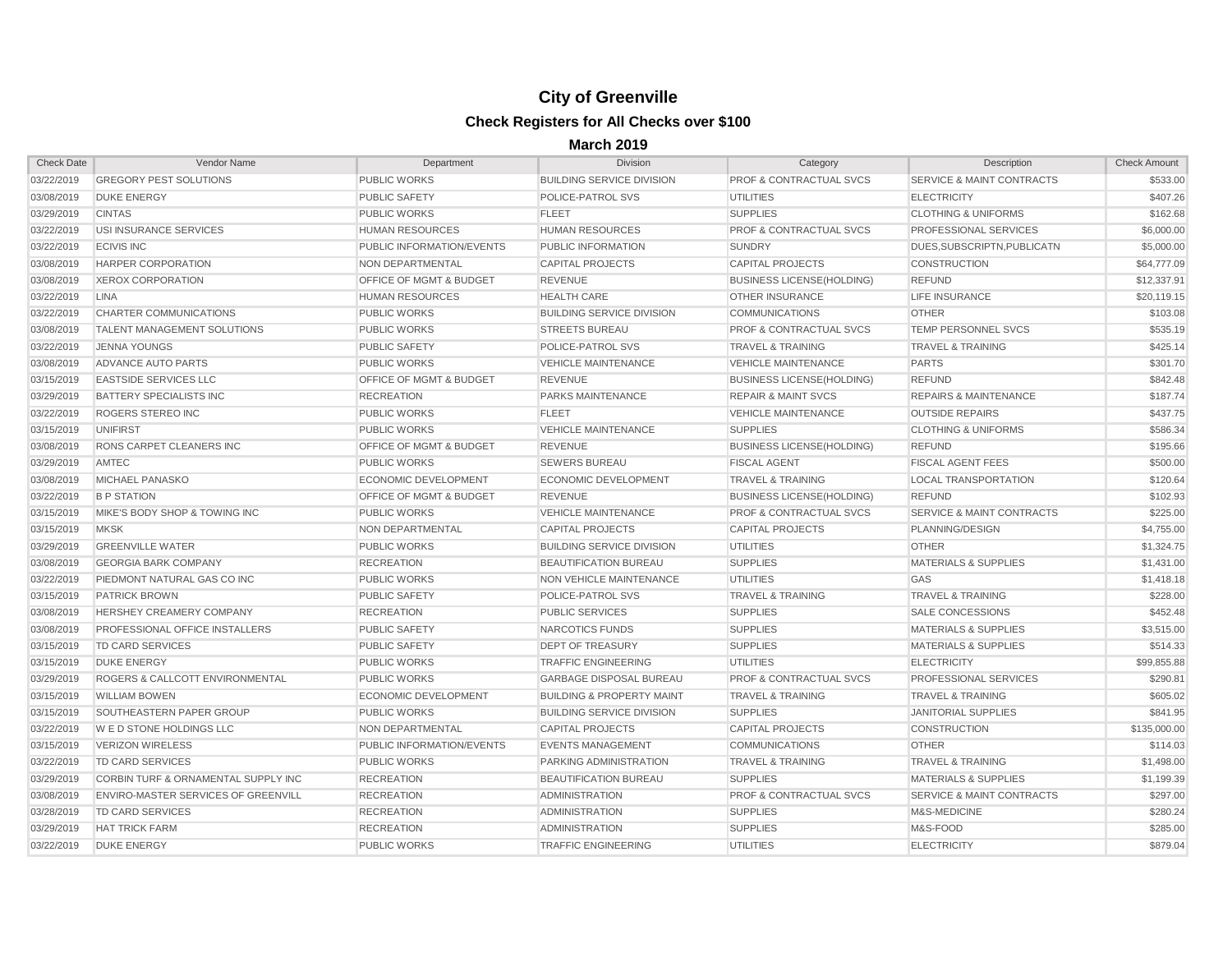| <b>Check Date</b> | Vendor Name                               | Department                         | <b>Division</b>                      | Category                           | Description                          | <b>Check Amount</b> |
|-------------------|-------------------------------------------|------------------------------------|--------------------------------------|------------------------------------|--------------------------------------|---------------------|
| 03/22/2019        | LEE AND ASSOCIATES GREENVILLE             | <b>OFFICE OF MGMT &amp; BUDGET</b> | <b>REVENUE</b>                       | <b>BUSINESS LICENSE(HOLDING)</b>   | <b>REFUND</b>                        | \$168.86            |
| 03/08/2019        | <b>CINCINNATI SYSTEMS INC.</b>            | <b>PUBLIC WORKS</b>                | <b>RIVERPLACE GARAGE</b>             | <b>REPAIR &amp; MAINT SVCS</b>     | <b>REPAIRS &amp; MAINTENANCE</b>     | \$348.75            |
| 03/08/2019        | <b>BRAVO1 PROTECTION</b>                  | <b>PUBLIC WORKS</b>                | PARKING ADMINISTRATION               | <b>PROF &amp; CONTRACTUAL SVCS</b> | <b>SERVICE &amp; MAINT CONTRACTS</b> | \$1,806.00          |
| 03/08/2019        | <b>SEJ SERVICES LLC</b>                   | <b>RECREATION</b>                  | <b>TOURISM DISTRICT</b>              | <b>PROF &amp; CONTRACTUAL SVCS</b> | <b>SERVICE &amp; MAINT CONTRACTS</b> | \$5,334.60          |
| 03/15/2019        | <b>TALENT MANAGEMENT SOLUTIONS</b>        | <b>RECREATION</b>                  | <b>COMMUNITY CENTERS</b>             | <b>PROF &amp; CONTRACTUAL SVCS</b> | <b>TEMP PERSONNEL SVCS</b>           | \$803.88            |
| 03/29/2019        | GREENVILLE OFFICE SUPPLY CO INC           | <b>PUBLIC WORKS</b>                | <b>FLEET</b>                         | <b>SUPPLIES</b>                    | <b>MATERIALS &amp; SUPPLIES</b>      | \$108.18            |
| 03/22/2019        | KING ASPHALT INC                          | <b>PUBLIC WORKS</b>                | <b>SEWERS BUREAU</b>                 | <b>SUPPLIES</b>                    | <b>MATERIALS &amp; SUPPLIES</b>      | \$113.60            |
| 03/22/2019        | <b>TD CARD SERVICES</b>                   | PUBLIC INFORMATION/EVENTS          | <b>EVENTS MANAGEMENT</b>             | <b>SUPPLIES</b>                    | <b>MATERIALS &amp; SUPPLIES</b>      | \$3,376.05          |
| 03/22/2019        | <b>TD CARD SERVICES</b>                   | <b>PUBLIC WORKS</b>                | <b>BUILDING SERVICE DIVISION</b>     | <b>SUPPLIES</b>                    | <b>MATERIALS &amp; SUPPLIES</b>      | \$426.49            |
| 03/08/2019        | <b>SC DHEC</b>                            | NON DEPARTMENTAL                   | <b>CAPITAL PROJECTS</b>              | <b>CAPITAL PROJECTS</b>            | <b>CONSTRUCTION</b>                  | \$125.00            |
| 03/29/2019        | <b>PANAGAKOS ASPHALT PAVING INC</b>       | <b>PUBLIC WORKS</b>                | <b>STORM DRAINS BUREAU</b>           | <b>SUPPLIES</b>                    | <b>MATERIALS &amp; SUPPLIES</b>      | \$491.84            |
| 03/29/2019        | <b>CINTAS</b>                             | <b>PUBLIC WORKS</b>                | <b>SEWERS BUREAU</b>                 | <b>SUPPLIES</b>                    | <b>CLOTHING &amp; UNIFORMS</b>       | \$116.99            |
| 03/22/2019        | SODFATHER INC                             | <b>PUBLIC WORKS</b>                | <b>STREETS BUREAU</b>                | <b>PROF &amp; CONTRACTUAL SVCS</b> | SERVICE & MAINT CONTRACTS            | \$476.83            |
| 03/22/2019        | GREENVILLE OFFICE SUPPLY CO INC           | <b>ECONOMIC DEVELOPMENT</b>        | <b>BUILDING &amp; PROPERTY MAINT</b> | <b>SUPPLIES</b>                    | <b>OFFICE SUPPLIES&amp;MATERIALS</b> | \$254.77            |
| 03/08/2019        | <b>EARTH PRODUCTS LLC-EASLEY SC</b>       | <b>RECREATION</b>                  | <b>PARKS MAINTENANCE</b>             | <b>SUPPLIES</b>                    | <b>MATERIALS &amp; SUPPLIES</b>      | \$1,908.00          |
| 03/15/2019        | <b>ZERO WASTE USA INC</b>                 | <b>RECREATION</b>                  | <b>PARKS MAINTENANCE</b>             | <b>SUPPLIES</b>                    | <b>MATERIALS &amp; SUPPLIES</b>      | \$2,437.54          |
| 03/08/2019        | COMMUNICATION SERVICE CENTER INC          | <b>PUBLIC WORKS</b>                | <b>SEWERS BUREAU</b>                 | <b>PROF &amp; CONTRACTUAL SVCS</b> | <b>MAINTENANCE CONTRACTS</b>         | \$298.38            |
| 03/15/2019        | <b>CORDELL JOHNSON</b>                    | <b>PUBLIC SAFETY</b>               | POLICE-PATROL SVS                    | <b>TRAVEL &amp; TRAINING</b>       | <b>TRAVEL &amp; TRAINING</b>         | \$228.00            |
| 03/15/2019        | <b>GREENVILLE COUNTY ANIMAL CARE SERV</b> | <b>PUBLIC SAFETY</b>               | POLICE-PATROL SVS                    | <b>PROF &amp; CONTRACTUAL SVCS</b> | <b>SERVICE &amp; MAINT CONTRACTS</b> | \$1,200.00          |
| 03/15/2019        | LOWES                                     | <b>PUBLIC WORKS</b>                | <b>STORM DRAINS BUREAU</b>           | <b>SUPPLIES</b>                    | <b>MATERIALS &amp; SUPPLIES</b>      | \$474.27            |
| 03/15/2019        | <b>VERIZON WIRELESS</b>                   | <b>RECREATION</b>                  | <b>EDUCATION</b>                     | <b>SUNDRY</b>                      | <b>RESTRD DONATION EXPENSE</b>       | \$111.45            |
| 03/29/2019        | PEPSI-COLA BOTTLING CO                    | <b>RECREATION</b>                  | <b>PUBLIC SERVICES</b>               | <b>SUPPLIES</b>                    | <b>SALE CONCESSIONS</b>              | \$1,105.22          |
| 03/29/2019        | <b>CINTAS FIRE PROTECTION 636525</b>      | <b>PUBLIC WORKS</b>                | <b>BUILDING SERVICE DIVISION</b>     | <b>PROF &amp; CONTRACTUAL SVCS</b> | <b>SERVICE &amp; MAINT CONTRACTS</b> | \$297.50            |
| 03/22/2019        | <b>DOZIER CONSTRUCTION</b>                | <b>OFFICE OF MGMT &amp; BUDGET</b> | <b>REVENUE</b>                       | <b>BUSINESS LICENSE(HOLDING)</b>   | <b>REFUND</b>                        | \$137.00            |
| 03/29/2019        | NEO BURRITO                               | <b>OFFICE OF MGMT &amp; BUDGET</b> | <b>REVENUE</b>                       | <b>BUSINESS LICENSE(HOLDING)</b>   | <b>REFUND</b>                        | \$263.73            |
| 03/29/2019        | <b>GREENVILLE FENCE SALES INC</b>         | <b>RECREATION</b>                  | <b>PARKS MAINTENANCE</b>             | <b>SUPPLIES</b>                    | <b>MATERIALS &amp; SUPPLIES</b>      | \$131.52            |
| 03/15/2019        | <b>CCT INC</b>                            | NON DEPARTMENTAL                   | <b>CAPITAL PROJECTS</b>              | <b>CAPITAL PROJECTS</b>            | <b>EQUIPMENT</b>                     | \$2,460.60          |
| 03/29/2019        | HOME DEPOT CREDIT SERVICE 5906            | <b>PUBLIC WORKS</b>                | <b>BUILDING SERVICE DIVISION</b>     | <b>SUPPLIES</b>                    | <b>MATERIALS &amp; SUPPLIES</b>      | \$314.88            |
| 03/15/2019        | <b>MASC</b>                               | <b>OFFICE OF MGMT &amp; BUDGET</b> | <b>REVENUE</b>                       | <b>TRAVEL &amp; TRAINING</b>       | <b>TRAVEL &amp; TRAINING</b>         | \$130.00            |
| 03/08/2019        | <b>ERIC K ENGLEHARDT</b>                  | <b>MUNICIPAL COURT</b>             | <b>MUNICIPAL COURT</b>               | <b>COURT LIABILITY</b>             | COURT-RESTITUTION                    | \$200.00            |
| 03/08/2019        | <b>MICHAEL FRIXEN</b>                     | <b>ECONOMIC DEVELOPMENT</b>        | PLANNING AND ZONING                  | <b>SUNDRY</b>                      | <b>MISCELLANEOUS</b>                 | \$117.53            |
| 03/15/2019        | CAROLINA CONCRETE COMPANY INC             | PUBLIC WORKS                       | <b>STREETS BUREAU</b>                | <b>SUPPLIES</b>                    | <b>MATERIALS &amp; SUPPLIES</b>      | \$4,434.79          |
| 03/22/2019        | NATIONAL RIFLE ASSOCIATION                | <b>PUBLIC SAFETY</b>               | POLICE-PATROL SVS                    | <b>TRAVEL &amp; TRAINING</b>       | <b>TRAVEL &amp; TRAINING</b>         | \$645.00            |
| 03/15/2019        | SALUDA RIVER PET FOOD CENTER INC          | <b>PUBLIC SAFETY</b>               | POLICE-PATROL SVS                    | <b>SUPPLIES</b>                    | <b>MATERIALS &amp; SUPPLIES</b>      | \$241.40            |
| 03/22/2019        | <b>REBUILD UPSTATE</b>                    | C.D. DIVISION                      | <b>CDBG PROJECTS</b>                 | <b>CD PROJECTS</b>                 | PUBLIC INFORMATION                   | \$3,069.59          |
| 03/22/2019        | MARIETTA LAWN & GARDEN INC                | <b>PUBLIC WORKS</b>                | <b>MAINTENANCE</b>                   | <b>REPAIR &amp; MAINT SVCS</b>     | <b>REPAIRS &amp; MAINTENANCE</b>     | \$111.72            |
| 03/15/2019        | <b>S C DEPARTMENT OF REVENUE</b>          | <b>CITY MANAGER</b>                | NON-DEPARTMENTAL                     | <b>SUNDRY</b>                      | <b>TAXES</b>                         | \$3,808.46          |
| 03/22/2019        | CDW/G                                     | <b>PUBLIC WORKS</b>                | <b>FLEET</b>                         | <b>SUPPLIES</b>                    | <b>MATERIALS &amp; SUPPLIES</b>      | \$120.84            |
| 03/22/2019        | <b>DUKE ENERGY</b>                        | <b>PUBLIC WORKS</b>                | <b>PUBLIC WORKS</b>                  | <b>UTILITIES</b>                   | <b>ELECTRICITY</b>                   | \$165.21            |
| 03/22/2019        | TD CARD SERVICES                          | <b>RECREATION</b>                  | RIGHTS-OF-WAY                        | <b>TRAVEL &amp; TRAINING</b>       | <b>TRAVEL &amp; TRAINING</b>         | \$325.00            |
| 03/08/2019        | <b>URBAN DESIGN ASSOCIATES LTD</b>        | NON DEPARTMENTAL                   | <b>CAPITAL PROJECTS</b>              | <b>CAPITAL PROJECTS</b>            | PLANNING/DESIGN                      | \$7,113.60          |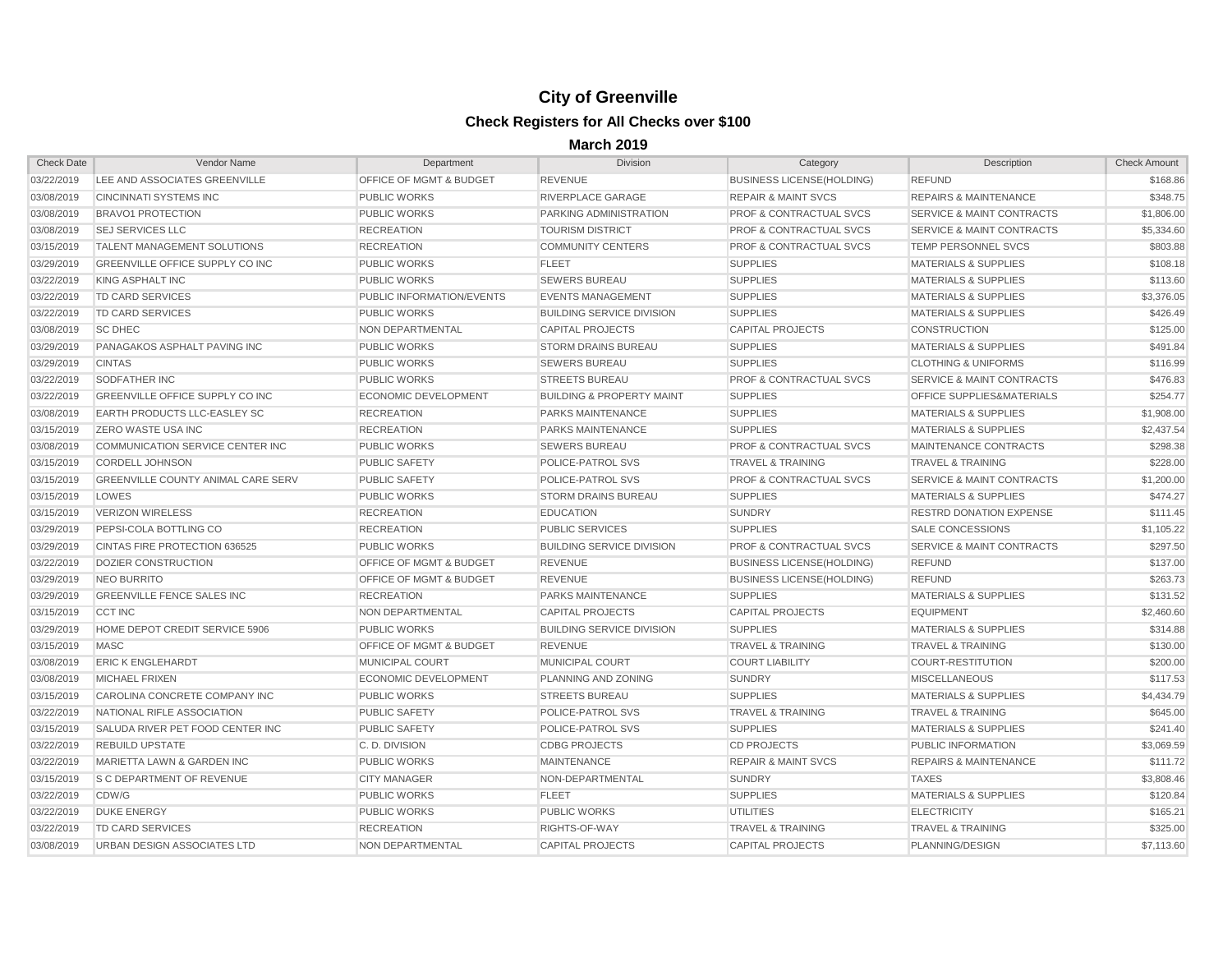| <b>Check Date</b> | Vendor Name                            | Department                         | <b>Division</b>                      | Category                           | Description                          | <b>Check Amount</b> |
|-------------------|----------------------------------------|------------------------------------|--------------------------------------|------------------------------------|--------------------------------------|---------------------|
| 03/08/2019        | <b>DUKE ENERGY</b>                     | <b>RECREATION</b>                  | <b>COMMUNITY CENTERS</b>             | <b>UTILITIES</b>                   | <b>ELECTRICITY</b>                   | \$1,583.86          |
| 03/15/2019        | <b>GREENVILLE COUNTY SOLID WASTE</b>   | <b>PUBLIC WORKS</b>                | <b>GARBAGE DISPOSAL BUREAU</b>       | <b>PROF &amp; CONTRACTUAL SVCS</b> | <b>DISPOSAL CHARGES</b>              | \$27,052.89         |
| 03/22/2019        | <b>CINTAS</b>                          | PUBLIC SAFETY                      | <b>POLICE-PATROL SVS</b>             | <b>SUNDRY</b>                      | <b>MISCELLANEOUS</b>                 | \$209.84            |
| 03/22/2019        | <b>FAIRFOREST OF GREENVILLE LLC</b>    | <b>PUBLIC SAFETY</b>               | <b>POLICE-PATROL SVS</b>             | <b>PROF &amp; CONTRACTUAL SVCS</b> | RENTAL OF REAL PROPERTY              | \$3,600.00          |
| 03/22/2019        | SAFETY PRODUCTS INC                    | <b>PUBLIC WORKS</b>                | <b>STREETS BUREAU</b>                | <b>SUPPLIES</b>                    | <b>MATERIALS &amp; SUPPLIES</b>      | \$1,285.90          |
| 03/22/2019        | <b>SAM'S CLUB</b>                      | <b>RECREATION</b>                  | <b>PUBLIC SERVICES</b>               | <b>SUPPLIES</b>                    | SALE CONCESSIONS                     | \$334.81            |
| 03/29/2019        | <b>CALL ONE INC</b>                    | <b>PUBLIC SAFETY</b>               | POLICE-PATROL SVS                    | <b>SUPPLIES</b>                    | <b>MATERIALS &amp; SUPPLIES</b>      | \$559.68            |
| 03/15/2019        | <b>DUKE ENERGY</b>                     | <b>PUBLIC WORKS</b>                | S. SPRING STREET GARAGE              | <b>UTILITIES</b>                   | <b>ELECTRICITY</b>                   | \$2,723.97          |
| 03/29/2019        | K & M INTERNATIONAL WILD REPUBLIC      | <b>RECREATION</b>                  | <b>PUBLIC SERVICES</b>               | <b>SUPPLIES</b>                    | <b>SALE GIFTS</b>                    | \$3,248.57          |
| 03/22/2019        | <b>CITY WELDING SERVICE</b>            | <b>PUBLIC WORKS</b>                | <b>FLEET</b>                         | <b>VEHICLE MAINTENANCE</b>         | <b>OUTSIDE REPAIRS</b>               | \$589.50            |
| 03/29/2019        | <b>MANDY WATSON</b>                    | <b>PUBLIC INFORMATION/EVENTS</b>   | <b>EVENTS MANAGEMENT</b>             | <b>TRAVEL &amp; TRAINING</b>       | <b>TRAVEL &amp; TRAINING</b>         | \$822.00            |
| 03/22/2019        | <b>SAFE INDUSTRIES</b>                 | <b>FIRE</b>                        | <b>FIRE SUPPRESSION</b>              | <b>SUPPLIES</b>                    | <b>MATERIALS &amp; SUPPLIES</b>      | \$400.56            |
| 03/15/2019        | <b>CINTAS</b>                          | <b>PUBLIC WORKS</b>                | <b>STREETS BUREAU</b>                | <b>SUPPLIES</b>                    | <b>CLOTHING &amp; UNIFORMS</b>       | \$1,259.22          |
| 03/08/2019        | <b>JOEL PATTERSON</b>                  | <b>ECONOMIC DEVELOPMENT</b>        | <b>BUILDING &amp; PROPERTY MAINT</b> | <b>TRAVEL &amp; TRAINING</b>       | <b>LOCAL TRANSPORTATION</b>          | \$382.80            |
| 03/22/2019        | UP AND UP                              | <b>OFFICE OF MGMT &amp; BUDGET</b> | <b>REVENUE</b>                       | <b>BUSINESS LICENSE(HOLDING)</b>   | <b>REFUND</b>                        | \$470.34            |
| 03/15/2019        | <b>IRON MOUNTAIN 27128</b>             | <b>PUBLIC SAFETY</b>               | <b>POLICE-PATROL SVS</b>             | <b>PROF &amp; CONTRACTUAL SVCS</b> | <b>SERVICE &amp; MAINT CONTRACTS</b> | \$368.82            |
| 03/08/2019        | <b>CHARTER COMMUNICATIONS</b>          | <b>RECREATION</b>                  | <b>COMMUNITY CENTERS</b>             | <b>COMMUNICATIONS</b>              | CABLE TELEVISION/INTERNET            | \$124.40            |
| 03/22/2019        | <b>RR DONNELLEY &amp; SONS COMPANY</b> | <b>PUBLIC SAFETY</b>               | <b>POLICE-PATROL SVS</b>             | <b>SUPPLIES</b>                    | <b>MATERIALS &amp; SUPPLIES</b>      | \$418.70            |
| 03/08/2019        | <b>GREENVILLE FENCE SALES INC</b>      | <b>RECREATION</b>                  | <b>PARKS MAINTENANCE</b>             | <b>SUPPLIES</b>                    | <b>MATERIALS &amp; SUPPLIES</b>      | \$220.10            |
| 03/08/2019        | <b>STEVEN GALLANT</b>                  | <b>ECONOMIC DEVELOPMENT</b>        | <b>BUILDING &amp; PROPERTY MAINT</b> | <b>TRAVEL &amp; TRAINING</b>       | LOCAL TRANSPORTATION                 | \$233.16            |
| 03/22/2019        | <b>JARVIS SMITH</b>                    | <b>PUBLIC INFORMATION/EVENTS</b>   | <b>EVENTS MANAGEMENT</b>             | <b>PROF &amp; CONTRACTUAL SVCS</b> | <b>PROFESSIONAL SERVICES</b>         | \$400.00            |
| 03/22/2019        | PIEDMONT NATURAL GAS CO INC            | <b>RECREATION</b>                  | <b>ADMINISTRATION</b>                | <b>UTILITIES</b>                   | GAS                                  | \$923.80            |
| 03/08/2019        | <b>FLINT EQUIPMENT CO</b>              | <b>PUBLIC WORKS</b>                | <b>FLEET</b>                         | <b>VEHICLE MAINTENANCE</b>         | <b>OUTSIDE REPAIRS</b>               | \$565.42            |
| 03/29/2019        | JET-VAC SEWER EQUIPMENT CO             | <b>PUBLIC WORKS</b>                | <b>SEWERS BUREAU</b>                 | <b>SUPPLIES</b>                    | <b>MATERIALS &amp; SUPPLIES</b>      | \$417.63            |
| 03/15/2019        | NORTHERN SAFETY CO INC                 | <b>RECREATION</b>                  | <b>ADMINISTRATION</b>                | <b>SUPPLIES</b>                    | M&S-MAINTENANCE                      | \$710.27            |
| 03/29/2019        | <b>JILL HORNE</b>                      | NON DEPARTMENTAL                   | <b>CAPITAL PROJECTS</b>              | <b>CAPITAL PROJECTS</b>            | <b>EQUIPMENT</b>                     | \$367.16            |
| 03/29/2019        | <b>DUKE ENERGY</b>                     | <b>RECREATION</b>                  | <b>COMMUNITY CENTERS</b>             | UTILITIES                          | <b>ELECTRICITY</b>                   | \$1,356.58          |
| 03/08/2019        | <b>BILL TAYLOR</b>                     | ECONOMIC DEVELOPMENT               | <b>BUILDING &amp; PROPERTY MAINT</b> | <b>TRAVEL &amp; TRAINING</b>       | <b>LOCAL TRANSPORTATION</b>          | \$446.02            |
| 03/15/2019        | <b>TALENT MANAGEMENT SOLUTIONS</b>     | <b>PUBLIC WORKS</b>                | <b>SEWERS BUREAU</b>                 | <b>PROF &amp; CONTRACTUAL SVCS</b> | <b>TEMP PERSONNEL SVCS</b>           | \$2,059.20          |
| 03/22/2019        | <b>RED WING SHOE STORE</b>             | <b>FIRE</b>                        | <b>FIRE SUPPRESSION</b>              | <b>SUPPLIES</b>                    | <b>CLOTHING &amp; UNIFORMS</b>       | \$280.00            |
| 03/22/2019        | <b>TALENT MANAGEMENT SOLUTIONS</b>     | <b>RECREATION</b>                  | <b>BEAUTIFICATION BUREAU</b>         | <b>PROF &amp; CONTRACTUAL SVCS</b> | <b>TEMP PERSONNEL SVCS</b>           | \$679.60            |
| 03/22/2019        | <b>REPUBLIC SERVICES</b>               | <b>PUBLIC WORKS</b>                | <b>GARBAGE DISPOSAL BUREAU</b>       | <b>PROF &amp; CONTRACTUAL SVCS</b> | <b>HAULING COSTS</b>                 | \$56,990.66         |
| 03/29/2019        | CAPSTONE CAREER DEVELOPMENT CE         | OFFICE OF MGMT & BUDGET            | REVENUE                              | <b>BUSINESS LICENSE(HOLDING)</b>   | <b>REFUND</b>                        | \$123.42            |
| 03/29/2019        | YOUNG OFFICE ENVIRONMENTS              | <b>RECREATION</b>                  | <b>PARKS MAINTENANCE</b>             | <b>REPAIR &amp; MAINT SVCS</b>     | <b>REPAIRS &amp; MAINTENANCE</b>     | \$502.18            |
| 03/29/2019        | PACE ADAMS                             | <b>PUBLIC WORKS</b>                | <b>SEWERS BUREAU</b>                 | <b>SUPPLIES</b>                    | <b>MATERIALS &amp; SUPPLIES</b>      | \$752.17            |
| 03/22/2019        | TD CARD SERVICES                       | <b>FIRE</b>                        | <b>FIRE SUPPRESSION</b>              | <b>TRAVEL &amp; TRAINING</b>       | <b>TRAVEL &amp; TRAINING</b>         | \$7,108.50          |
| 03/29/2019        | WAYNE OWENS                            | <b>PUBLIC WORKS</b>                | <b>STORM DRAINS BUREAU</b>           | <b>TRAVEL &amp; TRAINING</b>       | <b>TRAVEL &amp; TRAINING</b>         | \$798.81            |
| 03/29/2019        | <b>SQUIRE PATTON BOGGS LLP</b>         | <b>CITY MANAGER</b>                | <b>CITY MANAGER</b>                  | <b>PROF &amp; CONTRACTUAL SVCS</b> | <b>PROFESSIONAL SERVICES</b>         | \$5,000.00          |
| 03/29/2019        | JOHNSON CONTROLS SECURITY SOLUTIONS    | <b>PUBLIC WORKS</b>                | <b>PARKING LOTS</b>                  | <b>PROF &amp; CONTRACTUAL SVCS</b> | <b>SERVICE &amp; MAINT CONTRACTS</b> | \$128.09            |
| 03/08/2019        | <b>BRAGG WASTE SERVICES INC</b>        | <b>RECREATION</b>                  | <b>PARKS MAINTENANCE</b>             | <b>PROF &amp; CONTRACTUAL SVCS</b> | <b>SERVICE &amp; MAINT CONTRACTS</b> | \$595.53            |
| 03/22/2019        | LINA                                   | <b>HUMAN RESOURCES</b>             | <b>HEALTH CARE</b>                   | OTHER INSURANCE                    | <b>SHORT-TERM DISABILITY</b>         | \$744.12            |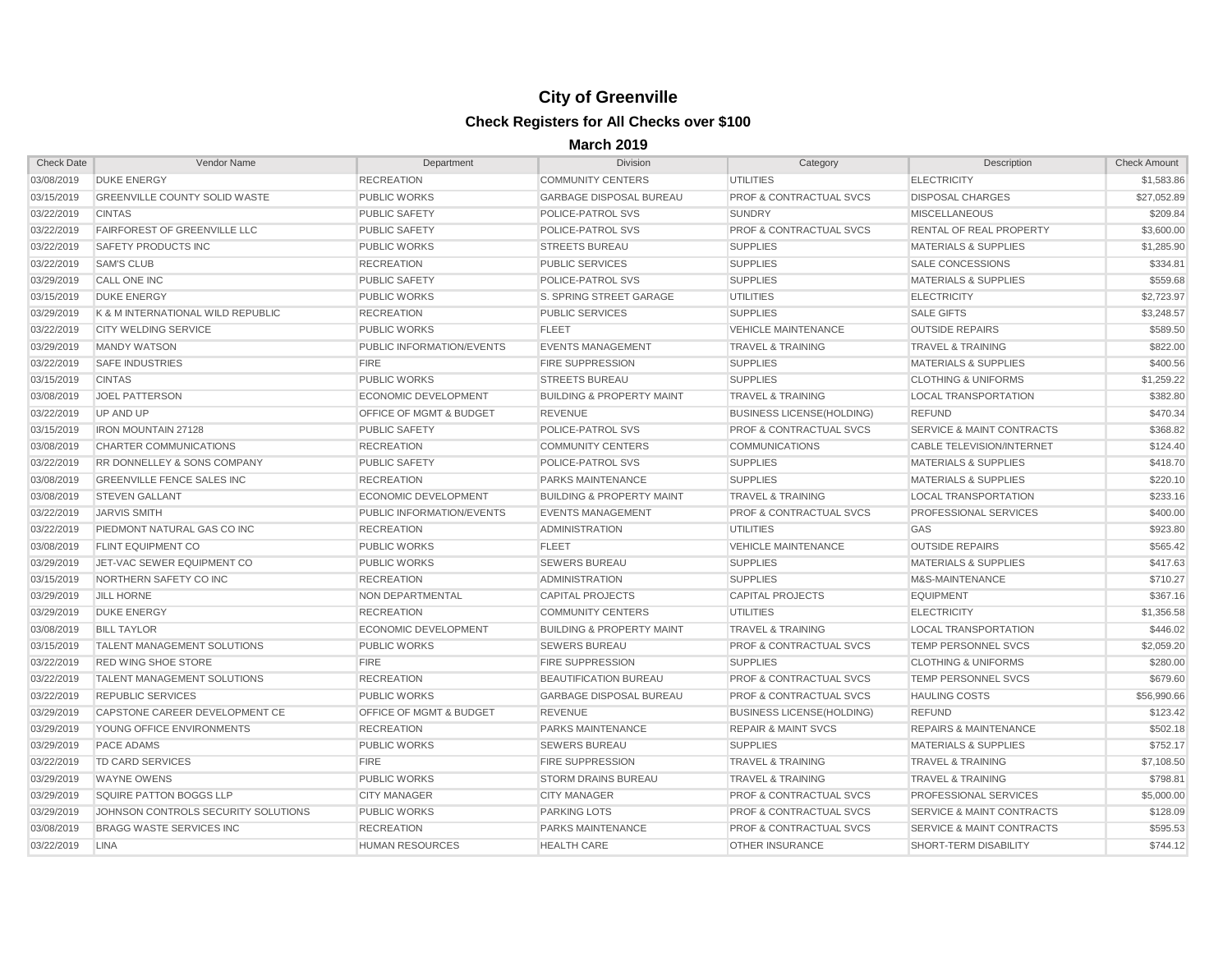| <b>Check Date</b> | <b>Vendor Name</b>                     | Department                         | <b>Division</b>                | Category                           | <b>Description</b>                   | <b>Check Amount</b> |
|-------------------|----------------------------------------|------------------------------------|--------------------------------|------------------------------------|--------------------------------------|---------------------|
| 03/29/2019        | <b>EMPLOYMENT SCREENING RESOURCES</b>  | <b>HUMAN RESOURCES</b>             | <b>HUMAN RESOURCES</b>         | <b>PROF &amp; CONTRACTUAL SVCS</b> | PROFESSIONAL SERVICES                | \$624.75            |
| 03/15/2019        | LAURA MERRIFIELD                       | <b>OFFICE OF MGMT &amp; BUDGET</b> | <b>ACCOUNTING</b>              | <b>TRAVEL &amp; TRAINING</b>       | <b>TRAVEL &amp; TRAINING</b>         | \$322.08            |
| 03/29/2019        | <b>WP LAW INC</b>                      | <b>RECREATION</b>                  | <b>TOURISM DISTRICT</b>        | <b>REPAIR &amp; MAINT SVCS</b>     | <b>FOUNTAIN REPAIR</b>               | \$10,580.00         |
| 03/15/2019        | <b>GOODYEAR COMMERCIAL TIRE</b>        | <b>FIRE</b>                        | <b>FIRE SUPPRESSION</b>        | <b>VEHICLE MAINTENANCE</b>         | <b>PARTS</b>                         | \$3,945.64          |
| 03/15/2019        | UNITED CHEMICAL & SUPPLY CO INC        | <b>FIRE</b>                        | <b>FIRE SUPPRESSION</b>        | <b>SUPPLIES</b>                    | <b>JANITORIAL SUPPLIES</b>           | \$507.76            |
| 03/22/2019        | <b>TD CARD SERVICES</b>                | <b>PUBLIC WORKS</b>                | <b>RESIDENTIAL COLL BUREAU</b> | <b>SUPPLIES</b>                    | <b>MATERIALS &amp; SUPPLIES</b>      | \$116.30            |
| 03/08/2019        | <b>OHIOPYLE PRINTS INC</b>             | <b>RECREATION</b>                  | <b>PUBLIC SERVICES</b>         | <b>SUPPLIES</b>                    | <b>SALE GIFTS</b>                    | \$2,527.04          |
| 03/29/2019        | <b>PRESORT PLUS INC</b>                | <b>RECREATION</b>                  | <b>EDUCATION</b>               | <b>PRINTING</b>                    | PRINTING & BINDING                   | \$511.50            |
| 03/08/2019        | <b>TALENT MANAGEMENT SOLUTIONS</b>     | <b>RECREATION</b>                  | <b>PARKS MAINTENANCE</b>       | <b>PROF &amp; CONTRACTUAL SVCS</b> | <b>TEMP PERSONNEL SVCS</b>           | \$543.68            |
| 03/15/2019        | LANDSCAPERS SUPPLY                     | <b>RECREATION</b>                  | <b>PARKS MAINTENANCE</b>       | <b>SUPPLIES</b>                    | <b>MATERIALS &amp; SUPPLIES</b>      | \$238.49            |
| 03/29/2019        | <b>FEDERAL EXPRESS CORP</b>            | <b>PUBLIC SAFETY</b>               | <b>POLICE-PATROL SVS</b>       | <b>SUPPLIES</b>                    | <b>MATERIALS &amp; SUPPLIES</b>      | \$394.66            |
| 03/08/2019        | <b>NAPA AUTO PARTS</b>                 | <b>FIRE</b>                        | <b>FIRE SUPPRESSION</b>        | <b>VEHICLE MAINTENANCE</b>         | <b>PARTS</b>                         | \$555.86            |
| 03/15/2019        | AZA MEMBERSHIP ASSOC ZOO & AQUARIUM    | <b>RECREATION</b>                  | <b>ADMINISTRATION</b>          | <b>TRAVEL &amp; TRAINING</b>       | <b>TRAVEL &amp; TRAINING</b>         | \$4,000.00          |
| 03/29/2019        | <b>DUKE ENERGY</b>                     | <b>RECREATION</b>                  | <b>PARKS MAINTENANCE</b>       | <b>UTILITIES</b>                   | <b>ELECTRICITY</b>                   | \$13,866.43         |
| 03/08/2019        | <b>S C DEPARTMENT OF REVENUE</b>       | <b>RECREATION</b>                  | <b>PUBLIC SERVICES</b>         | <b>TAX LIABILITIES</b>             | <b>SALES TAXES</b>                   | \$1,446.12          |
| 03/15/2019        | <b>CUMMINS ATLANTIC</b>                | <b>FIRE</b>                        | <b>FIRE SUPPRESSION</b>        | <b>VEHICLE MAINTENANCE</b>         | <b>OUTSIDE REPAIRS</b>               | \$100.00            |
| 03/22/2019        | <b>U S LAWNS GREENVILLE INC</b>        | <b>OFFICE OF MGMT &amp; BUDGET</b> | <b>REVENUE</b>                 | <b>BUSINESS LICENSE(HOLDING)</b>   | <b>REFUND</b>                        | \$173.25            |
| 03/29/2019        | GRAINGER 803858935                     | <b>PUBLIC WORKS</b>                | RIVERPLACE GARAGE              | <b>SUPPLIES</b>                    | <b>MATERIALS &amp; SUPPLIES</b>      | \$280.60            |
| 03/29/2019        | <b>GEORGIA BARK COMPANY</b>            | <b>RECREATION</b>                  | <b>BEAUTIFICATION BUREAU</b>   | <b>SUPPLIES</b>                    | <b>MATERIALS &amp; SUPPLIES</b>      | \$2,862.00          |
| 03/29/2019        | <b>VULCAN INC</b>                      | <b>PUBLIC WORKS</b>                | <b>TRAFFIC ENGINEERING</b>     | <b>SUPPLIES</b>                    | M&S-SIGNS                            | \$484.95            |
| 03/15/2019        | <b>SEJ SERVICES LLC</b>                | <b>PUBLIC WORKS</b>                | <b>SEWERS BUREAU</b>           | <b>PROF &amp; CONTRACTUAL SVCS</b> | MAINTENANCE CONTRACTS                | \$550.03            |
| 03/08/2019        | LMG ARCHITECTS LLC                     | NON DEPARTMENTAL                   | <b>CAPITAL PROJECTS</b>        | <b>CAPITAL PROJECTS</b>            | <b>CONSTRUCTION</b>                  | \$1,560.00          |
| 03/22/2019        | <b>NAPA AUTO PARTS</b>                 | <b>FIRE</b>                        | <b>FIRE SUPPRESSION</b>        | <b>SUPPLIES</b>                    | <b>MATERIALS &amp; SUPPLIES</b>      | \$416.58            |
| 03/15/2019        | <b>DIVERSIFIED ELECTRONICS INC</b>     | <b>PUBLIC SAFETY</b>               | POLICE-PATROL SVS              | <b>REPAIR &amp; MAINT SVCS</b>     | <b>REPAIRS &amp; MAINTENANCE</b>     | \$183.29            |
| 03/29/2019        | <b>DUKE ENERGY</b>                     | C.D. DIVISION                      | <b>CDBG PROJECTS</b>           | <b>CD PROJECTS</b>                 | PUBLIC SERVICES (GENERAL)            | \$114.25            |
| 03/08/2019        | <b>CHIPOTLE MEXICAN GRILL</b>          | <b>OFFICE OF MGMT &amp; BUDGET</b> | <b>REVENUE</b>                 | <b>BUSINESS LICENSE(HOLDING)</b>   | <b>REFUND</b>                        | \$3,731.41          |
| 03/08/2019        | <b>COGRETIREE INSURANCE</b>            | <b>HUMAN RESOURCES</b>             | <b>HEALTH CARE</b>             | <b>OTHER INSURANCE</b>             | <b>HEALTH MEDICARE SUPPL</b>         | \$15,010.04         |
| 03/08/2019        | <b>DUKE ENERGY</b>                     | <b>RECREATION</b>                  | <b>PARKS MAINTENANCE</b>       | <b>UTILITIES</b>                   | <b>ELECTRICITY</b>                   | \$1,998.58          |
| 03/08/2019        | <b>PROSOURCE LLC</b>                   | <b>RECREATION</b>                  | <b>TOURISM DISTRICT</b>        | <b>REPAIR &amp; MAINT SVCS</b>     | <b>REPAIRS &amp; MAINTENANCE</b>     | \$986.18            |
| 03/29/2019        | <b>CINTAS</b>                          | <b>PUBLIC WORKS</b>                | <b>STREETS BUREAU</b>          | <b>SUPPLIES</b>                    | <b>CLOTHING &amp; UNIFORMS</b>       | \$138.70            |
| 03/29/2019        | <b>BRAVO1 PROTECTION</b>               | <b>PUBLIC WORKS</b>                | PARKING ADMINISTRATION         | <b>PROF &amp; CONTRACTUAL SVCS</b> | <b>SERVICE &amp; MAINT CONTRACTS</b> | \$1,892.00          |
| 03/08/2019        | UNITED ELECTRICAL DISTRIBUTORS INC     | PUBLIC WORKS                       | NON VEHICLE MAINTENANCE        | <b>SUPPLIES</b>                    | <b>MATERIALS &amp; SUPPLIES</b>      | \$261.21            |
| 03/29/2019        | <b>COLE PROPERTIES LLC</b>             | <b>PUBLIC WORKS</b>                | <b>ENGINEERING</b>             | <b>SUBDIVISION BONDS</b>           | SUBDIVISION PERMIT REFUND            | \$12,225.00         |
| 03/29/2019        | <b>SAM'S CLUB</b>                      | <b>RECREATION</b>                  | <b>PUBLIC SERVICES</b>         | <b>SUPPLIES</b>                    | SALE CONCESSIONS                     | \$625.66            |
| 03/15/2019        | TD CARD SERVICES                       | <b>CITY MANAGER</b>                | <b>CITY CLERK</b>              | <b>TRAVEL &amp; TRAINING</b>       | <b>TRAVEL &amp; TRAINING</b>         | \$331.30            |
| 03/29/2019        | <b>LIBERTY PRESS</b>                   | <b>OFFICE OF MGMT &amp; BUDGET</b> | <b>REVENUE</b>                 | <b>PRINTING</b>                    | PRINTING & BINDING                   | \$1,548.75          |
| 03/08/2019        | <b>DILLON MATTISON</b>                 | LAW ENFORCEMENT                    | <b>LAW ENFORCEMENT</b>         | COURT LIAB-CLAIMS/JUDGMNT          | LEC-CONFISCATED MONIES               | \$430.00            |
| 03/08/2019        | AED BRANDS LLC                         | <b>PUBLIC SAFETY</b>               | <b>POLICE-PATROL SVS</b>       | <b>SUPPLIES</b>                    | <b>MATERIALS &amp; SUPPLIES</b>      | \$1,378.94          |
| 03/29/2019        | <b>ZOO CONSERVATION OUTREACH GROUP</b> | <b>RECREATION</b>                  | <b>PUBLIC SERVICES</b>         | <b>SUNDRY</b>                      | <b>RESEARCH CONSERVATION EXP</b>     | \$3,000.00          |
| 03/22/2019        | TD CARD SERVICES                       | <b>RECREATION</b>                  | <b>PARKS AND RECREATION</b>    | <b>SUNDRY</b>                      | DUES, SUBSCRIPTN, PUBLICATN          | \$200.00            |
| 03/22/2019        | <b>GRAINGER 803858935</b>              | <b>PUBLIC WORKS</b>                | <b>SEWERS BUREAU</b>           | <b>SUPPLIES</b>                    | <b>MATERIALS &amp; SUPPLIES</b>      | \$194.63            |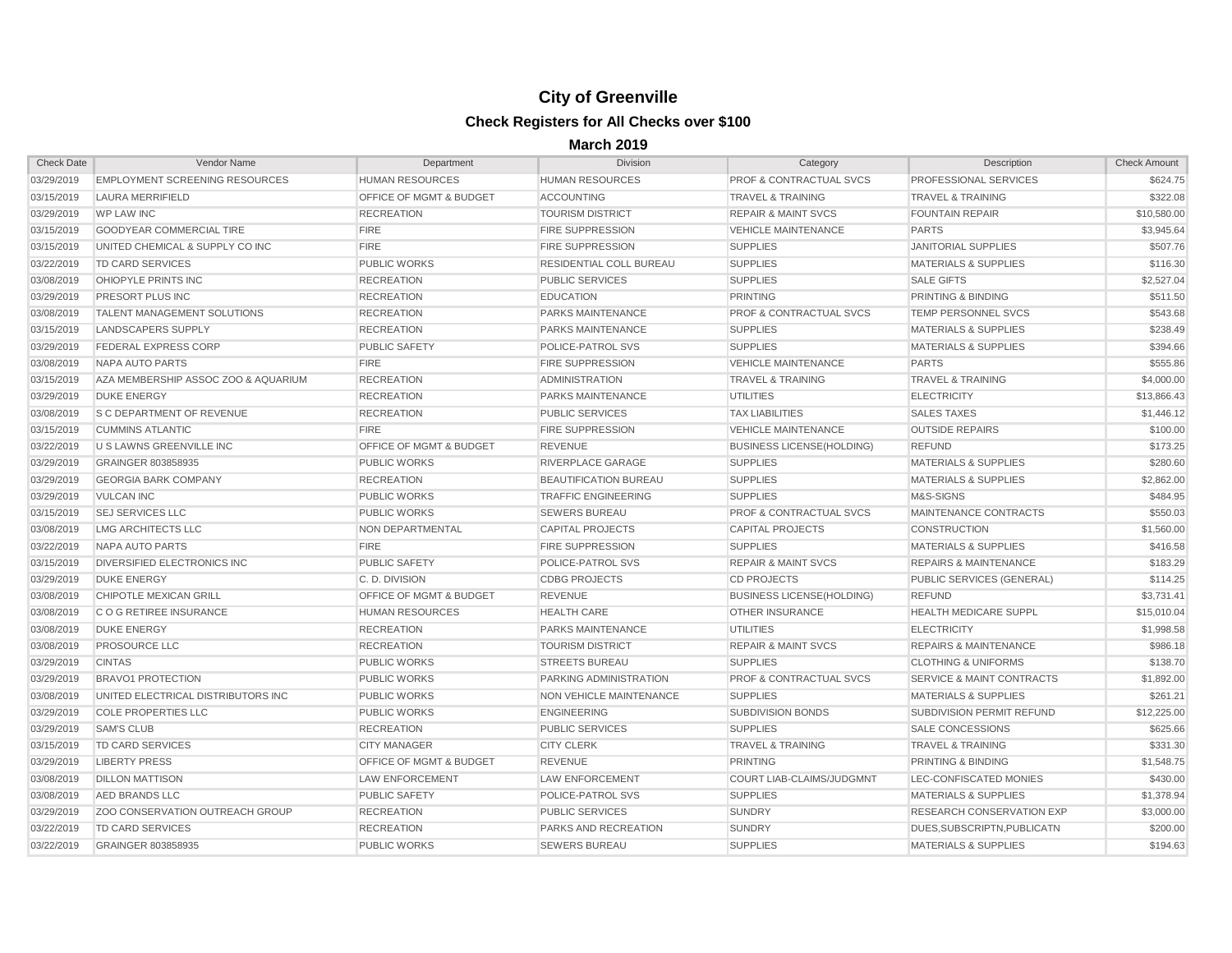| <b>Check Date</b> | Vendor Name                                | Department                         | <b>Division</b>                  | Category                           | Description                          | <b>Check Amount</b> |
|-------------------|--------------------------------------------|------------------------------------|----------------------------------|------------------------------------|--------------------------------------|---------------------|
| 03/08/2019        | WLOSTV                                     | <b>OFFICE OF MGMT &amp; BUDGET</b> | <b>REVENUE</b>                   | <b>BUSINESS LICENSE(HOLDING)</b>   | <b>REFUND</b>                        | \$970.75            |
| 03/29/2019        | <b>GREENVILLE OFFICE SUPPLY CO INC</b>     | PUBLIC INFORMATION/EVENTS          | PUBLIC INFORMATION               | <b>SUPPLIES</b>                    | <b>MATERIALS &amp; SUPPLIES</b>      | \$128.85            |
| 03/22/2019        | TD CARD SERVICES                           | <b>ECONOMIC DEVELOPMENT</b>        | <b>ECONOMIC DEVELOPMENT</b>      | <b>SUNDRY</b>                      | <b>MISCELLANEOUS</b>                 | \$273.52            |
| 03/15/2019        | GREENVILLE OFFICE SUPPLY CO INC            | <b>HUMAN RESOURCES</b>             | <b>HUMAN RESOURCES</b>           | <b>SUPPLIES</b>                    | <b>MATERIALS &amp; SUPPLIES</b>      | \$291.90            |
| 03/08/2019        | GRAINGER 803858935                         | <b>PUBLIC WORKS</b>                | <b>BUILDING SERVICE DIVISION</b> | <b>SUPPLIES</b>                    | <b>MATERIALS &amp; SUPPLIES</b>      | \$205.37            |
| 03/22/2019        | TD CARD SERVICES                           | <b>PUBLIC WORKS</b>                | <b>STORM DRAINS BUREAU</b>       | <b>SUPPLIES</b>                    | <b>MATERIALS &amp; SUPPLIES</b>      | \$225.52            |
| 03/08/2019        | <b>STATE TREASURER</b>                     | MUNICIPAL COURT                    | MUNICIPAL COURT                  | <b>COURT LIABILITY</b>             | <b>COURT-STATE ASSESSMENT</b>        | \$24,825.24         |
| 03/15/2019        | <b>IVEY COMMUNICATIONS INC</b>             | <b>OFFICE OF MGMT &amp; BUDGET</b> | <b>INFORMATION TECHNOLOGY</b>    | <b>REPAIR &amp; MAINT SVCS</b>     | <b>REPAIRS &amp; MAINTENANCE</b>     | \$3,081.00          |
| 03/29/2019        | <b>GRAINGER 803858935</b>                  | <b>PUBLIC WORKS</b>                | S. SPRING STREET GARAGE          | <b>REPAIR &amp; MAINT SVCS</b>     | <b>REPAIRS &amp; MAINTENANCE</b>     | \$135.09            |
| 03/29/2019        | <b>KROC CENTER GREENVILLE</b>              | <b>NON DEPARTMENTAL</b>            | <b>MISC GRANTS</b>               | <b>SUNDRY</b>                      | <b>MISCELLANEOUS</b>                 | \$803.75            |
| 03/22/2019        | SODFATHER INC                              | <b>PUBLIC WORKS</b>                | <b>FLEET</b>                     | <b>PROF &amp; CONTRACTUAL SVCS</b> | <b>SERVICE &amp; MAINT CONTRACTS</b> | \$476.83            |
| 03/15/2019        | R J SHIRLEY INC                            | <b>RECREATION</b>                  | <b>TREE MAINTENANCE BUREAU</b>   | <b>PROF &amp; CONTRACTUAL SVCS</b> | <b>PROFESSIONAL SERVICES</b>         | \$1,200.00          |
| 03/29/2019        | JOHNSON CONTROLS SECURITY SOLUTIONS        | <b>RECREATION</b>                  | <b>COMMUNITY CENTERS</b>         | <b>PROF &amp; CONTRACTUAL SVCS</b> | <b>SERVICE &amp; MAINT CONTRACTS</b> | \$164.58            |
| 03/22/2019        | <b>HAPPY AND HALE</b>                      | <b>OFFICE OF MGMT &amp; BUDGET</b> | <b>REVENUE</b>                   | <b>BUSINESS LICENSE (HOLDING)</b>  | <b>REFUND</b>                        | \$2,046.00          |
| 03/08/2019        | A SERVICES GROUP LLC                       | <b>RECREATION</b>                  | <b>ADMINISTRATION</b>            | <b>PROF &amp; CONTRACTUAL SVCS</b> | <b>SERVICE &amp; MAINT CONTRACTS</b> | \$1,389.15          |
| 03/08/2019        | <b>CHARTER COMMUNICATIONS</b>              | <b>PUBLIC WORKS</b>                | <b>FLEET</b>                     | <b>PROF &amp; CONTRACTUAL SVCS</b> | <b>SERVICE &amp; MAINT CONTRACTS</b> | \$459.34            |
| 03/08/2019        | <b>CINTAS</b>                              | <b>PUBLIC WORKS</b>                | <b>FLEET</b>                     | <b>SUPPLIES</b>                    | <b>CLOTHING &amp; UNIFORMS</b>       | \$316.24            |
| 03/22/2019        | NORRIS SUPPLY CO                           | <b>PUBLIC WORKS</b>                | <b>STORM DRAINS BUREAU</b>       | <b>SUPPLIES</b>                    | <b>CONSTRUCTION &amp; REPAIR</b>     | \$466.40            |
| 03/22/2019        | <b>LEES CLEANERS</b>                       | <b>OFFICE OF MGMT &amp; BUDGET</b> | <b>REVENUE</b>                   | <b>BUSINESS LICENSE(HOLDING)</b>   | <b>REFUND</b>                        | \$826.41            |
| 03/15/2019        | <b>GREENVILLE OFFICE SUPPLY CO INC</b>     | <b>PUBLIC WORKS</b>                | <b>ENFORCEMENT</b>               | <b>SUPPLIES</b>                    | <b>OFFICE SUPPLIES&amp;MATERIALS</b> | \$168.37            |
| 03/15/2019        | <b>SEJ SERVICES LLC</b>                    | <b>PUBLIC WORKS</b>                | <b>BUILDING SERVICE DIVISION</b> | <b>PROF &amp; CONTRACTUAL SVCS</b> | <b>SERVICE &amp; MAINT CONTRACTS</b> | \$5,999.68          |
| 03/15/2019        | <b>CLEMSON UNIVERSITY</b>                  | <b>PUBLIC WORKS</b>                | <b>SEWERS BUREAU</b>             | <b>TRAVEL &amp; TRAINING</b>       | <b>TRAVEL &amp; TRAINING</b>         | \$550.00            |
| 03/29/2019        | R J SHIRLEY INC                            | <b>RECREATION</b>                  | <b>TREE MAINTENANCE BUREAU</b>   | <b>PROF &amp; CONTRACTUAL SVCS</b> | <b>PROFESSIONAL SERVICES</b>         | \$633.56            |
| 03/08/2019        | <b>PANAGAKOS ASPHALT PAVING INC</b>        | <b>PUBLIC WORKS</b>                | <b>STREETS BUREAU</b>            | <b>SUPPLIES</b>                    | <b>MATERIALS &amp; SUPPLIES</b>      | \$169.60            |
| 03/15/2019        | TD CARD SERVICES                           | <b>PUBLIC WORKS</b>                | <b>ADMINISTRATION</b>            | <b>TRAVEL &amp; TRAINING</b>       | <b>TRAVEL &amp; TRAINING</b>         | \$2,388.69          |
| 03/08/2019        | <b>SAM'S CLUB</b>                          | <b>RECREATION</b>                  | <b>PUBLIC SERVICES</b>           | <b>SUPPLIES</b>                    | SALE CONCESSIONS                     | \$272.24            |
| 03/15/2019        | <b>GIMME-A-SIGN CO INC</b>                 | <b>PUBLIC WORKS</b>                | RIVERPLACE GARAGE                | <b>SUPPLIES</b>                    | <b>MATERIALS &amp; SUPPLIES</b>      | \$572.40            |
| 03/22/2019        | <b>PRINT SPECIALTY INC/EAGLE PRINTING/</b> | <b>FIRE</b>                        | <b>FIRE SUPPRESSION</b>          | <b>SUPPLIES</b>                    | <b>CLOTHING &amp; UNIFORMS</b>       | \$2,173.00          |
| 03/22/2019        | ECHOLS OIL COMPANY INC                     | <b>PUBLIC WORKS</b>                | <b>FLEET</b>                     | <b>VEHICLE MAINTENANCE</b>         | <b>FUEL</b>                          | \$22,702.60         |
| 03/29/2019        | <b>BURL WALKER MARKETING LLC</b>           | <b>RECREATION</b>                  | <b>COMMUNITY CENTERS</b>         | <b>RECREATION DEPOSITS</b>         | <b>SPECIAL EVENTS</b>                | \$1,891.20          |
| 03/22/2019        | <b>GRAINGER 803858935</b>                  | <b>PUBLIC WORKS</b>                | <b>STREETS BUREAU</b>            | <b>SUPPLIES</b>                    | <b>MATERIALS &amp; SUPPLIES</b>      | \$2,379.00          |
| 03/29/2019        | CONCRETE SUPPLY COMPANY LLC                | PUBLIC WORKS                       | <b>SEWERS BUREAU</b>             | <b>SUPPLIES</b>                    | <b>MATERIALS &amp; SUPPLIES</b>      | \$378.06            |
| 03/15/2019        | <b>SCOTT KING</b>                          | <b>FIRE</b>                        | <b>FIRE SUPPRESSION</b>          | <b>TRAVEL &amp; TRAINING</b>       | <b>TRAVEL &amp; TRAINING</b>         | \$212.00            |
| 03/29/2019        | <b>FEDERAL EXPRESS CORP</b>                | <b>PUBLIC WORKS</b>                | <b>SEWERS BUREAU</b>             | <b>SUPPLIES</b>                    | <b>MATERIALS &amp; SUPPLIES</b>      | \$207.37            |
| 03/22/2019        | PIEDMONT NATURAL GAS CO INC                | <b>RECREATION</b>                  | <b>COMMUNITY CENTERS</b>         | <b>UTILITIES</b>                   | <b>GAS</b>                           | \$885.86            |
| 03/22/2019        | <b>DUKE ENERGY</b>                         | <b>RECREATION</b>                  | <b>COMMUNITY CENTERS</b>         | <b>UTILITIES</b>                   | <b>ELECTRICITY</b>                   | \$1,654.98          |
| 03/22/2019        | <b>MORRIS BUSINESS SOLUTIONS</b>           | <b>PUBLIC WORKS</b>                | <b>STORM DRAINS BUREAU</b>       | MACHINERY AND EQUIPMENT            | MACHINERY AND EQUIPMENT              | \$2,314.10          |
| 03/29/2019        | CDW/G                                      | <b>OFFICE OF MGMT &amp; BUDGET</b> | <b>REVENUE</b>                   | <b>SUPPLIES</b>                    | <b>OFFICE SUPPLIES&amp;MATERIALS</b> | \$336.21            |
| 03/22/2019        | <b>ULINE INC</b>                           | NON DEPARTMENTAL                   | <b>CAPITAL PROJECTS</b>          | <b>CAPITAL PROJECTS</b>            | <b>CONSTRUCTION</b>                  | \$1,171.83          |
| 03/22/2019        | JOHNSON CONTROLS FIRE PROTECTI             | <b>OFFICE OF MGMT &amp; BUDGET</b> | <b>REVENUE</b>                   | <b>BUSINESS LICENSE(HOLDING)</b>   | <b>REFUND</b>                        | \$2,052.00          |
| 03/29/2019        | OGLETREE DEAKINS NASH SMOAK & STEWA        | <b>HUMAN RESOURCES</b>             | <b>HUMAN RESOURCES</b>           | <b>PROF &amp; CONTRACTUAL SVCS</b> | PROFESSIONAL SERVICES                | \$400.00            |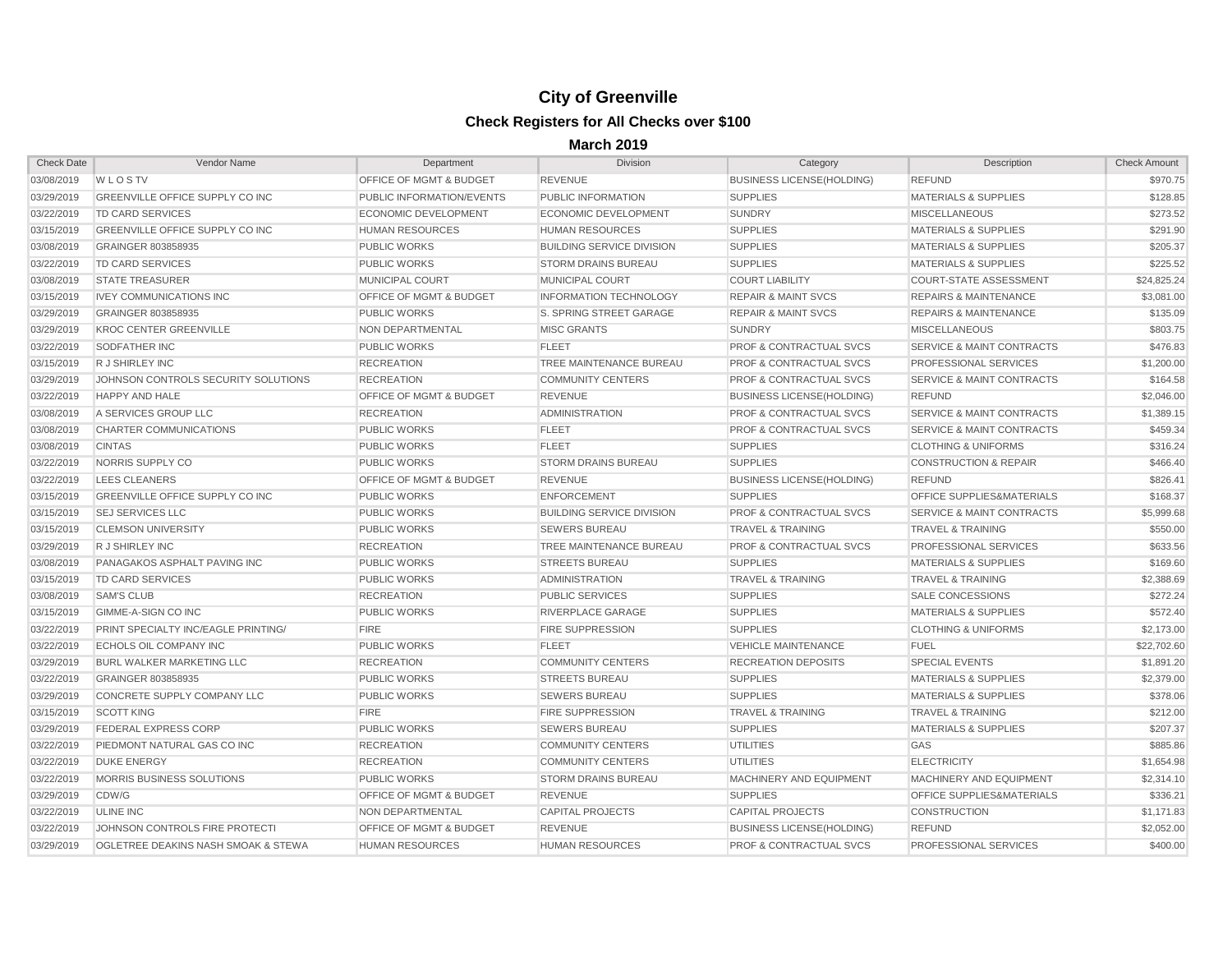| <b>Check Date</b>    | Vendor Name                             | Department                         | Division                             | Category                           | Description                          | <b>Check Amount</b> |
|----------------------|-----------------------------------------|------------------------------------|--------------------------------------|------------------------------------|--------------------------------------|---------------------|
| 03/22/2019           | LEGO                                    | <b>OFFICE OF MGMT &amp; BUDGET</b> | REVENUE                              | <b>BUSINESS LICENSE(HOLDING)</b>   | <b>REFUND</b>                        | \$706.16            |
| 03/08/2019           | P S A V #4249                           | <b>OFFICE OF MGMT &amp; BUDGET</b> | <b>REVENUE</b>                       | <b>BUSINESS LICENSE(HOLDING)</b>   | <b>REFUND</b>                        | \$1,108.16          |
| 03/08/2019           | COMMUNICATION SERVICE CENTER INC        | <b>PUBLIC WORKS</b>                | RESIDENTIAL COLL BUREAU              | <b>PROF &amp; CONTRACTUAL SVCS</b> | MAINTENANCE CONTRACTS                | \$511.98            |
| 03/08/2019           | <b>GREENVILLE OFFICE SUPPLY CO INC</b>  | <b>PUBLIC WORKS</b>                | <b>ENGINEERING</b>                   | <b>SUPPLIES</b>                    | <b>MATERIALS &amp; SUPPLIES</b>      | \$1,576.58          |
| 03/15/2019           | XEROX CORPORATION                       | <b>OFFICE OF MGMT &amp; BUDGET</b> | <b>INFORMATION TECHNOLOGY</b>        | <b>PROF &amp; CONTRACTUAL SVCS</b> | <b>EQUIPMENT RENTAL</b>              | \$1,074.02          |
| 03/22/2019           | TD CARD SERVICES                        | <b>OFFICE OF MGMT &amp; BUDGET</b> | <b>INFORMATION TECHNOLOGY</b>        | <b>COMMUNICATIONS</b>              | TELECOMMUNICATIONS/WIRELE            | \$472.30            |
| 03/15/2019           | PANAGAKOS ASPHALT PAVING INC            | <b>PUBLIC WORKS</b>                | <b>STREETS BUREAU</b>                | <b>SUPPLIES</b>                    | <b>MATERIALS &amp; SUPPLIES</b>      | \$576.64            |
| 03/15/2019           | <b>GEORGIA BARK COMPANY</b>             | <b>RECREATION</b>                  | <b>BEAUTIFICATION BUREAU</b>         | <b>SUPPLIES</b>                    | <b>MATERIALS &amp; SUPPLIES</b>      | \$1,431.00          |
| 03/15/2019           | U S BANK                                | <b>PUBLIC WORKS</b>                | <b>SEWERS BUREAU</b>                 | <b>FISCAL AGENT</b>                | <b>FISCAL AGENT FEES</b>             | \$2,607.55          |
| 03/15/2019           | <b>ECHOLS OIL COMPANY INC</b>           | <b>PUBLIC WORKS</b>                | <b>FLEET</b>                         | <b>VEHICLE MAINTENANCE</b>         | <b>FUEL</b>                          | \$34,686.57         |
| 03/22/2019           | M T N RD AUTO RENTAL LLC                | <b>OFFICE OF MGMT &amp; BUDGET</b> | <b>REVENUE</b>                       | <b>BUSINESS LICENSE(HOLDING)</b>   | <b>REFUND</b>                        | \$181.81            |
| 03/29/2019           | <b>PRESORT PLUS INC</b>                 | <b>RECREATION</b>                  | <b>EDUCATION</b>                     | <b>COMMUNICATIONS</b>              | <b>POSTAGE</b>                       | \$665.74            |
| 03/08/2019           | <b>CHARTER COMMUNICATIONS</b>           | <b>PUBLIC WORKS</b>                | RESIDENTIAL COLL BUREAU              | <b>PROF &amp; CONTRACTUAL SVCS</b> | <b>MAINTENANCE CONTRACTS</b>         | \$459.34            |
| 03/22/2019           | <b>STONE PIN</b>                        | <b>OFFICE OF MGMT &amp; BUDGET</b> | <b>REVENUE</b>                       | <b>BUSINESS LICENSE(HOLDING)</b>   | <b>REFUND</b>                        | \$277.12            |
| 03/22/2019           | <b>SAFETY PRODUCTS INC</b>              | <b>PUBLIC WORKS</b>                | <b>STORM DRAINS BUREAU</b>           | <b>SUPPLIES</b>                    | <b>MATERIALS &amp; SUPPLIES</b>      | \$798.26            |
| 03/29/2019           | AID UPSTATE INC                         | C.D. DIVISION                      | <b>HOPWA</b>                         | <b>CD PROJECTS</b>                 | <b>PROJ CARE OP COST-AID UPS</b>     | \$2,500.00          |
| 03/15/2019           | <b>COMMERCE CLUB</b>                    | <b>CITY MANAGER</b>                | <b>CITY MANAGER</b>                  | <b>SUNDRY</b>                      | DUES.SUBSCRIPTN.PUBLICATN            | \$151.00            |
| 03/15/2019           | LARKIN'S CATERING & EVENTS              | <b>PUBLIC SAFETY</b>               | <b>POLICE-PATROL SVS</b>             | <b>SUNDRY</b>                      | <b>AWARDS</b>                        | \$200.00            |
| 03/15/2019           | <b>UPSTATE MULCH - SPINDALE</b>         | <b>RECREATION</b>                  | <b>PARKS MAINTENANCE</b>             | <b>SUPPLIES</b>                    | <b>MATERIALS &amp; SUPPLIES</b>      | \$1,668.05          |
| 03/22/2019           | <b>COMEDY ZONE</b>                      | <b>OFFICE OF MGMT &amp; BUDGET</b> | <b>REVENUE</b>                       | <b>BUSINESS LICENSE(HOLDING)</b>   | <b>REFUND</b>                        | \$335.75            |
| 03/22/2019           | <b>SOUTHEASTERN DOCK &amp; DOOR LLC</b> | <b>PUBLIC WORKS</b>                | <b>PARKING ADMINISTRATION</b>        | <b>REPAIR &amp; MAINT SVCS</b>     | <b>REPAIRS &amp; MAINTENANCE</b>     | \$105.00            |
| 03/29/2019           | <b>GRAINGER 803858935</b>               | <b>PUBLIC WORKS</b>                | <b>MAINTENANCE</b>                   | <b>SUPPLIES</b>                    | <b>MATERIALS &amp; SUPPLIES</b>      | \$136.74            |
| 03/22/2019           | JOSEPH T RYERSON AND SON INC            | <b>OFFICE OF MGMT &amp; BUDGET</b> | <b>REVENUE</b>                       | <b>BUSINESS LICENSE(HOLDING)</b>   | <b>REFUND</b>                        | \$282.55            |
| 03/22/2019           | <b>TIMOTHY WHITE</b>                    | <b>MUNICIPAL COURT</b>             | MUNICIPAL COURT                      | <b>COURT LIABILITY</b>             | COURT-RESTITUTION                    | \$400.00            |
| 03/15/2019           | HENRY SCHEIN ANIMAL HEALTH              | <b>RECREATION</b>                  | ADMINISTRATION                       | <b>SUPPLIES</b>                    | M&S-VETERINARY                       | \$203.63            |
| 03/08/2019           | SOUTHEASTERN PAPER GROUP                | <b>RECREATION</b>                  | <b>COMMUNITY CENTERS</b>             | <b>SUPPLIES</b>                    | <b>JANITORIAL SUPPLIES</b>           | \$854.32            |
| 03/22/2019           | <b>SAFETY PRODUCTS INC</b>              | <b>PUBLIC WORKS</b>                | <b>SEWERS BUREAU</b>                 | <b>SUPPLIES</b>                    | <b>MATERIALS &amp; SUPPLIES</b>      | \$1,139.43          |
| 03/22/2019           | <b>OFFICE DEPOT BSD</b>                 | <b>PUBLIC WORKS</b>                | <b>SEWERS BUREAU</b>                 | <b>SUPPLIES</b>                    | <b>MATERIALS &amp; SUPPLIES</b>      | \$254.36            |
| 03/15/2019           | <b>TECHCONNECT</b>                      | <b>CITY MANAGER</b>                | <b>CITY MANAGER</b>                  | <b>TRAVEL &amp; TRAINING</b>       | <b>TRAVEL &amp; TRAINING</b>         | \$1,190.00          |
| 03/08/2019           | UNITED WAY OF GREENVILLE COUNTY         | <b>OFFICE OF MGMT &amp; BUDGET</b> | NON DEPARTMENTAL                     | PR-WH                              | UNITED WAY                           | \$2,141.70          |
| 03/22/2019           | <b>OFFICE DEPOT BSD</b>                 | <b>PUBLIC WORKS</b>                | <b>STORM DRAINS BUREAU</b>           | <b>SUPPLIES</b>                    | <b>MATERIALS &amp; SUPPLIES</b>      | \$127.18            |
| 03/15/2019 BRAD RICE |                                         | ECONOMIC DEVELOPMENT               | <b>BUILDING &amp; PROPERTY MAINT</b> | <b>TRAVEL &amp; TRAINING</b>       | <b>TRAVEL &amp; TRAINING</b>         | \$192.48            |
|                      |                                         | OFFICE OF MGMT & BUDGET            | NON DEPARTMENTAL                     | PR-WH                              | <b>GARNISHMENTS</b>                  | \$3,811.53          |
| 03/29/2019           | MCKINNEY LUMBER & HARDWARE LLC          | <b>RECREATION</b>                  | ADMINISTRATION                       | <b>SUPPLIES</b>                    | M&S-MAINTENANCE                      | \$841.85            |
| 03/22/2019           | MARATHON STAFFING INC                   | <b>PUBLIC SAFETY</b>               | POLICE-DISPATCH BUREAU               | <b>PROF &amp; CONTRACTUAL SVCS</b> | TEMP PERSONNEL SVCS                  | \$970.66            |
| 03/15/2019           | <b>NAPA</b>                             | <b>PUBLIC WORKS</b>                | <b>FLEET</b>                         | <b>VEHICLE MAINTENANCE</b>         | <b>PARTS</b>                         | \$49,305.37         |
| 03/15/2019           | <b>SEJ SERVICES LLC</b>                 | <b>PUBLIC SAFETY</b>               | POLICE-PATROL SVS                    | <b>PROF &amp; CONTRACTUAL SVCS</b> | <b>SERVICE &amp; MAINT CONTRACTS</b> | \$1,150.00          |
| 03/22/2019           | PETERBILT STORE OF GREENVILLE, THE      | <b>PUBLIC WORKS</b>                | <b>VEHICLE MAINTENANCE</b>           | <b>VEHICLE MAINTENANCE</b>         | <b>PARTS</b>                         | \$3,832.44          |
| 03/22/2019           | <b>CLERK OF COURT ANDERSON</b>          | OFFICE OF MGMT & BUDGET            | NON DEPARTMENTAL                     | PR-WH                              | <b>GARNISHMENTS</b>                  | \$365.40            |
| 03/22/2019           | TD CARD SERVICES                        | PUBLIC SAFETY                      | POLICE-PATROL SVS                    | <b>SUNDRY</b>                      | <b>RECRUITMENT ADS</b>               | \$1,111.27          |
| 03/29/2019           | <b>PRECISION DYNAMICS CORP</b>          | PUBLIC INFORMATION/EVENTS          | <b>SPECIAL EVENTS</b>                | <b>SUPPLIES</b>                    | <b>MATERIALS &amp; SUPPLIES</b>      | \$3,409.49          |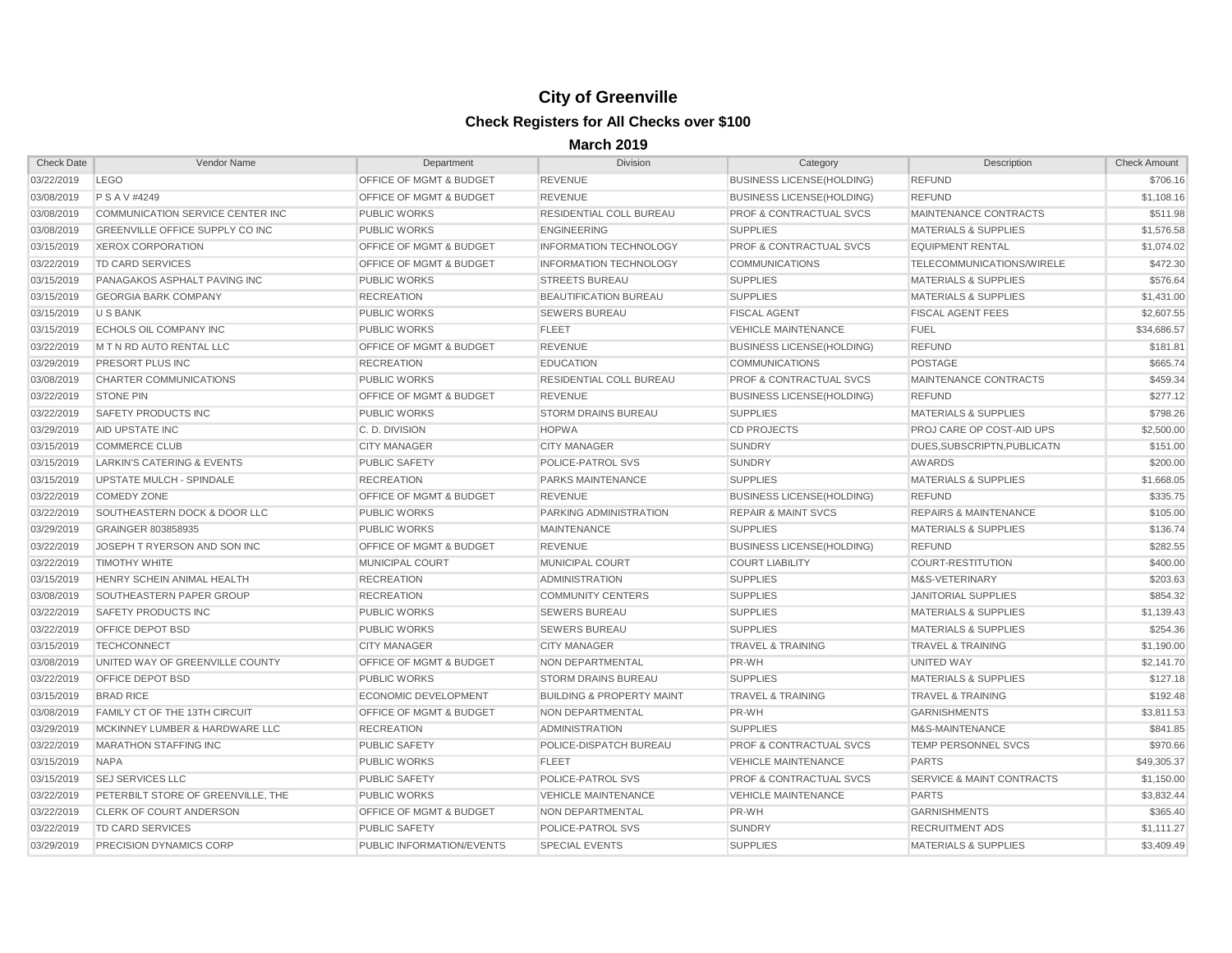| <b>Check Date</b> | Vendor Name                         | Department                         | <b>Division</b>                      | Category                           | Description                          | <b>Check Amount</b> |
|-------------------|-------------------------------------|------------------------------------|--------------------------------------|------------------------------------|--------------------------------------|---------------------|
| 03/22/2019        | <b>INTERNAL REVENUE SERVICE</b>     | <b>OFFICE OF MGMT &amp; BUDGET</b> | <b>NON DEPARTMENTAL</b>              | PR-WH                              | <b>GARNISHMENTS</b>                  | \$202.50            |
| 03/15/2019        | <b>CLEMSON UNIVERSITY</b>           | <b>PUBLIC WORKS</b>                | <b>STORM DRAINS BUREAU</b>           | <b>TRAVEL &amp; TRAINING</b>       | <b>TRAVEL &amp; TRAINING</b>         | \$440.00            |
| 03/15/2019        | K B INDUSTRIES INC                  | NON DEPARTMENTAL                   | <b>CAPITAL PROJECTS</b>              | <b>CAPITAL PROJECTS</b>            | <b>CONSTRUCTION</b>                  | \$2,233.80          |
| 03/22/2019        | <b>S C RETIREMENT SYSTEM</b>        | <b>OFFICE OF MGMT &amp; BUDGET</b> | <b>ACCOUNTING</b>                    | PR-WH                              | RETIREMENT SVS PURCHASE              | \$1,447.22          |
| 03/29/2019        | <b>FGP INTERNATIONAL</b>            | ECONOMIC DEVELOPMENT               | PLANNING AND ZONING                  | <b>PROF &amp; CONTRACTUAL SVCS</b> | <b>TEMP PERSONNEL SVCS</b>           | \$854.08            |
| 03/15/2019        | <b>GREENVILLE WATER</b>             | <b>PUBLIC WORKS</b>                | <b>BUILDING SERVICE DIVISION</b>     | UTILITIES                          | <b>OTHER</b>                         | \$1,680.05          |
| 03/22/2019        | PANAGAKOS ASPHALT PAVING INC        | <b>PUBLIC WORKS</b>                | <b>STREETS BUREAU</b>                | <b>SUPPLIES</b>                    | <b>MATERIALS &amp; SUPPLIES</b>      | \$627.52            |
| 03/22/2019        | <b>BATTERY SPECIALISTS INC</b>      | <b>PUBLIC WORKS</b>                | <b>TROLLEY</b>                       | <b>VEHICLE MAINTENANCE</b>         | <b>PARTS</b>                         | \$291.90            |
| 03/15/2019        | ADVANCE AUTO PARTS                  | <b>PUBLIC WORKS</b>                | <b>VEHICLE MAINTENANCE</b>           | <b>VEHICLE MAINTENANCE</b>         | <b>SMALL PARTS</b>                   | \$450.50            |
| 03/08/2019        | AURORA WORLD INC                    | <b>RECREATION</b>                  | <b>PUBLIC SERVICES</b>               | <b>SUPPLIES</b>                    | <b>SALE GIFTS</b>                    | \$158.40            |
| 03/22/2019        | <b>LEXISNEXIS 1403290</b>           | ECONOMIC DEVELOPMENT               | <b>BUILDING &amp; PROPERTY MAINT</b> | <b>PROF &amp; CONTRACTUAL SVCS</b> | <b>PROFESSIONAL SERVICES</b>         | \$156.35            |
| 03/08/2019        | MANSFIELD OIL COMPANY OF GAINESVILL | <b>PUBLIC WORKS</b>                | <b>FLEET</b>                         | <b>VEHICLE MAINTENANCE</b>         | <b>FUEL CARD</b>                     | \$32,765.11         |
| 03/22/2019        | <b>MICHAEL WILLIAMSON</b>           | C.D. DIVISION                      | <b>CDBG PROJECTS</b>                 | <b>CD PROJECTS</b>                 | PUBLIC SERVICES (GENERAL)            | \$167.42            |
| 03/29/2019        | CDW/G                               | <b>OFFICE OF MGMT &amp; BUDGET</b> | <b>INFORMATION TECHNOLOGY</b>        | <b>SUPPLIES</b>                    | <b>MATERIALS &amp; SUPPLIES</b>      | \$1,076.76          |
| 03/08/2019        | <b>SEQUIA WHITNER-CRAFT</b>         | <b>MUNICIPAL COURT</b>             | <b>MUNICIPAL COURT</b>               | <b>COURT LIABILITY</b>             | COURT-RESTITUTION                    | \$200.00            |
| 03/15/2019        | CAROLINA INDUSTRIAL EQUIPMENT INC   | <b>PUBLIC WORKS</b>                | <b>CBD TIF CREW</b>                  | MACHINERY AND EQUIPMENT            | MACHINERY AND EQUIPMENT              | \$7,820.68          |
| 03/15/2019        | HOLDER ELECTRIC SUPPLY INC          | <b>PUBLIC WORKS</b>                | <b>TRAFFIC ENGINEERING</b>           | <b>SUPPLIES</b>                    | M&S-SIGNALS                          | \$583.42            |
| 03/08/2019        | <b>HAYNSWORTH SINKLER BOYD PA</b>   | <b>OFFICE OF MGMT &amp; BUDGET</b> | <b>REVENUE</b>                       | <b>BUSINESS LICENSE(HOLDING)</b>   | <b>REFUND</b>                        | \$2,000.00          |
| 03/22/2019        | SWANA                               | <b>PUBLIC WORKS</b>                | <b>RESIDENTIAL COLL BUREAU</b>       | <b>TRAVEL &amp; TRAINING</b>       | <b>TRAVEL &amp; TRAINING</b>         | \$268.00            |
| 03/29/2019        | <b>CHEMTEK INC</b>                  | <b>PUBLIC WORKS</b>                | <b>STORM DRAINS BUREAU</b>           | <b>SUPPLIES</b>                    | <b>MATERIALS &amp; SUPPLIES</b>      | \$1,732.82          |
| 03/15/2019        | TD CARD SERVICES                    | <b>PUBLIC WORKS</b>                | <b>FIXED ROUTE</b>                   | <b>TRAVEL &amp; TRAINING</b>       | <b>TRAVEL &amp; TRAINING</b>         | \$717.92            |
| 03/08/2019        | <b>TALENT MANAGEMENT SOLUTIONS</b>  | <b>RECREATION</b>                  | <b>COMMUNITY CENTERS</b>             | <b>PROF &amp; CONTRACTUAL SVCS</b> | <b>TEMP PERSONNEL SVCS</b>           | \$1,377.48          |
| 03/08/2019        | <b>U S DEPARTMENT OF EDUCATION</b>  | <b>OFFICE OF MGMT &amp; BUDGET</b> | NON DEPARTMENTAL                     | PR-WH                              | <b>GARNISHMENTS</b>                  | \$169.31            |
| 03/08/2019        | <b>VERIZON WIRELESS</b>             | <b>PUBLIC WORKS</b>                | <b>FIXED ROUTE</b>                   | <b>COMMUNICATIONS</b>              | <b>CABLE TELEVISION/INTERNET</b>     | \$1,027.18          |
| 03/29/2019        | <b>KAREN K CRAWFORD</b>             | <b>OFFICE OF MGMT &amp; BUDGET</b> | <b>ACCOUNTING</b>                    | <b>TRAVEL &amp; TRAINING</b>       | <b>TRAVEL &amp; TRAINING</b>         | \$1,241.24          |
| 03/08/2019        | JOSEPHINE CURETON TRUST             | <b>PUBLIC WORKS</b>                | <b>PARKING LOTS</b>                  | <b>PROF &amp; CONTRACTUAL SVCS</b> | PARKING-LEASES                       | \$1,049.41          |
| 03/29/2019        | <b>PRESORT PLUS INC</b>             | <b>OFFICE OF MGMT &amp; BUDGET</b> | <b>PURCHASING</b>                    | <b>COMMUNICATIONS</b>              | <b>POSTAGE</b>                       | \$1,423.10          |
| 03/22/2019        | DRS IMAGING SERVICES LLC            | <b>OFFICE OF MGMT &amp; BUDGET</b> | <b>PURCHASING</b>                    | <b>PROF &amp; CONTRACTUAL SVCS</b> | PROFESSIONAL SERVICES                | \$2,706.55          |
| 03/22/2019        | TD CARD SERVICES                    | <b>PUBLIC WORKS</b>                | <b>PARKING ADMINISTRATION</b>        | <b>REPAIR &amp; MAINT SVCS</b>     | <b>REPAIRS &amp; MAINTENANCE</b>     | \$435.74            |
| 03/22/2019        | <b>MORRIS BUSINESS SOLUTIONS</b>    | <b>PUBLIC WORKS</b>                | <b>SEWERS BUREAU</b>                 | MACHINERY AND EQUIPMENT            | MACHINERY AND EQUIPMENT              | \$2,314.10          |
| 03/22/2019        | <b>IVEY COMMUNICATIONS INC</b>      | <b>OFFICE OF MGMT &amp; BUDGET</b> | <b>INFORMATION TECHNOLOGY</b>        | <b>REPAIR &amp; MAINT SVCS</b>     | <b>REPAIRS &amp; MAINTENANCE</b>     | \$401.03            |
| 03/22/2019        | <b>FAIRWAY FORD INC</b>             | <b>PUBLIC WORKS</b>                | <b>FLEET</b>                         | <b>VEHICLE MAINTENANCE</b>         | <b>OUTSIDE REPAIRS</b>               | \$118.00            |
| 03/08/2019        | <b>BEST BEST &amp; KRIEGER LLP</b>  | <b>CITY ATTORNEY</b>               | <b>CITY ATTORNEY</b>                 | <b>PROF &amp; CONTRACTUAL SVCS</b> | <b>PROFESSIONAL SERVICES</b>         | \$177.50            |
| 03/22/2019        | DUKE ENERGY                         | <b>PUBLIC WORKS</b>                | <b>BUILDING SERVICE DIVISION</b>     | UTILITIES                          | <b>ELECTRICITY</b>                   | \$505.57            |
| 03/22/2019        | <b>HUMAN RELATIONS COMMISSION</b>   | C.D. DIVISION                      | <b>CDBG PROJECTS</b>                 | <b>CD PROJECTS</b>                 | PUBLIC SERVICES (GENERAL)            | \$10,250.00         |
| 03/08/2019        | NAPA AUTO PARTS                     | <b>PUBLIC WORKS</b>                | <b>BUILDING SERVICE DIVISION</b>     | <b>SUPPLIES</b>                    | <b>MATERIALS &amp; SUPPLIES</b>      | \$117.68            |
| 03/08/2019        | COLUMBARIUM PLANNERS INC            | <b>RECREATION</b>                  | SPRINGWOOD CEMETERY                  | <b>SUPPLIES</b>                    | <b>MATERIALS &amp; SUPPLIES</b>      | \$4,750.00          |
| 03/29/2019        | KONE INC                            | <b>PUBLIC WORKS</b>                | ONE GARAGE                           | <b>PROF &amp; CONTRACTUAL SVCS</b> | <b>SERVICE &amp; MAINT CONTRACTS</b> | \$626.99            |
| 03/22/2019        | <b>CINTAS</b>                       | <b>PUBLIC WORKS</b>                | <b>FLEET</b>                         | <b>SUPPLIES</b>                    | <b>CLOTHING &amp; UNIFORMS</b>       | \$534.72            |
| 03/15/2019        | <b>TRUCK FARM OF GREENVILLE</b>     | <b>OFFICE OF MGMT &amp; BUDGET</b> | <b>REVENUE</b>                       | <b>BUSINESS LIC &amp; PERMITS</b>  | <b>BUSINESS LIC-WHOLESALE</b>        | \$2,752.50          |
| 03/15/2019        | <b>JONATHAN GRAHAM</b>              | ECONOMIC DEVELOPMENT               | <b>PLANNING AND ZONING</b>           | <b>TRAVEL &amp; TRAINING</b>       | <b>TRAVEL &amp; TRAINING</b>         | \$350.74            |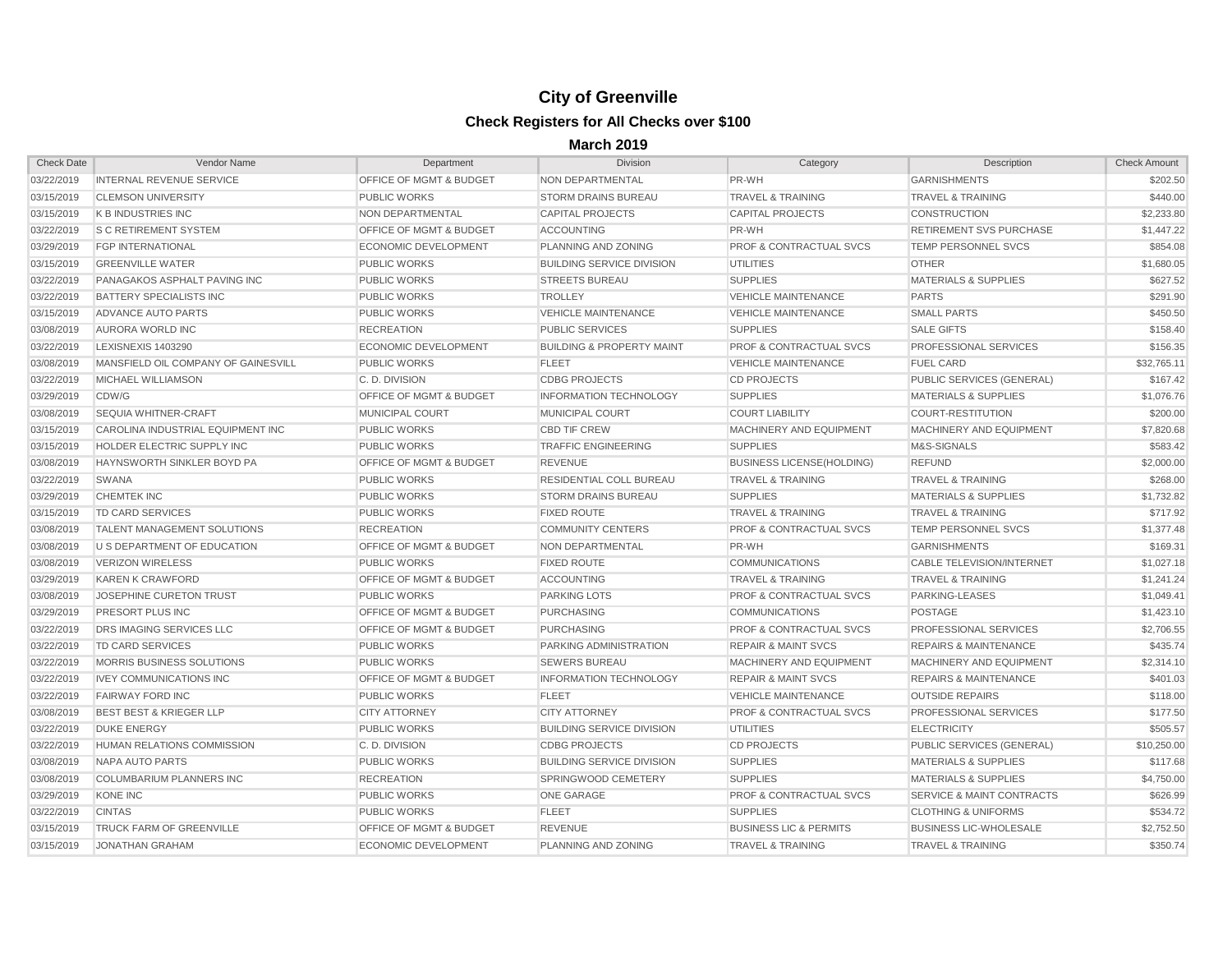| <b>Check Date</b>     | Vendor Name                         | Department                         | Division                             | Category                           | Description                          | <b>Check Amount</b> |
|-----------------------|-------------------------------------|------------------------------------|--------------------------------------|------------------------------------|--------------------------------------|---------------------|
| 03/08/2019            | <b>CHRISTOPHER SALTERS</b>          | <b>ECONOMIC DEVELOPMENT</b>        | <b>BUILDING &amp; PROPERTY MAINT</b> | <b>TRAVEL &amp; TRAINING</b>       | <b>LOCAL TRANSPORTATION</b>          | \$277.82            |
| 03/08/2019            | <b>STEPHANIE MCGRATH</b>            | <b>MUNICIPAL COURT</b>             | <b>MUNICIPAL COURT</b>               | <b>COURT LIABILITY</b>             | COURT-RESTITUTION                    | \$100.00            |
| 03/29/2019            | <b>DESIGNLAB INC</b>                | <b>PUBLIC SAFETY</b>               | POLICE-PATROL SVS                    | <b>SUPPLIES</b>                    | <b>CLOTHING &amp; UNIFORMS</b>       | \$302.10            |
| 03/15/2019            | <b>DUKE ENERGY</b>                  | <b>PUBLIC WORKS</b>                | <b>ONE GARAGE</b>                    | <b>UTILITIES</b>                   | <b>ELECTRICITY</b>                   | \$2,169.69          |
| 03/15/2019            | <b>BUNNELL-LAMMONS ENGINEERING</b>  | <b>NON DEPARTMENTAL</b>            | <b>CAPITAL PROJECTS</b>              | <b>CAPITAL PROJECTS</b>            | PLANNING/DESIGN                      | \$7,550.00          |
| 03/15/2019            | C.A. CARTER INC                     | <b>PUBLIC WORKS</b>                | <b>STREETS BUREAU</b>                | <b>SUPPLIES</b>                    | <b>MATERIALS &amp; SUPPLIES</b>      | \$175.06            |
| 03/22/2019            | <b>PUBLIX</b>                       | <b>MUNICIPAL COURT</b>             | MUNICIPAL COURT                      | <b>COURT LIABILITY</b>             | COURT-RESTITUTION                    | \$100.00            |
| 03/15/2019            | <b>BLACK BEAR FARM</b>              | <b>RECREATION</b>                  | <b>TREE MAINTENANCE BUREAU</b>       | <b>SUPPLIES</b>                    | <b>MATERIALS &amp; SUPPLIES</b>      | \$220.00            |
| 03/29/2019            | <b>SOUTHEASTERN PAPER GROUP</b>     | <b>PUBLIC WORKS</b>                | <b>BUILDING SERVICE DIVISION</b>     | <b>SUPPLIES</b>                    | <b>JANITORIAL SUPPLIES</b>           | \$913.02            |
| 03/15/2019            | <b>RON'S CARPET CLEANERS</b>        | <b>FIRE</b>                        | <b>FIRE SERVICES</b>                 | <b>PROF &amp; CONTRACTUAL SVCS</b> | <b>PROFESSIONAL SERVICES</b>         | \$495.00            |
| 03/22/2019            | PIEDMONT NATURAL GAS CO INC         | <b>RECREATION</b>                  | <b>PARKS MAINTENANCE</b>             | <b>UTILITIES</b>                   | GAS                                  | \$951.09            |
| 03/22/2019            | A SERVICES GROUP LLC                | <b>RECREATION</b>                  | <b>ADMINISTRATION</b>                | <b>PROF &amp; CONTRACTUAL SVCS</b> | <b>SERVICE &amp; MAINT CONTRACTS</b> | \$1,389.15          |
| 03/22/2019            | <b>TD CARD SERVICES</b>             | <b>PUBLIC WORKS</b>                | <b>TRAFFIC ENGINEERING</b>           | <b>SUPPLIES</b>                    | <b>MATERIALS &amp; SUPPLIES</b>      | \$116.30            |
| 03/28/2019            | TD CARD SERVICES                    | <b>RECREATION</b>                  | <b>PUBLIC SERVICES</b>               | <b>SUPPLIES</b>                    | <b>MATERIALS &amp; SUPPLIES</b>      | \$988.16            |
| 03/22/2019            | 15 GARLINGTON LLC                   | <b>OFFICE OF MGMT &amp; BUDGET</b> | <b>REVENUE</b>                       | <b>BUSINESS LICENSE(HOLDING)</b>   | <b>REFUND</b>                        | \$140.10            |
| 03/22/2019            | AT & T MOBILITY                     | <b>OFFICE OF MGMT &amp; BUDGET</b> | <b>INFORMATION TECHNOLOGY</b>        | <b>COMMUNICATIONS</b>              | <b>TELECOMMUNICATIONS/WIRELE</b>     | \$120.72            |
| 03/08/2019            | <b>CLEMSON UNIVERSITY</b>           | <b>RECREATION</b>                  | <b>PARKS AND RECREATION</b>          | <b>PROF &amp; CONTRACTUAL SVCS</b> | <b>PROFESSIONAL SERVICES</b>         | \$14,700.00         |
| 03/22/2019            | <b>OFFICE DEPOT BSD</b>             | <b>FIRE</b>                        | <b>FIRE SERVICES</b>                 | <b>SUPPLIES</b>                    | <b>OFFICE SUPPLIES&amp;MATERIALS</b> | \$195.01            |
| 03/22/2019            | <b>SAFETY PRODUCTS INC</b>          | <b>PUBLIC WORKS</b>                | <b>STREETS BUREAU</b>                | <b>SUPPLIES</b>                    | <b>CLOTHING &amp; UNIFORMS</b>       | \$116.60            |
| 03/29/2019            | LOWES                               | <b>PUBLIC WORKS</b>                | <b>RIVER STREET GARAGE</b>           | <b>REPAIR &amp; MAINT SVCS</b>     | <b>REPAIRS &amp; MAINTENANCE</b>     | \$284.16            |
| 03/29/2019            | CAROLINA TRIATHLON - DOWNTOWN       | <b>PUBLIC SAFETY</b>               | <b>DEPT OF HOMELAND SECURITY</b>     | <b>SUPPLIES</b>                    | <b>CLOTHING &amp; UNIFORMS</b>       | \$1,033.50          |
| 03/22/2019            | CAROLINA LAWN & TRACTOR INC         | <b>RECREATION</b>                  | <b>PARKS MAINTENANCE</b>             | <b>REPAIR &amp; MAINT SVCS</b>     | <b>REPAIRS &amp; MAINTENANCE</b>     | \$207.71            |
| 03/08/2019            | <b>GCR TIRE CENTERS</b>             | <b>PUBLIC WORKS</b>                | <b>FIXED ROUTE</b>                   | <b>VEHICLE MAINTENANCE</b>         | <b>TIRES AND TUBES</b>               | \$227.50            |
| 03/15/2019            | <b>SPX GENFARE</b>                  | <b>PUBLIC WORKS</b>                | <b>VEHICLE MAINTENANCE</b>           | <b>SUPPLIES</b>                    | <b>MATERIALS &amp; SUPPLIES</b>      | \$495.53            |
| 03/15/2019            | <b>WISHPETS</b>                     | <b>RECREATION</b>                  | <b>PUBLIC SERVICES</b>               | <b>SUPPLIES</b>                    | <b>SALE GIFTS</b>                    | \$1,308.53          |
| 03/22/2019            | <b>TALENT MANAGEMENT SOLUTIONS</b>  | <b>RECREATION</b>                  | <b>COMMUNITY CENTERS</b>             | <b>PROF &amp; CONTRACTUAL SVCS</b> | TEMP PERSONNEL SVCS                  | \$676.26            |
| 03/29/2019            | INK4                                | PUBLIC INFORMATION/EVENTS          | <b>EVENTS MANAGEMENT</b>             | <b>SUPPLIES</b>                    | <b>MATERIALS &amp; SUPPLIES</b>      | \$291.50            |
| 03/22/2019            | TD CARD SERVICES                    | <b>PUBLIC WORKS</b>                | <b>CONSTRUCTION &amp; INSPECTION</b> | <b>TRAVEL &amp; TRAINING</b>       | <b>TRAVEL &amp; TRAINING</b>         | \$1,514.00          |
| 03/08/2019            | DEBORAH K LEPOROWSKI PSY. D. LLC    | <b>HUMAN RESOURCES</b>             | <b>HUMAN RESOURCES</b>               | <b>PROF &amp; CONTRACTUAL SVCS</b> | <b>PROFESSIONAL SERVICES</b>         | \$1,475.00          |
| 03/15/2019            | <b>BATTERY SPECIALISTS INC</b>      | <b>PUBLIC WORKS</b>                | <b>VEHICLE MAINTENANCE</b>           | <b>VEHICLE MAINTENANCE</b>         | <b>PARTS</b>                         | \$583.80            |
| 03/15/2019            | <b>TD CARD SERVICES</b>             | <b>MAYOR</b>                       | <b>MAYOR</b>                         | <b>SUNDRY</b>                      | <b>MISCELLANEOUS</b>                 | \$186.11            |
| 03/08/2019 NORLAB     |                                     | PUBLIC WORKS                       | SEWERS BUREAU                        | <b>SUPPLIES</b>                    | <b>MATERIALS &amp; SUPPLIES</b>      | \$228.00            |
| 03/15/2019 GILLIG LLC |                                     | <b>PUBLIC WORKS</b>                | <b>VEHICLE MAINTENANCE</b>           | <b>VEHICLE MAINTENANCE</b>         | <b>PARTS</b>                         | \$3,068.50          |
| 03/12/2019            | NIGP NATIONAL INSTITUTE OF GOVERNME | <b>OFFICE OF MGMT &amp; BUDGET</b> | <b>PURCHASING</b>                    | <b>SUNDRY</b>                      | DUES, SUBSCRIPTN, PUBLICATN          | \$439.00            |
| 03/08/2019            | O J'S DINER                         | C.D. DIVISION                      | <b>CDBG PROJECTS</b>                 | <b>CD PROJECTS</b>                 | PUBLIC SERVICES (GENERAL)            | \$194.40            |
| 03/15/2019            | <b>DUKE ENERGY</b>                  | <b>PUBLIC WORKS</b>                | <b>BUILDING SERVICE DIVISION</b>     | <b>UTILITIES</b>                   | <b>ELECTRICITY</b>                   | \$634.97            |
| 03/29/2019            | <b>UNIFIRST</b>                     | <b>PUBLIC WORKS</b>                | <b>VEHICLE MAINTENANCE</b>           | <b>SUPPLIES</b>                    | <b>CLOTHING &amp; UNIFORMS</b>       | \$302.17            |
| 03/22/2019            | <b>EARTH PRODUCTS LLC-EASLEY SC</b> | <b>RECREATION</b>                  | <b>PARKS MAINTENANCE</b>             | <b>SUPPLIES</b>                    | <b>MATERIALS &amp; SUPPLIES</b>      | \$4,611.00          |
| 03/22/2019            | MOORE MEDICAL CORP                  | <b>FIRE</b>                        | <b>FIRE SUPPRESSION</b>              | <b>SUPPLIES</b>                    | <b>OTHER MEDICAL SUPPLIES</b>        | \$107.43            |
| 03/15/2019            | <b>EL THRIFTY</b>                   | <b>OFFICE OF MGMT &amp; BUDGET</b> | REVENUE                              | <b>BUSINESS LICENSE(HOLDING)</b>   | <b>REFUND</b>                        | \$116.44            |
| 03/08/2019            | <b>TEC UTILITIES SUPPLY INC</b>     | <b>PUBLIC WORKS</b>                | <b>SEWERS BUREAU</b>                 | <b>SUPPLIES</b>                    | <b>MATERIALS &amp; SUPPLIES</b>      | \$788.98            |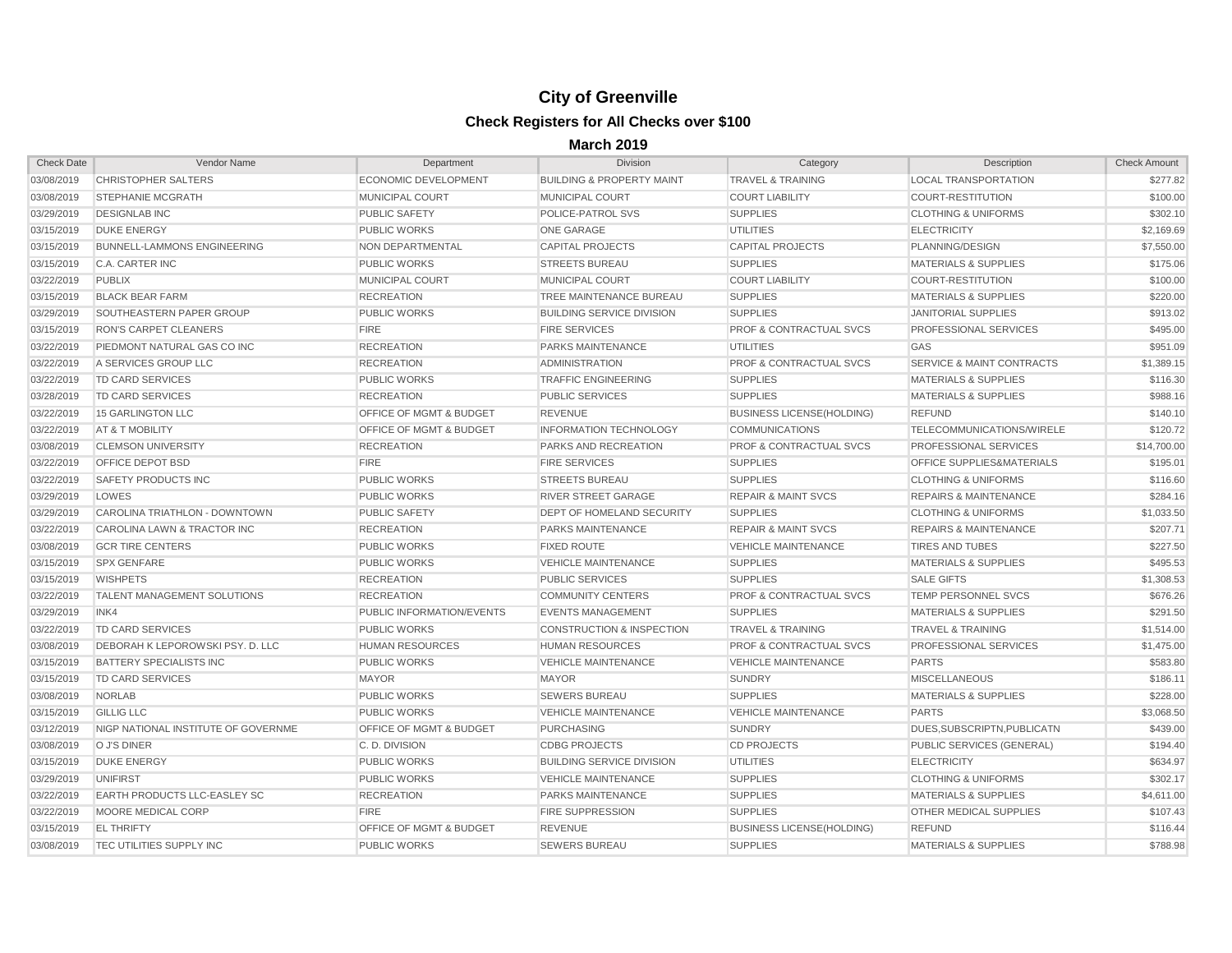| <b>Check Date</b> | Vendor Name                                 | Department                         | Division                             | Category                           | Description                          | <b>Check Amount</b> |
|-------------------|---------------------------------------------|------------------------------------|--------------------------------------|------------------------------------|--------------------------------------|---------------------|
| 03/15/2019        | <b>FGP INTERNATIONAL</b>                    | <b>OFFICE OF MGMT &amp; BUDGET</b> | REVENUE                              | <b>PROF &amp; CONTRACTUAL SVCS</b> | <b>TEMP PERSONNEL SVCS</b>           | \$841.08            |
| 03/15/2019        | MICHAEL PANASKO                             | <b>ECONOMIC DEVELOPMENT</b>        | <b>ECONOMIC DEVELOPMENT</b>          | <b>TRAVEL &amp; TRAINING</b>       | <b>TRAVEL &amp; TRAINING</b>         | \$795.00            |
| 03/29/2019        | A SERVICES GROUP LLC                        | <b>RECREATION</b>                  | <b>ADMINISTRATION</b>                | <b>PROF &amp; CONTRACTUAL SVCS</b> | <b>SERVICE &amp; MAINT CONTRACTS</b> | \$1,389.15          |
| 03/08/2019        | <b>PSAV#1905</b>                            | <b>OFFICE OF MGMT &amp; BUDGET</b> | <b>REVENUE</b>                       | <b>BUSINESS LICENSE(HOLDING)</b>   | <b>REFUND</b>                        | \$968.16            |
| 03/08/2019        | <b>SWANA SC PALMETTO CHAPTER</b>            | <b>PUBLIC WORKS</b>                | <b>RESIDENTIAL COLL BUREAU</b>       | <b>TRAVEL &amp; TRAINING</b>       | <b>TRAVEL &amp; TRAINING</b>         | \$400.00            |
| 03/22/2019        | <b>HOLLISTER</b>                            | <b>MUNICIPAL COURT</b>             | <b>MUNICIPAL COURT</b>               | <b>COURT LIABILITY</b>             | COURT-RESTITUTION                    | \$120.00            |
| 03/22/2019        | <b>S C DEPARTMENT OF MOTOR VEHICLES</b>     | <b>RECREATION</b>                  | <b>ADMINISTRATION</b>                | <b>VEHICLES</b>                    | <b>VEHICLE</b>                       | \$517.00            |
| 03/15/2019        | <b>FLORES &amp; ASSOCIATES LLC</b>          | <b>HUMAN RESOURCES</b>             | <b>HEALTH CARE</b>                   | <b>HEALTH</b>                      | <b>FSA ADMIN FEES</b>                | \$930.00            |
| 03/15/2019        | UPPER SAVANNAH CARE SERVICES                | C.D. DIVISION                      | <b>HOPWA</b>                         | <b>CD PROJECTS</b>                 | SUPPORTIVE SVC-UPPER SAVA            | \$3,566.02          |
| 03/08/2019        | <b>CHARTER COMMUNICATIONS</b>               | <b>FIRE</b>                        | <b>FIRE SUPPRESSION</b>              | <b>COMMUNICATIONS</b>              | <b>CABLE TELEVISION/INTERNET</b>     | \$1,624.37          |
| 03/22/2019        | <b>REBUILD UPSTATE</b>                      | C.D. DIVISION                      | <b>CDBG PROJECTS</b>                 | <b>CD PROJECTS</b>                 | <b>REHABILITATION</b>                | \$2,912.13          |
| 03/08/2019        | <b>ULINE INC</b>                            | <b>PUBLIC WORKS</b>                | <b>RIVER STREET GARAGE</b>           | <b>PROF &amp; CONTRACTUAL SVCS</b> | <b>SERVICE &amp; MAINT CONTRACTS</b> | \$1,176.07          |
| 03/08/2019        | MERIDIAN BRICK AND MASONRY SUP              | <b>OFFICE OF MGMT &amp; BUDGET</b> | <b>REVENUE</b>                       | <b>BUSINESS LICENSE(HOLDING)</b>   | <b>REFUND</b>                        | \$940.67            |
| 03/25/2019        | TD CARD SERVICES                            | <b>RECREATION</b>                  | <b>PARKS AND RECREATION</b>          | <b>SUPPLIES</b>                    | <b>OFFICE SUPPLIES&amp;MATERIALS</b> | \$418.70            |
| 03/29/2019        | <b>MARATHON STAFFING INC</b>                | <b>PUBLIC SAFETY</b>               | POLICE-DISPATCH BUREAU               | <b>PROF &amp; CONTRACTUAL SVCS</b> | <b>TEMP PERSONNEL SVCS</b>           | \$665.18            |
| 03/15/2019        | <b>GREENVILLE ARENA DISTRICT</b>            | <b>PUBLIC WORKS</b>                | <b>PARKING LOTS</b>                  | LIAB-BI-LO ARENA PARKING           | <b>PARKING LEASES</b>                | \$22,960.51         |
| 03/08/2019        | <b>FGP INTERNATIONAL</b>                    | <b>ECONOMIC DEVELOPMENT</b>        | PLANNING AND ZONING                  | <b>PROF &amp; CONTRACTUAL SVCS</b> | <b>TEMP PERSONNEL SVCS</b>           | \$725.96            |
| 03/15/2019        | <b>HDR INC</b>                              | NON DEPARTMENTAL                   | <b>CAPITAL PROJECTS</b>              | <b>CAPITAL PROJECTS</b>            | PLANNING/DESIGN                      | \$20,679.76         |
| 03/15/2019        | RIVERPLACE DEVELOPMENT II LLC               | <b>PUBLIC WORKS</b>                | RIVERPLACE GARAGE                    | <b>UTILITIES</b>                   | <b>ELECTRICITY</b>                   | \$243.76            |
| 03/08/2019        | <b>SOUTHEASTERN DOCK &amp; DOOR LLC</b>     | <b>PUBLIC WORKS</b>                | <b>BUILDING SERVICE DIVISION</b>     | <b>REPAIR &amp; MAINT SVCS</b>     | <b>REPAIRS &amp; MAINTENANCE</b>     | \$408.00            |
| 03/15/2019        | <b>JAMES PATRICK TIMMS</b>                  | <b>ECONOMIC DEVELOPMENT</b>        | <b>BUILDING &amp; PROPERTY MAINT</b> | <b>TRAVEL &amp; TRAINING</b>       | <b>TRAVEL &amp; TRAINING</b>         | \$621.00            |
| 03/22/2019        | <b>AT &amp; T MOBILITY</b>                  | <b>PUBLIC WORKS</b>                | <b>FIXED ROUTE</b>                   | <b>COMMUNICATIONS</b>              | <b>CABLE TELEVISION/INTERNET</b>     | \$787.77            |
| 03/22/2019        | <b>SPECIALTY STEELS INC</b>                 | <b>FIRE</b>                        | <b>FIRE SUPPRESSION</b>              | <b>SUPPLIES</b>                    | <b>MATERIALS &amp; SUPPLIES</b>      | \$100.70            |
| 03/22/2019        | EXXON                                       | <b>OFFICE OF MGMT &amp; BUDGET</b> | <b>REVENUE</b>                       | <b>BUSINESS LICENSE (HOLDING)</b>  | <b>REFUND</b>                        | \$102.72            |
| 03/22/2019        | CHARTER COMMUNICATIONS                      | <b>RECREATION</b>                  | <b>COMMUNITY CENTERS</b>             | <b>COMMUNICATIONS</b>              | <b>CABLE TELEVISION/INTERNET</b>     | \$596.25            |
| 03/22/2019        | <b>GILLIG LLC</b>                           | <b>PUBLIC WORKS</b>                | <b>VEHICLE MAINTENANCE</b>           | <b>VEHICLE MAINTENANCE</b>         | <b>PARTS</b>                         | \$736.79            |
| 03/08/2019        | <b>DISYS SOLUTIONS INC</b>                  | <b>OFFICE OF MGMT &amp; BUDGET</b> | <b>INFORMATION TECHNOLOGY</b>        | <b>SUPPLIES</b>                    | <b>MATERIALS &amp; SUPPLIES</b>      | \$867.37            |
| 03/15/2019        | <b>DUKE ENERGY</b>                          | <b>RECREATION</b>                  | <b>ADMINISTRATION</b>                | <b>UTILITIES</b>                   | <b>ELECTRICITY</b>                   | \$5,340.03          |
| 03/22/2019        | <b>TD CARD SERVICES</b>                     | <b>RECREATION</b>                  | <b>BEAUTIFICATION BUREAU</b>         | <b>TRAVEL &amp; TRAINING</b>       | <b>TRAVEL &amp; TRAINING</b>         | \$160.00            |
| 03/22/2019        | <b>MKSK</b>                                 | NON DEPARTMENTAL                   | <b>CAPITAL PROJECTS</b>              | <b>CAPITAL PROJECTS</b>            | PLANNING/DESIGN                      | \$6,655.00          |
| 03/15/2019        | SEEGARS FENCE COMPANY INC OF SPARTA         | <b>RECREATION</b>                  | PARKS MAINTENANCE                    | <b>SUPPLIES</b>                    | <b>MATERIALS &amp; SUPPLIES</b>      | \$2,044.00          |
| 03/29/2019 AMTEC  |                                             | NON DEPARTMENTAL                   | <b>HOSPITALITY TAX</b>               | FISCAL AGENT                       | FISCAL AGENT FEES                    | \$500.00            |
|                   | 03/08/2019 S C DEPARTMENT OF MOTOR VEHICLES | <b>PUBLIC WORKS</b>                | <b>RESIDENTIAL COLL BUREAU</b>       | <b>VEHICLES</b>                    | <b>VEHICLE</b>                       | \$517.00            |
| 03/08/2019        | <b>REID ELECTRIC</b>                        | <b>RECREATION</b>                  | <b>PARKS MAINTENANCE</b>             | <b>SUPPLIES</b>                    | <b>MATERIALS &amp; SUPPLIES</b>      | \$438.16            |
| 03/22/2019        | <b>EPSILON PLASTICS INC</b>                 | <b>PUBLIC WORKS</b>                | <b>CBD TIF CREW</b>                  | <b>SUPPLIES</b>                    | <b>MATERIALS &amp; SUPPLIES</b>      | \$2,367.45          |
| 03/08/2019        | CROMER'S P-NUTS LLC                         | <b>RECREATION</b>                  | <b>PUBLIC SERVICES</b>               | <b>SUPPLIES</b>                    | SALE CONCESSIONS                     | \$396.07            |
| 03/29/2019        | <b>GIMME-A-SIGN CO INC</b>                  | NON DEPARTMENTAL                   | <b>MISC GRANTS</b>                   | <b>SUNDRY</b>                      | <b>MISCELLANEOUS</b>                 | \$155.01            |
| 03/08/2019        | <b>PROFORMA</b>                             | NON DEPARTMENTAL                   | CAPITAL PROJECTS                     | <b>CAPITAL PROJECTS</b>            | <b>EQUIPMENT</b>                     | \$178.96            |
| 03/08/2019        | <b>STATE TREASURER</b>                      | MUNICIPAL COURT                    | MUNICIPAL COURT                      | <b>COURT LIABILITY</b>             | <b>DUS HWY PATROL</b>                | \$1,129.44          |
| 03/29/2019        | <b>REID ELECTRIC</b>                        | <b>RECREATION</b>                  | <b>PARKS MAINTENANCE</b>             | <b>REPAIR &amp; MAINT SVCS</b>     | <b>REPAIRS &amp; MAINTENANCE</b>     | \$401.91            |
| 03/22/2019        | TD CARD SERVICES                            | <b>FIRE</b>                        | <b>FIRE SERVICES</b>                 | <b>SUNDRY</b>                      | <b>MISCELLANEOUS</b>                 | \$137.42            |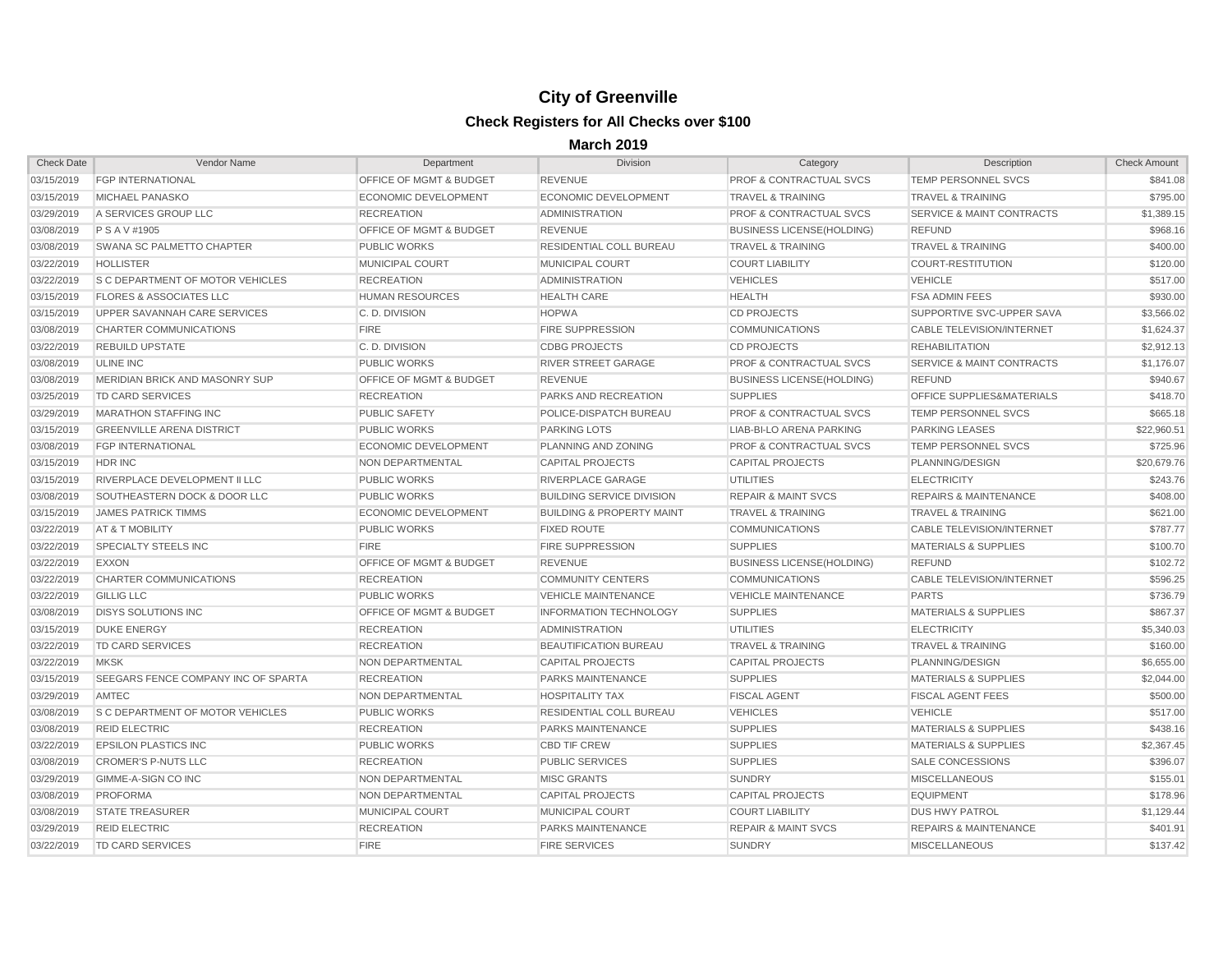| <b>Check Date</b> | Vendor Name                          | Department                         | <b>Division</b>                  | Category                           | Description                          | <b>Check Amount</b> |
|-------------------|--------------------------------------|------------------------------------|----------------------------------|------------------------------------|--------------------------------------|---------------------|
| 03/22/2019        | <b>FAMILY SUPPORT REGISTRY</b>       | <b>OFFICE OF MGMT &amp; BUDGET</b> | <b>NON DEPARTMENTAL</b>          | PR-WH                              | <b>GARNISHMENTS</b>                  | \$223.84            |
| 03/29/2019        | ASE AUTOMOTIVE SERV EXCELLENCE       | <b>PUBLIC WORKS</b>                | <b>VEHICLE MAINTENANCE</b>       | <b>TRAVEL &amp; TRAINING</b>       | <b>TRAVEL &amp; TRAINING</b>         | \$603.00            |
| 03/22/2019        | MEDLIN, JOHN D                       | <b>OFFICE OF MGMT &amp; BUDGET</b> | <b>REVENUE</b>                   | <b>BUSINESS LICENSE(HOLDING)</b>   | <b>REFUND</b>                        | \$120.08            |
| 03/22/2019        | <b>LAMAR ADVERTISING</b>             | <b>RECREATION</b>                  | <b>PUBLIC SERVICES</b>           | <b>SUPPLIES</b>                    | <b>SUPPLIES PROMOTIONS</b>           | \$1,500.00          |
| 03/08/2019        | <b>TALENT MANAGEMENT SOLUTIONS</b>   | <b>PUBLIC WORKS</b>                | <b>FIXED ROUTE</b>               | <b>PROF &amp; CONTRACTUAL SVCS</b> | <b>TEMP PERSONNEL SVCS</b>           | \$3,206.19          |
| 03/15/2019        | A SERVICES GROUP LLC                 | <b>RECREATION</b>                  | <b>ADMINISTRATION</b>            | <b>PROF &amp; CONTRACTUAL SVCS</b> | <b>SERVICE &amp; MAINT CONTRACTS</b> | \$1,389.15          |
| 03/22/2019        | <b>TD CARD SERVICES</b>              | <b>OFFICE OF MGMT &amp; BUDGET</b> | <b>INFORMATION TECHNOLOGY</b>    | <b>PROF &amp; CONTRACTUAL SVCS</b> | <b>SERVICE &amp; MAINT CONTRACTS</b> | \$2,630.67          |
| 03/15/2019        | <b>S C DEPARTMENT OF CORRECTIONS</b> | <b>RECREATION</b>                  | <b>PARKS MAINTENANCE</b>         | <b>PROF &amp; CONTRACTUAL SVCS</b> | <b>TEMP PERSONNEL SVCS</b>           | \$923.00            |
| 03/15/2019        | <b>CORE &amp; MAIN LP</b>            | <b>PUBLIC WORKS</b>                | <b>STORM DRAINS BUREAU</b>       | <b>SUPPLIES</b>                    | <b>MATERIALS &amp; SUPPLIES</b>      | \$265.00            |
| 03/28/2019        | TD CARD SERVICES                     | <b>RECREATION</b>                  | <b>EDUCATION</b>                 | <b>SUNDRY</b>                      | <b>MISCELLANEOUS</b>                 | \$122.05            |
| 03/08/2019        | <b>DIANA MUNOZ</b>                   | <b>PUBLIC SAFETY</b>               | <b>POLICE-PATROL SVS</b>         | <b>SUPPLIES</b>                    | <b>CLOTHING &amp; UNIFORMS</b>       | \$174.90            |
| 03/08/2019        | <b>MARK HACKNEY</b>                  | <b>FIRE</b>                        | <b>FIRE SUPPRESSION</b>          | <b>VEHICLE MAINTENANCE</b>         | <b>PARTS</b>                         | \$198.00            |
| 03/15/2019        | COMMUNICATION SERVICE CENTER INC     | <b>PUBLIC WORKS</b>                | <b>TRAFFIC ENGINEERING</b>       | <b>SUNDRY</b>                      | <b>MISCELLANEOUS</b>                 | \$111.30            |
| 03/22/2019        | PANAGAKOS ASPHALT PAVING INC         | <b>PUBLIC WORKS</b>                | <b>STORM DRAINS BUREAU</b>       | <b>SUPPLIES</b>                    | <b>MATERIALS &amp; SUPPLIES</b>      | \$313.76            |
| 03/08/2019        | SOUTHEASTERN PAPER GROUP             | <b>RECREATION</b>                  | <b>TOURISM DISTRICT</b>          | <b>SUPPLIES</b>                    | <b>JANITORIAL SUPPLIES</b>           | \$311.17            |
| 03/25/2019        | TD CARD SERVICES                     | <b>RECREATION</b>                  | <b>COMMUNITY CENTERS</b>         | <b>SUPPLIES</b>                    | <b>MATERIALS &amp; SUPPLIES</b>      | \$1,210.82          |
| 03/08/2019        | <b>DOROTHY HEARNS</b>                | <b>MUNICIPAL COURT</b>             | <b>MUNICIPAL COURT</b>           | <b>COURT LIABILITY</b>             | <b>COURT-RESTITUTION</b>             | \$130.00            |
| 03/22/2019        | <b>IVEY COMMUNICATIONS INC</b>       | <b>NON DEPARTMENTAL</b>            | <b>CAPITAL PROJECTS</b>          | <b>CAPITAL PROJECTS</b>            | <b>EQUIPMENT</b>                     | \$8,737.05          |
| 03/08/2019        | <b>STATE TREASURER</b>               | <b>MUNICIPAL COURT</b>             | MUNICIPAL COURT                  | <b>COURT LIABILITY</b>             | <b>COURT-TRAFFIC SURCHARGE</b>       | \$12,115.92         |
| 03/15/2019        | <b>DUKE ENERGY</b>                   | <b>PUBLIC WORKS</b>                | LIBERTY SQUARE GARAGE            | <b>UTILITIES</b>                   | <b>ELECTRICITY</b>                   | \$2,149.02          |
| 03/29/2019        | <b>DESIGNLAB INC</b>                 | <b>PUBLIC WORKS</b>                | <b>MAINTENANCE</b>               | <b>SUPPLIES</b>                    | <b>CLOTHING &amp; UNIFORMS</b>       | \$111.30            |
| 03/22/2019        | <b>NGLIC</b>                         | <b>HUMAN RESOURCES</b>             | <b>HEALTH CARE</b>               | <b>OTHER INSURANCE</b>             | <b>VISION - SUPERIOR</b>             | \$9,644.53          |
| 03/22/2019        | <b>ENGINEERED SYSTEMS INC</b>        | <b>PUBLIC WORKS</b>                | <b>FLEET</b>                     | <b>REPAIR &amp; MAINT SVCS</b>     | <b>REPAIRS &amp; MAINTENANCE</b>     | \$345.00            |
| 03/08/2019        | <b>ONE WAY EYEGLASSES</b>            | <b>OFFICE OF MGMT &amp; BUDGET</b> | <b>REVENUE</b>                   | <b>BUSINESS LICENSE(HOLDING)</b>   | <b>REFUND</b>                        | \$228.09            |
| 03/22/2019        | <b>AVITA DRUGS LLC</b>               | <b>OFFICE OF MGMT &amp; BUDGET</b> | <b>REVENUE</b>                   | <b>BUSINESS LICENSE(HOLDING)</b>   | <b>REFUND</b>                        | \$318.50            |
| 03/22/2019        | <b>DESTINATION TRAVEL NETWORK</b>    | <b>RECREATION</b>                  | <b>PUBLIC SERVICES</b>           | <b>SUPPLIES</b>                    | <b>SUPPLIES PROMOTIONS</b>           | \$104.17            |
| 03/15/2019        | <b>GREENVILLE WATER</b>              | <b>RECREATION</b>                  | <b>TOURISM DISTRICT</b>          | <b>UTILITIES</b>                   | <b>OTHER</b>                         | \$613.53            |
| 03/08/2019        | COMMUNICATION SERVICE CENTER INC     | <b>PUBLIC WORKS</b>                | <b>STORM DRAINS BUREAU</b>       | <b>PROF &amp; CONTRACTUAL SVCS</b> | <b>SERVICE &amp; MAINT CONTRACTS</b> | \$302.64            |
| 03/15/2019        | <b>BEACON RISK STRATEGIES</b>        | <b>HUMAN RESOURCES</b>             | <b>HEALTH CARE</b>               | <b>HEALTH</b>                      | <b>HEALTH STOP LOSS</b>              | \$79,027.49         |
| 03/08/2019        | K-MART STORE 4016                    | <b>RECREATION</b>                  | <b>COMMUNITY CENTERS</b>         | <b>SUPPLIES</b>                    | <b>MATERIALS &amp; SUPPLIES</b>      | \$644.33            |
| 03/08/2019        | <b>COWART AWARDS INC</b>             | <b>RECREATION</b>                  | <b>COMMUNITY CENTERS</b>         | <b>SUNDRY</b>                      | AWARDS                               | \$652.96            |
| 03/22/2019        | LAWMEN'S SAFETY SUPPLY               | PUBLIC SAFETY                      | POLICE-PATROL SVS                | <b>SUPPLIES</b>                    | MATERIALS & SUPPLIES                 | \$2,131.78          |
| 03/15/2019        | SOUTHERNSIDE COMMUNITY CENTER        | <b>RECREATION</b>                  | <b>COMMUNITY CENTERS</b>         | <b>PROF &amp; CONTRACTUAL SVCS</b> | <b>PROFESSIONAL SERVICES</b>         | \$2,916.66          |
| 03/22/2019        | <b>THOMSON REUTERS - WEST</b>        | <b>CITY ATTORNEY</b>               | <b>CITY ATTORNEY</b>             | <b>SUNDRY</b>                      | DUES, SUBSCRIPTN, PUBLICATN          | \$2,259.97          |
| 03/15/2019        | TALENT MANAGEMENT SOLUTIONS          | <b>RECREATION</b>                  | <b>PARKS MAINTENANCE</b>         | <b>PROF &amp; CONTRACTUAL SVCS</b> | <b>TEMP PERSONNEL SVCS</b>           | \$679.60            |
| 03/22/2019        | TD CARD SERVICES                     | <b>FIRE</b>                        | <b>FIRE SUPPRESSION</b>          | <b>VEHICLE MAINTENANCE</b>         | <b>PARTS</b>                         | \$848.56            |
| 03/22/2019        | ENVIRONMENTAL TESTING & MANAGEMENT   | <b>NON DEPARTMENTAL</b>            | <b>CAPITAL PROJECTS</b>          | CAPITAL PROJECTS                   | PLANNING/DESIGN                      | \$700.00            |
| 03/08/2019        | <b>IDRS IMAGING SERVICES LLC</b>     | <b>CITY MANAGER</b>                | <b>CITY CLERK</b>                | <b>PROF &amp; CONTRACTUAL SVCS</b> | <b>PROFESSIONAL SERVICES</b>         | \$198.06            |
| 03/08/2019        | SNIDER FLEET SOLUTIONS               | PUBLIC WORKS                       | <b>FLEET</b>                     | <b>VEHICLE MAINTENANCE</b>         | <b>OUTSIDE REPAIRS</b>               | \$347.30            |
| 03/15/2019        | <b>REID ELECTRIC</b>                 | <b>PUBLIC WORKS</b>                | <b>BUILDING SERVICE DIVISION</b> | <b>PROF &amp; CONTRACTUAL SVCS</b> | <b>SERVICE &amp; MAINT CONTRACTS</b> | \$561.00            |
| 03/29/2019        | <b>REID ELECTRIC</b>                 | <b>PUBLIC WORKS</b>                | <b>BUILDING SERVICE DIVISION</b> | <b>PROF &amp; CONTRACTUAL SVCS</b> | <b>SERVICE &amp; MAINT CONTRACTS</b> | \$561.00            |